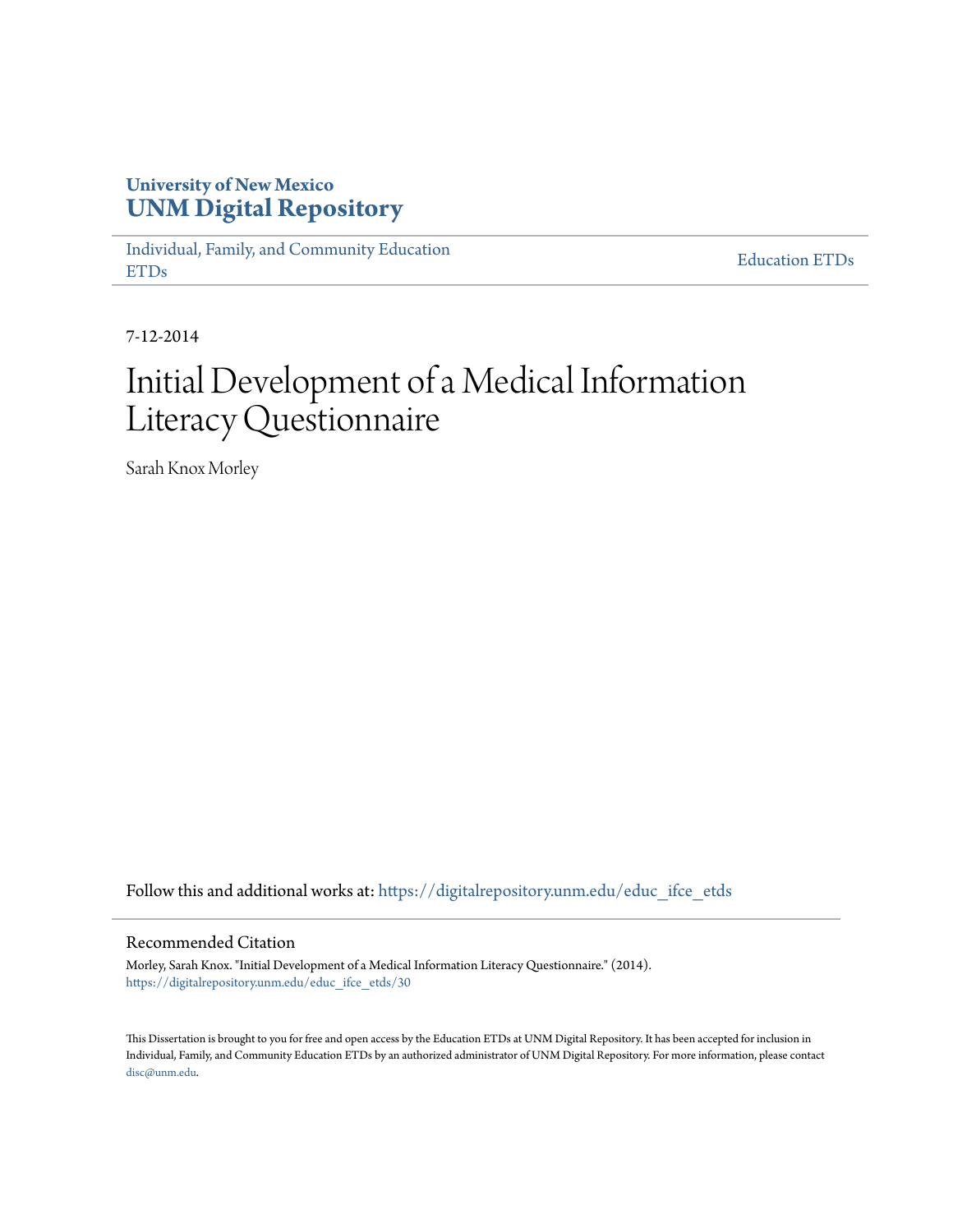Sarah Knox Morley

 *Candidate*

 Educational Psychology *Department*

This dissertation is approved, and it is acceptable in quality and form for publication:

*Approved by the Dissertation Committee:*

Jay Parkes, Ph.D., Chairperson

George Comerci, M.D.

Terri Flowerday, Ph.D.

Kathleen Keating, M.L.S.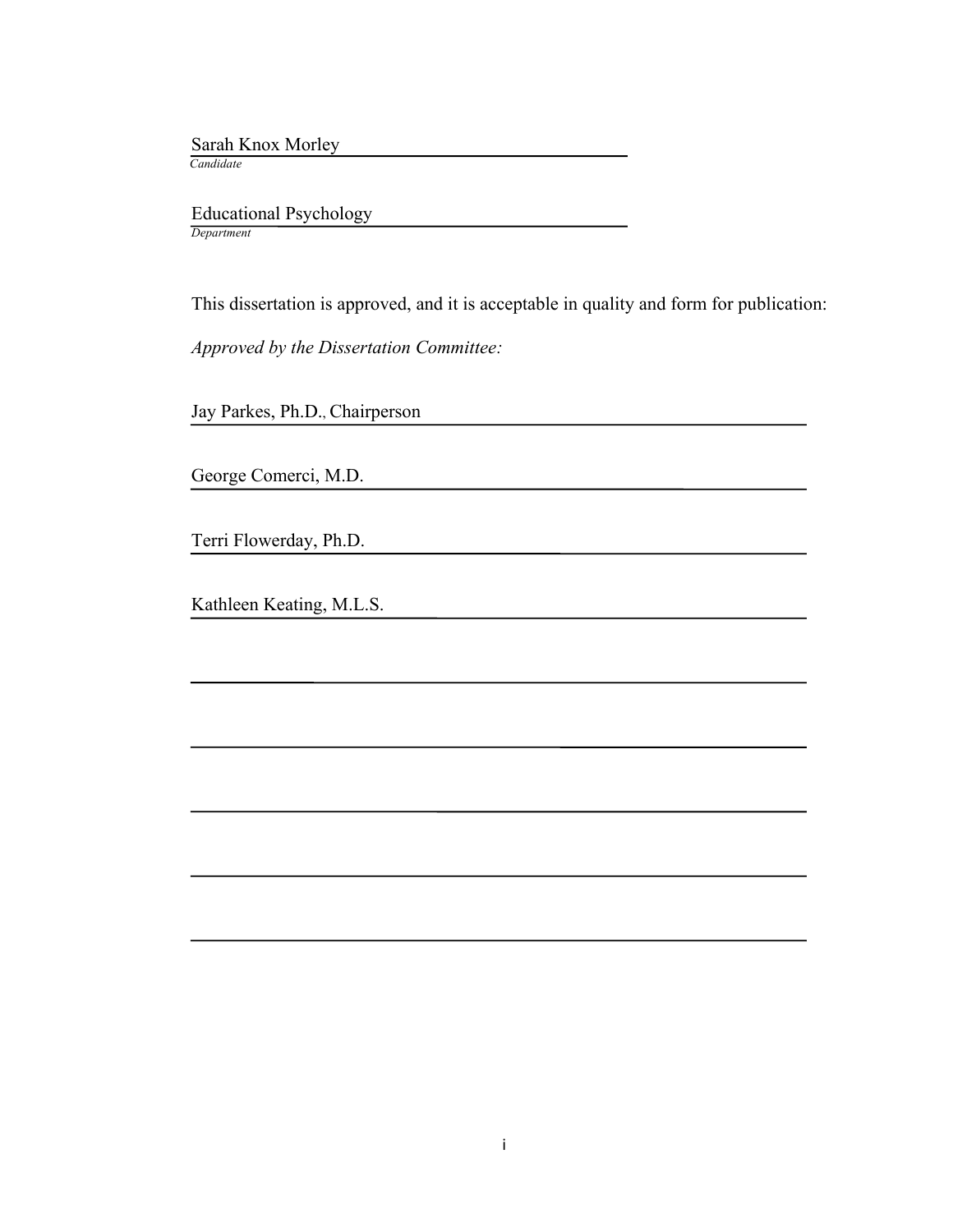# **INITIAL DEVELOPMENT OF A MEDICAL INFORMATION LITERACY QUESTIONNAIRE**

**by** 

# **SARAH KNOX MORLEY**

B.S. Elementary Education, Wheelock College, 1974 M.L.S., University of Arizona, 1980

# DISSERTATION

Submitted in Partial Fulfillment of the Requirements for the Degree of

> **Doctor of Philosophy Educational Psychology**

The University of New Mexico Albuquerque, New Mexico

**May, 2014**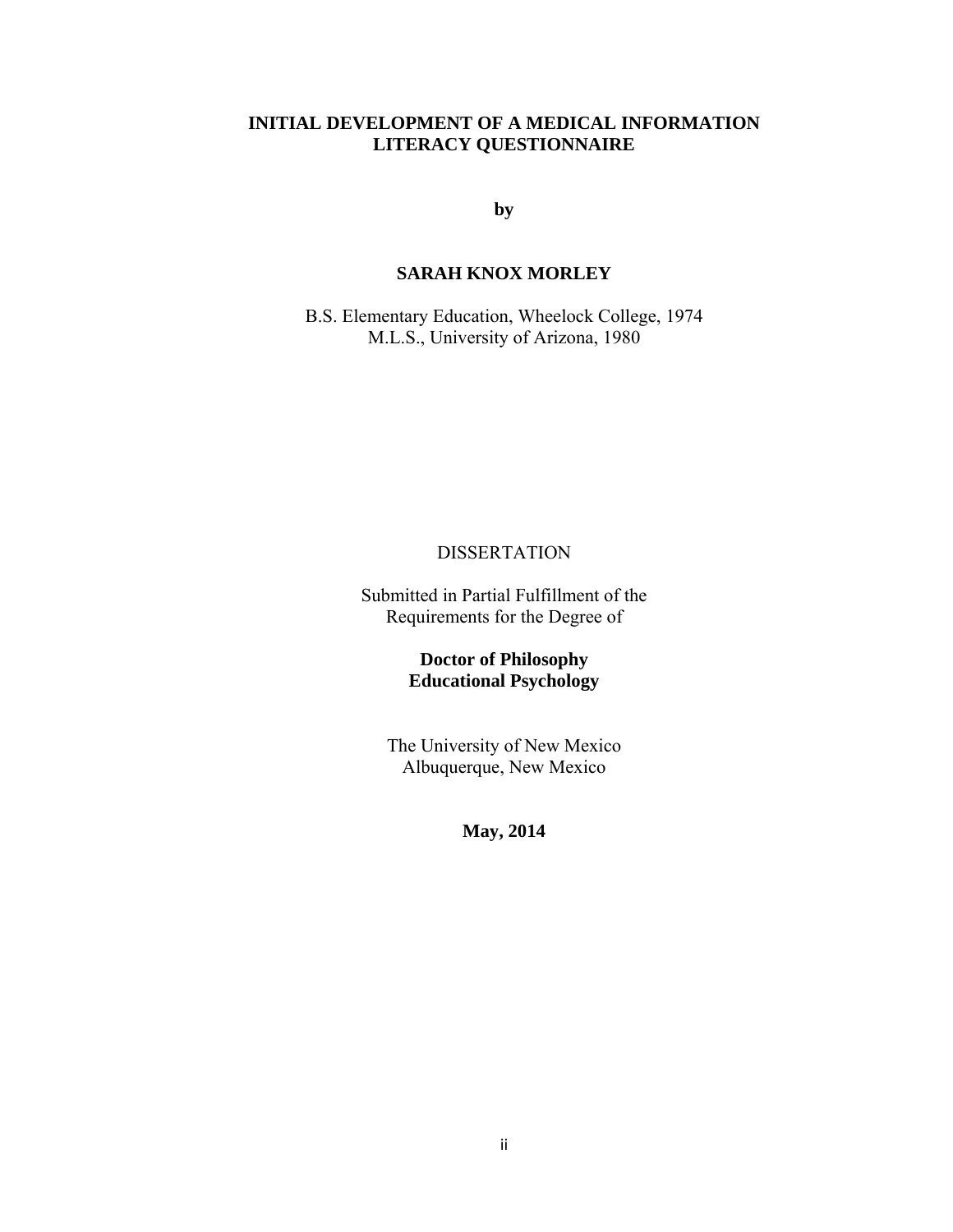# **ACKNOWLEDGEMENTS**

 As the saying goes, it takes a village… The denizens of my particular village include the following people and groups who cheered me on and helped in measureable and immeasurable ways.

To Joe Sparkman, Senior Program Manager of the Graduate Medical Education Office at the University of New Mexico, without whose knowledge about all things GME (local and national) I still would be searching for the necessary documents. His prompt response to requests for annual reports, latest demographics and the like was greatly appreciated as is his friendship.

Lori Sloane, HSLIC Data Manager, introduced me to the REDCap survey tool and held my hand through the initial steps of the survey development. Kevin Wesley, REDCap administrator, took over from Lori for the behind the scene management and never seemed to cringe when I sent yet another e-mail his way.

I couldn't have developed the questionnaire without the librarians, physicians and researchers who provided me with ideas and questions for the items included in the questionnaire. Thank you to Laura Cartwright, Gail Hannigan, Ingrid Hendrix, Kathy Kerdolff, Molly Knapp, Dana Ladd, Robin Matsuyama, Teresita McCarty, and Chuck Wiggins for your assistance. No items, no instrument.

Likewise, the physicians and librarians who took part in the validation panel were instrumental in moving the project forward. The time and energy these volunteers put into ranking the items and providing thoughtful comments was not insignificant. Their input was crucial but most rewarding was the enthusiasm shown for the entire project. This encouragement meant more than I can express.

A special thank you is due to Teri McCarty for sharing with me her passion for assessment. Who knew item writing could be fun?

Committees can make or break you or the dissertation. My committee members were unfailingly supportive and enthusiastic throughout the process. Terri Flowerday, Ph.D. always gave me the necessary encouragement and (says) she couldn't wait to read the manuscript. Kathleen Keating, MLS, and George Comerci, M.D. appreciated the importance of the project from the perspectives of library science and medicine and always cheered me on. I was fortunate to have Jay Parkes, Ph.D., with his tremendous knowledge about measurement as my Committee Chair. He taught me much about the dissertation process and guided me through the statistical maze. More importantly, he let me find my way without once ever wondering out loud if I was truly going to finish.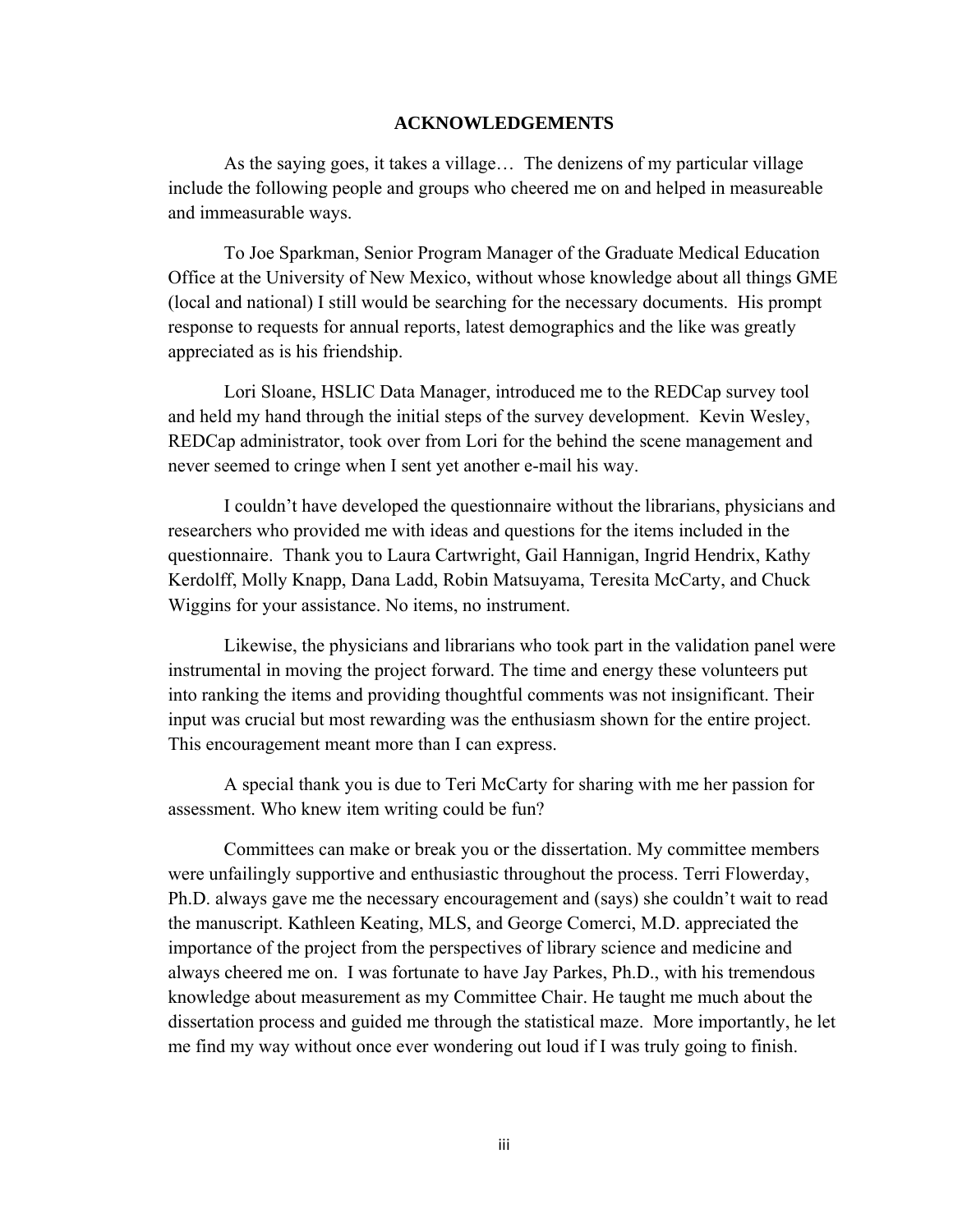# **Initial Development of a Medical Information Literacy Questionnaire**

**Sarah Knox Morley** 

**B.S. Elementary Education** 

**Master of Library Science, M.L.S.** 

**Ph.D. Educational Psychology** 

# **ABSTRACT**

#### **Purpose**

The purpose of this dissertation was to develop and pilot test an instrument measuring information literacy (IL) competence in resident physicians. Originating from the library science literature, information literacy is defined as a broad set of skills and abilities necessary to locate, evaluate and use information ethically and legally. This important skill set is incorporated into general competency requirements for post graduate residency programs, however no standardized instrument currently exists to measure resident physician IL knowledge and skills.

# **Method**

The author constructed a questionnaire of sixty-nine multiple-choice items to assess skills covering five IL domains. Evidence of test content was evaluated by a panel of twenty physicians and five health sciences librarians. A draft instrument was administered to a convenience sample of resident physicians at the University of New Mexico during a two week period in 2014. Psychometric properties of the tested items were evaluated using item analyses. Scores from the pilot test were analyzed to examine the structure of the draft instrument.

# **Results**

The internal consistency reliability coefficient using Cronbach's alpha was good ( $\alpha$  = .872). Data from the item analyses for each item was used to guide the item retention process. Each item was reviewed for corrected item-total correlation value to gauge level of item discrimination and P-values for item difficulty. Cronbach's alpha-if-item-deleted, CVR scores established by the validity panel, and the test blueprint were also considered. Based on the analyses, 32 items (46%) were eliminated from the original pool of 69 items tested. The remaining 37 items now constitute a revised instrument ( $\alpha$  = .858). Although Principal Component Analysis (PCA) with Varimax rotation was conducted on the revised instrument, the large amount of variance unaccounted for (45%) made it impractical to interpret or label the extracted components.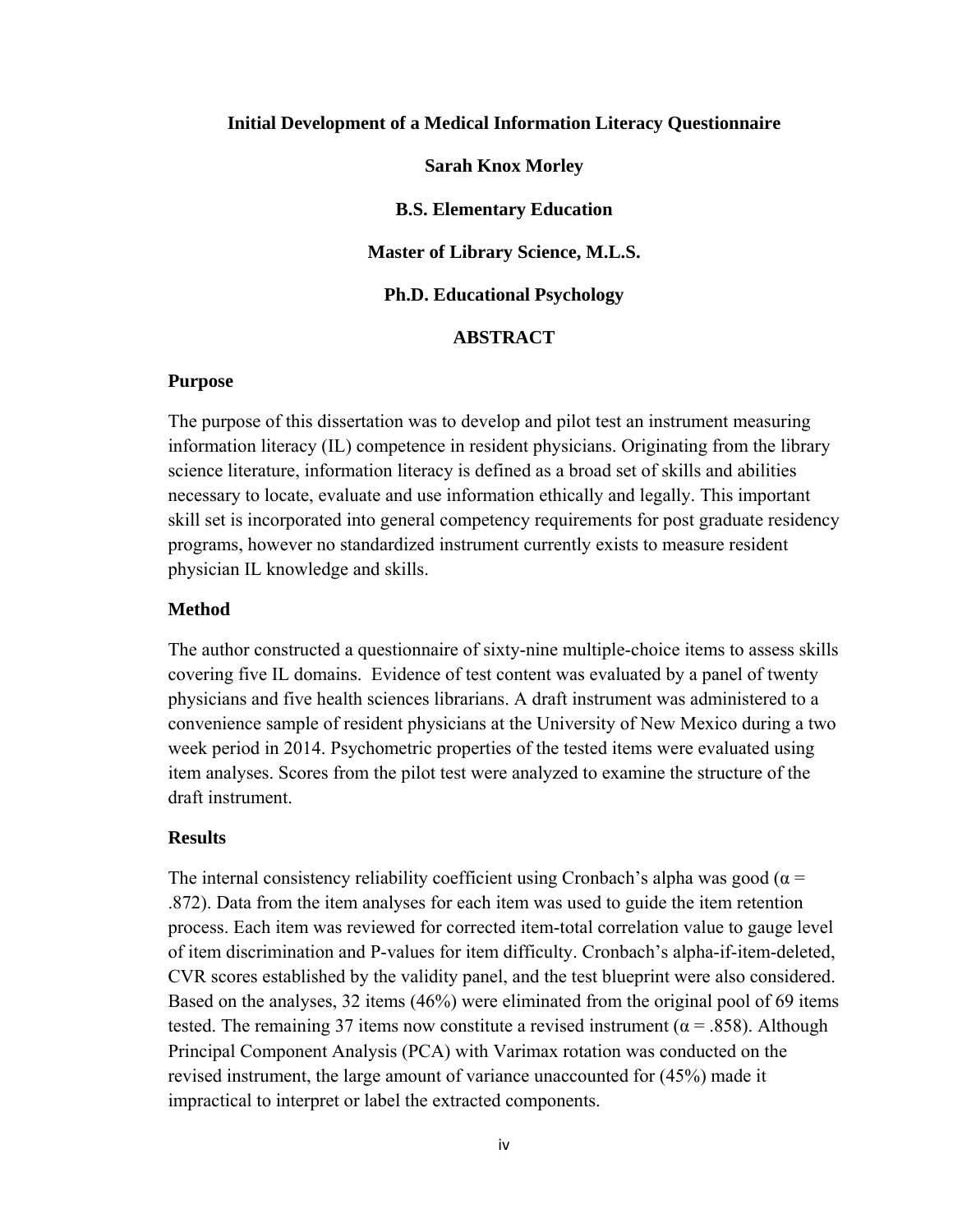# **Conclusions**

Further investigation is needed before the revised instrument is used as an assessment tool.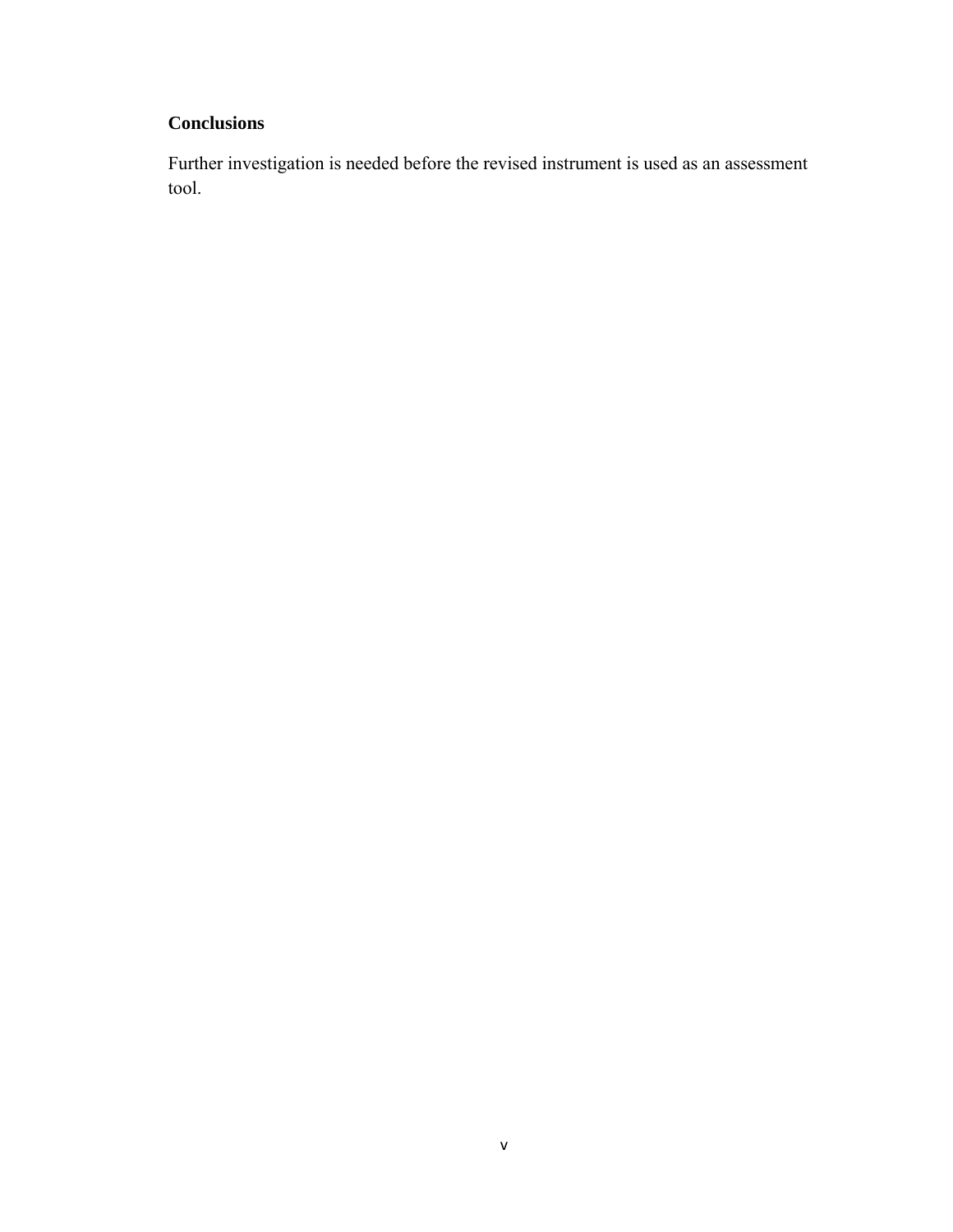| <b>Library Science</b><br>.15                                   |
|-----------------------------------------------------------------|
|                                                                 |
|                                                                 |
| Development of The Medical Information Literacy Questionnaire23 |
|                                                                 |
|                                                                 |
|                                                                 |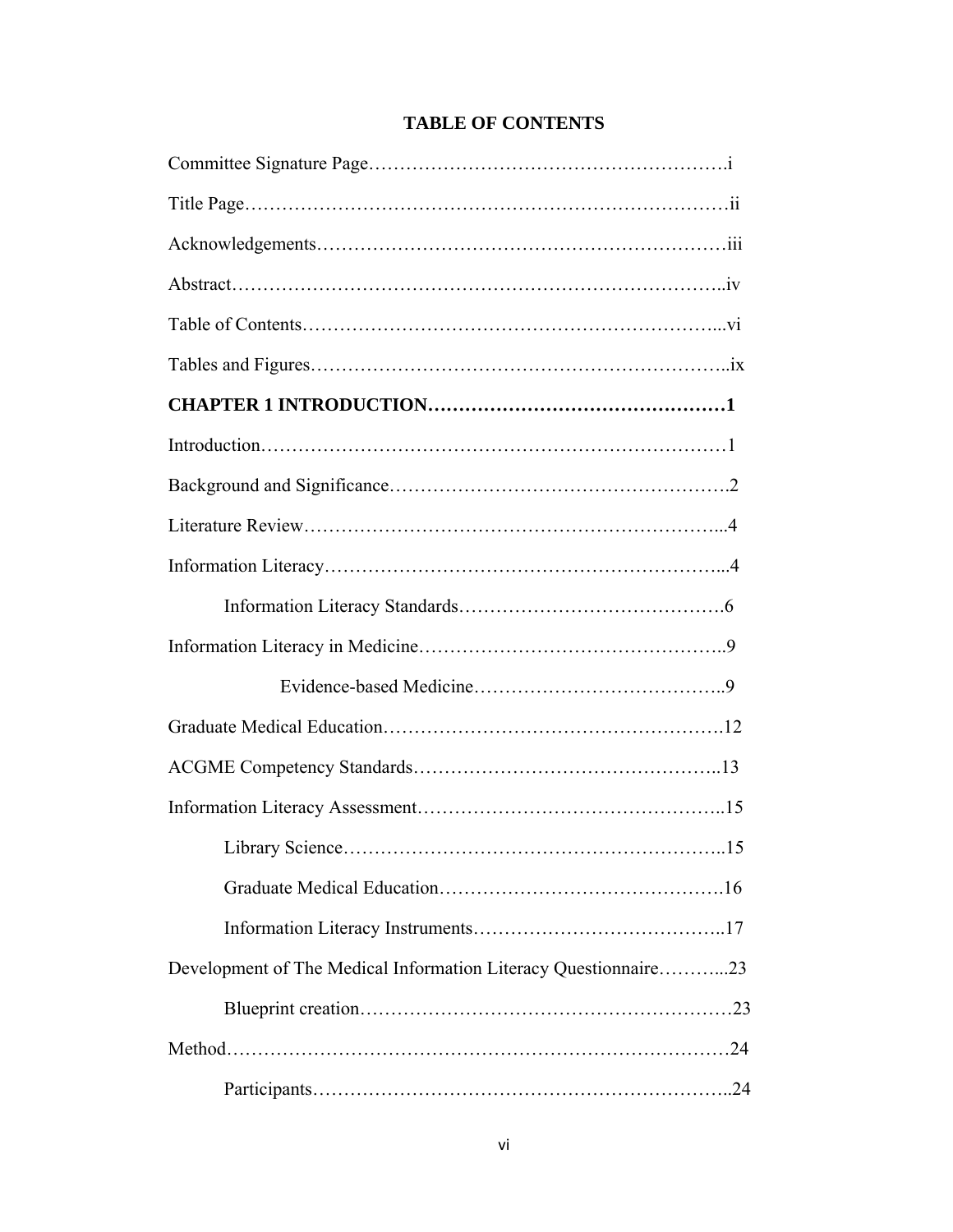| . 35 |
|------|
|      |
|      |
|      |
|      |
|      |
|      |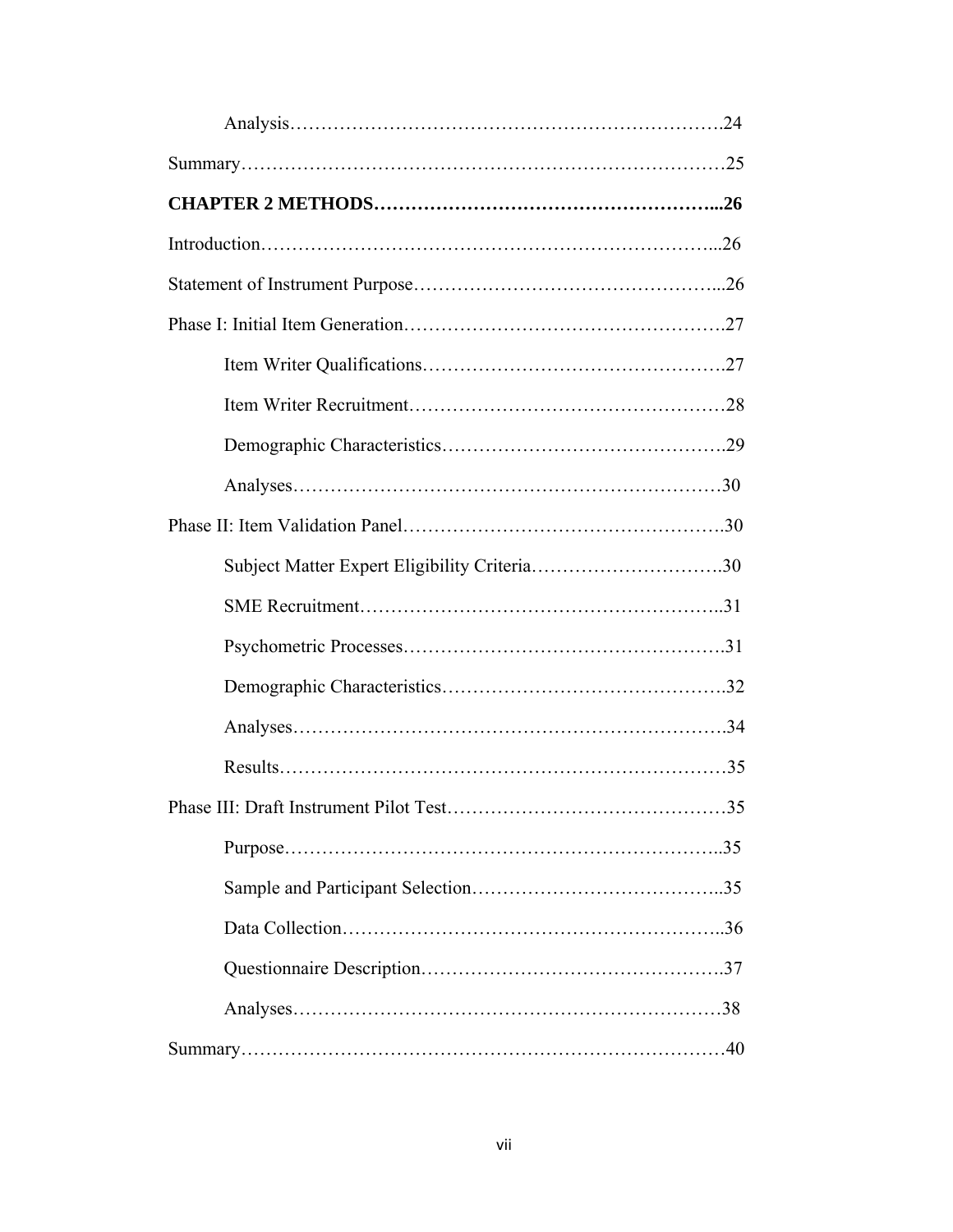| Initial Evidence of the Internal Structure of the Instrument51            |  |
|---------------------------------------------------------------------------|--|
|                                                                           |  |
|                                                                           |  |
|                                                                           |  |
|                                                                           |  |
|                                                                           |  |
|                                                                           |  |
|                                                                           |  |
| Appendix A: MILQ Test Blueprint: A detailed listing of specific topics in |  |
| Appendix B:                                                               |  |
| Appendix C:                                                               |  |
| Appendix D:                                                               |  |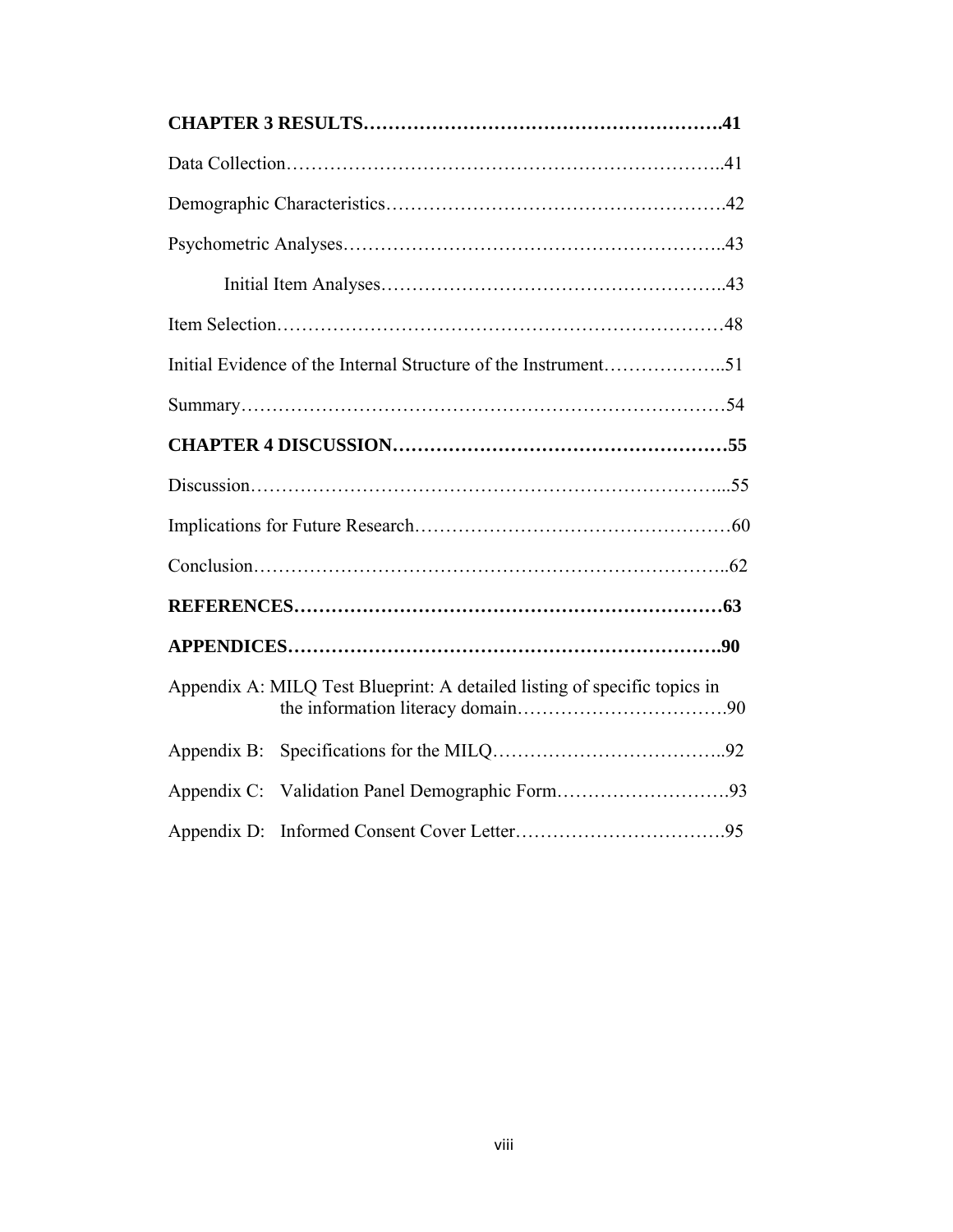# **TABLES AND FIGURES**

| Table 1  | <b>ACRL Information Literacy Competency Standards</b> |  |
|----------|-------------------------------------------------------|--|
| Table 2  | CVR Participant Demographic Characteristics33         |  |
| Table 3  | General Demographic Profile and Academic              |  |
| Table 4  |                                                       |  |
| Table 5  | MILQ Final Form Item Analyses and                     |  |
| Figure 1 |                                                       |  |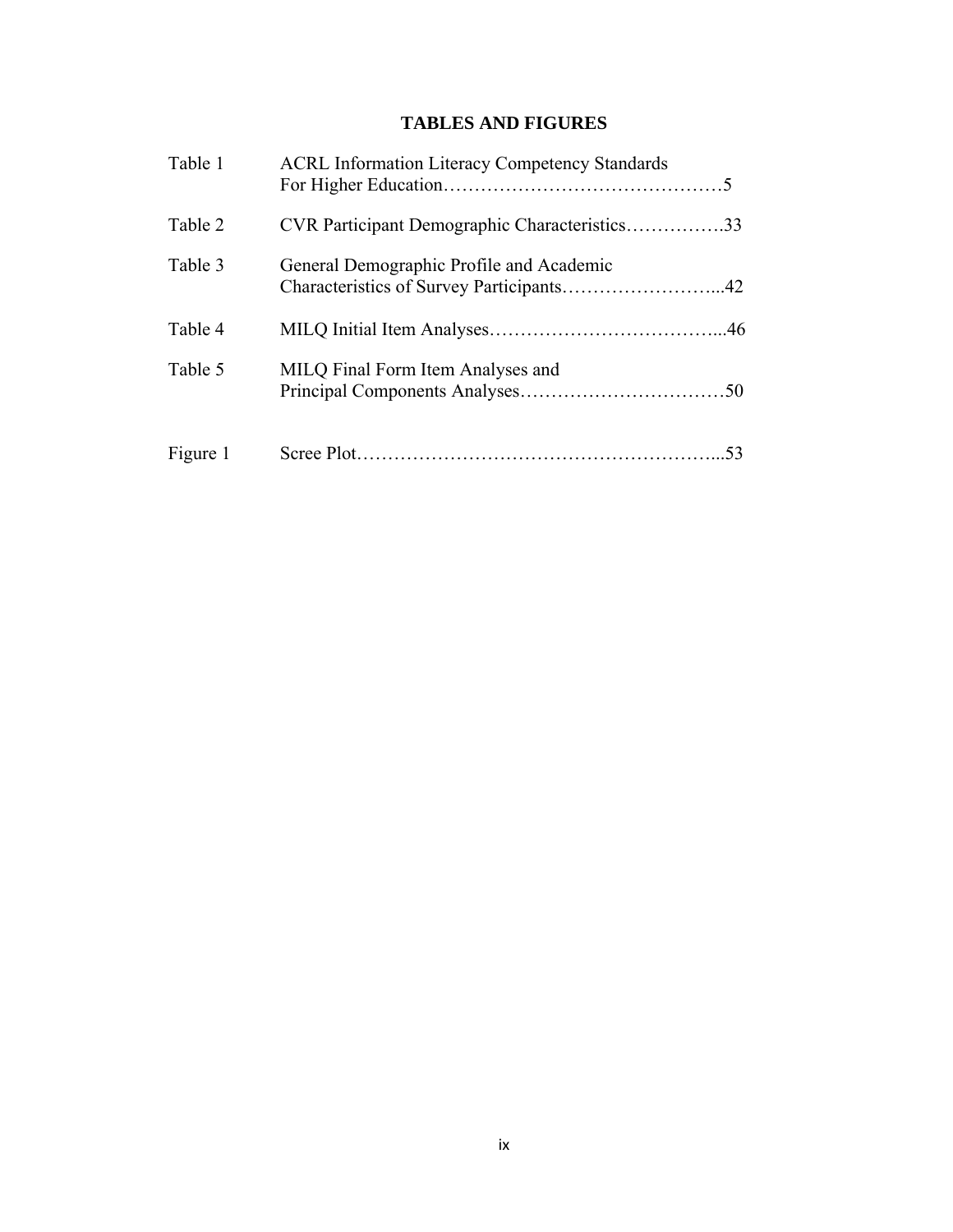#### Chapter 1

# **Introduction**

In today's data driven, information rich society, the meaning of the term "literacy" has moved beyond the simple ability to read and write to one incorporating various types of "literacies" across multiple domains. At the most basic level, core reading and writing literacy skills are necessary to function in daily life. However, to be considered a truly "literate" person, individuals must go beyond the literal translation of words and be able to seek out information, measure the reliability and validity of information within the context from which it was received as well as have the ability to communicate information to others. These additional skills generally describe the construct known as "Information Literacy".

As defined by the field of library and information science, information literacy is a broad set of skills and abilities necessary to locate, evaluate, and use information. Information literacy is said to encourage higher level critical thinking and problemsolving skills, and encourages life-long learning. Competency standards developed by the Association of College and Research Libraries (ACRL) (Association of College and Research Libraries & American Library Association, 2000) serve as a framework for information literacy instructional and assessment practices across the educational continuum.

Information literacy skills are especially pertinent for those in information intensive fields such as medicine. Medicine has become increasingly complex and specialized, providing challenges to physicians as they care for patients. In order to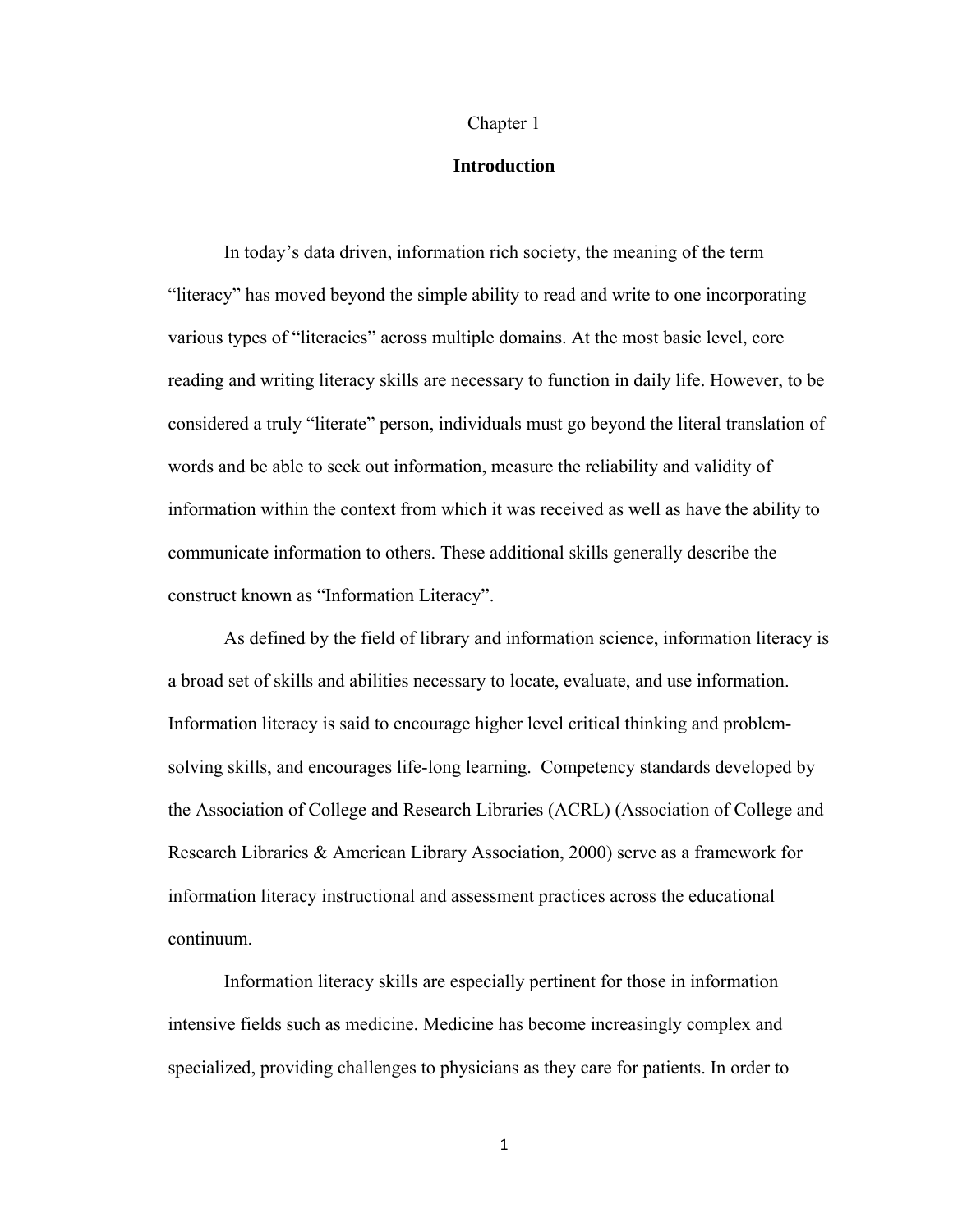provide good patient care, physicians are expected to keep up to date with the latest medical knowledge. In this environment, it is critical physicians have the ability to locate current literature in their field, evaluate information they find, use the information to support clinical decisions and patient care, and communicate that information to various audiences. While the term "information literacy" is not widely recognized in the medical field, information literacy skills exemplify the steps found in the research process and in "evidence-based medicine" (EBM), a well understood concept in healthcare, and skills that have been incorporated into the general competency requirements for postgraduate residency programs (Accreditation Council of Graduate Medical Education, 2009). Whether called Information Literacy or Evidence-Based Medicine, these skills are recognized as important skills for all learners by the Association of College and Research Libraries (ACRL), the American Association of Medical Colleges (AAMC), the Accreditation Council for Graduate Medical Education (ACGME) and other major health professional associations (Accreditation Council of Graduate Medical Education, 2009; Association of American Medical Colleges, 1998; Association of College and Research Libraries & American Library Association, 2000; Eldredge, Morley, Hendrix, Carr, & Bengtson, 2012) .

#### **Background and Significance**

 However, despite this recognition, neither specific training nor assessment of these skills has been explicitly prescribed thus providing an opportunity for further research. Whereas information literacy tests have been developed for use with undergraduate college students, information literacy tests for use in graduate student populations have been less well investigated, and none of the currently published instruments target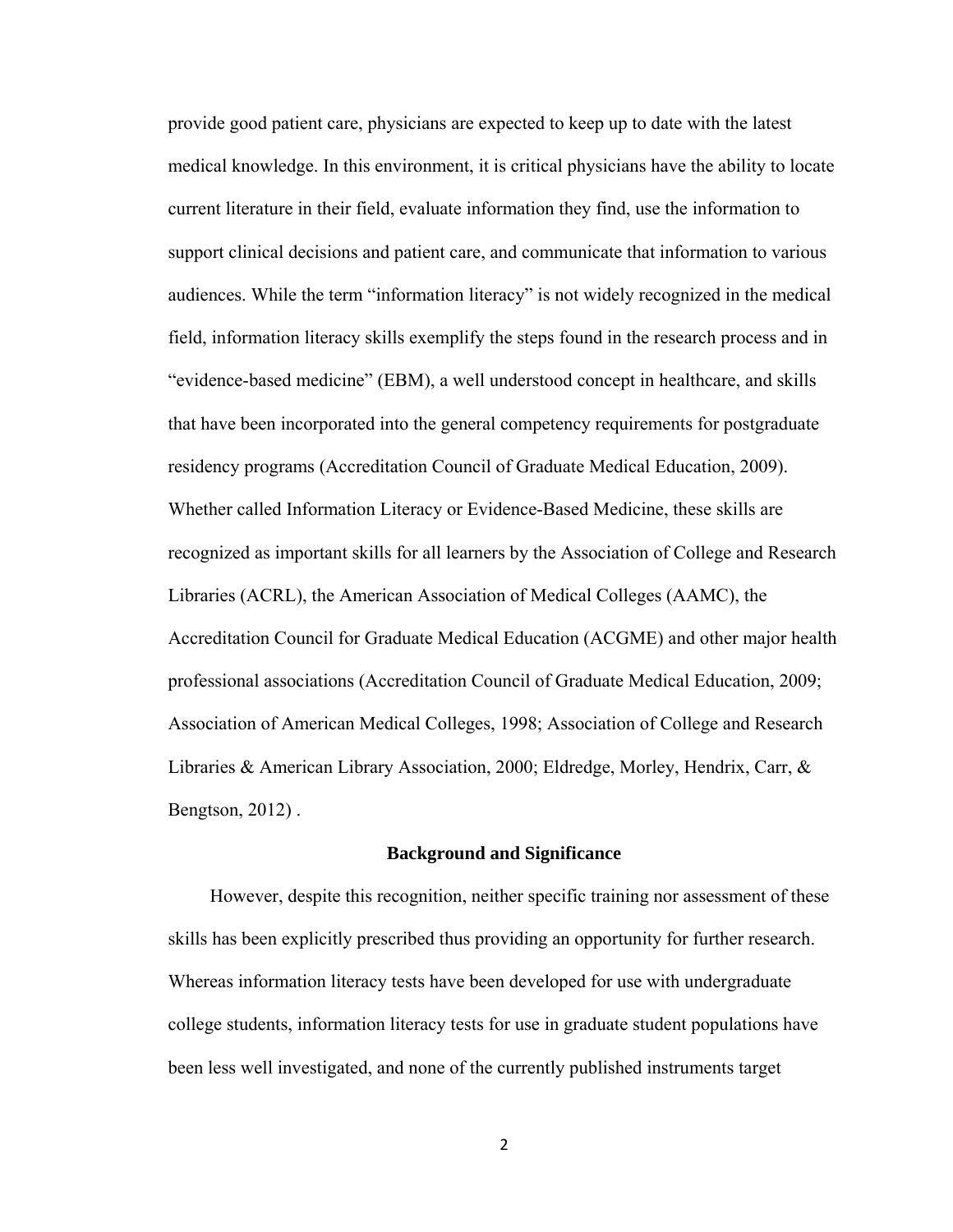medical or health sciences populations. Information literacy is relevant to graduate medical education. An instrument capable of measuring information literacy skills in the medical setting has practical implications for identifying gaps in physician trainee knowledge. The ability to measure information literacy proficiency in this population would provide formative feedback to residency program directors and health sciences librarians. This feedback would be applicable as an assessment tool to document resident information competencies or as a diagnostic tool for revising instruction to enhance resident education. Therefore, the purpose of this study was to develop, field test, and evaluate an information literacy measurement tool designed for graduate medical education trainees.

Specific aims of this project were to

- Aim 1. Generate an initial pool of information literacy items;
- Aim 2. Establish validity evidence for the draft items;
- **Aim 3.** Design and pilot test the draft instrument; and
- Aim 4. Evaluate psychometric properties of the tested items.

Drawing upon the ACRL standards, ACGME competencies, and a blueprint developed from previously conducted research, a pilot study was conducted with medical education subject matter experts to validate test items. Items approved by the panel were incorporated into a draft instrument and tested in a resident physician population. Psychometric properties of the instrument were examined using item analyses.

This study is important not only because there is no information literacy instrument available for healthcare providers but because the development of a survey instrument that reliably measures residents' information literacy skills will provide a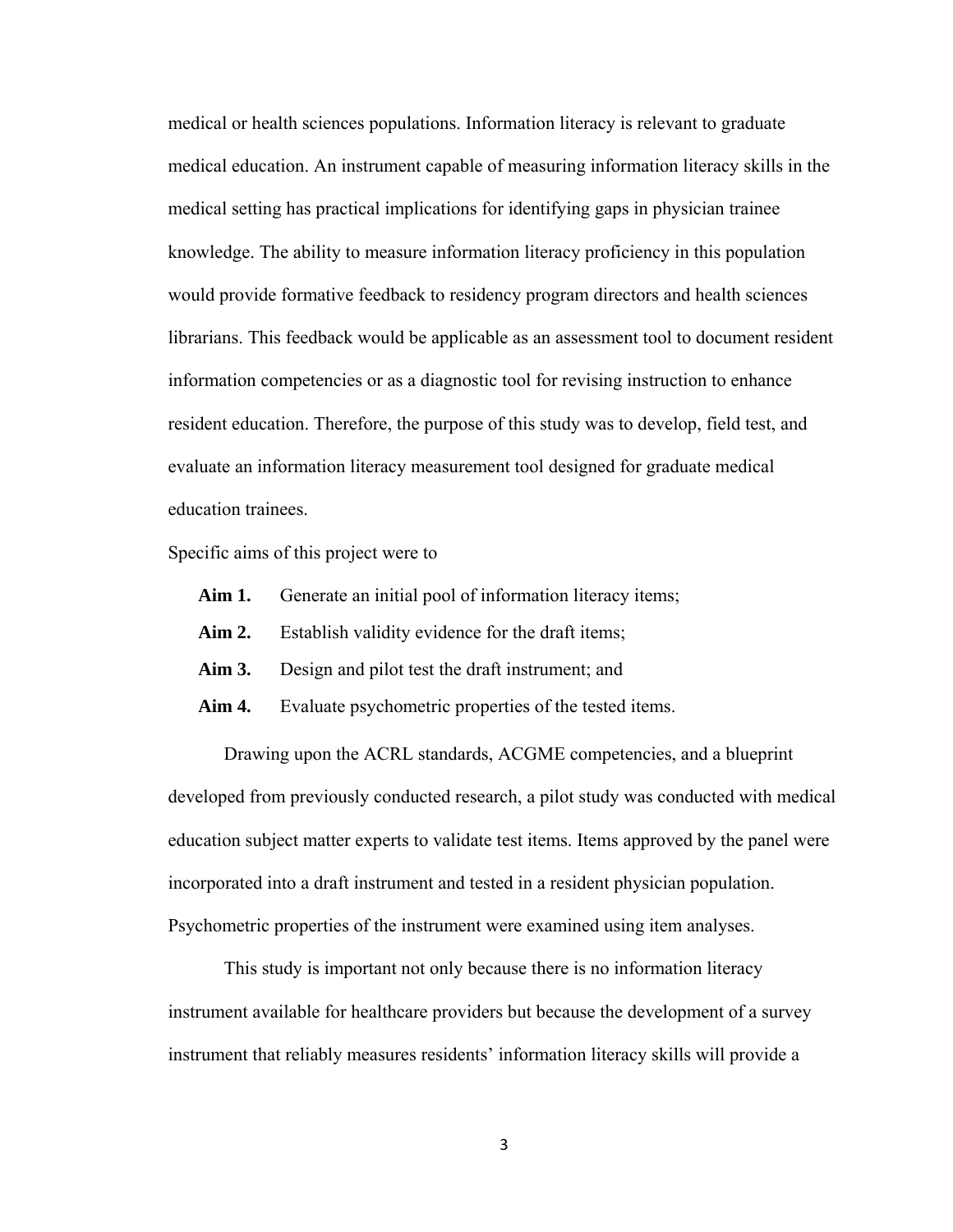means by which graduate medical education residency programs can identify areas of additional or continued education needs related to ACGME competencies.

# **Literature Review**

# **Information Literacy**

Derived from the Latin word *littera*, meaning letter, literacy has been defined as "the quality or state of being literate, especially the ability to read and write" (Webster's Third New International Dictionary of the English Language, 1993). At this most basic level, reading and writing are thought to make it possible for people to function in society with the potential of furthering one's goals and abilities (Bhola, 1994; Committee on Performance Levels for Adult Literacy, 2005). Although these core skills are recognized as a foundation of literacy, the ability to decode symbols is not viewed by all as true literacy**.** Freire (1983) argued the additional steps of critical reflection, interpretation, and communication with others are necessary before one can be considered a literate person (Freire, 1983). Freire and others consider literacy a multidimensional concept that is an essential skill across multiple domains and one which has been described as a world view, social practice, and way of knowing (Bhola, 1994; Bruce, 1998; Committee on Performance Levels for Adult Literacy, 2005; Freire, 1983; Mackey, 2002; Owusu-Ansah, 2003).

More recently multiple literacies have emerged to enhance and expand what it means to be "literate" in the modern era. "Literacy has multiple conceptions, which range from a focus on the most fundamental survival skills to more complex definitions that encompass the skills needed to thrive in a variety of contexts." (Committee on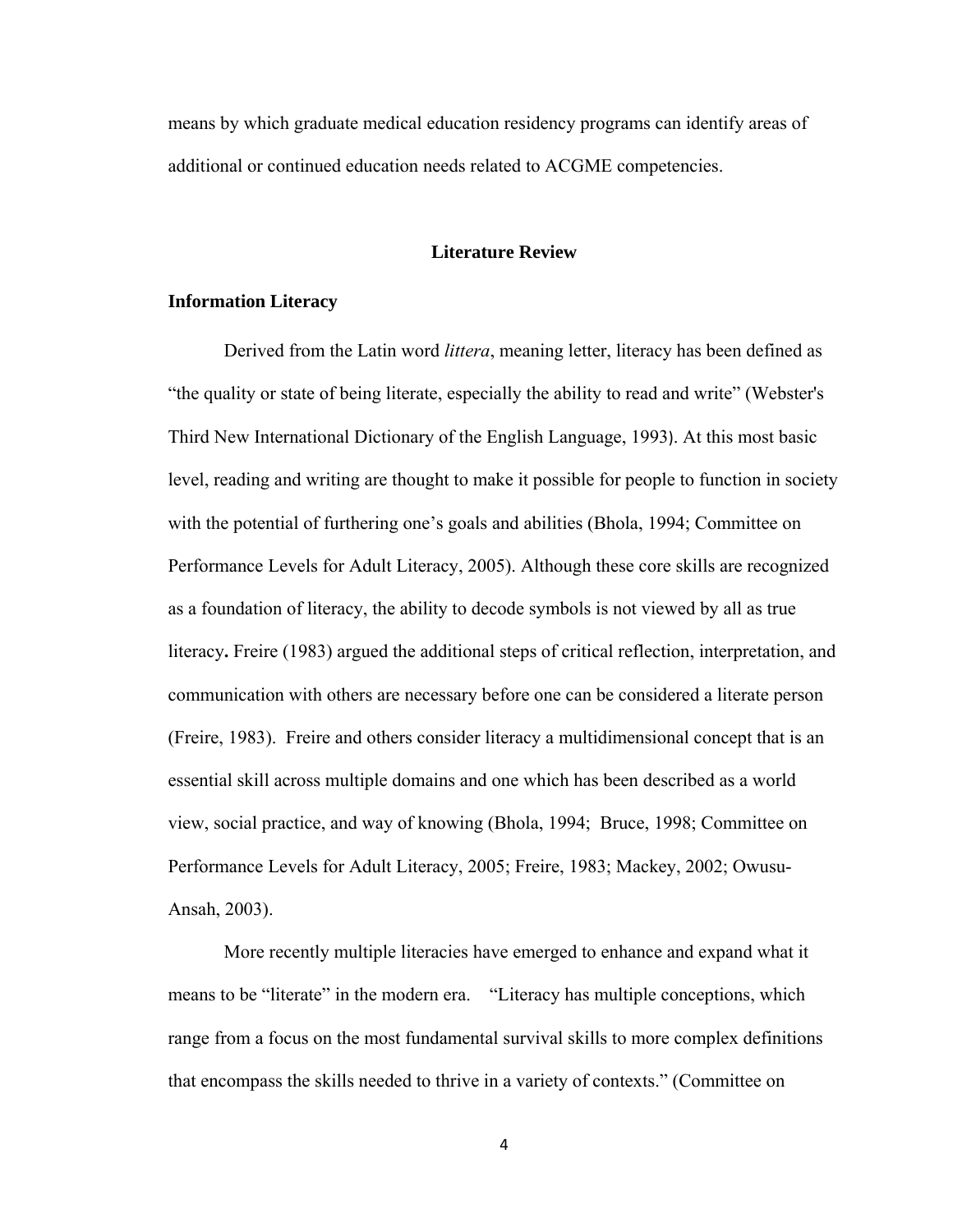Performance Levels for Adult Literacy, 2005). The types of literacy referred to in the previous statement include, but are not limited to: *adult literacy, civic literacy, computer literacy, cultural literacy, digital literacy, economic literacy, environmental literacy, family literacy, health literacy, information literacy, information and communications technology literacy, media literacy, network literacy, oral literacy, political literacy, scientific literacy, visual literacy,* and *workplace literacy* (Bhola, 1994; Kirsch, 2001; Mackey, 2002; Owusu-Ansah, 2003; Shanbhag, 2006). It is not difficult to imagine how some of these literacies overlap with or are dependent upon one another but each has its origin in different domains or fields and each has its own particular focus.

One such literacy, information literacy, is broadly defined by the field of library and information science as "a set of abilities requiring individuals to 'recognize when information is needed and have the ability to locate, evaluate, and use effectively the needed information.'" (Presidential Committee on Information Literacy & American Library Association, 1989, para.3). This construct includes finding and using quality print and electronic resources effectively and ethically. The overarching concept of information literacy addresses the comprehensive research process from generating hypotheses to retrieving, analyzing and evaluating information that can then be used or communicated to others (Grafstein, 2007; Owusu-Ansah, 2004). Information literacy is a broad set of skills and abilities identified as a critical skill necessary for all students throughout the education continuum (Baker & Boruff-Jones, 2009; Barbour, Gavin, & Canfield, 2004; Thompson, 2002; Virkus, 2003) and is thought to encourage higher level critical thinking, problem-solving, and life-long learning (Barbour et al., 2004; Grafstein, 2007; Grassion & Kaplowitz, 2011).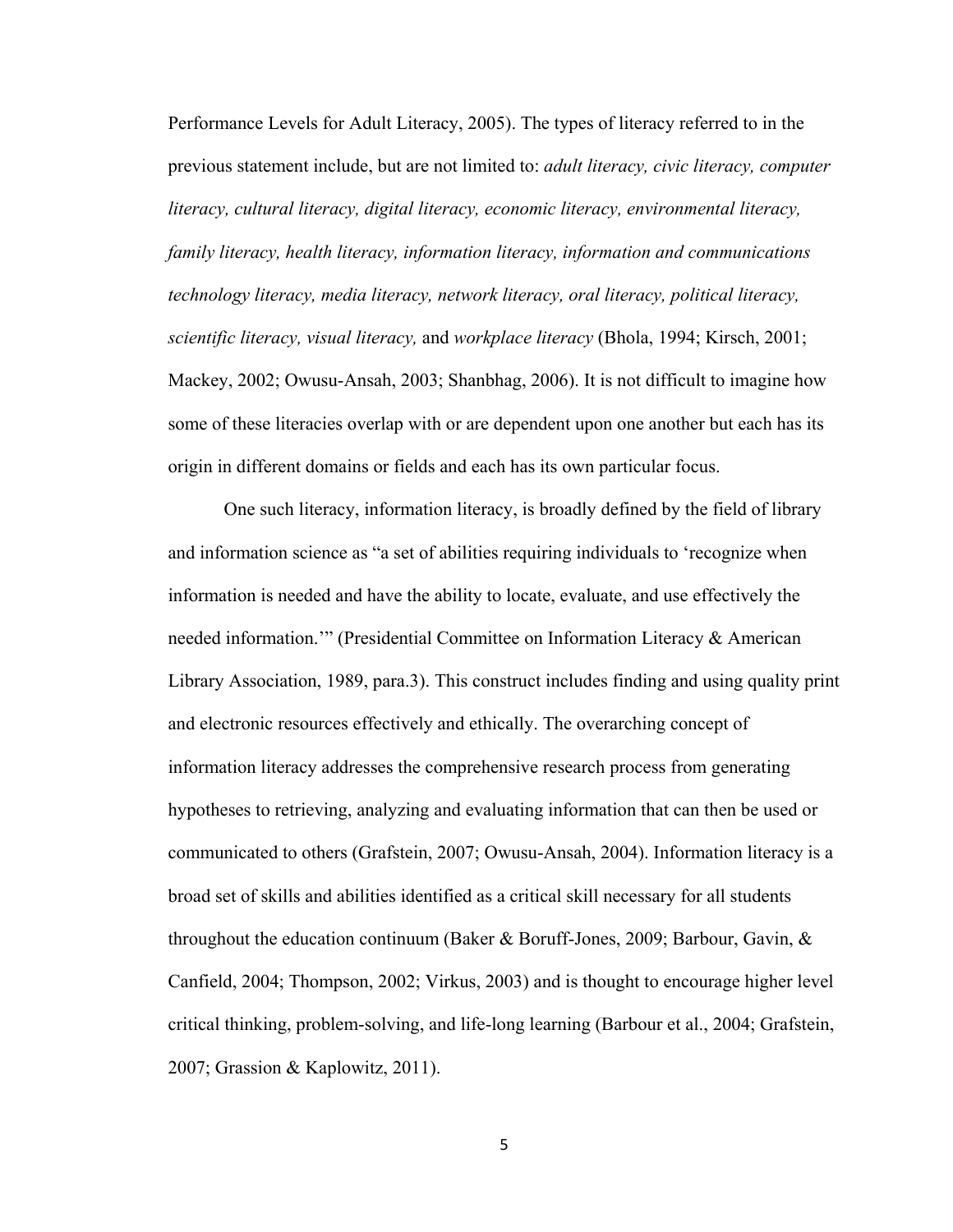Information Literacy, a term in use since the mid 1970's (Zurkowsky, 1974), has its roots in library instruction. Also known as library user education or bibliographic instruction, traditional library instruction in an educational setting had orientation to and awareness of the library and its resources as its focus. The earliest type of instruction, library tours and one-on-one or group instruction on how to use the card catalog or a printed index to locate materials in the library was based on a narrow set of skills in a print environment. Typically, instruction was taught by a librarian and was separate from the curriculum (C. S. Bruce, 1997; Thompson, 2002). Moving away from the more narrowly defined "library skills" to a broader concept of "information skills" the information literacy movement first advanced by the 1988 Model Statement of Objectives for Academic Bibliographic Instruction (Arp, 1987) and later explicated in the *Information Literacy Competency Standards for Higher Education* (Association of College and Research Libraries & American Library Association, 2000).

#### **Information Literacy Standards**

These standards outline knowledge, skills, and abilities in five content areas deemed important for students at the college level (see Table 1.) The five standards ("*know", "access", "use", "evaluate"* and *"ethical/legal"*) encompass 22 performance indicators with 87 associated learning outcomes. The outcome statements, based on Bloom's Taxonomy of Learning Objectives (Bloom, Englehart, Furst, Hill, & Krathwohl, 1956), combine both technical and intellectual skills that fall into three cognitive levels:

- Level 1: knowledge/remembering
- Level 2: comprehension/understanding & application
- Level 3: analysis  $&$  synthesis / creating  $&$  evaluating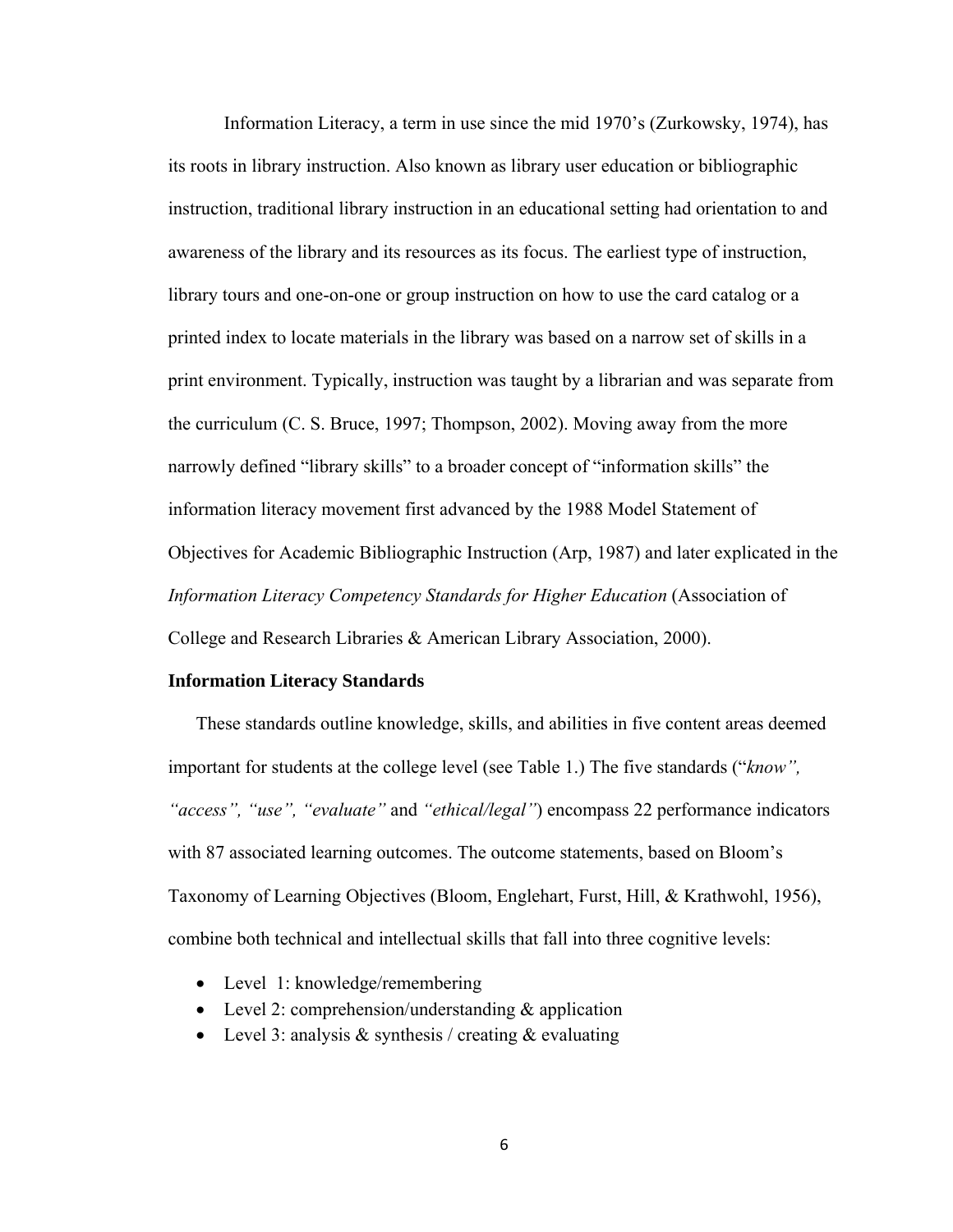| ACRL Information Literacy Competency Standards for Higher Education |                                             |                    |                 |  |
|---------------------------------------------------------------------|---------------------------------------------|--------------------|-----------------|--|
|                                                                     | <b>Standards</b>                            | <b>Performance</b> | Learning        |  |
|                                                                     |                                             | <b>Indicators</b>  | <b>Outcomes</b> |  |
|                                                                     | Determine nature and extent of information  |                    | 17              |  |
|                                                                     | needed ( <i>Know</i> )                      |                    |                 |  |
| 2                                                                   | Access needed information effectively and   |                    | 22              |  |
|                                                                     | efficiently ( <i>Access</i> )               |                    |                 |  |
| 3                                                                   | Evaluate information and sources critically |                    | 25              |  |
|                                                                     | (Evaluate)                                  |                    |                 |  |
| 4                                                                   | Uses information effectively to accomplish  | 3                  | 10              |  |
|                                                                     | a specific purpose $(Use)$                  |                    |                 |  |
| 5                                                                   | Understands ethical, legal, and             | 3                  | 13              |  |
|                                                                     | socioeconomic issues surrounding            |                    |                 |  |
|                                                                     | information and information technology      |                    |                 |  |
|                                                                     | (Ethical/Legal)                             |                    |                 |  |

**Table 1.**  *ACRL Information Literacy Competency Standards for Higher Education* 

*Note*. Adapted from Association of College and Research Libraries, & American Library Association. (2000). *The information literacy competency standards for higher education.* Retrieved November 15, 2008, from http://www.ala.org/ala/mgrps/divs/acrl/standards/informationliteracycompetency.cfm

The ACRL Standards, endorsed by the Middle States Commission on Higher Education (Middle States Commission on Higher Education, 2006), were developed as a framework for instructional and assessment practices for information literacy in undergraduate and graduate education. The ACRL Model Statement, revised in 2001, delineated learning objectives that tie to specific performance indicators and outcomes in the ACRL competency standards.

Information literacy describes both technical and intellectual skills, combining critical thinking and facility with information technology (Atton, 1994; Baker & Boruff-Jones, 2009; Kasowitz-Scheer & Pasqualoni, 2002; Lih-Juan ChanLin & Chwen-Chwen Chang, 2003; McCarthy & Pusateri, 2006; Walton & Archen, 2004). As a result of this paradigm shift, today's library education and training attempts to be more in-depth and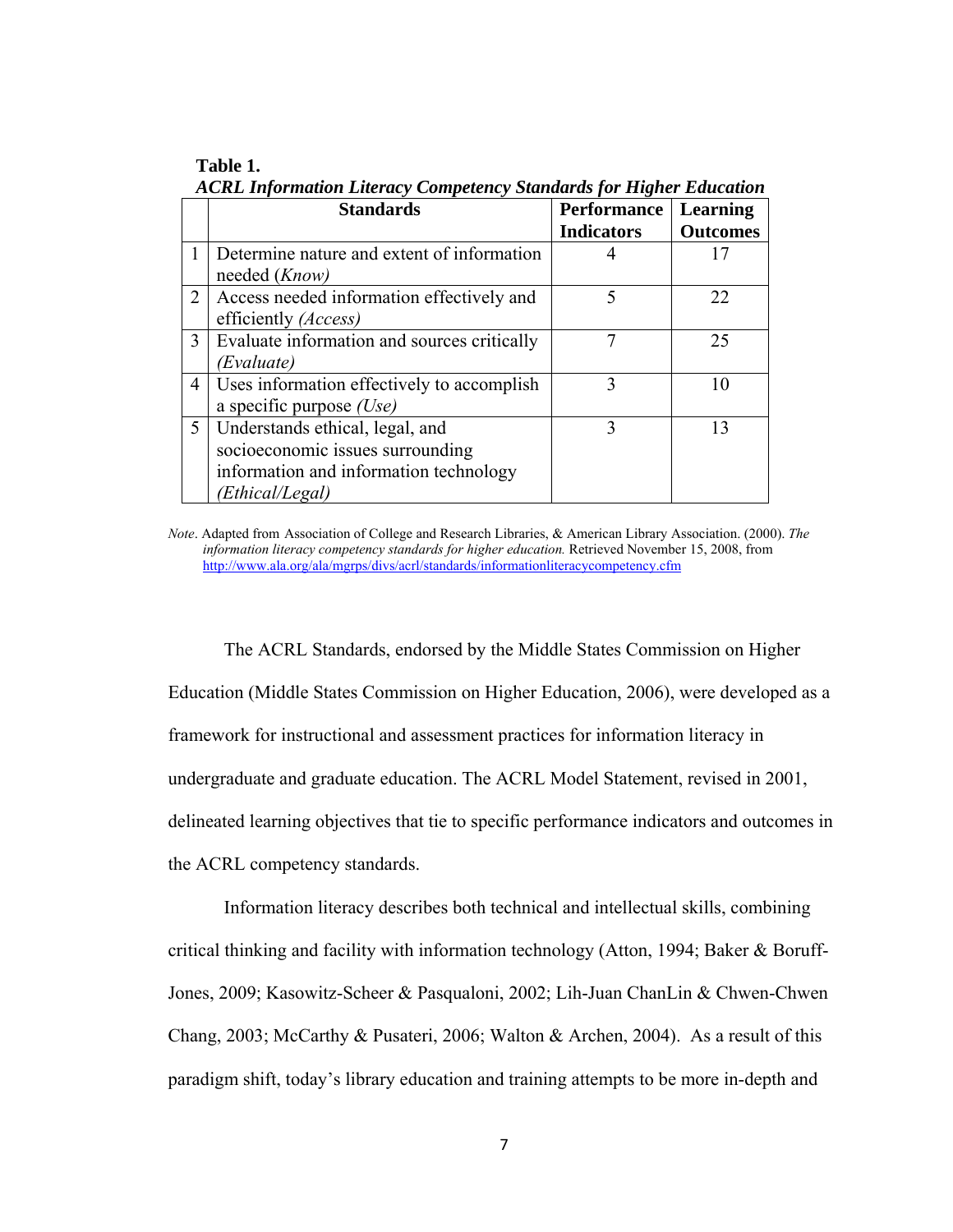discipline specific (Grafstein, 2002; Manuel, 2004). The literature confirms this trend in the area of business (Cooney, 2005; Fiegen, Cherry, & Watson, 2002; Roldan & Yuhfen Diana Wu, 2004; Rutledge & Maehler, 2003), the basic sciences (Aydelott, 2007; Brown & Krumholz, March 2002; Garritano, 2010; J. A. Porter et al., 2010; J. R. Porter, 2005; Ward & Hockey, 2007), and the liberal arts (McCarthy & Pusateri, 2006; Sjoberg & Ahlfeldt, 2010; Studstill & Cabrera, 2010). The allied health professions also are wellrepresented in the literature (Baker & Boruff-Jones, 2009; Cobban & Seale, 2003; Cobus, 2008; Flood, Gasiewicz, & Delpier, 2010; Ford, Foxlee, & Green, 2009; Kipnis & Frisby, 2006; Morris, 2005; Nail-Chiwetalu & Ratner, 2006; Peterson-Clark et al., 2010; Peterson-Clark, Aslani, & Williams, 2010; Powell & Case-Smith, 2010; Shanahan, 2006; Spang, Marks, & Adams, 1998; N. Thompson, Lewis, Brennan, & Robinson, 2010). Nursing, in particular, understood and adopted the concept early on (Cheek & Doskatsch, 1998; Dorner, Taylor, & Hodson-Carlton, 2001; Fox, Richter, & White, 1989; Fox, Richter, & White, 1996; Francis & Fisher, 1995; Kerfoot, 2002; Rosenfeld, Salazar-Riera, & Vieira, 2002; Verhey, 1999) and has continued to promote information literacy in relation to evidence-based practice (Courey, Benson-Soros, Deemer, & Zeller, 2006; Jacobs, Rosenfeld, & Haber, 2003; Klem & Weiss, 2005; Moch, Cronje, & Branson, 2010; Pravikoff, 2006; Ross, 2010; Shorten, Wallace, & Crookes, 2001; Tanner, Pierce, & Pravikoff, 2004).

Ideally, information literacy skills should be taught throughout the undergraduate and graduate curricula in higher education. However, some research suggests that many students earning a 4-year degree graduate with less than adequate information literacy skills (Educational Testing Service, 2006; Gross, 2005; Maughan, 2001). The truth of the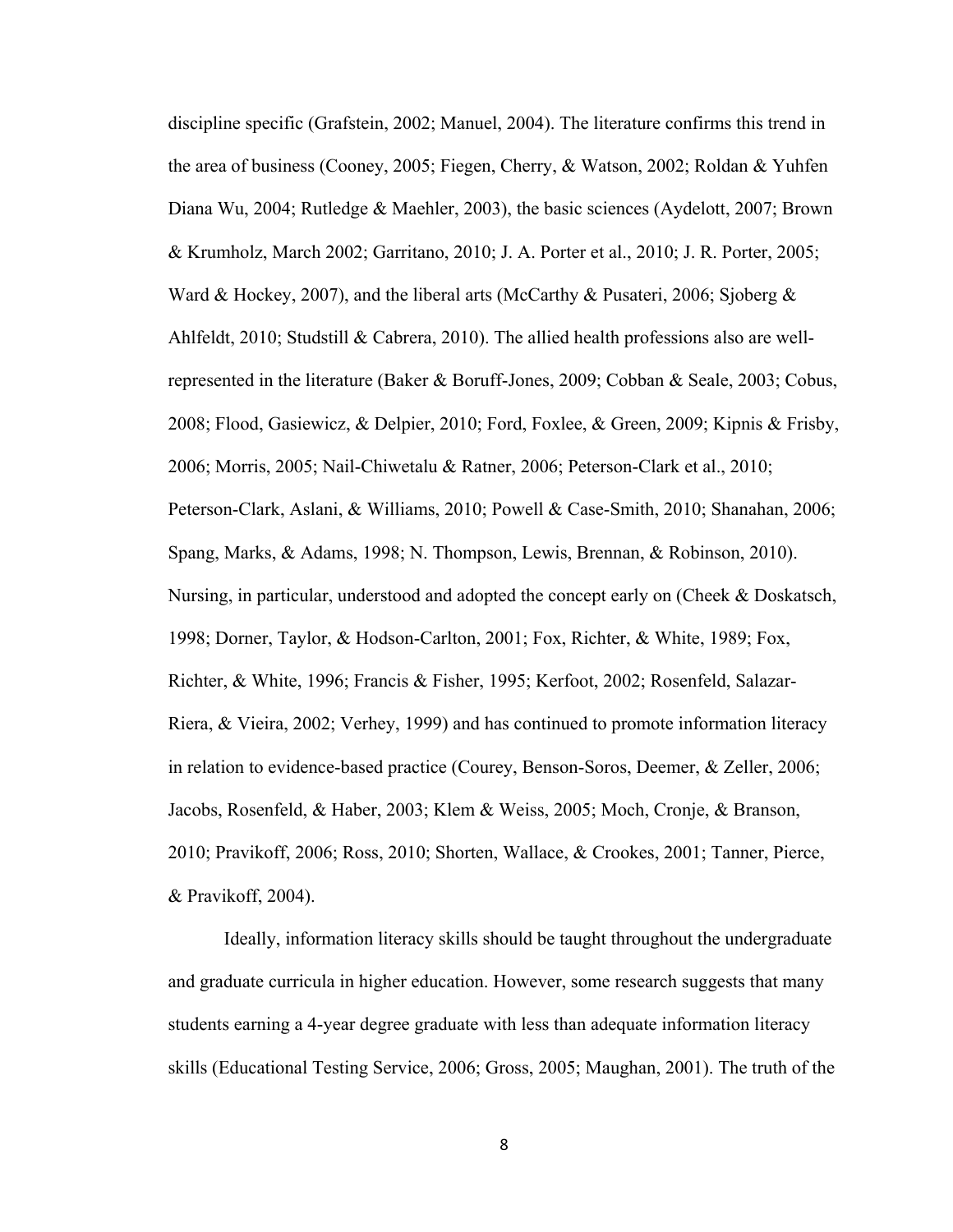matter is information literacy instruction is not fully integrated into most college curricula (Brown & Krumholz, March 2002; Burrows, Moore, Arriaga, Paulaitis, & Lemkau, 2003; Kaplan & Whelan, 2002; K. Kingsley et al., 2011; Kingsley & Kingsley, 2009; Rader, 2002).

# **Information Literacy in Medicine**

# **Evidence-based Medicine**

In the field of healthcare, the corollary to information literacy is evidence-based practice (Kaplan & Whelan, 2002) involving "the process of acquiring, systematically reviewing, appraising and applying research findings to aid the delivery of optimum clinical care to patients."(Das, Malick, & Khan, 2008, p. 493). Initially introduced in the early 1990's, evidence-based medicine (EBM) is a five step clinical decision making process whereby the health care provider 1) develops a structured clinical question; 2) performs a literature search to locate the best available evidence on that topic; 3) systematically reviews and critically appraises the evidence; 4) applies the findings in a clinical context; and 5) evaluates the process (Sackett, 2000). Informatics, another related concept often used in conjunction with evidence-based medicine, is "concerned with the optimal use of information, often aided by the use of technology, to improve individual health, health care, public health, and biomedical research." (Hersh, 2009, "Discussion", para.3).

Medical schools employ various teaching models (Azer, 2011; Parmelee & Michaelsen, 2010; Schmidt, Rotgans, & Yew, 2011; Searle et al., 2003) and many have a particular emphasis integrating one or more topics throughout the curriculum or provide a particular track for those interested (Anderson & Kanter, 2010; Gotterer, O'Day, &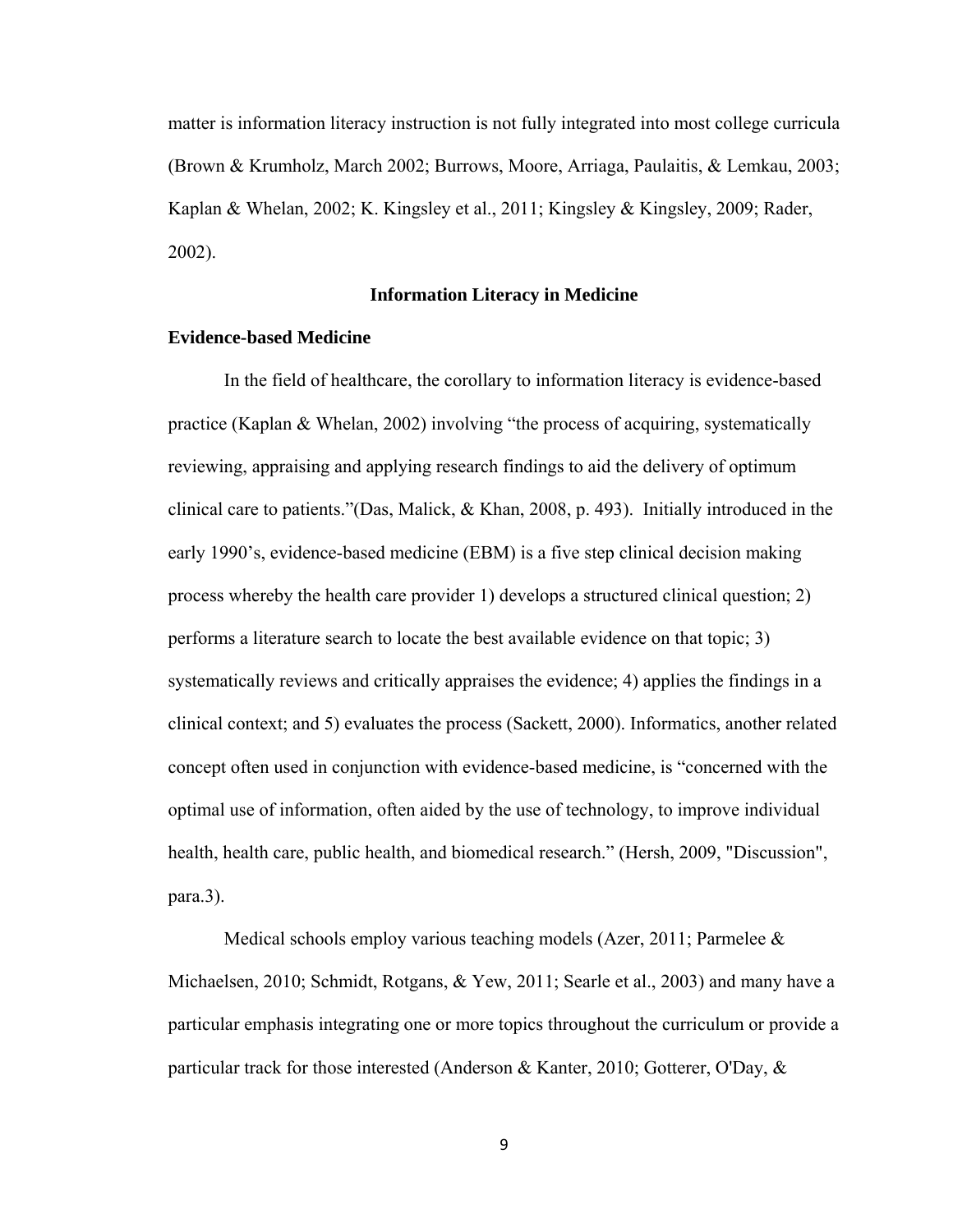Miller, 2010). Most undergraduate medical schools now incorporate evidence-based medicine instruction into the curriculum through a variety of means (e.g. lecture, laboratory, computer assisted instruction, etc.) however only 22 schools report EBM as an independent course (Association of American Medical Colleges, 2012). An increasing number of medical schools emphasize research in their curricula or offer a "scholarly concentration". Some schools offer a month long research elective, others require six months of research with a capstone project including both written and oral presentations, while still others elect to provide students with a longer, more in-depth concentration (Green et al., 2010). Of 157 medical schools, 84 institutions report a research requirement with 10 of those schools requiring a written thesis (Association of American Medical Colleges, 2012). Information literacy is a necessary foundation for both research and evidence-based medicine.

Rating medical school instruction as *inadequate, appropriate,* or *excessive,* most graduates responding to a 2013 survey reported evidence-based medicine training as *appropriate* (Association of American Medical Colleges, 2013). Also rated as *appropriate* were interpretation of clinical data and research reports (86.9%), ability to conduct a systematic literature review (83.7%), and decision analysis (86.9%). When asked about confidence in their knowledge and skills, 49.4% (agree) and 36.7% (strongly agree) self-reported their ability to carry out sophisticated searches of medical information databases along with 49.1% (agree) and 31.3% (strongly agree) who were confident they could critically review published research (p.22-23). When asked about preparation for residency, the respondents agreed (53.9%) or strongly agreed (40.2%) that they had basic skills in clinical decision making and application of evidence based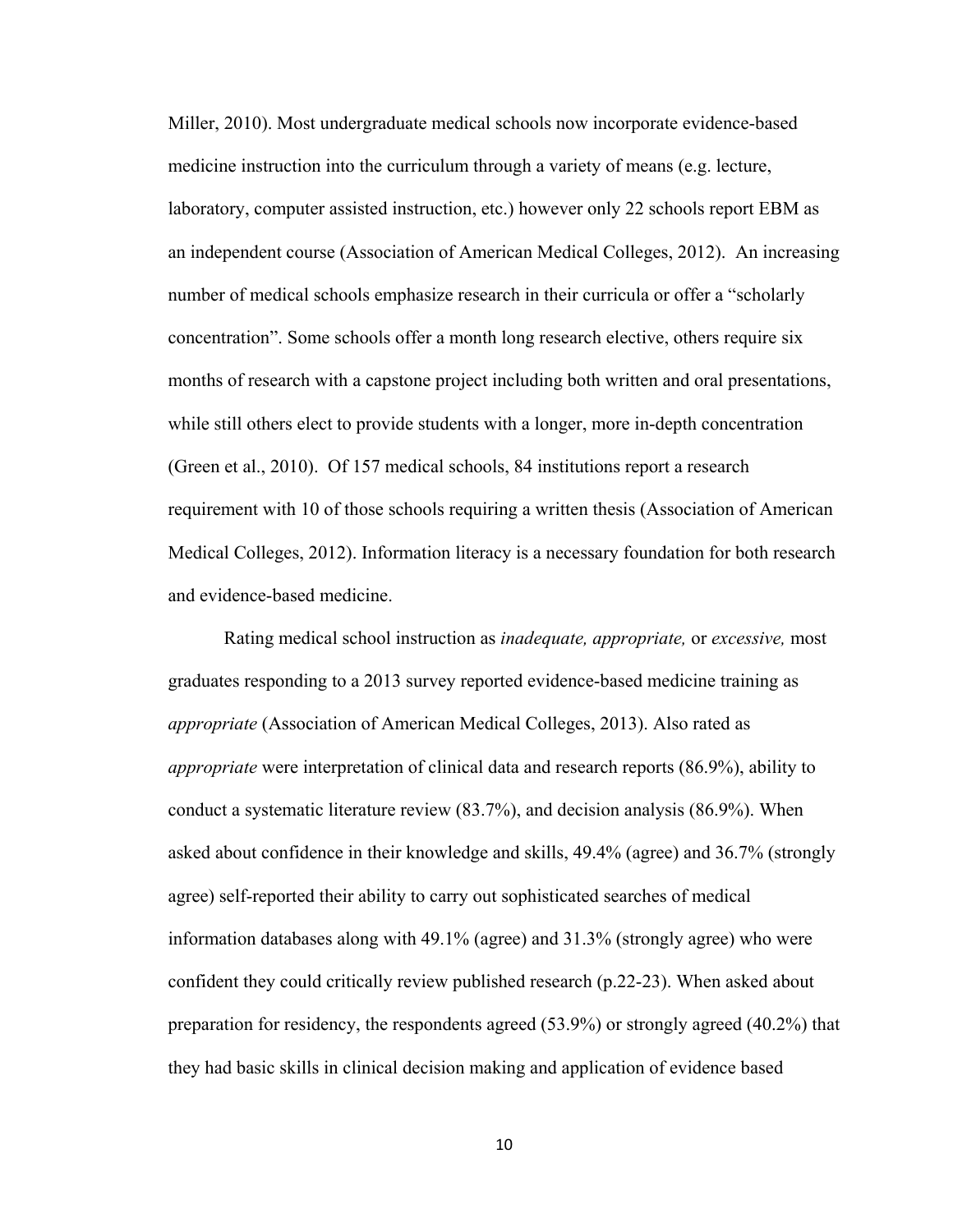information to medical practice. It should be noted here this is self-reported data. There is no standardized instrument presently in place to verify actual knowledge or skills in these areas, although the Committee to Evaluate the USMLE Program (CEUP) has proposed adding assessments to address medical student ability to access, evaluate, and apply information with the new test (Kies & Shultz, 2010). The USMLE Step 3 *Foundations of Independent Practice (FIP)* examination will contain content related to interpreting medical literature and will comprise "newer item formats based on scientific abstracts and pharmaceutical advertisements" and will take place beginning 2014 (USMLE, 2013).

Given the educational requirements for acceptance to and graduation from medical school one must assume physicians are, in the broadest sense, literate. The practice of medicine, increasingly complex and specialized, provides challenges to physicians as they care for patients. In this environment, it is critical therefore that physicians are also information literate – that is, able to locate current literature in their field, evaluate the information they find, and able to use and communicate that information. By the time a student graduates from medical school and moves into postgraduate training he or she should be capable of and comfortable with locating, evaluating, and incorporating information into daily practice. However, as previously described, students experience different exposure to information literacy in the college years and to research, evidence-based medicine, and medical informatics during medical school (Association of American Medical Colleges, 2010; Citrome & Ketter, 2009; Krause, Roulette, Papp, & Kaelber, 2006; McGowan, Passiment, & Hoffman, 2007; Scott, Shaad, Mandel, Brock, & Kim, 2000; van Dijk, Hooft, & Wieringa-de Waard,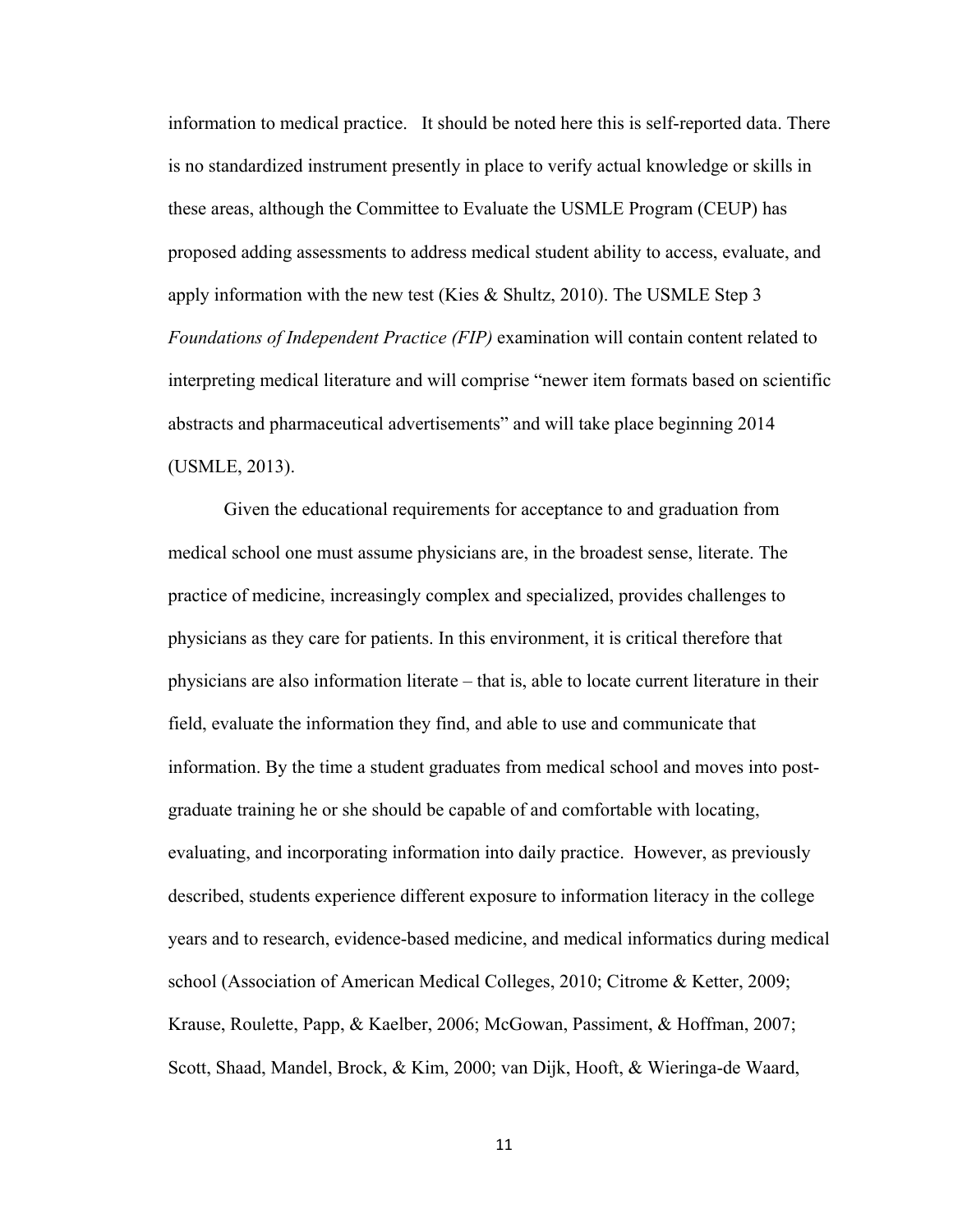2010) thus leading to varying information literacy skill levels among physician trainees during the post-graduate years.

# **Graduate Medical Education**

Post-graduate training (aka "residency") is the second phase of a physician's education. Medical school graduates take a licensure exam to become physicians but, depending upon the medical specialty they have chosen, must then spend between three and six years in the post-graduate years (PGY) learning to become competent practitioners. A residency in a primary specialty such as Family Medicine, Internal Medicine, Psychiatry or Pediatrics takes three years to complete while the surgical specialties require more years of training. Post-graduate medical training programs in the U.S. are governed by the Accreditation Council for Graduate Medical Education (ACGME). The most recent census lists 3,399 unique institutions providing post graduate education to 109,482 physicians in 91,384 core programs and 18,098 subspecialty programs (Accreditation Council for Graduate Medical Education, 2013). The ACGME has a standard set of guidelines and competencies for all residency programs (Accreditation Council of Graduate Medical Education, 2009) with additional requirements set forth by Residency Review Committees (RRC) for individual medical specialties (Accreditation Council for Graduate Medical Education, 2011a).

Before 1910 medical education followed a model vastly different from today. Education in the basic sciences was a very minor aspect of training and "students" paid physicians to be an apprentice, caring for patients while living in the hospital (hence the term "residents") (Joyner, 2004). This changed with the Flexner Report (Flexner, 1910) which was the impetus for regulating undergraduate medical education training. More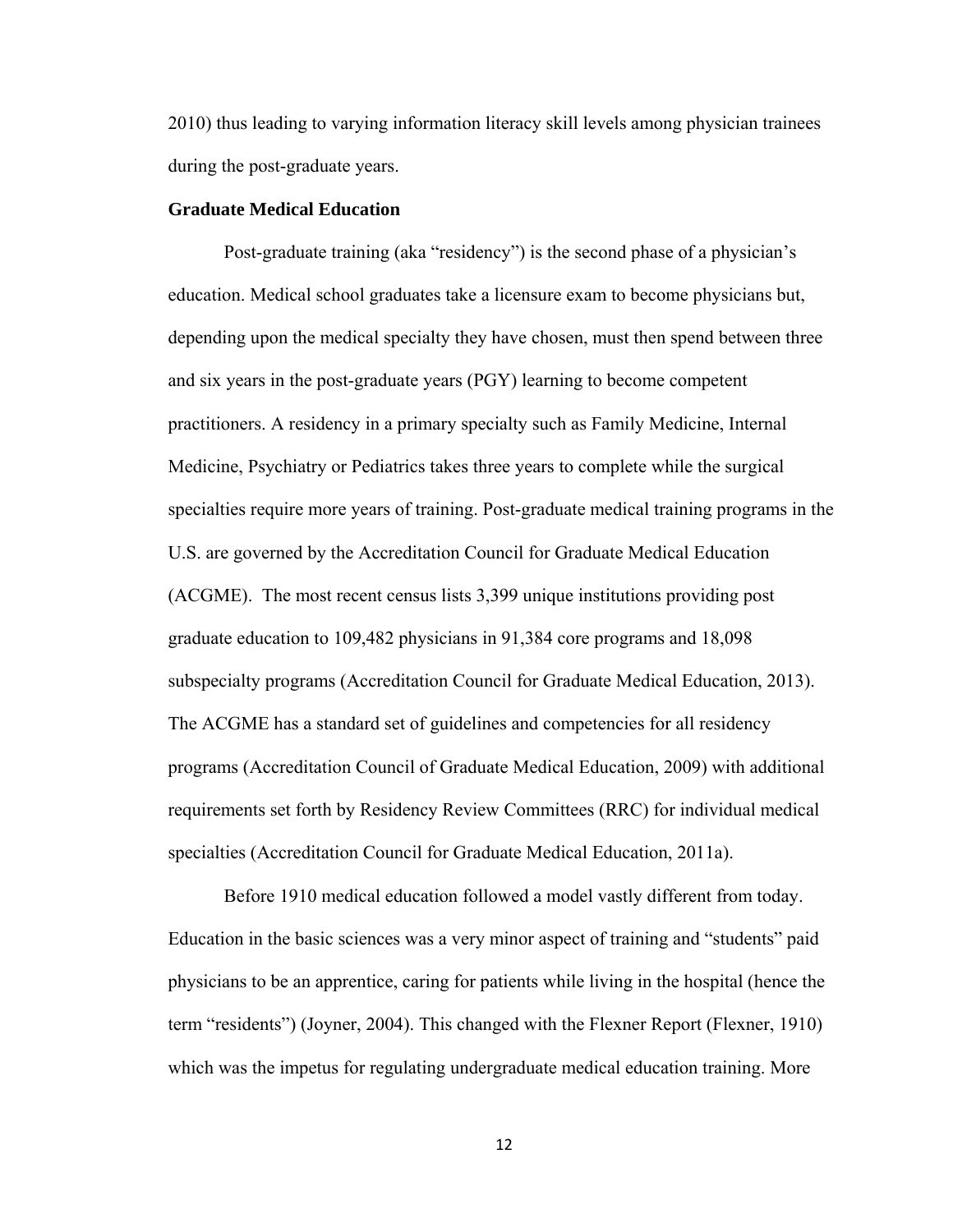recently, graduate medical education has evolved from a process-based to a competencybased model that includes outcomes-based assessment (Baum & Axtell, 2005; Carraccio, Wolfsthal, Englander, Ferentz, & Martin, 2002; Leach, 2002; Long, 2000; Marple, 2007; Meyers et al., 2007). While there continues to be an aspect of "apprenticeship", the major focus of postgraduate training is resident education. This education is both didactic and experiential with individual residency programs now expected to develop program goals and objectives, integrate learning objectives into the curricula, and document the educational outcomes of their trainees (Goroll et al., 2004; Joyner, 2004; Lurie, Mooney, & Lyness, 2009)

# **ACGME Competency Standards**

In 1999 the Accreditation Council for Graduate Medical Education (ACGME) developed a ten year plan to define six general competencies (1999-2002), define and develop assessment tools (2002-2006), and integrate the competencies and assessment into learning and clinical care (2006-2011) (Lurie et al., 2009). The core competencies set forth by the ACGME fall into six general domains: Patient Care, Medical Knowledge, Practice-Based Learning and Improvement (PBLI), Interpersonal and Communication Skills, Professionalism, and Systems-Based Practice (Accreditation Council of Graduate Medical Education, 2009; Rousseau, Saucier, & Cote, 2007). Skills learned in one competency domain may be applied to other domains. For example, the understanding and incorporation of specific content knowledge found in *Medical Knowledge* is related to the skills development described in the *Practice-based Learning and Improvement* domain and key to appropriate and effective *Patient Care*. Likewise, it is assumed the competent physician will exhibit *Professionalism* across all domains.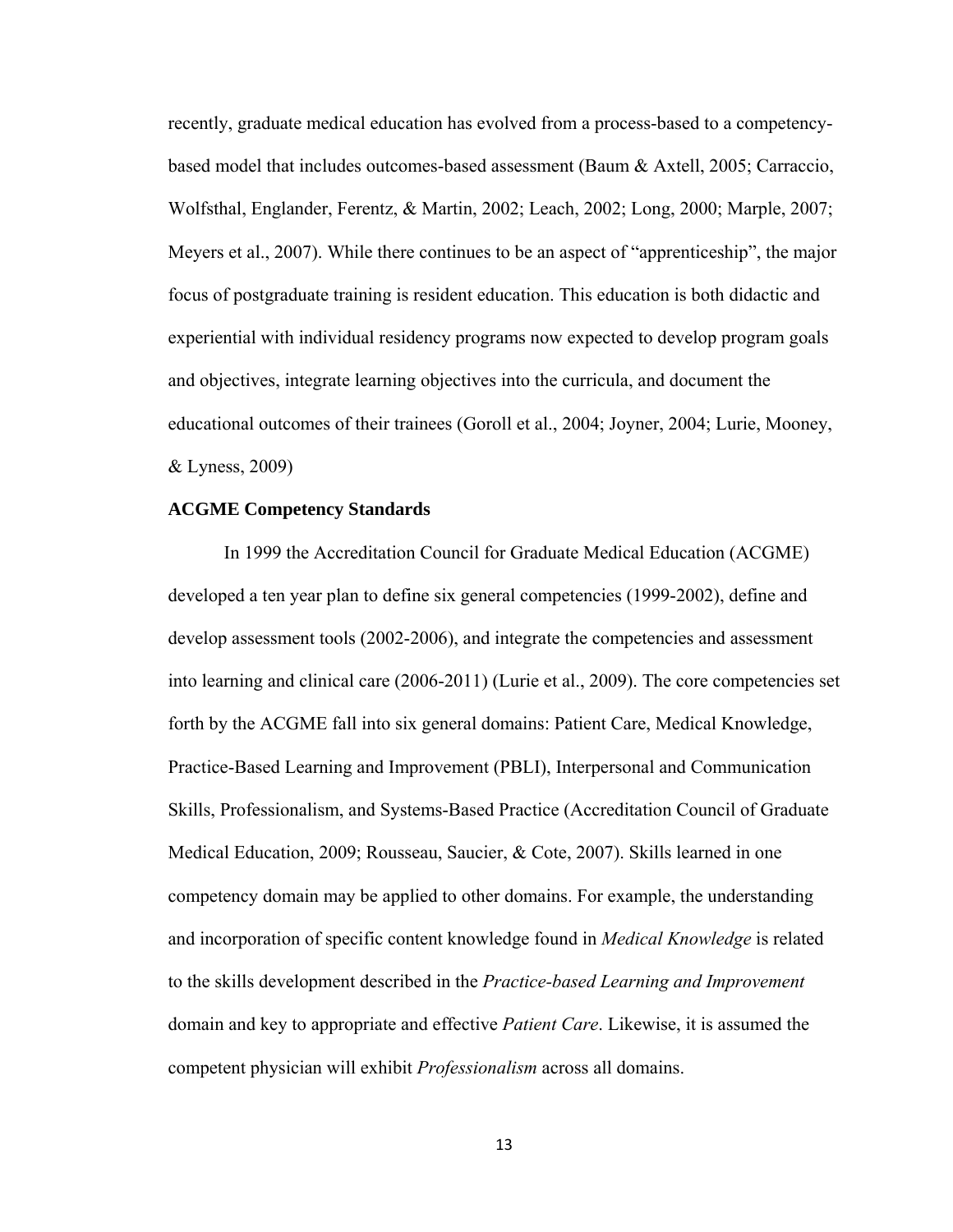While some groups have adapted the ACRL competency standards to better meet the needs of their discipline (Anthropology and Sociology Section Instruction and Information Literacy Committee Task Force on IL Standards, Association of College and Research Libraries, & American Library Association, 2008; Psychology Information Literacy Working Group, Education and Behavioral Sciences Section, & Association of College and Research Libraries, 2010; Task Force on Information Literacy for Science and Engineering Technology, Association of College and Research Libraries, & American Library Association, 2008), other potential stakeholders, such as those in the medical education field, are either unaware of the information literacy standards or have not been incorporated into the discussion.

Most directly related to the concepts of information literacy, evidence-based medicine and informatics is the ACGME competency for Practice-based Learning and Improvement (PBLI) (Kaplan & Whelan, 2002; Moskowitz & Nash, 2007; Ogrinc et al., 2003; van Dijk et al., 2010; Wood, Kronick, & Association of Medical School Pediatric Department Chairs, Inc, 2008). Within this domain, resident physicians are expected to:

- Locate, appraise, and assimilate evidence from scientific studies related to their patients' health problems;
- Apply knowledge of study designs and statistical methods to the appraisal of clinical studies and other information on diagnostic and therapeutic effectiveness
- Use information technology to manage information, access on-line medical information; and support their own education
- Facilitate the learning of students and other health care professionals

Although this language generally corresponds to that found in the information literacy competency standards, clearly written, measurable indicators are lacking. While ACRL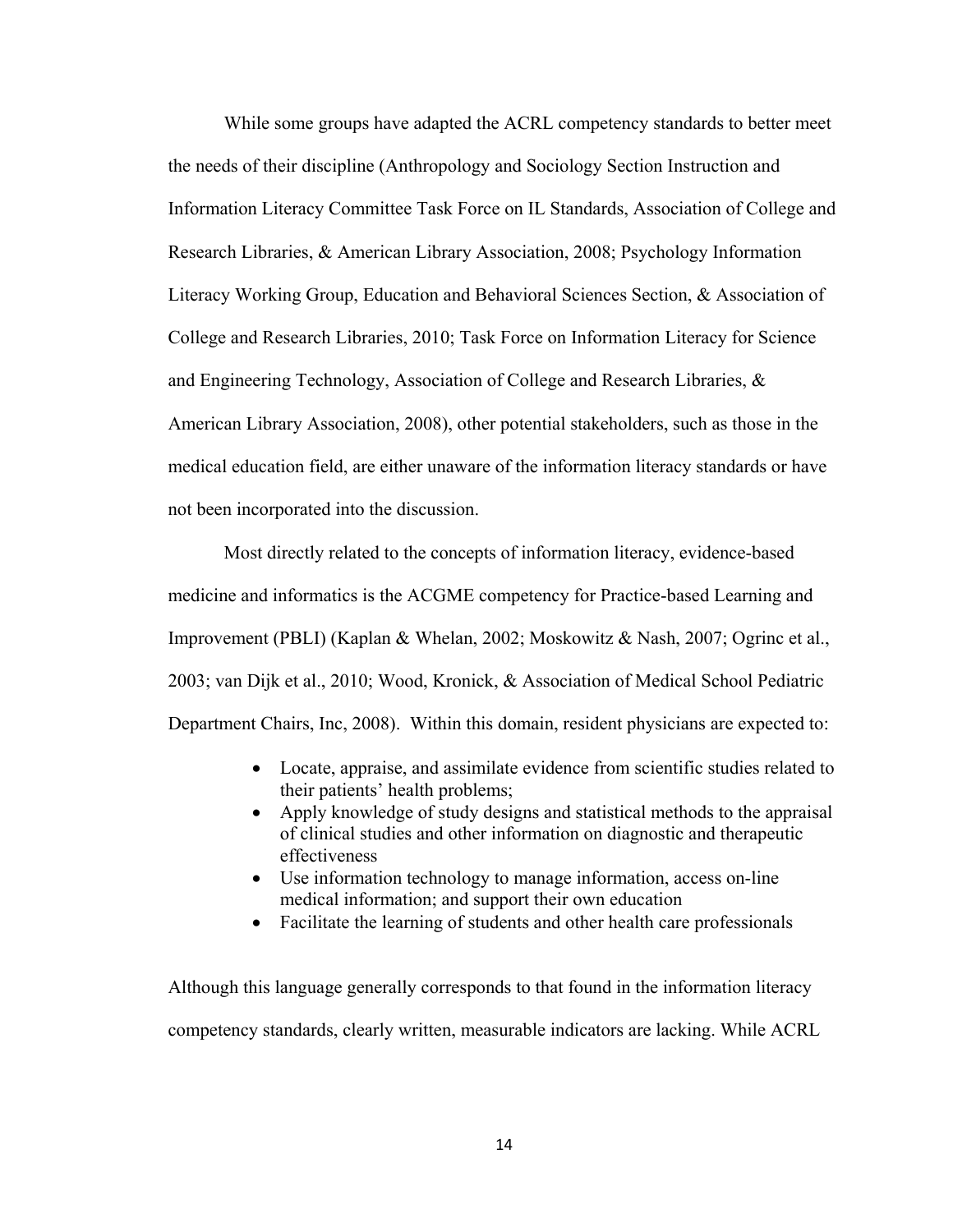standards can be adapted to represent the needs of the medical community neither of these professional bodies has specified how the standards are to be assessed.

#### **Information Literacy Assessment**

Information assessment instruments and tools described in the library science and medical literature exhibit similar traits. In general, the majority of available instruments assessments are frequently tied to specific courses or institutional resources thus precluding generalization to another setting; rely on self-reported data; are missing elements of the domain under investigation (i.e., plagiarism); and, even when objective measures are used, reliability and validity data frequently are not reported. While the medical education literature does address assessment for post-graduates, most college level instruments are intended to measure undergraduate student skills.

# **Library Science Assessment**

The library science literature reports numerous studies related to the assessment of information literacy skills and evaluation of information literacy instruction. Information literacy tools in one review of 70 college-level assessments were categorized as six types: attitudinal, freshman skills, institution-based, pre/post- test, subject or discipline oriented, and technology skills and observed that most were not based on the ACRL standards (Neely, 2006). Further investigation by this author in 2011 showed none of the reported instruments listed by Neely were health related and many were no longer available on the websites referenced. Another more current review provides information regarding the methods used in information literacy testing while also addressing the question of instrument reliability and validity (Walsh, 2009). From a sample of case studies  $(N=91)$  Walsh found multiple-choice questionnaires were most often used  $(34\%)$ ,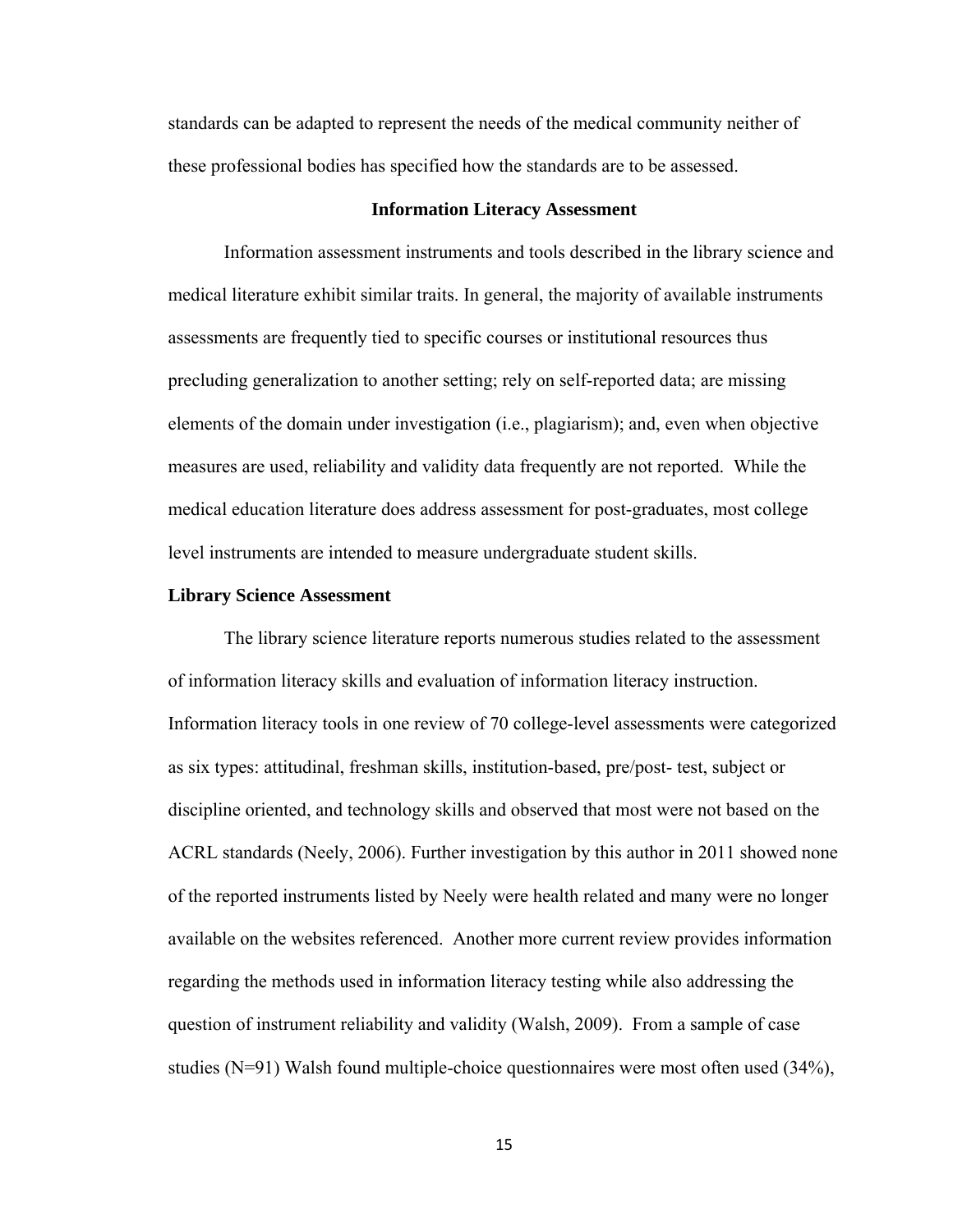followed by analysis of bibliographies using scoring rubrics (19%), quizzes (15%) containing both multiple-choice and short answer questions, and self-assessment (11%). Less often employed were portfolios (9%), essay (7%), simulation (2%), observation (2%), or final course grade (1%). Within this review, only 9 studies were found to contain reliability and validity data (3 multiple-choice, 2 Quiz/Test, 2 simulation, 1 each portfolio and self-assessment).

# **Graduate Medical Education Assessment**

The ACGME "Outcome Project" was initiated to provide a compendium of competency assessment methods and examples of instruments. Closely mirroring methods found in the Walsh review (Walsh, 2009), the *Toolbox of Assessment Methods©*, a joint initiative of the ACGME and the American Board of Medical Specialties (ABMS), lists thirteen methods of evaluation used to assess skills found within each of the six general competencies. These methods include: Record Review, Chart-Stimulated Recall; Checklist; Global Rating; Standardized Patient; OSCE (Observed Structured Clinical Examination); Portfolios; Exam MCQ; Exam Oral; Procedure or Case Logs; and Patient Survey and is accompanied by a grading scale suggesting methods most appropriate for assessing each of the required skills (Accreditation Council for Graduate Medical Education, 2011b). A 2009 review of ACGME competency assessment methods by Lurie, Mooney, and Lyness (2009) concluded that multiple dimensionality across competencies, problematic issues with methodology and samples, in addition to the overall lack of psychometric data, created concerns about the ability to accurately measure necessary skills. Despite these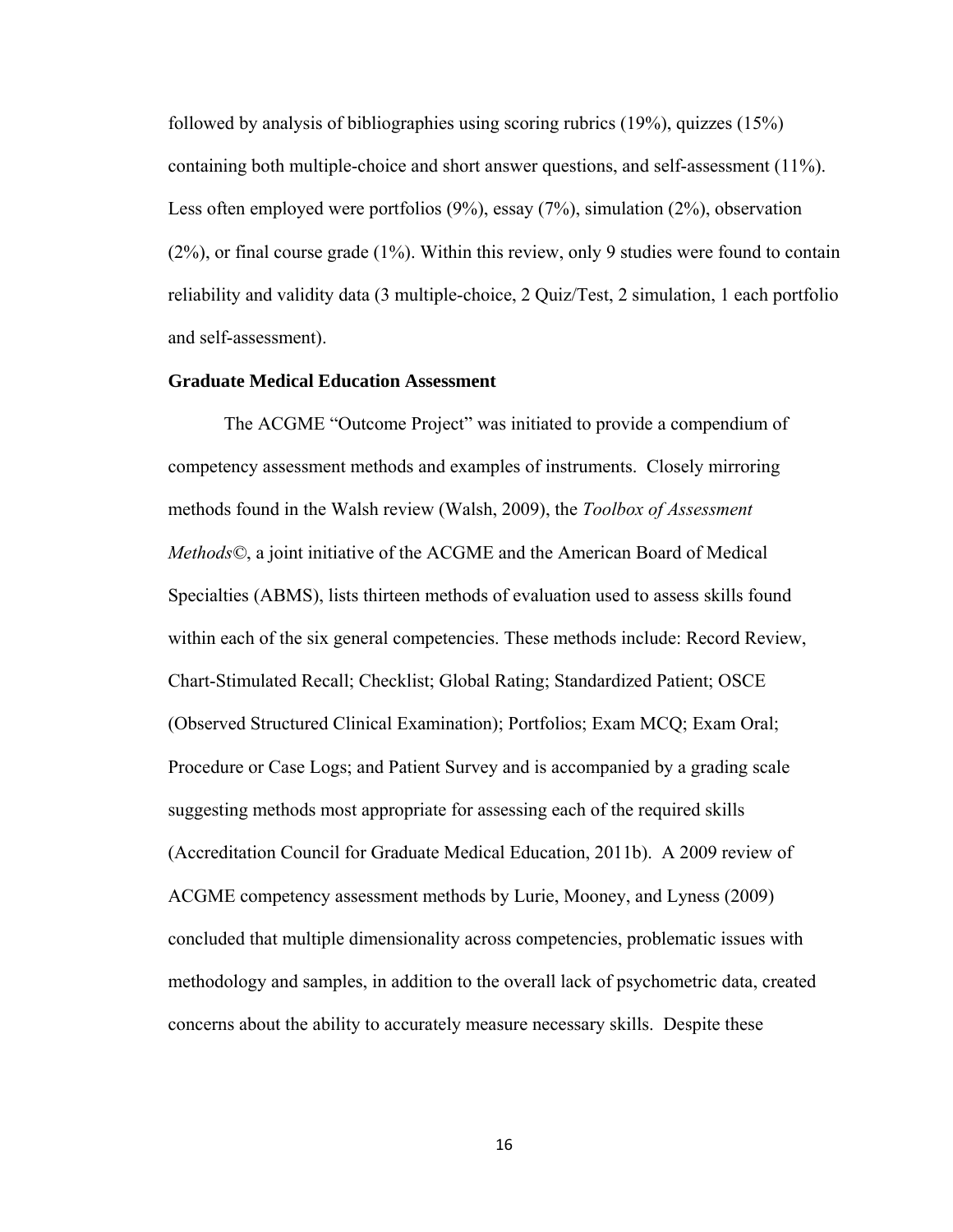challenges, the authors remarked upon the need for continued effort toward effective measurement.

During the postgraduate training years, residency program directors and other medical educators may assume a level of expertise on the part of the resident physician that is not there or they themselves may not have the knowledge or proficiency necessary to model, teach, or assess the necessary skills (Holmboe et al., 2011; Maggio & Posley, 2011; Swiatek-Kelley, 2010). If this is the case, then one must ask the question "How do medical educators know what information literacy knowledge, skills, and abilities resident physicians have?"

#### **Information literacy Instruments**

The instruments described in the following section are commercially available or open-source, encompass validated and non-validated tools, and were considered (in whole or in part) for use in this dissertation project.

1. *Information Literacy Test (ILT)* (Cameron, Wise, & Lottridge, 2007; Wise, Cameron, Yang, & Davis, 2010) The ILT, measuring ACRL Standards One, Two, Three, and Five, is a validated, web-based multiple-choice test  $(N=60)$  for use with undergraduate college students. The ILT is available for purchase and may be used to assess individual student information literacy competence or as a program evaluation tool. Lower order *knowledge* skills make up two-thirds of the items with higher order *application* skills making up the remainder. Validity evidence was gathered from results of four studies and a validation panel. In one study a significant positive correlation  $(r=45)$  was found when comparing ILT scores of 524 sophomores to their freshman scores on an earlier version of the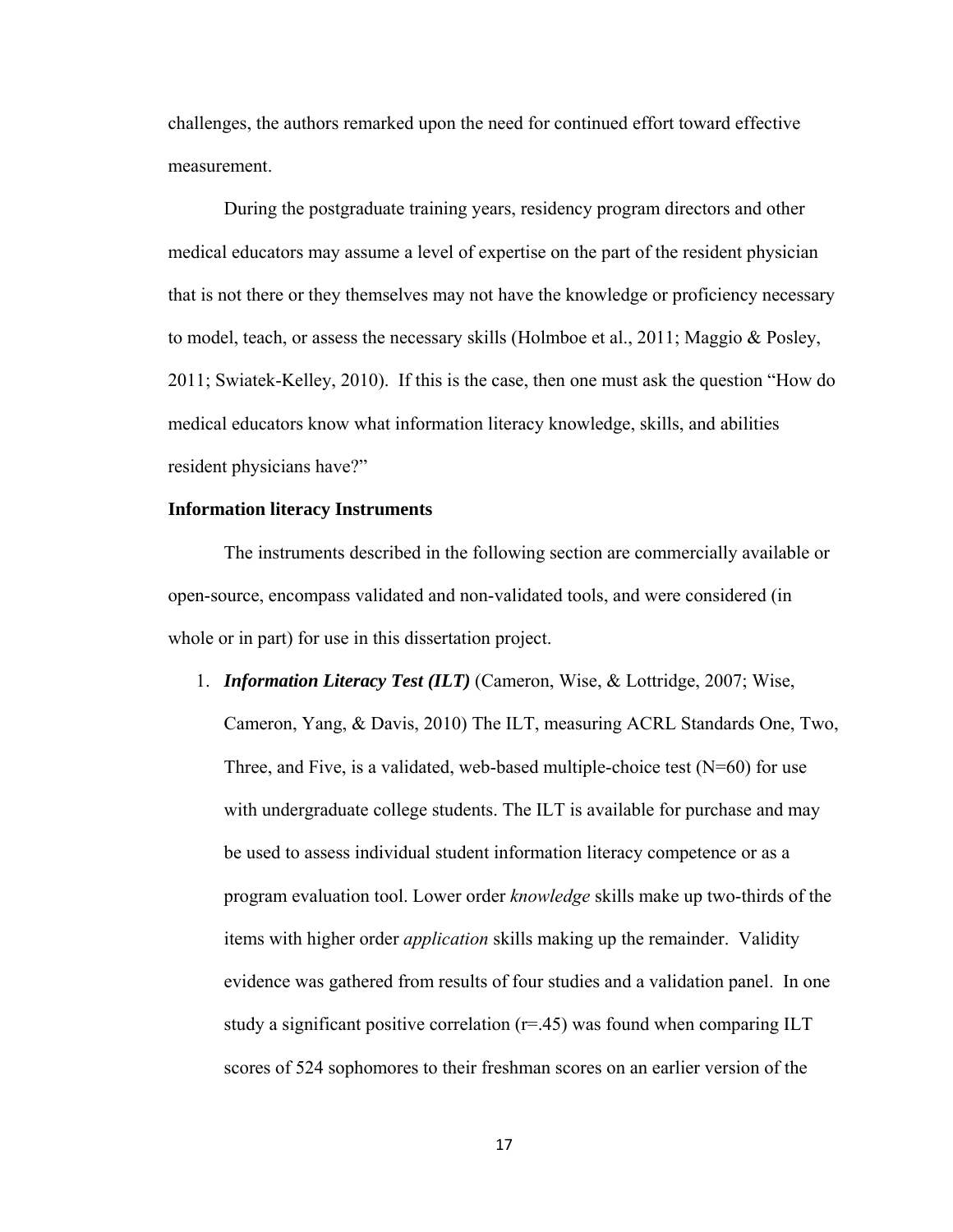test. A comparison of sophomore and freshman student scores in two other studies illustrated improved scores in students who had been provided information literacy instruction (Wise, Cameron, Yang, & Davis, 2010). Finally, freshman ILT scores (years 2008 and 2009) from four universities and five community colleges compared against JMU freshman scores from 2004 showed incoming students, regardless of institution type, have similar levels of information literacy skills. A validity panel of three librarians rated the 60 items in relation to the ACRL standards. Inter-rater agreement was good. All raters were in agreement on 70% of the items (N=42) while at least two concurred on 98% (N=59). Internal reliability is high (Cronbach's alpha  $= 0.88$ ).

2. *Standardized Assessment of Information Literacy Skills (Project SAILS®)* Kent State University (2001) http://www.projectsails.org Based on outcomes and objectives from the ACRL Standards (excluding Standard Four), the SAILS test is a web-based, information literacy knowledge assessment tool. Questions are grouped into skill sets and each is referenced to the applicable ACRL standard, performance indicator, outcome, and objective. The test, accessible for a fee, employs a multiple-choice format and provides either individual or cohort benchmarking data to institutions. The instrument was externally validated through comparison of participant scores on the SAILS with their SAT/ACT scores. Test developers found high scoring students on SAT/ACT also achieved high SAILS scores. Performance on the SAILS test also was compared against performance data from the JMU Information Literacy Test (ILT). Item reliability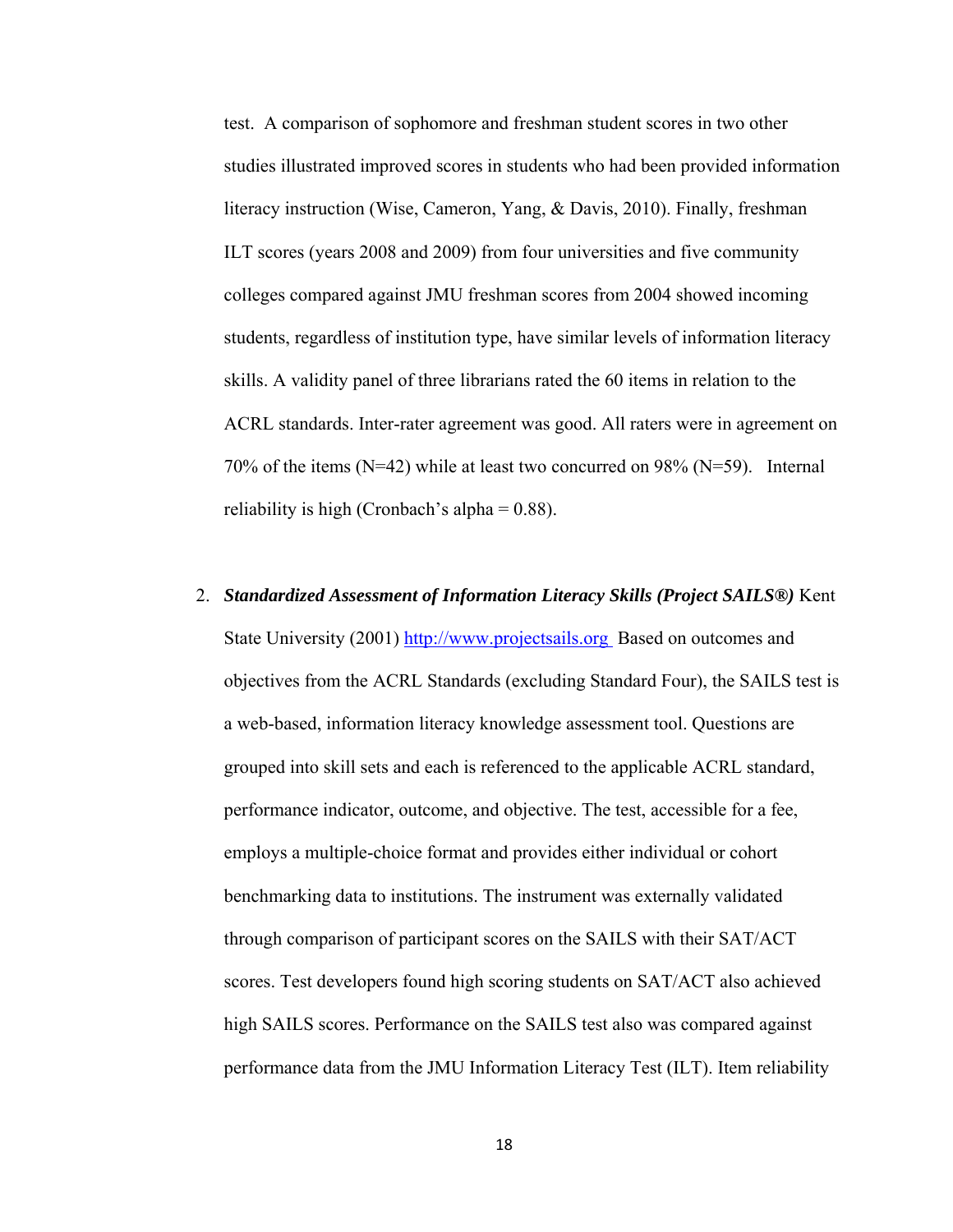estimates were greater than .80 and inter-rater reliability analyses on item difficulty across skill sets was deemed satisfactory (ranging from .65 to .80). Instrument item level difficulty is geared toward the undergraduate college student population and is, therefore, not available for testing primary, secondary, or graduate school students.

3. *ICT Literacy Assessment (iSkills™)* (Katz, 2007) Covering seven content areas, this instrument assesses information and communication technology (ICT) and is available for purchase from the Educational Testing Services (ETS). "ICT literacy is using digital technology, communication tools and/or networks to access, manage, integrate, and create information in order to function in a knowledge society." (Candy, 2002). The *iSkills™* exam is a performance-based instrument assessing skills related to web use (i.e., e-mail, instant message, browser use, bulletin board postings, and search engines), database management (i.e., database search queries and file management), and software (i.e., word processing, spreadsheets, presentation and graphics programs). The instrument is appropriate for students  $(10<sup>th</sup> \text{ grade through college})$  and adults in the workplace. Questions simulate real-world scenarios; there are no multiple-choice items in this test. Internal reliability is reported to be approximately.88 (Cronbach's alpha). Although aligned with the ACRL Standards, the ETS instrument differs in content from other information literacy tests. Here the focus is on competence with technology and less related to other information literacy domain skills as delineated by the ACRL.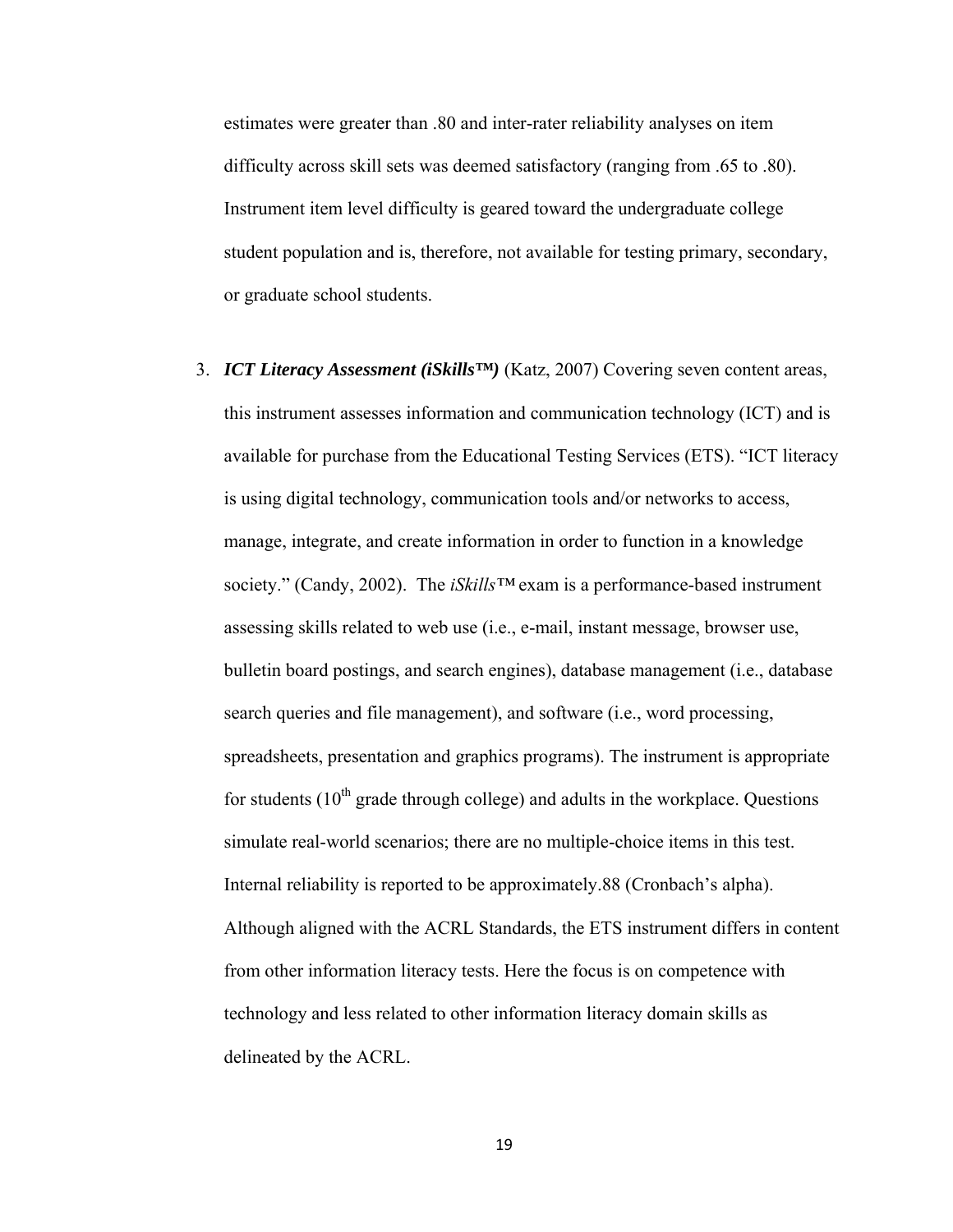4. *Beile Test of Information Literacy for Education (B-TILED)* (Beile, 2008). Devised to measure information literacy knowledge in undergraduate students in an education program, this instrument initially began as items developed for the Project SAILS test bank. The original items, aligned with ACRL objectives and National Educational Technology Standards for Teachers (NETS\*T), were reduced in number (N=22) and pilot tested as the *Information Literacy Assessment Scale for Education (ILAS-ED)* (Beile, 2005). Reliability coefficient, using Kuder Richardson 20 test, was deemed only "adequate" (.675) due to small number of test items. Item difficulty ranged from .32 to .89. Item accuracy (mean score of 2.67) was evaluated by five content experts on a scale of 0 (low) to 3 (high). Results from a subset of eight questions from the measure were evaluated for validity against a performance exam with comparable questions. Results indicated a high correspondence between tests, however the sample size was small  $(N=10)$ .

Further revision of the *ILAS-ED* led to the development of the *B-TILED*, a freely available, multiple-choice test containing 25 content questions (covering concept identification, search strategies, document types, search tools, and using results) specific to the discipline of education and 21 demographic questions. Reliability and validity data for the revised instrument has not been published.

5. *Information Competency Proficiency Exam (ICPE)* **Bay Area Community Colleges** (The Bay Area Community Colleges information competency assessment project, 2004). The ICPE is a two part proficiency exam whose purpose is to assess information literacy skills in a community college population.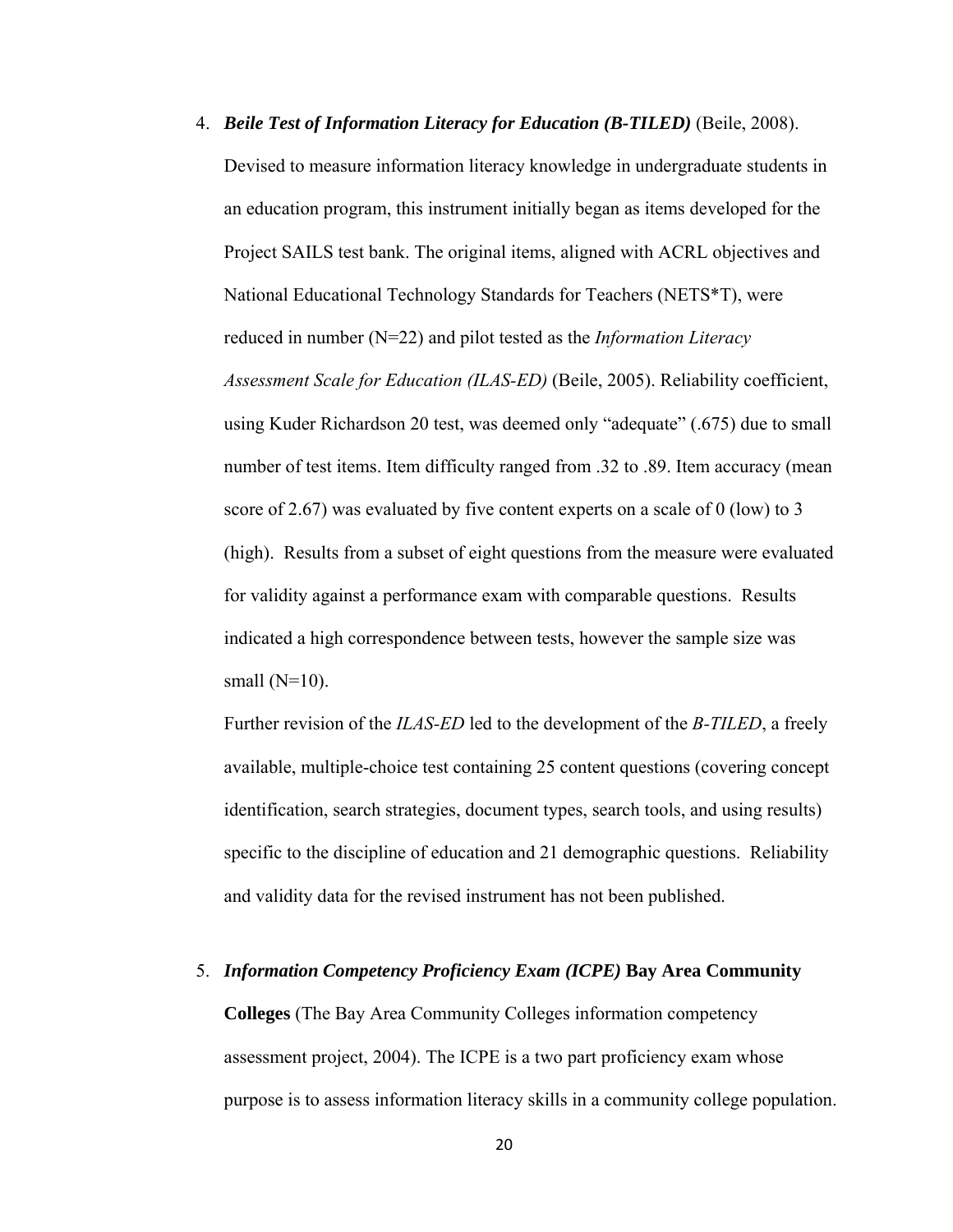Based on national and local information literacy standards this test serves as a means to earn credit for an information competency requirement. Part A  $(N=47)$ incorporates questions using multiple-choice, matching and short answer formats; Part B has three performance-based activities each with sub-parts (N=12). Detailed test specifications are provided: practices used in item development, organization and formatting, instructions and comments, suggestions for scoring, level of performance, and timing, as well as charts mapping competency outcomes to test items. In addition, the developers make available documents for scoring the rubric, answer key, scoring sheets and a scoring manual for Parts A & B. Scores from this instrument have not been statistically analyzed therefore no reliability or validity evidence has been reported.

6. *Berlin Questionnaire* (Fritsche, Greenhalgh, Falck-Ytter, Neumayer, & Kunz, 2002). Two psychometrically equivalent sets of questions  $(N=15)$  were developed, validated, and field tested for this evidence based medicine instrument. The validation phase included administering the 15 item instrument to a group of EBM experts  $(N=43)$  and a control group of medical students (N=20) with no prior knowledge. Pre- and post-test data was obtained from participants (N=203) attending a 3 day intensive EBM course. Experts scored high at  $0.81$ ; pre-test scores for course participants were moderate at  $0.42$ ; and the control group at 0.29 scored lowest. Cronbach's  $\alpha$  was 0.75 (set 1) and 0.82 (set 2). There was an educationally significant increase (57%) in the post scores of course attendees. This instrument measured critical appraisal skills and interpreted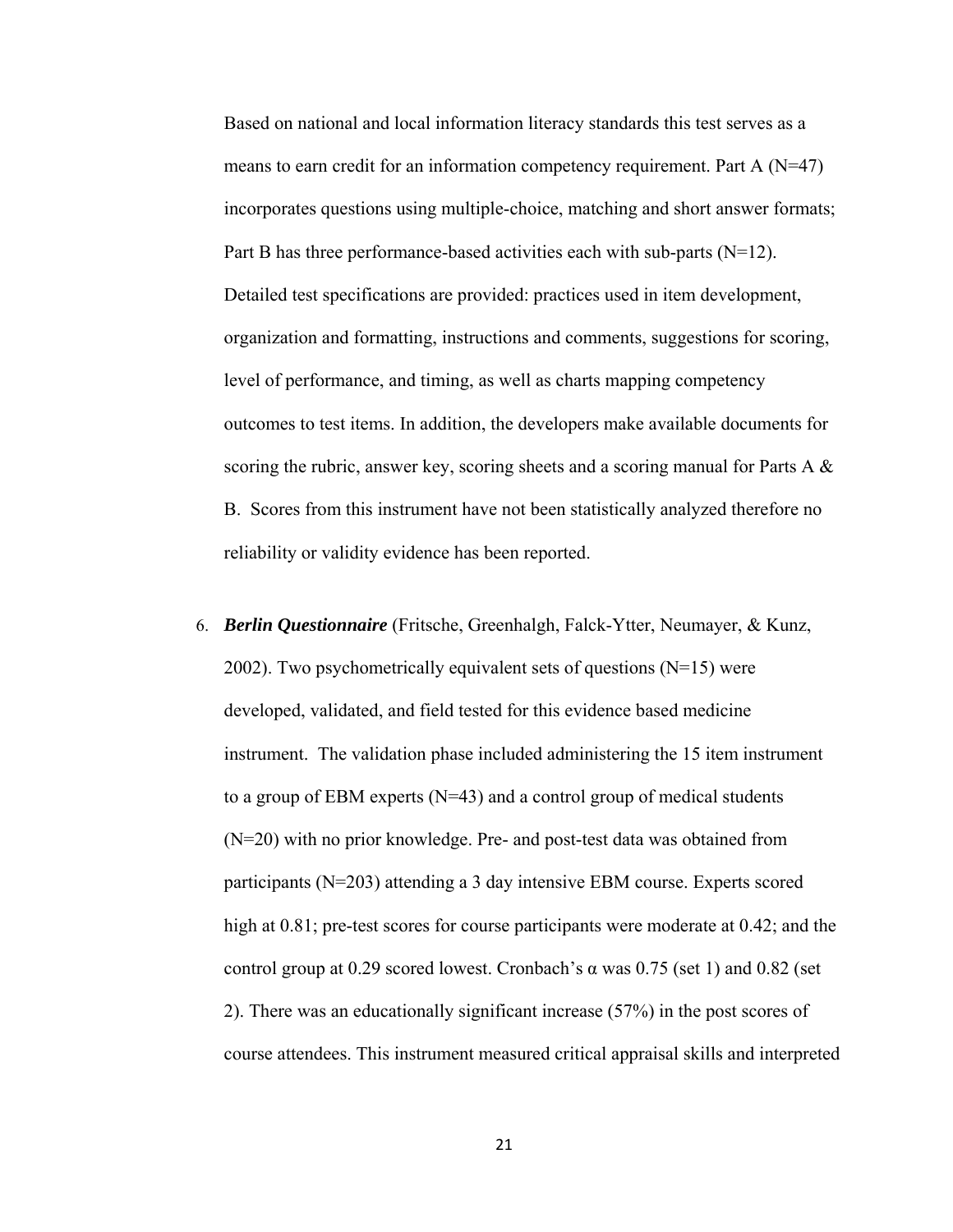quantitative measures. Other skills such as literature searching and question formulation were not assessed.

7. *Fresno Test of Competence in Evidence Based Medicine* (Ramos, Schafer, & Tracz, 2003). This performance based measure was specifically developed to assess an EBM course taught in a Family Practice residency program at the University of California. Utilizing two clinical scenarios test takers answer 17 open ended questions related to four key EBM domains - developing a focused clinical question; searching and critiquing the literature; identifying article relevance and validity; and calculation skills. Standardized grading rubrics and criteria were developed and revised using expert opinion and expected responses. Each item is awarded points (0-24). Raw scores are summed across items to yield a possible range of 0 - 212 with higher values indicating greater level of knowledge. Cut score for passing was assigned based on the authors' professional judgment. Test results from the development dataset showed very good internal consistency (Cronbach's alpha =  $0.88$ ); no negative or weak items (item discrimination index =  $0.47$  to  $0.75$ ). Validity dataset inter-rater reliability (2) scorers) ranged from 0.72 to 0.96 for individual items and 0.97 for total scores. While found to be appropriate for Family Medicine physicians, both novice and expert, the Fresno Test is intended to measure the effectiveness of a specific EBM training course and has not been validated in other medical disciplines.

While the instruments described above address information literacy assessment, none were appropriate for the project envisioned here, although individual questions were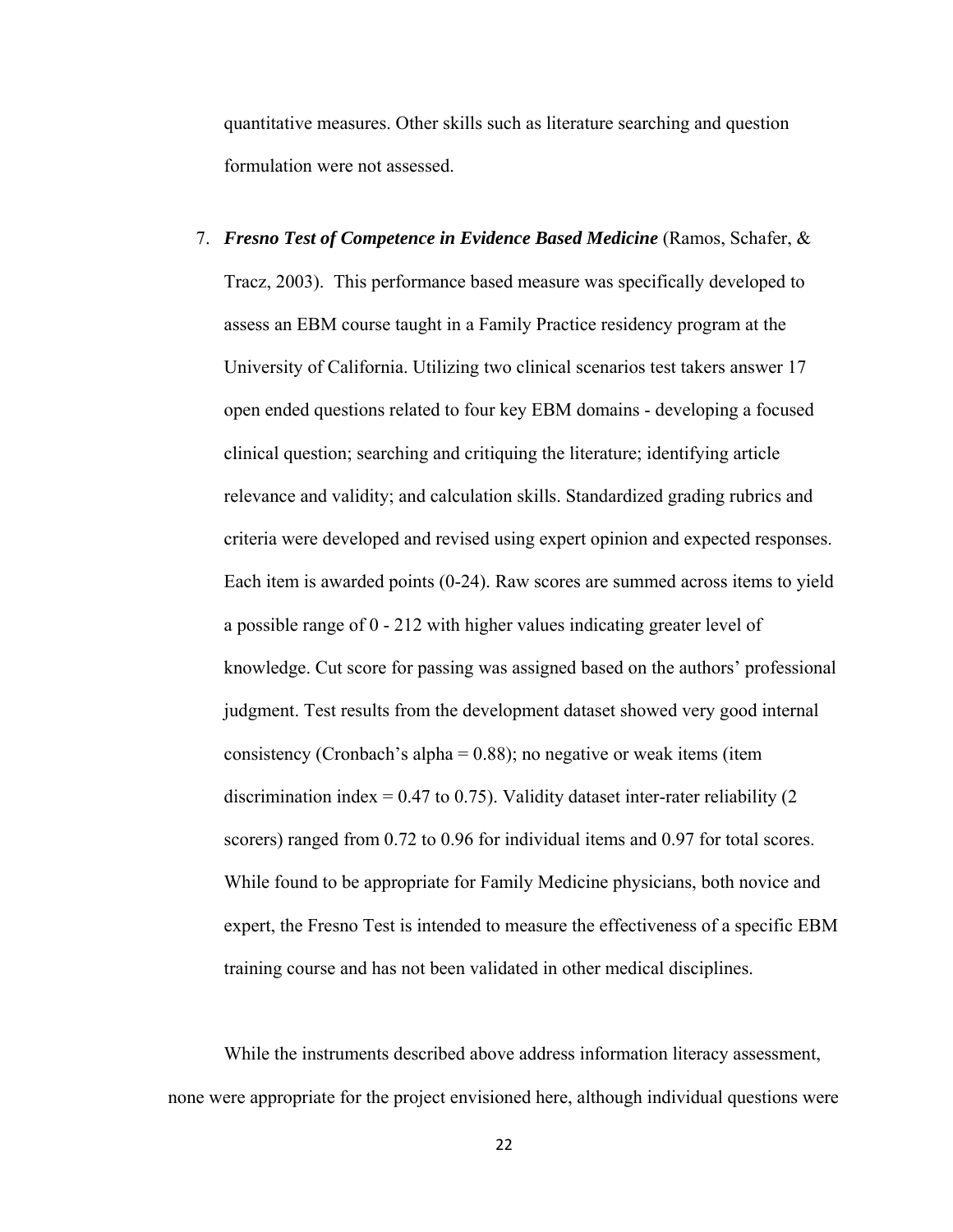considered, given publisher permission and appropriate attribution. This study was intended for postgraduates, not the undergraduate population most tested with these instruments. Ease of instrument administration and scoring was a consideration thus eliminating performance-based testing. More importantly, only two are validated for use in a medical education setting and none encompass the full domain as defined by the ACRL Standards. For these reasons, an instrument capable of easily measuring information literacy skills in a graduate medical education population was developed, tested, and evaluated for evidence of reliability.

# **Development of the Medical Information Literacy Questionnaire (MILQ) Blueprint Creation**

The first step in instrument development is the creation of a test blueprint (also known as a table of specifications). The test blueprint provides the framework for classifying learning objectives, ensuring proper emphasis is given to each objective, guides item development, and is used to improve validity of test scores (Anderson & Morgan, 2008;Thorndike, 1997). The operational definition of the content domain to be measured is represented by the test blueprint.

The test blueprint for this dissertation was developed using data from a prior research study conducted at the University of New Mexico Health Sciences Center (Morley, 2009). The specific purpose of the study was to investigate the content validity of the ACRL information literacy standards in a graduate medical education setting using a Q-sort methodology. Card sorting, an exploratory technique used to elicit information about how individuals or groups think about and categorize topics (Morse & Field, 1995;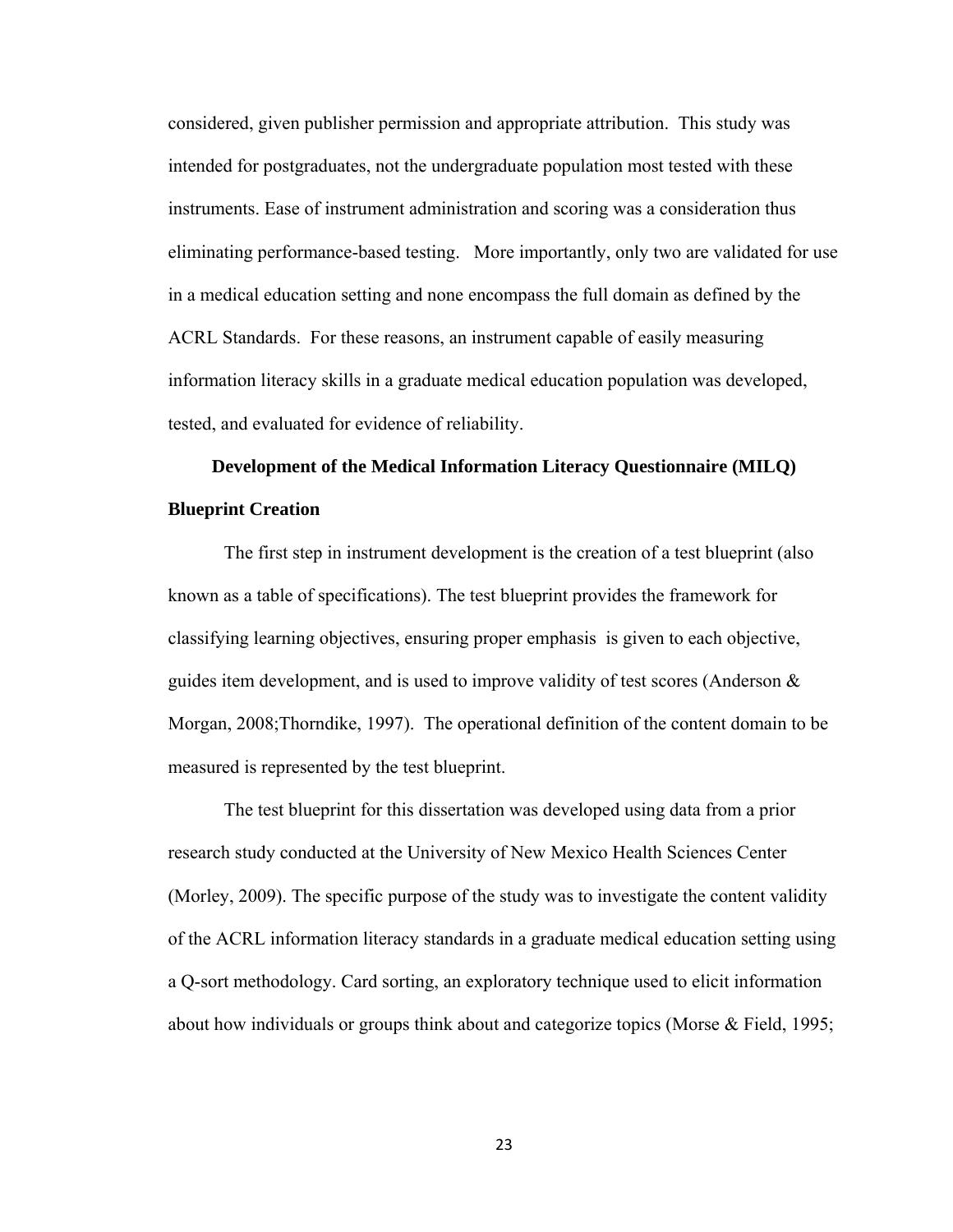Rugg & McGeorge, 2005), was used to capture expert judgment about core information literacy competencies necessary for resident physicians to know or be able to do.

# **Method**

# **Participants**

Sixteen UNM Health Sciences Center physicians (38% Female, 62% Male) representing eleven specialties took part in the study. Study participants included those with responsibility for residency training programs (56%) and those working closely with resident physicians in their role as educators or attending physicians (44%). These subject matter experts (SMEs) were invited to rank content and behavioral objectives of the construct known as information literacy. As defined by the ACRL, each of the five broad competency standards includes a number of associated performance indicators which are further articulated by 87 specific learning outcomes or objectives, herein referred to as *information literacy statements*. Working individually, the subject experts ranked each information literacy statement as *"essential", "useful but not essential", "not necessary", or "unsure"* as they pertained to resident physician knowledge and ability. **Analysis** 

Data from the card sort were analyzed using a statistical descriptor of expert consensus known as the Content Validity Ratio (CVR) formula (Ford & Wroten, 1982; Ford & Wroten, 1984; Lawshe, 1975; Pray & Popovich, 1985). Twenty-nine statements rated as *"essential"* had CVR values .49 or greater which constitutes the cut score established by Lawshe (1975, p. 568) and were thus retained for inclusion in the blueprint (Appendix A). (Note: information on this technique is more fully described in the Chapter 2 Phase II Validation Panel.)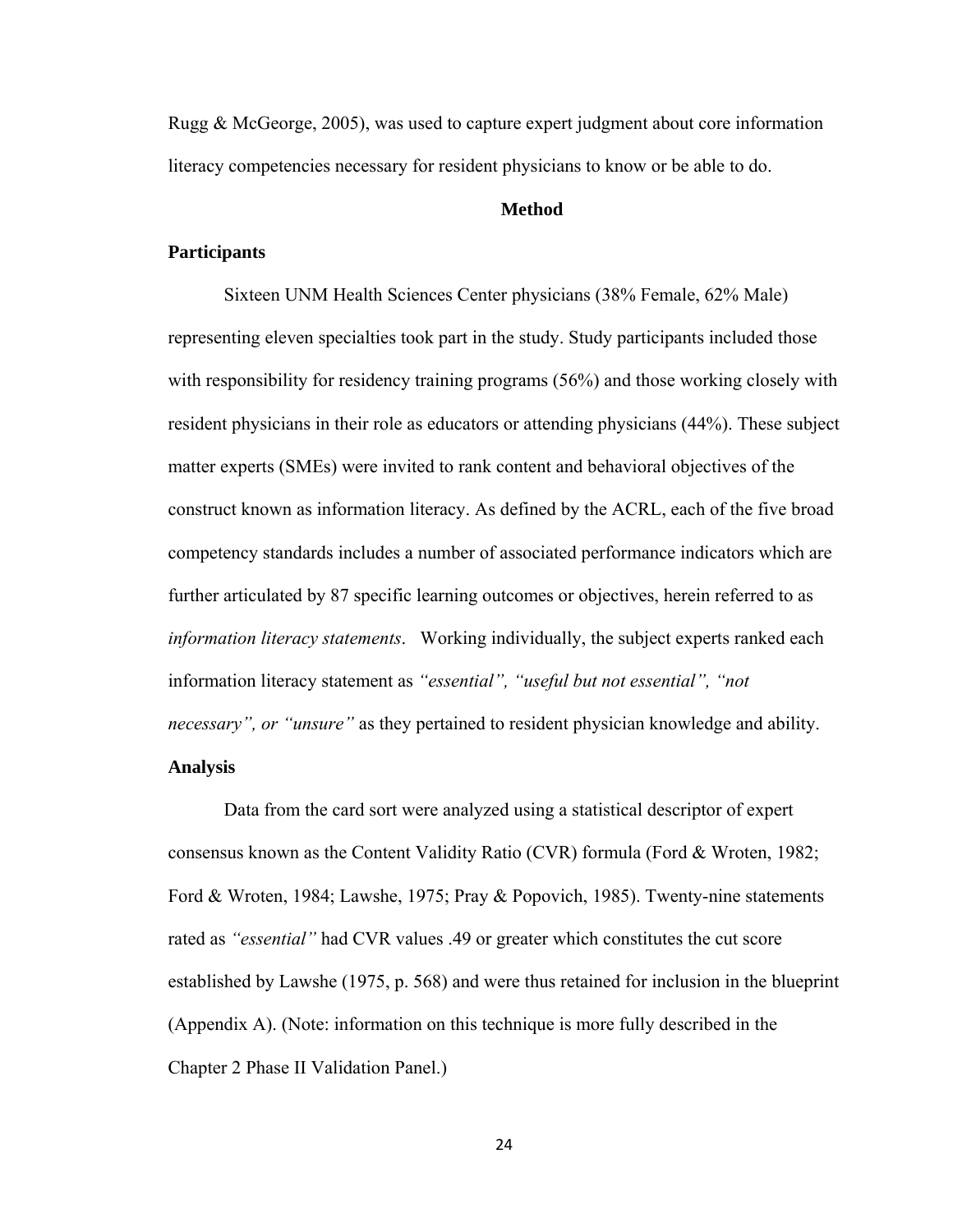The test blueprint used in the study described herein was based upon information literacy competencies identified by physicians as essential to resident competence. Various forms of this test blueprint (see Appendices A and B) were employed throughout the dissertation study to guide item writing, verify a match between item content and targeted objective, and measure item balance across the standards (Li & Sireci, 2005; Rothman, Slattery, Vranek, & Resnick, 2002).

# **Summary**

The previous sections describe the information literacy construct and its alignment with graduate medical education competencies and evidence-based medicine. The literature shows physicians and accrediting bodies consider information literacy an important skill set for resident physicians to master. In addition, although information literacy assessment tools exist, no validated instruments covering all aspects of the information literacy domain were found specifically designed for the graduate medical education population. To address this deficiency, the author designed, validated, and field tested items for a new information literacy instrument called the Medical Information Literacy Questionnaire (MILQ). Chapter 2 describes in detail the study design and methods employed in this project.

This study is centered on the ACRL Information Literacy Competency Standards for Higher Education and draws upon research and ideas from educational and psychological measurement, evidence-based medicine, graduate medical education, and information sciences.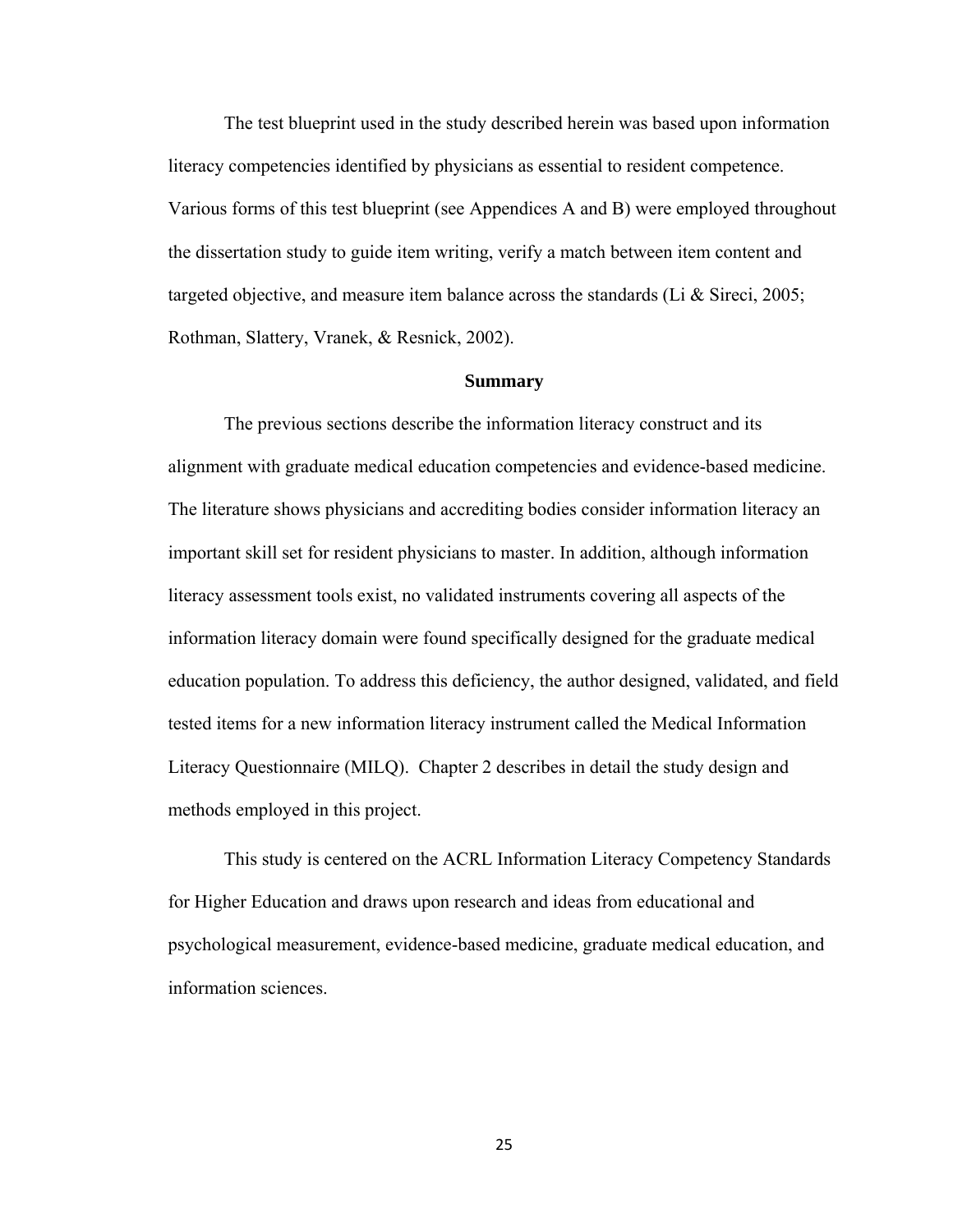# **CHAPTER 2**

# **METHODS**

This chapter presents a detailed description of the procedures employed in

constructing, pilot testing and assessing the reliability, validity, and internal structure of a

newly developed instrument entitled the Medical Information Literacy Questionnaire

(MILQ). Following established instrument development processes (American

Educational Research Association, American Psychological Association, & National

Council on Measurement in Education, 1999), the study was executed in four phases.

**Phase I:** The first phase of the study focused on generating items from which the eventual MILQ would be constructed. This item generation was guided by a previously developed test blueprint (Morley, 2009) and employed a number of item writers.

**Phase II**: Initial validity evidence for the pool of draft items was gathered from a volunteer panel of subject matter experts (SMEs) in the second phase of the study. A statistical descriptor of expert consensus, the Content validity Ratio (CVR) method (Lawshe, 1975), was employed in the analyses.

**Phase III**: Validated items from Phase II were field tested using cross-sectional survey methodology in a sample of resident physicians from the University of New Mexico.

**Phase IV**: In the final phase of the study, psychometric properties of the tested items were evaluated using item analyses. Scores from the field test were analyzed to examine the structure and reliability of the draft instrument.

# **Statement of Instrument Purpose**

The MILQ is intended for use by residency program directors and health sciences

librarians as a diagnostic tool to measure resident physician information literacy skills.

The MILQ, a criterion-referenced test (Glaser, 1963;Berk, 1986), is intended to measure

maximum performance, as judged by the correct answer, at the time of testing and not as

a predictor of future IL skills or abilities. Scores from this instrument will provide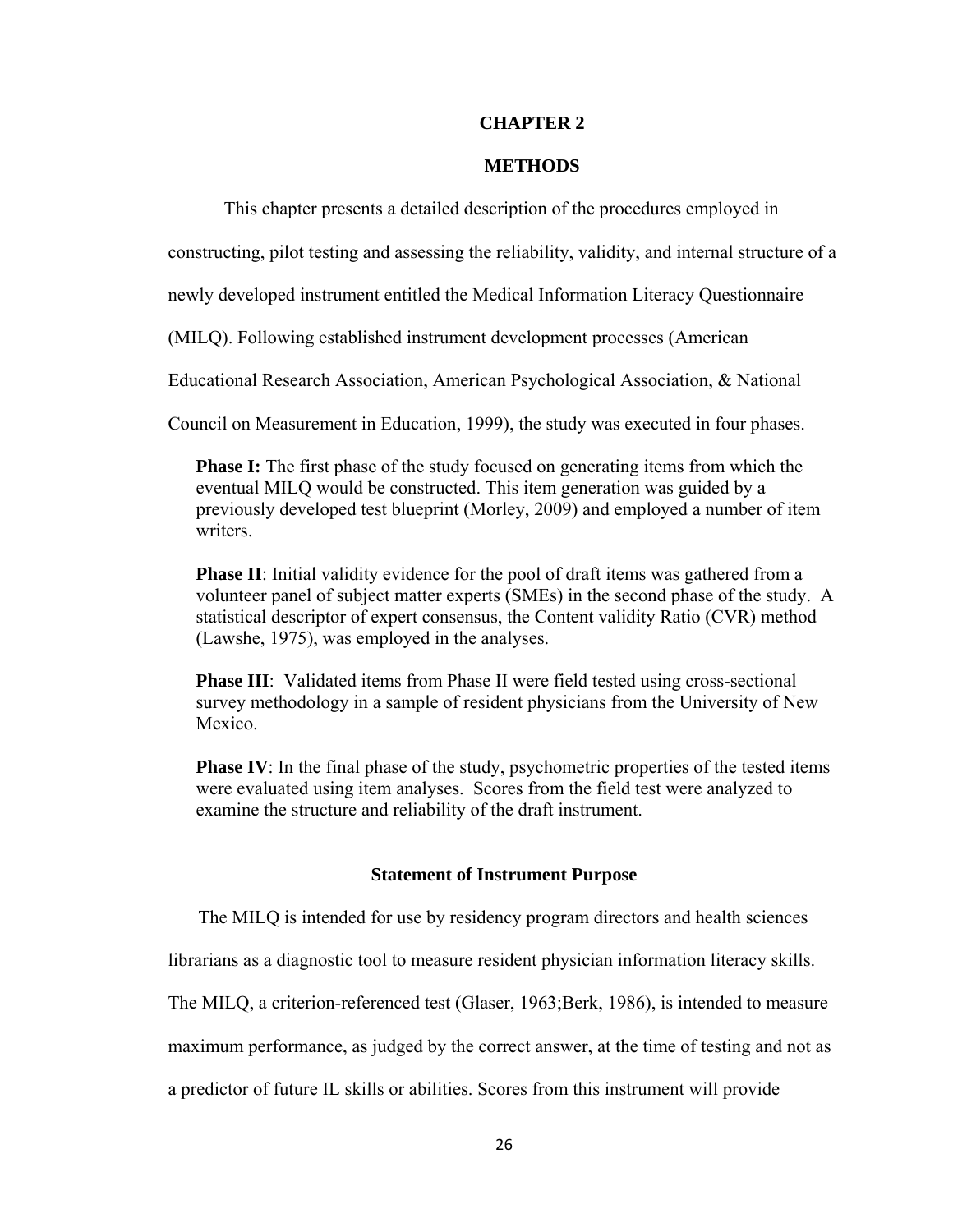necessary data for formative evaluation of IL instruction and the assessment of skills found within the required ACGME general competencies. Information from administration of this instrument will be used to improve curriculum and instructional programs thus enhancing resident education. Program directors may also elect to report test results as verification of resident ability to meet ACGME competencies (e.g., Practice Based Learning and Improvement) or, in the case of increased IL training, as documentation of resident education.

In order to meet the purpose, certain things need to be true of the final instrument. The instrument should be a web-based, best-answer, multiple-choice test employing case vignettes or application of knowledge stems (Case  $\&$  Swanson, 2001). The test is meant to be completed in one sitting. While time for completion depends upon the number of items included in the final form, ideally the test should take less than 30 minutes.

#### **Phase I***:* **Initial Item Generation**

Items representing the IL construct as defined by the ACRL Standards (*"know, "access", "use", "evaluate",* and *"ethical/legal"*) were developed by the researcher and a volunteer group of subject matter experts  $(N=11)$ , that included librarians, medical educators, physicians, and researchers. Item writing took place between October 1, 2013 and December 10, 2013. After review, items either were revised or eliminated from consideration for inclusion in Phase II validation activities.

#### **Item-writer qualifications**

 Because the proposed instrument is intended as an information literacy assessment tool in graduate medical education, it was important to obtain volunteers who were familiar with the clinical setting, knowledgeable about the skills necessary to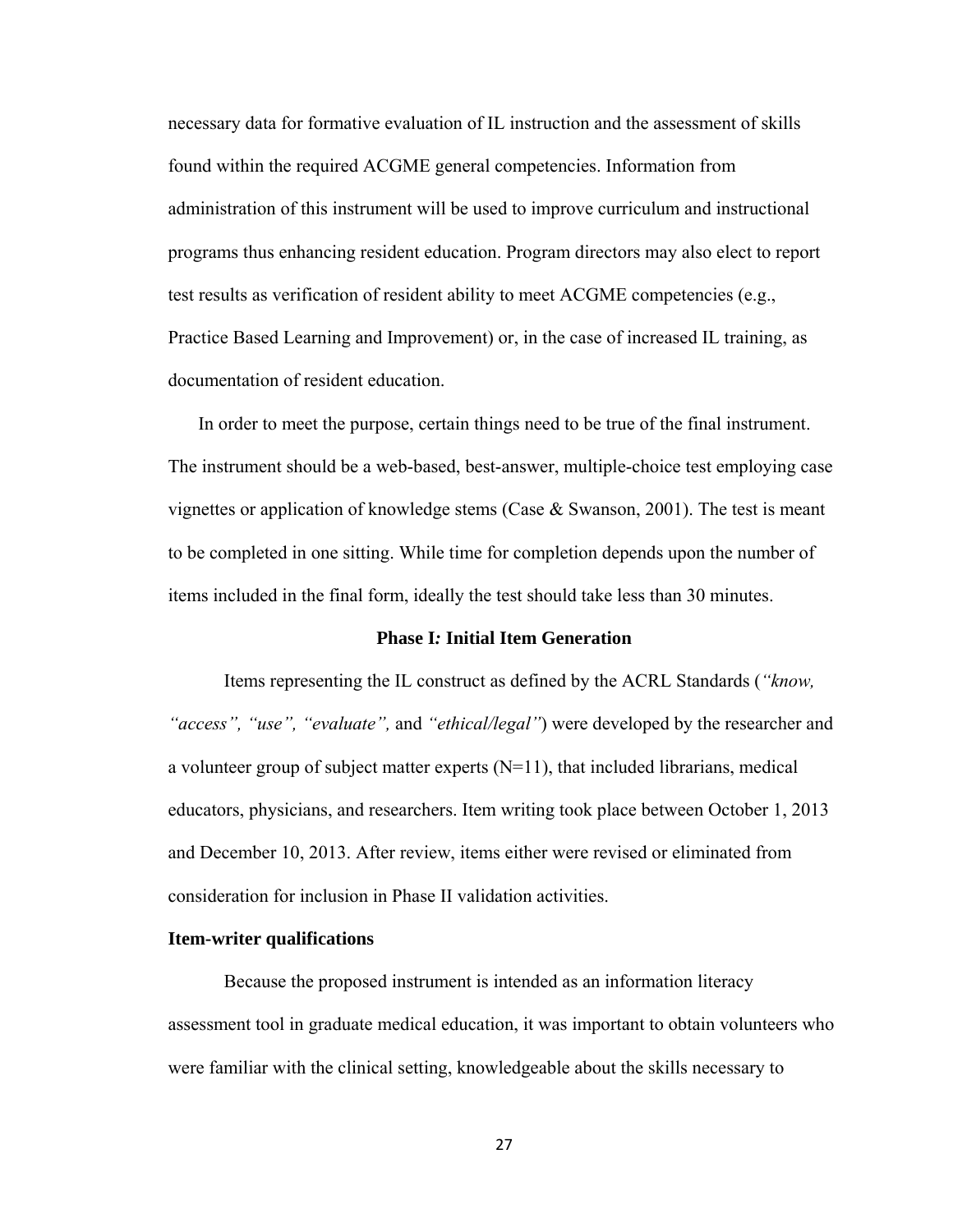address physician's information needs, and have experience teaching information literacy skills to resident physicians or medical students. Initially, volunteers considered for the item writing phase of the study were health sciences librarians with a minimum of two years' experience teaching evidence-based medicine or information literacy to resident physicians or medical students. Item writing experience was preferred but not mandatory.

## **Item-writer recruitment**

Using convenience and snowball sampling methods, regional and local health sciences librarians were invited to participate in the item writing phase. The goal was to accrue a minimum of five health sciences librarian volunteers to assist with item writing. An initial call for volunteers was made to education librarians at the 2013 annual meeting of the South Central Chapter of the Medical Library Association (SCC/MLA). A followup e-mail describing the study process was sent to the SCAMeL Education listserv following the conference. Because the initial call and subsequent follow-up email elicited only one response, the recruitment plan was revised. Individuals known to the researcher were targeted and the potential pool was expanded to include other professionals with experience in medical education and those with item writing expertise.

Once confirmation was received from persons willing to take part in the exercise, a second email was sent containing a copy of the detailed version of the blueprint (Appendix A). Each item writer was asked to submit as many questions or ideas for questions as they wished. Participants were encouraged to complete and return all questions within two to three weeks of receiving the instructions.

Using an expanded version of the test blueprint as the framework, standardized item writing rules were employed to create items for the initial pool (Anderson &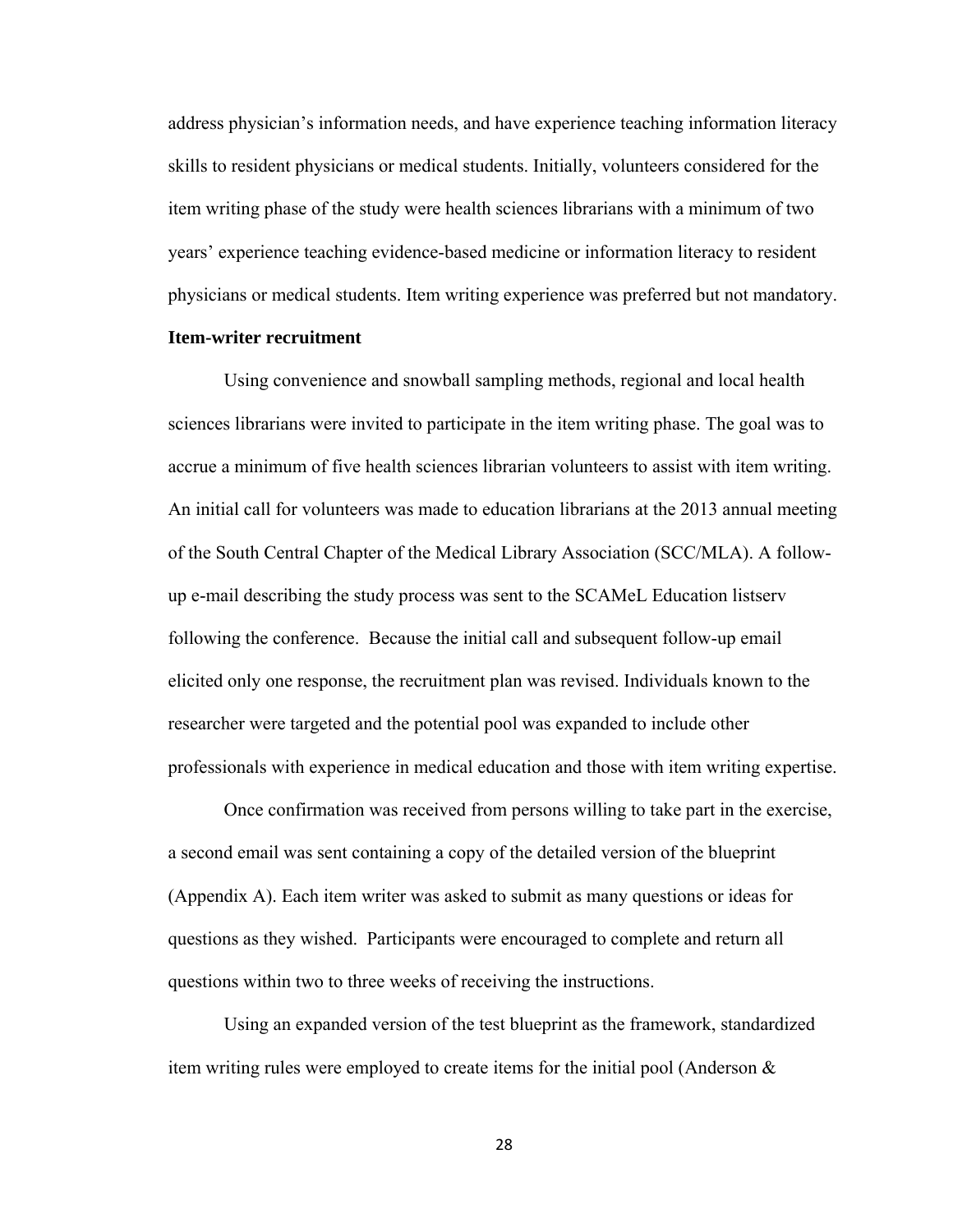Morgan, 2008; Case & Swanson, 2001; Haladyna, Downing, & Rodriguez, 2002; Haladyna, 2004; Thorndike, 1997). Three types of multiple-choice formats were used in developing items for this project.

- 1. Conventional multiple choice- consisting of explicitly stated questions (stem) and three to five answer options.
- 2. Extended matching a group of questions with one list of options for all the items.
- 3. Context-dependent item set material (i.e., picture, table, or abstract) followed by a set of questions whose answer options are predicated upon information found within the material.

Content for the items was informed by material found in textbooks and journal articles, evidence-based medicine and health sciences library courses, curricular materials, currently published information literacy tests, and items from a UNM School of Medicine test bank. Each item was developed using scenarios, vignettes, or other materials considered relevant to a resident physician. Answer options covered information resources commonly used by a majority of residents (e.g., PubMed Medline) regardless of where they went to medical school. To avoid bias universally recognized online resources were included as answer options while specific resources licensed by the University of New Mexico were avoided.

### **Demographic Characteristics**

Eleven volunteers provided questions or ideas for questions. The group was predominately women  $(N=10)$  and health sciences librarians  $(N=7)$ . Other volunteers included a doctoral student in Public Health, an associate professor with expertise in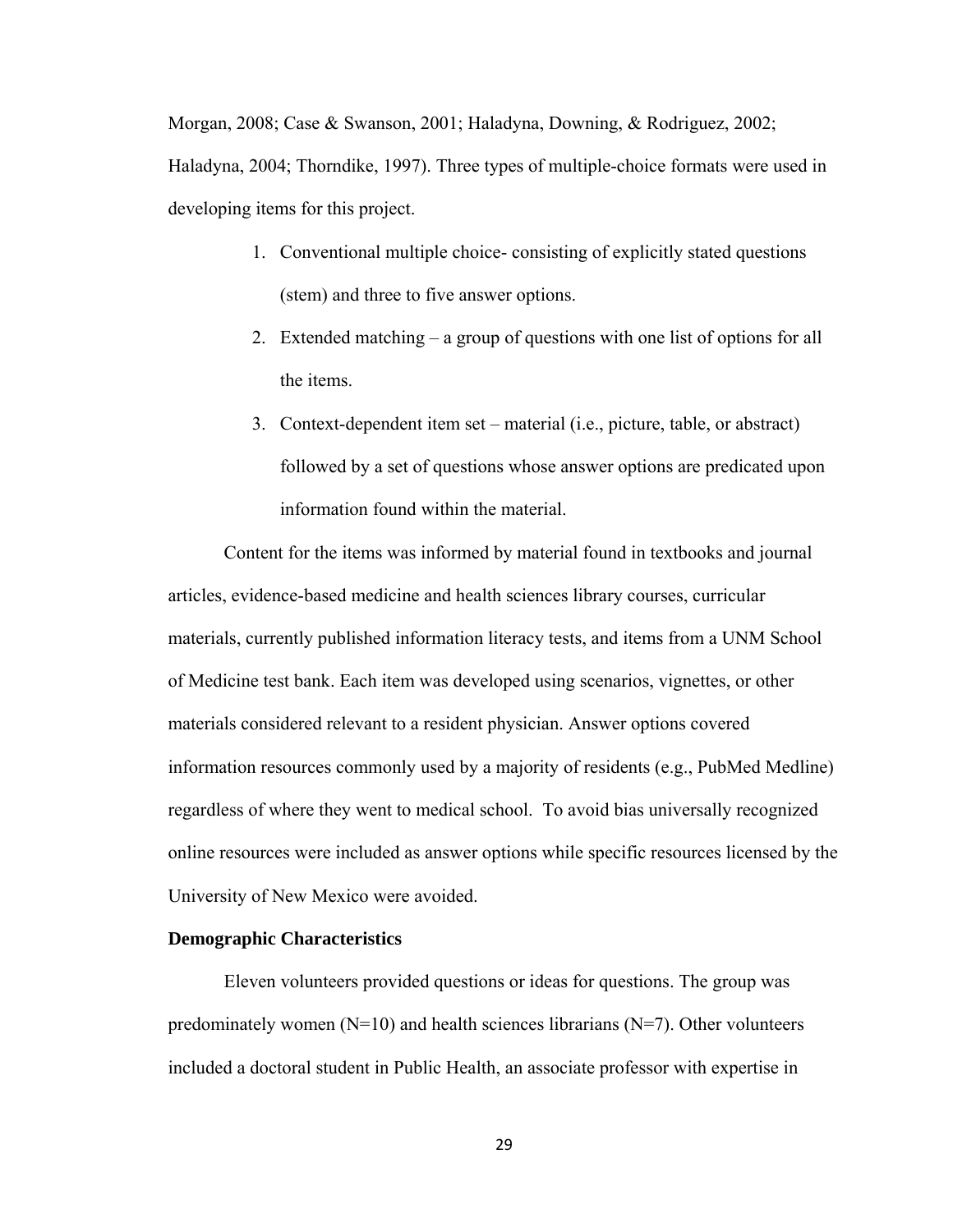health literacy item writing and instrument development, and an assistant professor from Psychiatry with expertise in assessment. The only male in the group, a professor of Internal Medicine, granted permission to use a series of his previously developed test items.

#### **Analyses**

A total number of 147 items were developed during the item generation phase. An assessment expert from the UNM School of Medicine reviewed the proposed items for adherence to item writing best practice and provided comments and suggested changes. In many cases several iterations were necessary before items were deemed acceptable. Items were revised as necessary or eliminated. Items were deleted from the initial pool if the stem and/or answer option were out of scope, lacked clarity, were ambiguously or poorly worded and difficult to revise, or did not fit the MCQ format. Furthermore, in domains where there were large numbers of overlapping questions, the weakest questions were eliminated. Ninety items (61%) from the original pool were approved for inclusion in the Phase II validation panel. These items were conventional multiple-choice questions  $(N=25)$ , matching  $(N=16)$ ; and context-dependent item set (N=28) made up of 7 separate scenarios/sets of materials.

#### **Phase II: Item Validation Panel**

To establish some initial validity evidence that the items did, indeed, map to the test blueprint and adhered to best-practice recommendations, a volunteer panel of subject matter experts (SMEs) reviewed the item pool for representativeness of the draft items to the content domain and significance to resident physicians. Data gathered from the validation panel were used to determine item inclusion in the draft instrument tested in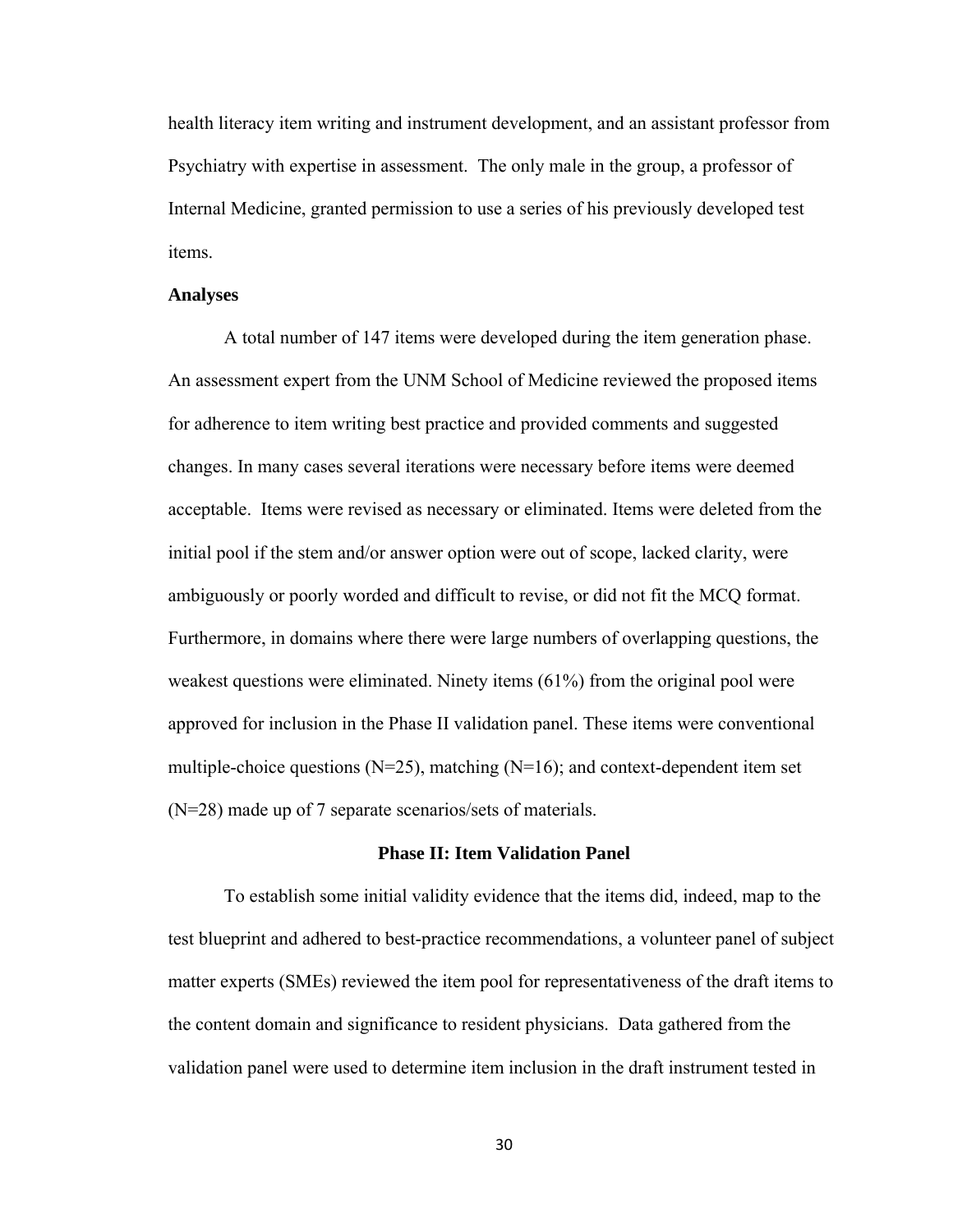Phase III pilot with resident physicians. The validation panel investigation took place December 13, 2013 through January 12, 2014.

## **Subject Matter Experts Eligibility Criteria**

Experienced health sciences librarians (as defined in Phase I) and physicians were eligible to take part in the validation panel process. Physician participants were expected to have demonstrated experience working with resident physicians in a clinical or educational setting.

# **SME Recruitment**

An e-mail describing the study and the validation panel process was sent to a purposive sample of thirty-five health sciences librarians (n=6) and physicians (n=29). Three of the invited librarians contributed to the item development phase and ten of the physicians previously took part in the card sort study (Morley, 2009) that resulted in the test blueprint used in the present study (see Appendix B).

#### **Psychometric Process**

Once agreement was received, individuals received a follow-up email thanking them for their participation. Included in the email were instructions for completing the required tasks along with the necessary attachments: a copy of the detailed blueprint (Appendix A), a demographic form (Appendix C), and five separate Word documents containing multiple-choice items covering each of the five domains. Domains 1 and 2 contained eight items each; Domain 3 and 5 contained thirty-five items each; and Domain 4 contained four items.

Using the Content Validity Ratio method (Lawshe, 1975) panelists rated each item for relevance to the specific domain from the blueprint to which it aligned. Panelists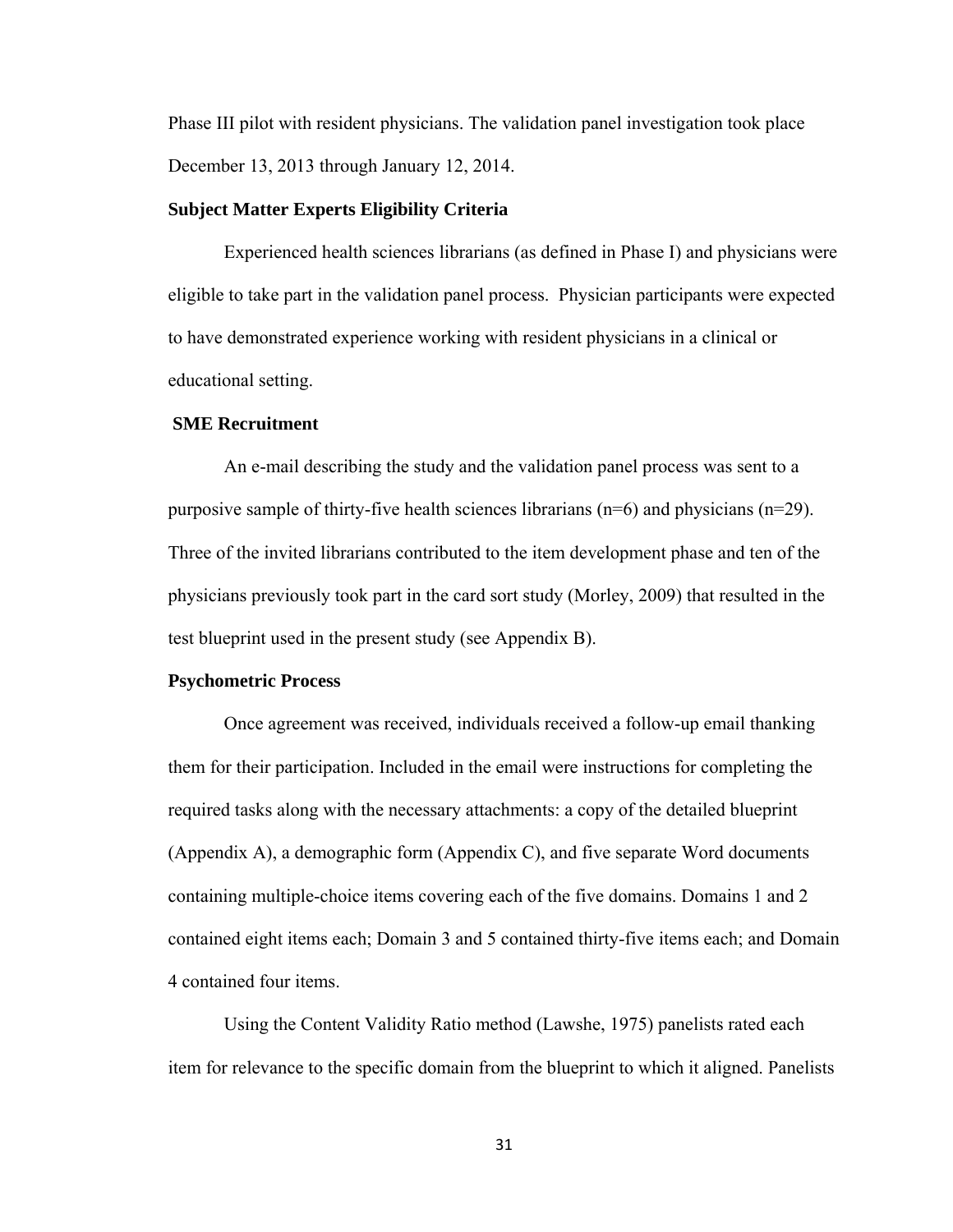were invited to provide information as to the suitability and accuracy of the items. Also, as part of the review process, SMEs were asked to agree or disagree with the researcher's placement of each question within a particular domain.

Panelists completed a questionnaire ranking their agreement or disagreement with items from the item pool. Utilizing a three-point rating scale ("*essential",* "*useful but not essential",* or "*not necessary"*), panelists provided a relevance rating for each draft item. According to Kline ( 2009) scales containing 5-9 points may be optimal in terms of reliability and ability to discriminate between the scale values while Sierci (Sireci, 1998a) explains that the use of even numbered scales prevents the excessive use of neutral points; see also (Ritter & Sue, 2007). However, because the purpose of the validation panel was to gather opinion about item inclusion or exclusion, the Lawshe (1975) CVR three–point scale was deemed more appropriate than a wider spread scale.

To finalize the questions to be included in an instrument, a determination must also be made whether or not each item is representative of the content category in which it was placed. Therefore, in order to show evidence of validity, panelists were asked to verify assignment of each item to the blueprint (*"yes"* or *"no")*. Responses from the completed forms were entered into an Excel spreadsheet.

## **Demographic Characteristics**

Of the thirty-five experts invited to lend their professional expertise to the project, twenty-eight (80%) agreed to participate; four (11%) declined to participate; and three (9%) did not respond to the invitation or a subsequent follow-up e-mail. Of those who initially agreed two (7%) failed to return their forms by the deadline and a third person did not follow the instructions for ranking the items thus making their contribution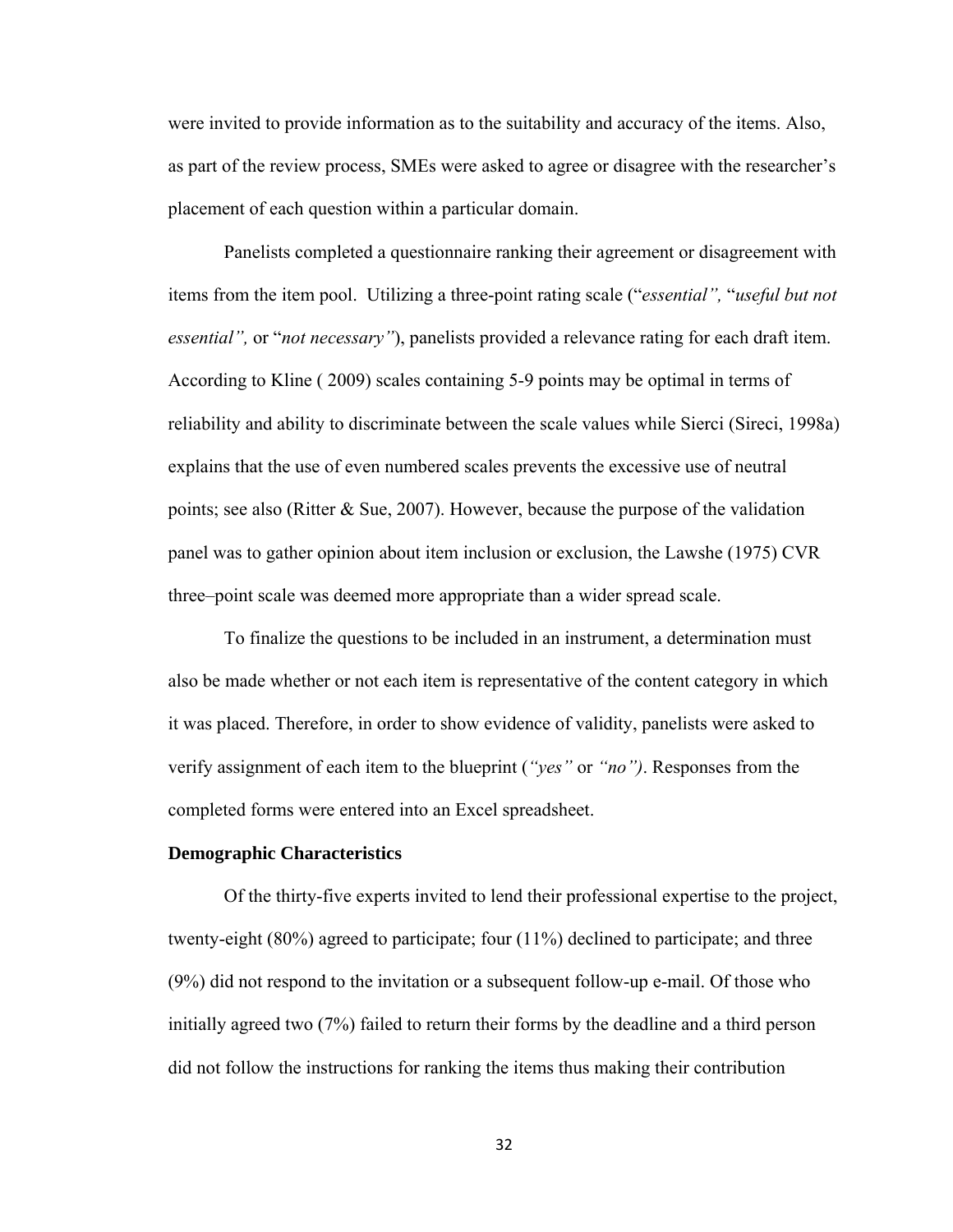ineligible for inclusion. Twenty-five persons (out of 28) completed the CVR questionnaire, a response rate of 89%. There were similar numbers of men and women on the panel (Female 52%); Fifty percent of the physicians identified themselves as a residency program director, assistant/associate program director, or former program director. Demographic forms for three physicians were not returned. Apart from academic and departmental status, gathered from the institutional website, and gender, missing data were otherwise excluded from the analysis. See Table 2 for details of the demographic characteristics for this panel of volunteers.

| <b>Participant Demographic Characteristics</b> |                | Valid                |
|------------------------------------------------|----------------|----------------------|
|                                                | n <sup>1</sup> | Percent <sup>2</sup> |
| <b>Ethnicity</b>                               |                |                      |
| White                                          | 20             | 80%                  |
| Hispanic                                       | $\overline{2}$ | 8%                   |
| Asian/Pacific Islander                         | 1              | 2%                   |
| <b>Gender</b>                                  |                |                      |
| Female                                         | 13             | 52%                  |
| Male                                           | 12             | 48%                  |
| <b>Degree</b>                                  |                |                      |
| Master level or above Librarian                | 5              | 20%                  |
| M.D.                                           | 20             | 80%                  |
| <b>Resident Program Responsibility</b>         |                |                      |
| Program Director                               | 5              | 25%                  |
| <b>Assistant Program Director</b>              | $\mathbf{1}$   | 5%                   |
| Former Program Director                        | 4              | 20%                  |
| <b>Physician Specialty</b>                     |                |                      |
| <b>Internal Medicine</b>                       | 9              | 45%                  |
| Pediatrics                                     | 4              | 20%                  |
| <b>Emergency Medicine</b>                      | $\overline{2}$ | 10%                  |
| Anesthesiology                                 | 1              | 5%                   |
| Neurosurgery                                   | 1              | 5%                   |
| Pathology                                      | 1              | 5%                   |
| Psychiatry                                     | 1              | 5%                   |
| Surgery                                        | 1              | 5%                   |

# **Table 2.**  *CVR Participant Demographic Characteristics*

*1 n≠ 28 due to missing values from non‐response.*

*2 Valid percent refers to frequencies excluding missing values.*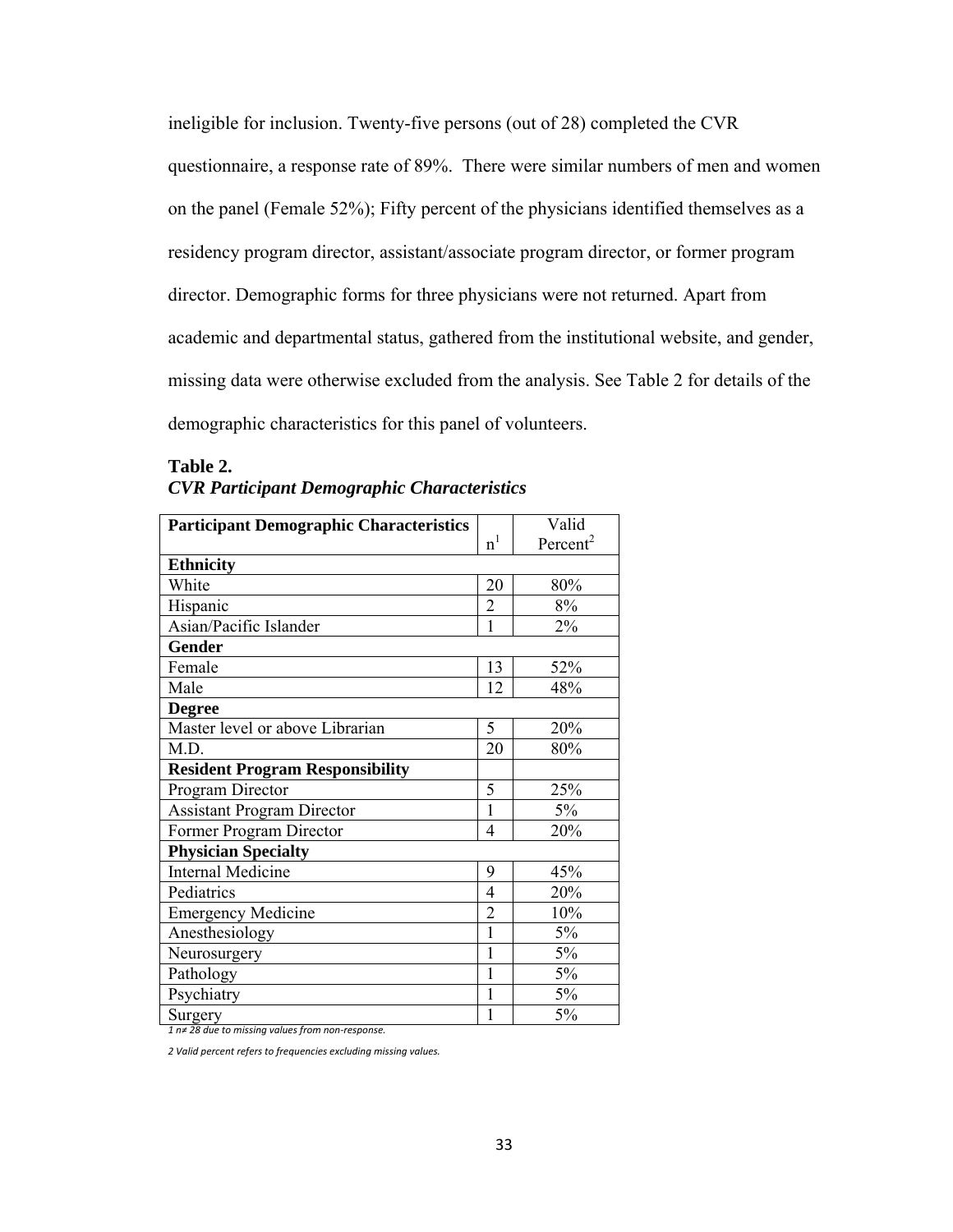#### **Analyses**

In order to determine which items showed acceptable evidence of validity, data gathered from the participants were statistically analyzed using the content validity ratio (CVR) method developed by Lawshe (1975). The Content Validity Ratio (CVR), a statistical descriptor of expert consensus, has been used in a number of research studies for instrument development and content validation (Alotaibi & Youssef, 2013; Ford  $\&$ Wroten, 1982; Pray & Popovich, 1985; Wallace, Blake, Parham, & Baldridge, 2003). Panel members individually rated each item based upon whether, in their judgment, the item represented an 'essential' resident physician skill or knowledge. The content validity ratio for each item was calculated using the formula  $\text{CVR} = (\mathbf{n}_e - \mathbf{N}/2) / \mathbf{N}/2$ .

Utilizing a one-tailed significance test at alpha=.05, and based on a panel of 25 raters, each item should receive a minimum CVR score of .37 in order to be considered for inclusion in the draft instrument for the pilot study. It should be noted here that not every SME rated all the items (range 18-25). To allow for missing data, computation was based on the total number of panelist responses for each individual item and not the total sample size. Because the published guidelines do not provide scores for every permutation of panel size the interpretation of the cut scores was based on the span of numbers provided in Lawshe's table (Lawshe, 1975, p.568). For example, a CVR score of .49 is the recommended cut score based on fifteen raters. For 20 raters the recommended CVR is .42. Following Lawshe's guidelines, items were retained if the minimum CVR values fell within a permissible range.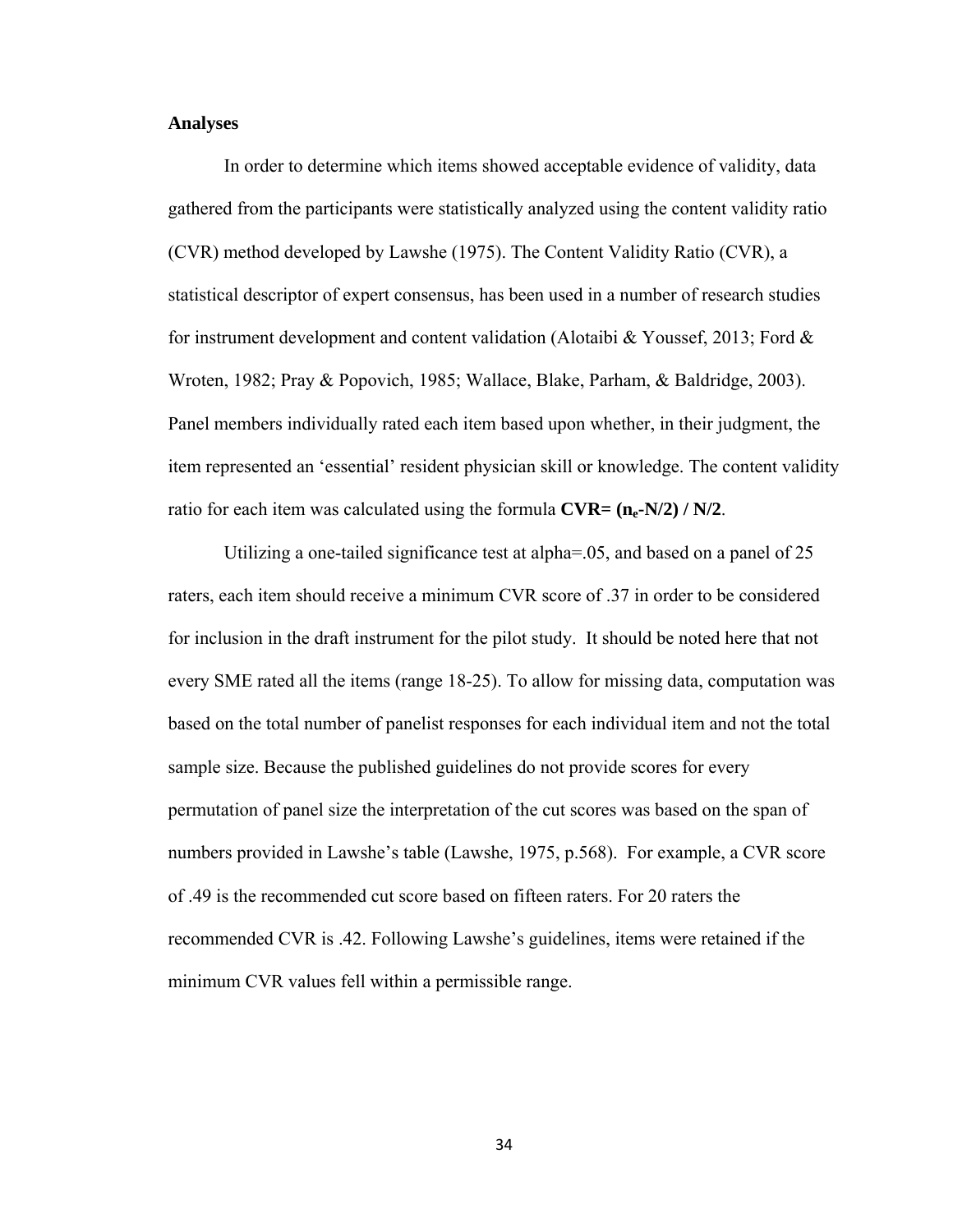## **Results**

The validity panel of 20 physicians and 5 librarians rated ninety multiple-choice items assessing IL knowledge and skills divided into five domains of knowledge. A content validity ratio (CVR) score was calculated for each item. Of the ninety original items, sixty-seven (74%) met or exceeded the minimum CVR score recommended by Lawshe. Despite lower than minimum CVR scores, two marginally ranked items were retained in Domain 4 to ensure sufficient domain coverage.

## **Phase III: Pilot Test Draft Instrument**

## **Purpose**

Based on the results from the Phase II validation panel, an electronic version of the instrument was created using the REDCap (Research Electronic Data Capture) online survey tool. The 69 items retained from Phase II were pilot tested in a resident physician population using a web-based questionnaire. This phase took place January 29, 2014 through February 12, 2014.

#### **Sample and Participant Selection**

Using a convenience sample, individuals eligible to participate in the study were: (1) employed by the UNM Health Sciences Center as a resident physician, (2) in postgraduate year one through six, and (3) had an institutional GroupWise email address. Based upon these criteria there were 472 residents from 14 residency programs in the population. No eligible participant who wished to take part was excluded from the study.

Using a saturation sampling technique (Ritter  $\&$  Sue, 2007), the sampling frame consisted of email addresses from the official UNM HSC e-mail system (GroupWise version 8.0, Novell Corp.). An alphabetic listing by email address was provided as an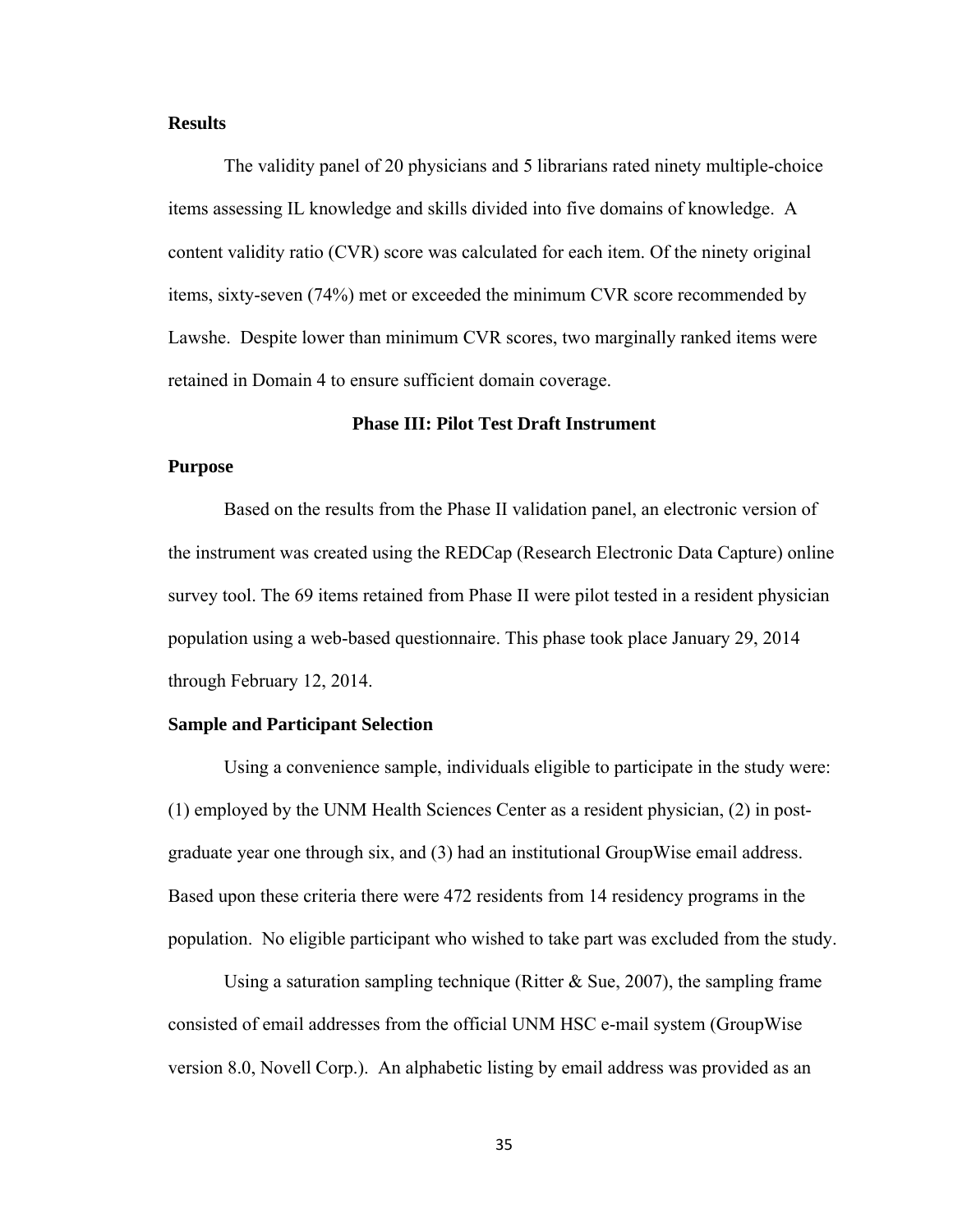Excel spreadsheet to the researcher by the UNM Health Sciences Center GroupWise account manager.

To introduce and gather support for the project, information about the study was presented to the Associate and Assistant Deans for Graduate Medical Education at an operations committee meeting (GMEC). A follow-up email was sent to the program directors for each residency program. An explanation of the survey and request for participation was communicated by e-mail, in-person, or a presentation during a residents' meeting. No compensation or incentives were offered for participation. This study was approved by the University of New Mexico institutional review board.

## **Data Collection**

Study data were collected and managed using REDCap electronic data capture tools hosted at the University of New Mexico (DHHS/NIH/NCRR #8UL1TR000041)*.* REDCap (Research Electronic Data Capture) is a secure, web-based application designed to support data capture for research studies, providing 1) an intuitive interface for validated data entry; 2) audit trails for tracking data manipulation and export procedures; 3) automated export procedures for seamless data downloads to common statistical packages; and 4) procedures for importing data from external sources (Harris et al., 2009).

All current UNM resident physicians at the time of the survey were sent an email invitation to participate in the study (Appendix D). A hyperlink connected directly to the survey was included in the email. By clicking on the link, the resident agreed to participate. Participants were assured their responses would be kept confidential. E-mail identifiers within the survey tool were used for invitations and reminders only. Data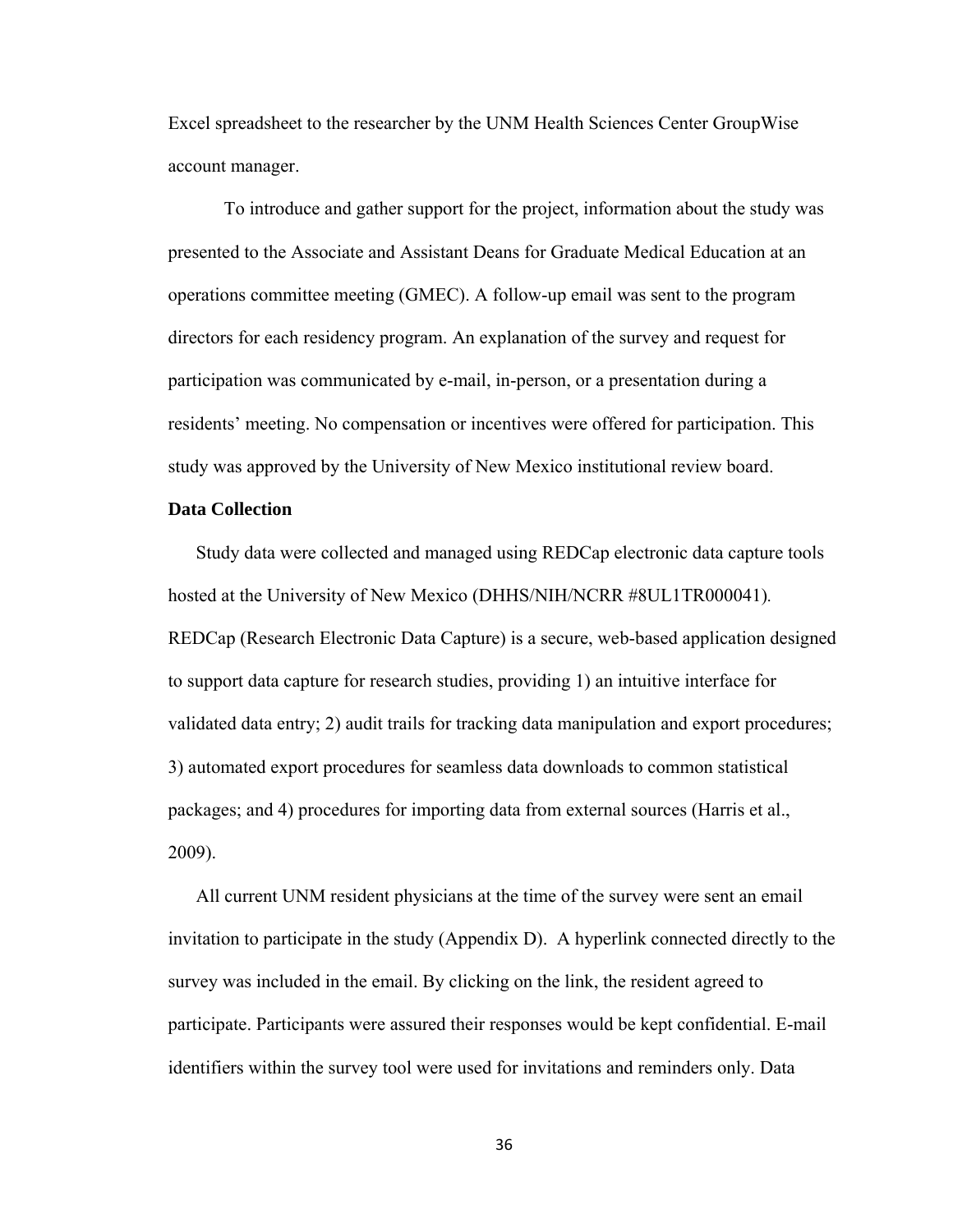downloaded from the survey tool into Excel did not include email addresses or other unique identifiers. Each survey response was given a sequential record id (i.e., 1, 2, etc.)

## **Questionnaire Description**

The initial MILQ that was field-tested consisted of 69 multiple-choice questions measuring the information literacy construct contained within five domains or subscales.

- Subscale one (six items) determining the nature and extent of the information need
- Subscale two (five items) information access
- Subscale three (23 items) evaluating information
- Subscale four (four items) information use
- Subscale five (31 items) addressing ethical and legal issues related to information and information resources

Respondents were instructed to read each item then choose the BEST answer option for the item.

Because the length of the questionnaire could reasonably be expected to lead to survey fatigue, two parallel forms of the instrument were created. The intent of having two forms was to capture as many responses as possible for each question in the event the respondent failed to complete the entire questionnaire. Each form contained the same questions but was ordered differently by domain. Form A (N=235) started with domain one, question one and continued through to the final question of domain five. Form B (N=237) began with questions from domain five, followed by domain three, four, two, and ending with domain one questions. Email addresses for the sample were divided into two subsets by choosing every other address. Each subset was then copied and pasted into the REDCap survey tool as an invitation list for Form A or Form B.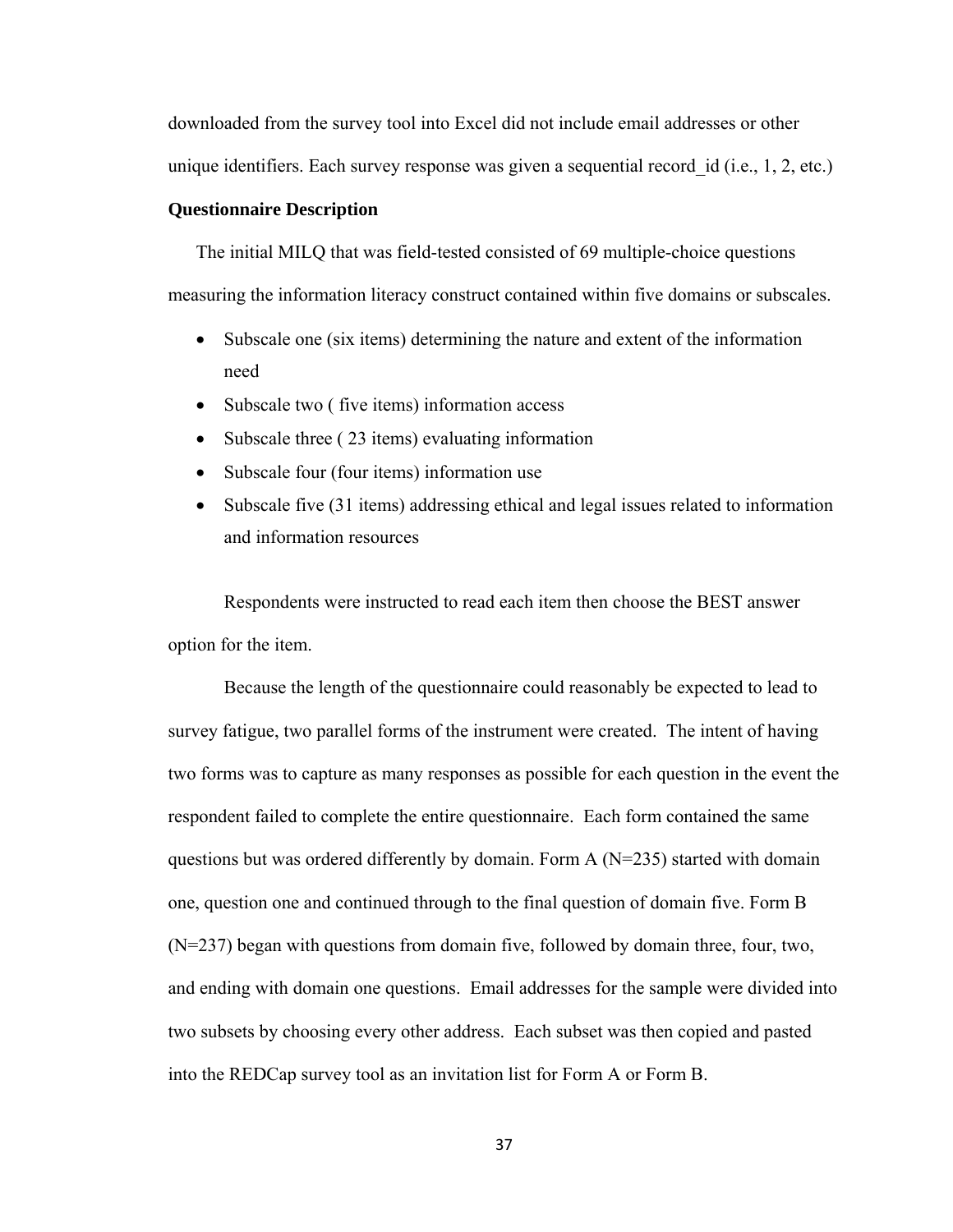Each online survey was assigned a unique identifier so that follow-up email could be sent to non-responders. The literature indicates varying response rates for email surveys (Dillman, 2007; Kaplowitz, Hadlock, & Levine, 2004). In one study surveying health educators, survey response rate was shown to increase following one reminder but only slightly more with a second reminder (Kittleson, 1997). UNM residents are surveyed throughout the year on a variety of topics (e.g. ACGME duty hours, faculty and annual program evaluations). Based upon the literature and UNM specific data, one email reminder was sent on day four to those in the sampling frame who had not responded. Reminder emails to those who only partially completed their survey  $(N=16)$  were sent on day eight. A second reminder to the larger group of non-responders was sent on day nine following the initial survey launch. Residency program directors and chief residents were enlisted to assist with general reminders to the residents in their programs prior to the initial launch and before a third and final email reminder was sent on day twelve. The survey remained open for 14 days.

#### **Analyses**

Participant responses from the field test were exported from the REDCap survey tool into a Microsoft Office 2007 Excel spreadsheet then imported into the SPSS statistical package (IBM SPSS Statistics, version 22.) Initial evaluation was conducted through item analyses. The purpose of item analyses is to assess overall test performance and individual items. This evaluation entails quantitative and interpretative review and was used to reduce the test length by eliminating poorly performing items. Item means, standard deviations, alpha-if-item-deleted, corrected item-total correlation (item discrimination), and P values (item difficulty) were computed and examined. Data from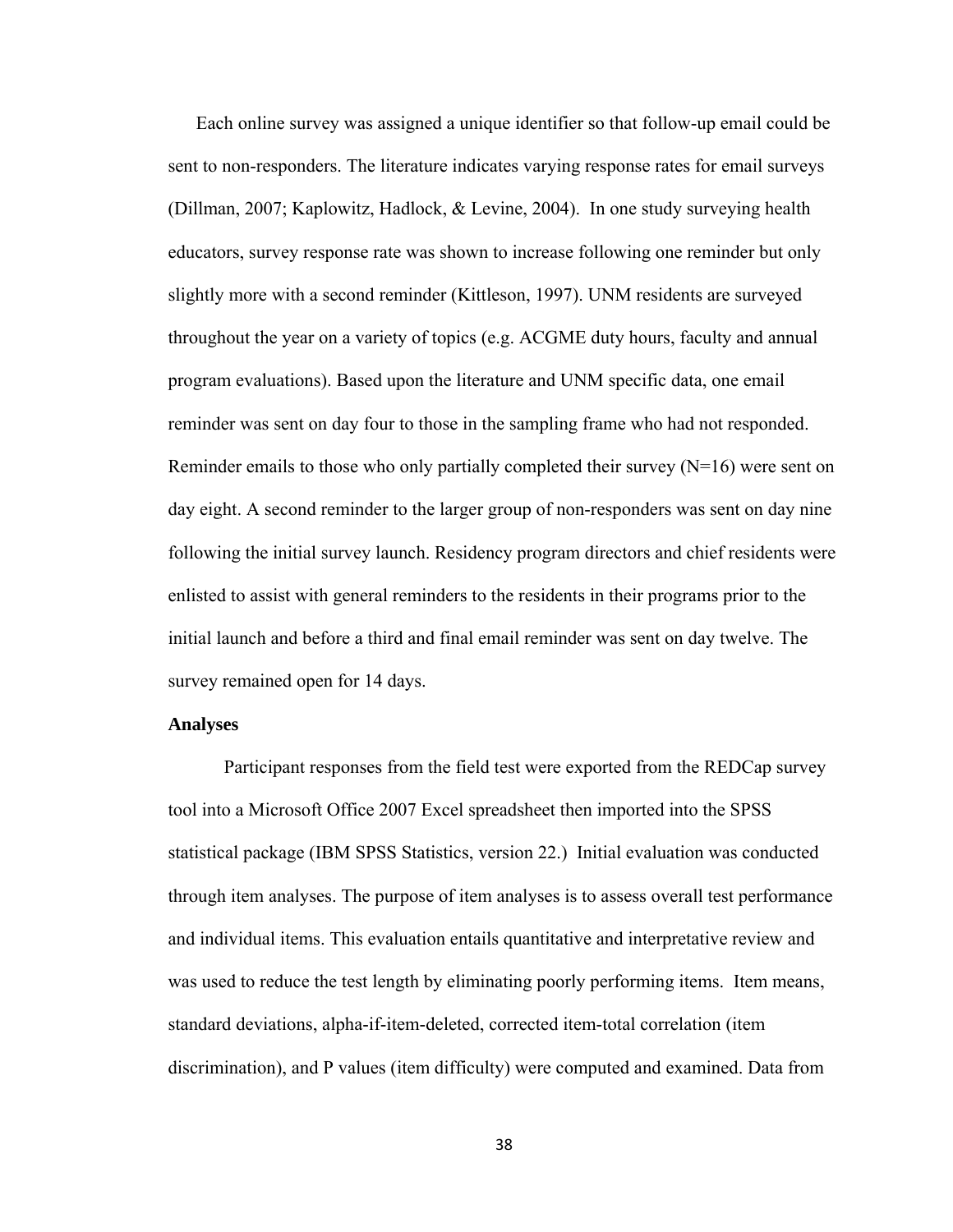this analysis were used in conjunction with the blueprint to examine items for retention in a final form.

Using exploratory factor analytic techniques, test score data were analyzed to investigate the internal structure of the instrument. Exploratory factor analysis (EFA) was chosen as the model of analysis because it allows exploration of underlying construct dimensions and is frequently used in instrument development (DeVellis, 2003; Henson  $\&$ Roberts, 2006; Kieffer, 1999; Pett, Lackey, & Sullivan, 2003; Tabachnick & Fidell, 2007). Four common elements of the EFA methodology used in this study for decision making and reporting are described below.

To determine factors appearing to represent the construct under study, first the Principal Axis Factor (PAF) extraction method was employed followed by Principal Component Analysis (PCA) extraction method. These methods are used to compute confidence intervals and a wide range of goodness of fit indices as well as statistical significance testing of factor loading and correlation among factors (DeVellis, 2003).

An oblique method of rotation was used with the PAF extraction method to look for correlation between the factors. Three factor matrices (pattern, structure, and correlation) resulting from the oblimin rotation were examined. Orthogonal rotation (Varimax) was conducted as part of the PCA extraction method to confirm the results when the oblimin rotation displayed factors with close to zero correlation (Reise, Waller, & Comrey, 2000).

The following tests were run to assess internal consistency: Cronbach's alpha, alpha-if-item-deleted, Eigenvalues (>1), scree test, and factor saturation.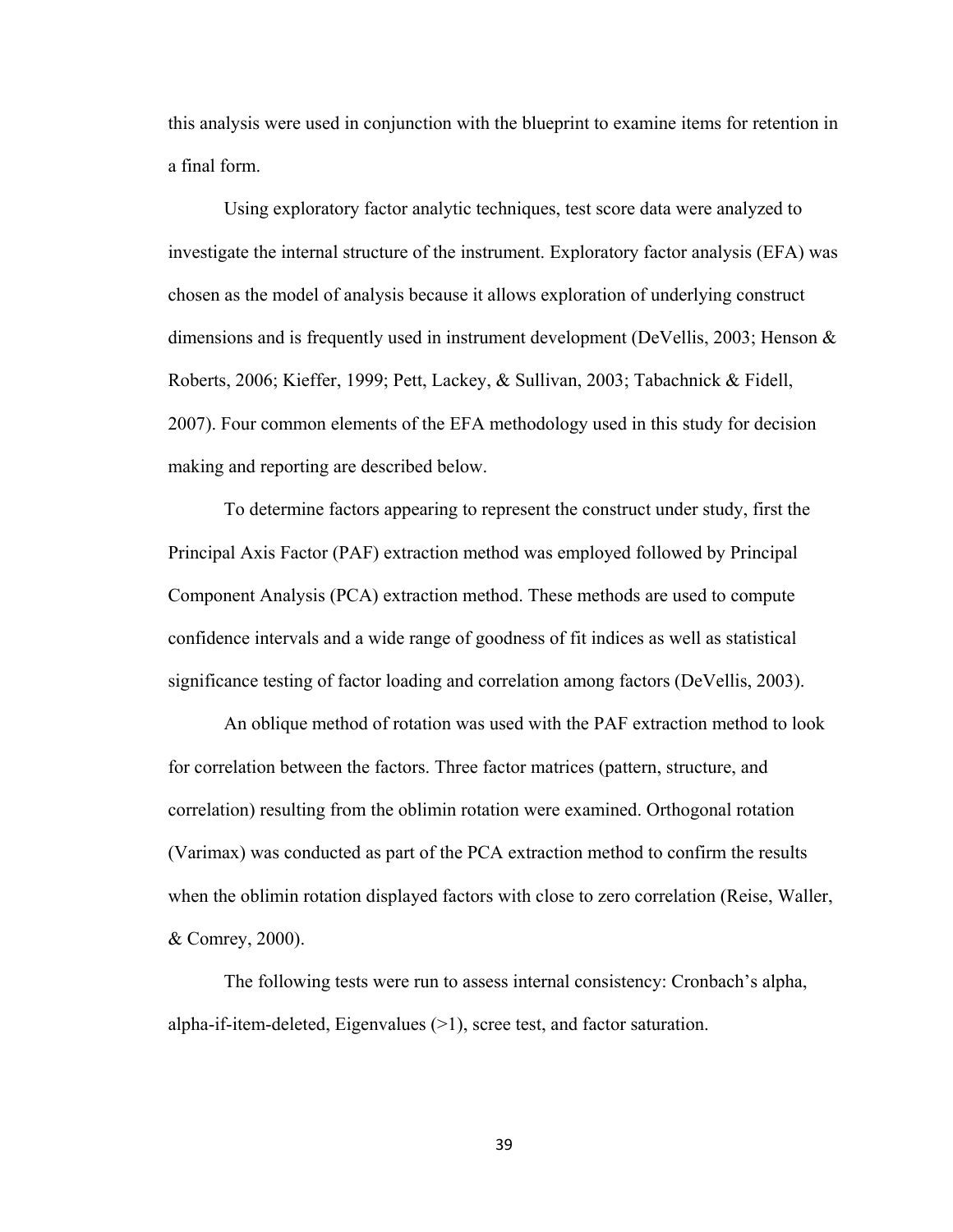# **Summary**

 Multiple-choice items, developed by a volunteer group of librarians, physicians and researchers, underwent a validation process utilizing an expert panel of physicians and librarians. Items meeting a minimum CVR threshold score were included in an initial form of the instrument tested with resident physicians at the University of New Mexico. Item analyses and factor analyses were conducted. Information gained through the process led to the elimination of poorly functioning items and the development of an item pool which was then pilot tested with a sample of resident physicians. Results from the pilot test are fully described in Chapter 3.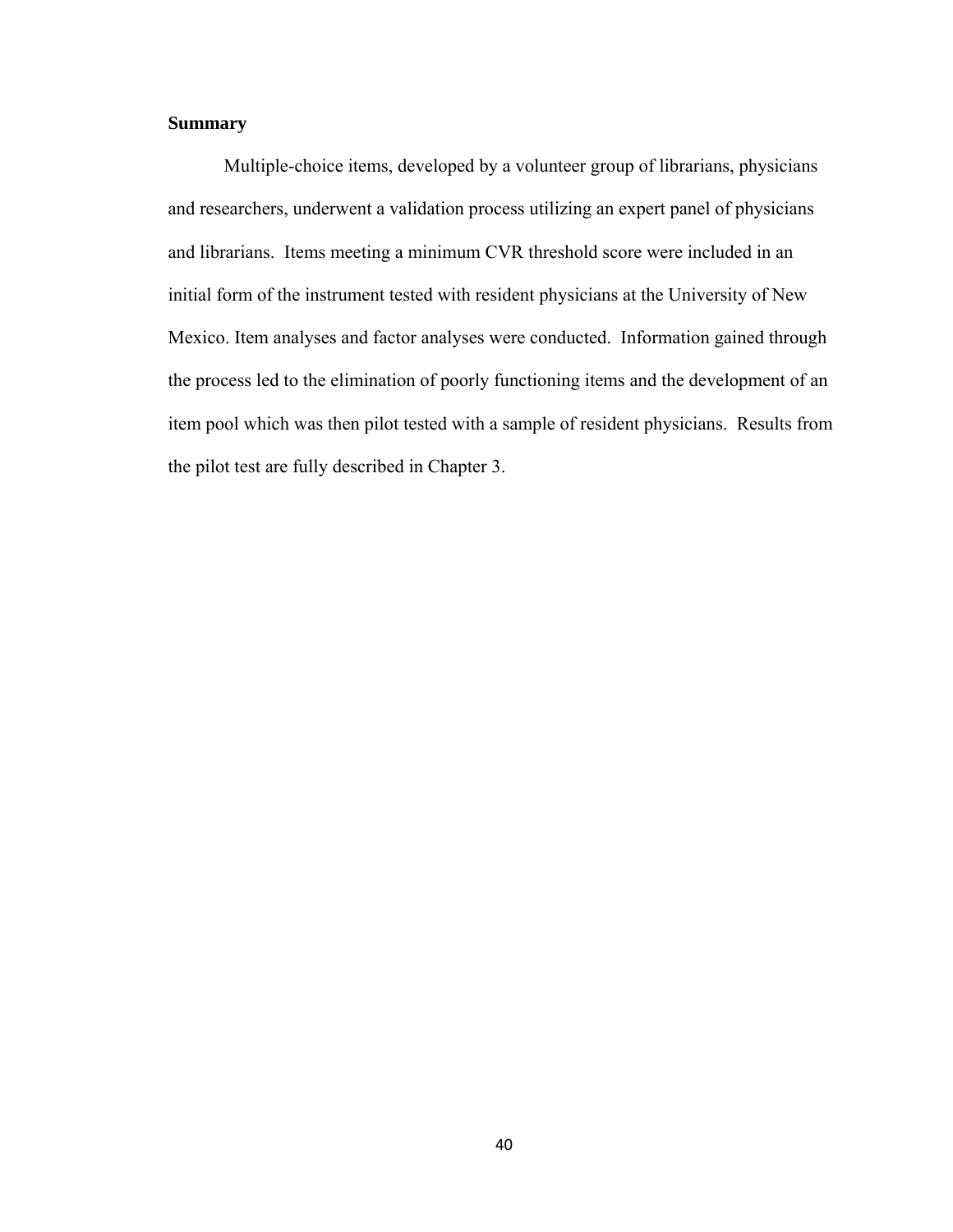### **Chapter 3**

#### **RESULTS**

 This chapter presents the results of the procedures utilized in the initial study conducted with resident physicians at the University of New Mexico of the preliminary Medical Information Literacy Questionnaire (MILQ). These procedures were used to identify and eliminate weak or problematic items leading to a reduced set of items for a final form of the instrument. Finally, these results were examined to see if they provided any validity evidence of the internal structure of the MILQ. Reported here are the results from the following procedures:

- 1. Initial item analyses;
- 2. Item selection for retention;
- 3. Evaluation of the final form;
- 4. Initial evidence for the internal structure of the MILQ.

# **Data Collection**

 Data for all four stages were collected from the administration of a questionnaire consisting of an initial item pool of 69 items and a demographic form. Using a web-based online survey tool (REDCap), questionnaires were sent out via email January 29, 2014 to all current resident physicians at the University of New Mexico (n=472). Five were returned as undeliverable. The total response rate (68 residents; 15%) was low. The survey closed on February 12, 2014.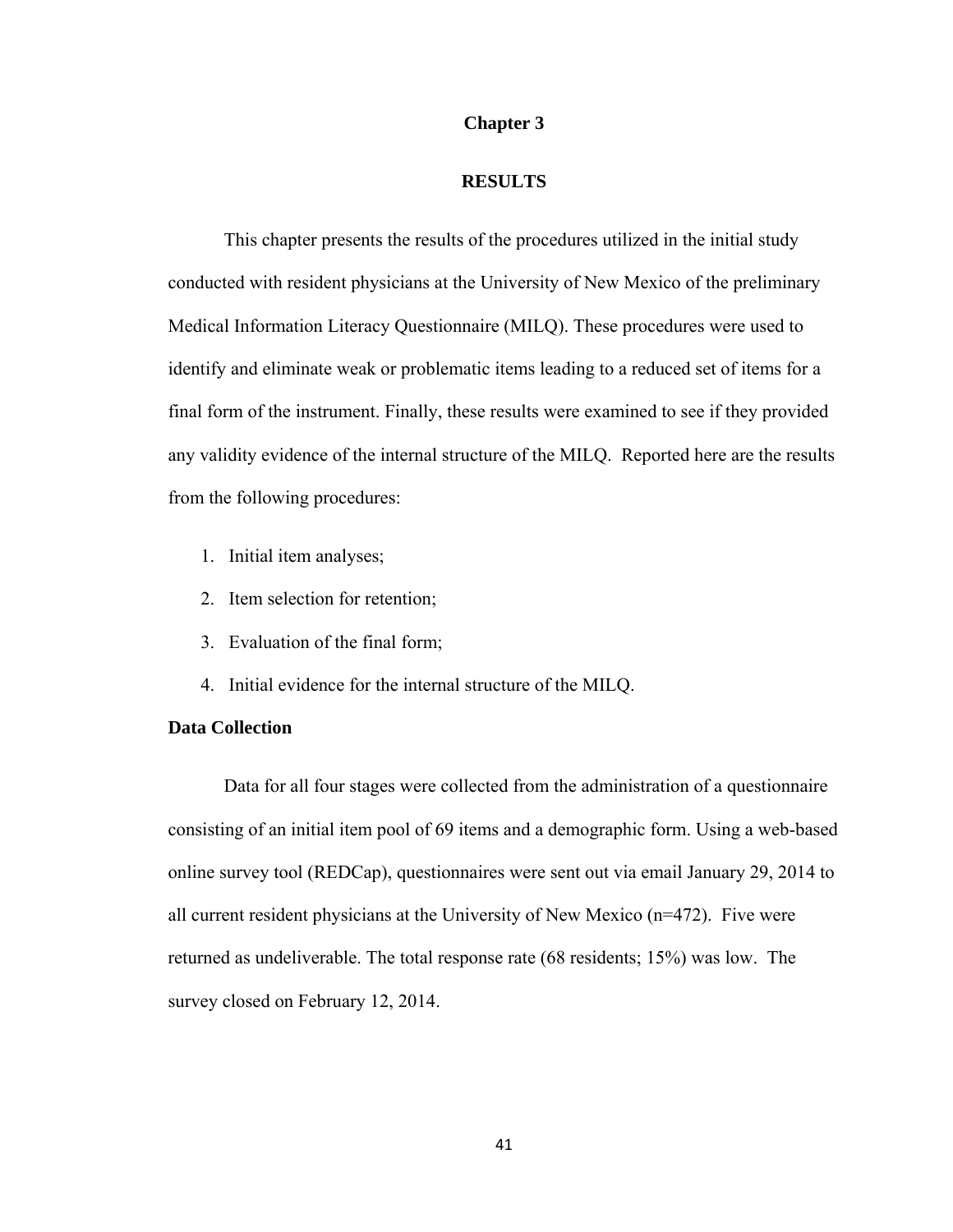# **Demographic Characteristics**

Not everyone answered all questions. Consequently there are two samples, herein referred to as "completers" and "non-completers". The demographic characteristics representing each of the samples are reported in table 3.

| <b>Participant Demographic</b><br><b>Characteristic</b><br><b>Ethnicity</b><br>White<br>Hispanic<br>Asian or Pacific Islander<br><b>Black</b><br>Native American/ Alaskan<br>Native | Non-<br>completers<br>$n^1$<br>46<br>8<br>$\overline{7}$<br>$\mathbf{1}$ | Percent <sup>2</sup><br>69%<br>12%<br>10% | <b>Completers</b><br>$N = 22$<br>15<br>1 | <b>Percent</b><br>68% |  |  |  |
|-------------------------------------------------------------------------------------------------------------------------------------------------------------------------------------|--------------------------------------------------------------------------|-------------------------------------------|------------------------------------------|-----------------------|--|--|--|
|                                                                                                                                                                                     |                                                                          |                                           |                                          |                       |  |  |  |
|                                                                                                                                                                                     |                                                                          |                                           |                                          |                       |  |  |  |
|                                                                                                                                                                                     |                                                                          |                                           |                                          |                       |  |  |  |
|                                                                                                                                                                                     |                                                                          |                                           |                                          |                       |  |  |  |
|                                                                                                                                                                                     |                                                                          |                                           |                                          | $5\%$                 |  |  |  |
|                                                                                                                                                                                     |                                                                          |                                           | $\overline{4}$                           | 18%                   |  |  |  |
|                                                                                                                                                                                     |                                                                          | $\overline{1\%}$                          | $\overline{0}$                           | $\theta$              |  |  |  |
|                                                                                                                                                                                     | $\mathbf{1}$                                                             | $1\%$                                     |                                          |                       |  |  |  |
|                                                                                                                                                                                     |                                                                          |                                           | $\boldsymbol{0}$                         | $\overline{0}$        |  |  |  |
| Prefer not to answer                                                                                                                                                                | $\overline{4}$                                                           | 6%                                        | $\overline{2}$                           | 9%                    |  |  |  |
| Gender                                                                                                                                                                              |                                                                          |                                           |                                          |                       |  |  |  |
| Female                                                                                                                                                                              | 38                                                                       | 57%                                       | 12                                       | 54%                   |  |  |  |
| Male                                                                                                                                                                                | 29                                                                       | 43%                                       | 10                                       | 46%                   |  |  |  |
| Post-graduate Year (PGY)                                                                                                                                                            |                                                                          |                                           |                                          |                       |  |  |  |
| PGY 1                                                                                                                                                                               | 20                                                                       | 30%                                       | 9                                        | 41%                   |  |  |  |
| PGY <sub>2</sub>                                                                                                                                                                    | 20                                                                       | 30%                                       | $\overline{5}$                           | 23%                   |  |  |  |
| PGY 3                                                                                                                                                                               | 18                                                                       | 27%                                       | $\overline{4}$                           | 18%                   |  |  |  |
| PGY 4                                                                                                                                                                               | $\overline{4}$                                                           | 6%                                        | $\overline{3}$                           | 14%                   |  |  |  |
| PGY 5                                                                                                                                                                               | $\overline{4}$                                                           | 6%                                        | 1                                        | $4\%$                 |  |  |  |
| PGY 6                                                                                                                                                                               | $\mathbf{1}$                                                             | $1\%$                                     | $\boldsymbol{0}$                         | $\boldsymbol{0}$      |  |  |  |
| <b>Specialty</b>                                                                                                                                                                    |                                                                          |                                           |                                          |                       |  |  |  |
| Pediatrics                                                                                                                                                                          | 14                                                                       | 21%                                       | 5                                        | 23%                   |  |  |  |
| <b>Internal Medicine</b>                                                                                                                                                            | 8                                                                        | 12%                                       | $\overline{2}$                           | 9%                    |  |  |  |
| Psychiatry                                                                                                                                                                          | 8                                                                        | 12%                                       | $\overline{2}$                           | 9%                    |  |  |  |
| Pathology                                                                                                                                                                           | $\overline{7}$                                                           | 10%                                       | $\overline{3}$                           | 13%                   |  |  |  |
| Surgery                                                                                                                                                                             | 6                                                                        | 9%                                        | $\overline{3}$                           | 13%                   |  |  |  |
| <b>Emergency Medicine</b>                                                                                                                                                           | $\overline{5}$                                                           | 7%                                        | $\overline{2}$                           | 9%                    |  |  |  |
| Family & Community Medicine                                                                                                                                                         | $\overline{5}$                                                           | $7\%$                                     | $\mathbf{0}$                             | $\boldsymbol{0}$      |  |  |  |
| Neurological Surgery                                                                                                                                                                | $\overline{3}$                                                           | $5\%$                                     |                                          | 5%                    |  |  |  |
| Orthopedics                                                                                                                                                                         | $\overline{3}$                                                           | 5%                                        | $\overline{2}$                           | 9%                    |  |  |  |
| Radiology                                                                                                                                                                           | $\overline{3}$                                                           | 5%                                        | $\mathbf{1}$                             | 5%                    |  |  |  |
| Obstetrics & Gynecology                                                                                                                                                             | $\overline{2}$                                                           | 3%                                        | $\mathbf{0}$                             | $\overline{0}$        |  |  |  |
| Anesthesiology                                                                                                                                                                      | $\mathbf{1}$                                                             | $1\%$                                     | $\mathbf{1}$                             | 5%                    |  |  |  |
| Dermatology                                                                                                                                                                         | 1                                                                        | $1\%$                                     | $\boldsymbol{0}$                         | $\boldsymbol{0}$      |  |  |  |
| Neurology                                                                                                                                                                           | 1                                                                        | $1\%$                                     | $\mathbf{0}$                             | $\boldsymbol{0}$      |  |  |  |
| $n1n \neq 68$ due to missing values from non-response.<br>$2$ Valid percent refers to frequencies excluding missing values.                                                         |                                                                          |                                           |                                          |                       |  |  |  |

**Table 3.** 

*General demographic profile and academic characteristics of survey participants*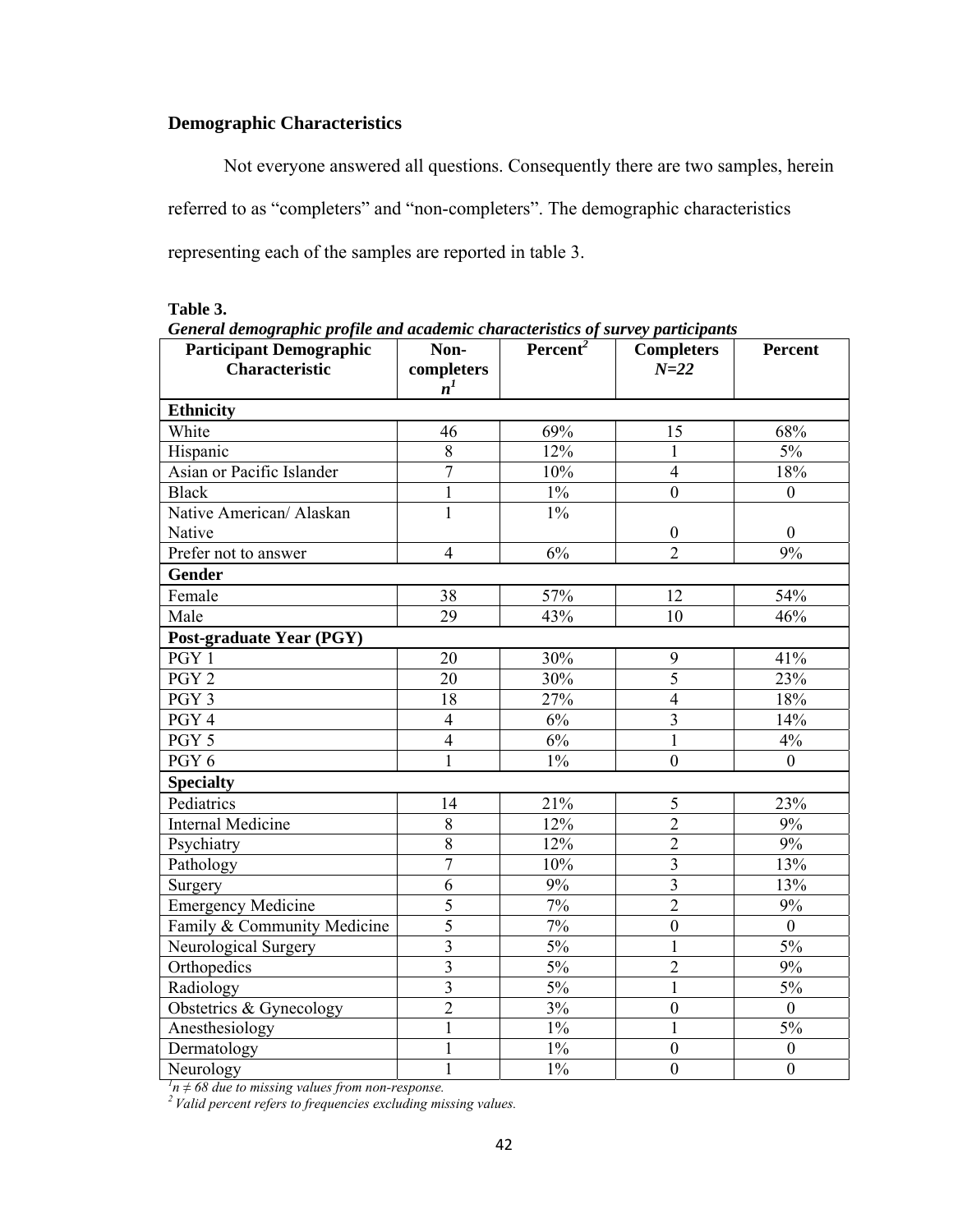Thirty-six participants ("non-completers" 53%) partially completed the survey answering between six and sixty-eight of the total items with a mean of 19.8 ( $SD = 13.7$ ). Ten persons (15%) answered demographic questions only. Fifty-seven percent of the total respondents were female and the majority of respondents self-reported their ethnicity as white (67%) which closely matches that of the entire UNM resident population at 46% and 66% respectively. Overall, participants represented 14 specialties and post-graduate year one through six.

From the original sample of 68, Twenty-two participants ("completers" 32%) who completed all questions represented ten medical specialties, were predominantly white (68%), and closely split between female (54%) and male (46%). No resident from postgraduate year six completed the survey. The results described in this chapter come from the sample of completers and do not include data from the non-completer sample.

#### **Psychometric Analyses**

#### **Initial Item Analyses**

Performing item analyses on the scores from the tested items provided the level of difficulty for each item; how well the item was able to discriminate between participants with high and low competencies; and the degree to which each item contributed to the reliability of the overall scores. The statistical indicators for the scores from the initial pool of sixty-nine items are displayed in Table 4.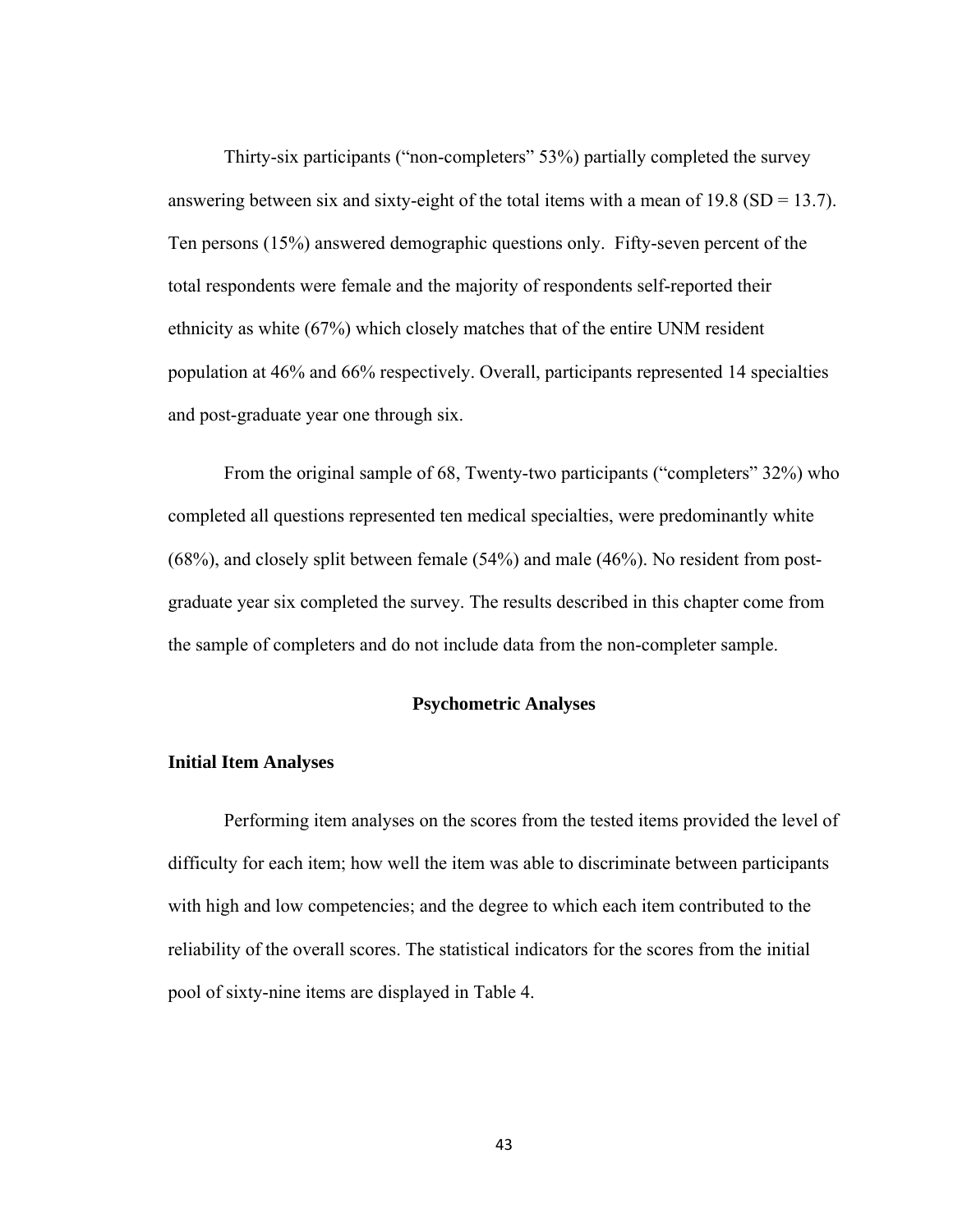The internal consistency reliability coefficient, calculated for all 69 items using Cronbach's alpha, was good ( $\alpha$  = .872) for this instrument with this sample (DeVellis, 2003).

Item difficulty (range .09 to .97), represented as P-value in Table 4, is the percentage of participants who selected the correct answer option. On a scale of .0 to 1.0, items with a P-value less than .30 may be considered very difficult or, at the lower end of the scale, flawed in some way. Items earning a P-value of greater than .8 would be classified as easy or very easy. In both cases easy and difficult items merit further review.

The item discrimination index for individual items in this instrument is reflected as corrected item-total correlation coefficients (range = -.02 to .84) and is shown in Table 4. These scores indicate the relationship between an item score and the total test score and are used to provide information about how well the item discriminates between individuals with higher and lower levels of knowledge or ability. Positive high scores indicate individuals with higher total scores selected the correct answer option while negative or low scores signify these same individuals chose one of the distractors instead of the correct answer option. Low values indicate poor discrimination, that is, a poor ability to distinguish individuals with high levels of knowledge from those with low levels of knowledge. Negative are an indication the item may be flawed and should be reviewed. The answer may be keyed incorrectly or something in the wording, presentation, or content may explain the discrepancy. Ebel and Frisbie (Ebel & Frisbie, 1991) suggest items with values > .40 indicate very good discrimination, .30 to .39 are reasonably good, and .20 to .29 signal marginal discrimination and need revision or elimination of the item.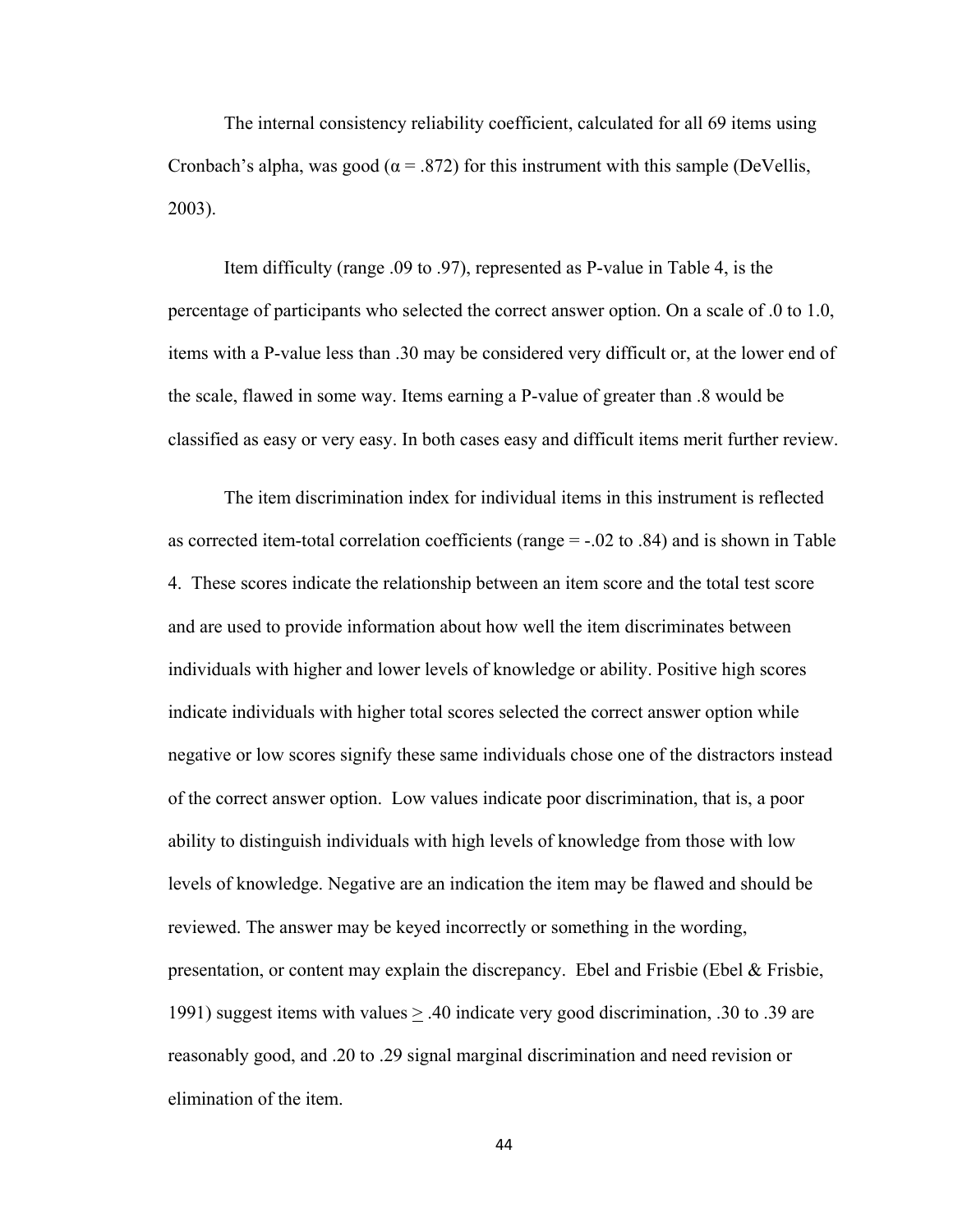The value listed in the alpha-if-item-removed column of Table 4 communicates whether and how much the Cronbach's alpha would increase if the item in question was removed from the instrument. It is a useful indicator of the contribution of the item to overall score reliability. Little variation in this statistic was observed for these items (range .864 to .880) with a total alpha of .872.

The means, standard deviations (SD), and frequency distributions of each of the above convey information about the quality of the overall set of items. The mean P-value of .64 indicates that, on average, 64% of respondents got each item correct. It suggests that overall the items were neither too easy nor too difficult. The range of difficulties demonstrates a mix of easy, moderately difficult, and difficult items, all important for examinee motivation. Too many easy items would not be sufficiently challenging to maintain interest, though too many difficult items would be demoralizing. A range of .60 to .80 is considered acceptable for multiple choice examinations (Lord, 1952). The corrected item-total correlation mean (.28) is close to the .30 threshold for good discrimination, although 33.32% of items fell below that threshold. This indicates minimally acceptable average levels of item discrimination. The values in the CVR column characterize the analysis of the overall reviewer ratings for each item (range 0.24 to 1.0). With 91% at or above the recommended threshold (4.2), most have excellent scores to support evidence of test content validity. These summary values constitute benchmarks against which the shorter form can be assessed.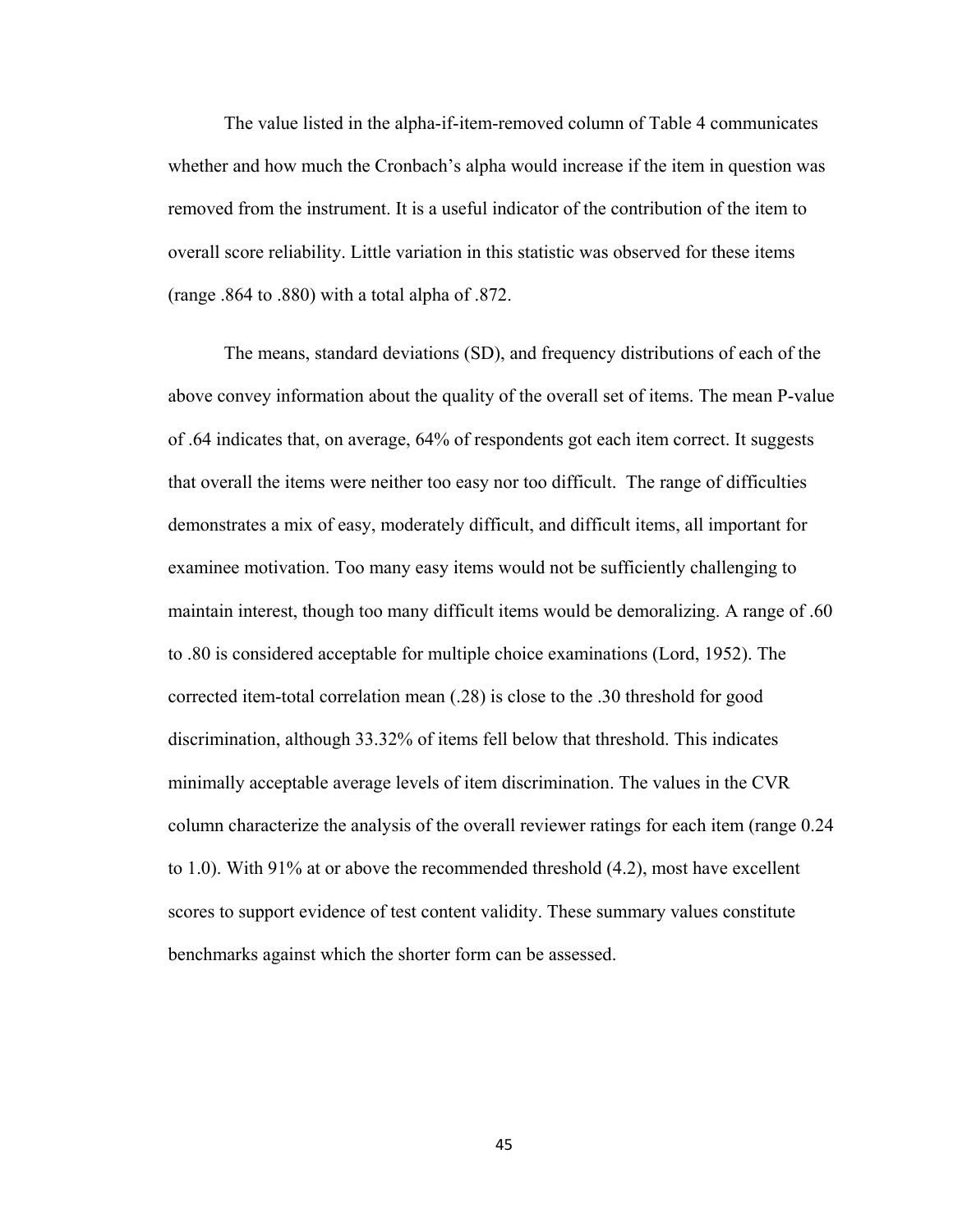**Table 4**  *MILQ Initial Item Analyses* 

| Items $(69)$                           | <b>CVR</b> | P Value     | <b>Corrected</b>   | Cronbach's     |  |  |  |
|----------------------------------------|------------|-------------|--------------------|----------------|--|--|--|
|                                        |            | (Item       | <b>Item-Total</b>  | alpha if       |  |  |  |
| $\mathbf{f}$ = retained in final       |            | Difficulty) | <b>Correlation</b> | <b>Item</b>    |  |  |  |
| form                                   |            |             |                    | <b>Deleted</b> |  |  |  |
| Domain 1                               |            |             |                    |                |  |  |  |
| $Q1^{ff}$                              | 0.42       | .82         | .31                | .870           |  |  |  |
| $Q2^{ff}$                              | 0.57       | .09         | .28                | .871           |  |  |  |
| $Q3$ <sup>ff</sup>                     | 0.65       | .59         | .13                | .873           |  |  |  |
| $Q\overline{4}$                        | 0.39       | 1.00        |                    | Zero variance  |  |  |  |
| $\overline{Q5}^{ff}$                   | 0.67       | .68         | $-.21$             | .878           |  |  |  |
| $Q\overline{6}$ ff                     | 0.74       | .77         | .39                | .869           |  |  |  |
|                                        |            | Domain 2    |                    |                |  |  |  |
| $\overline{Q1}^{ff}$                   | 0.50       | .59         | .17                | .872           |  |  |  |
| Q2                                     | 0.55       | .77         | $-.17$             | .877           |  |  |  |
| $Q3$ <sup>ff</sup>                     | 0.67       | .59         | .34                | .870           |  |  |  |
| $Q\overline{4}$ <sup>ff</sup>          | 0.58       | .41         | .17                | .873           |  |  |  |
| $\overline{\mathrm{Q5}}^{\mathrm{ff}}$ | 0.67       | .73         | .39                | .869           |  |  |  |
|                                        |            | Domain 3    |                    |                |  |  |  |
| $Q1$ <sup>ff</sup>                     | 0.58       | .73         | .49                | .867           |  |  |  |
| $Q2^{ff}$                              | 0.58       | .55         | .26                | .871           |  |  |  |
| $Q3$ <sup>ff</sup>                     | 0.91       | .64         | .14                | .873           |  |  |  |
| $Q\overline{4^{ff}}$                   | 0.57       | .59         | .28                | .871           |  |  |  |
| $\overline{Q5}^{ff}$                   | 0.58       | .64         | .12                | .873           |  |  |  |
| $\overline{\mathrm{Q6}}$               | 0.67       | .82         | $-.42$             | .879           |  |  |  |
| Q7 <sup>ff</sup>                       | 0.74       | .91         | .40                | .869           |  |  |  |
| $\overline{\text{Q8}}^{\text{ff}}$     | 0.50       | .96         | .39                | .870           |  |  |  |
| $Q9$ <sup>ff</sup>                     | 0.44       | .91         | .84                | .865           |  |  |  |
| Q10                                    | 0.83       | 1.00        | Zero variance      |                |  |  |  |
| Q11                                    | 0.50       | .32         | .21                | .872           |  |  |  |
| $Q12^{ff}$                             | 0.75       | .91         | .84                | .865           |  |  |  |
| $Q13$ <sup>ff</sup>                    | 0.75       | .64         | .51                | .867           |  |  |  |
| $Q14^{ff}$                             | 0.65       | .91         | .84                | .865           |  |  |  |
| $Q15$ <sup>ff</sup>                    | 0.82       | .91         | .26                | .871           |  |  |  |
| $Q16$ <sup>ff</sup>                    | 0.92       | .82         | .76                | .864           |  |  |  |
| $Q17$ <sup>ff</sup>                    | 0.48       | .50         | .11                | .873           |  |  |  |
| $Q18$ <sup>ff</sup>                    | 0.55       | .55         | .39                | .869           |  |  |  |
| $Q\overline{19}$ ff                    | 0.39       | .91         | .52                | .868           |  |  |  |
| $Q20$ <sup>ff</sup>                    | 0.33       | .59         | .23                | .872           |  |  |  |
| Q21                                    | 0.83       | .68         | $-.24$             | .878           |  |  |  |
| $Q22$ <sup>ff</sup>                    | 0.91       | .82         | .55                | .867           |  |  |  |
| Q23                                    | 1.00       | .96         | .75                | .868           |  |  |  |
| Domain 4                               |            |             |                    |                |  |  |  |
| $Q1$ <sup>ff</sup>                     | 0.92       | .96         | .75                | .868           |  |  |  |
| Q2                                     | 0.42       | .96         | .75                | .868           |  |  |  |
| Q <sub>3</sub>                         | 0.24       | .59         | .19                | .872           |  |  |  |
| $Q\overline{4}^{ff}$                   | 0.24       | .96         | .39                | .870           |  |  |  |
|                                        |            |             |                    |                |  |  |  |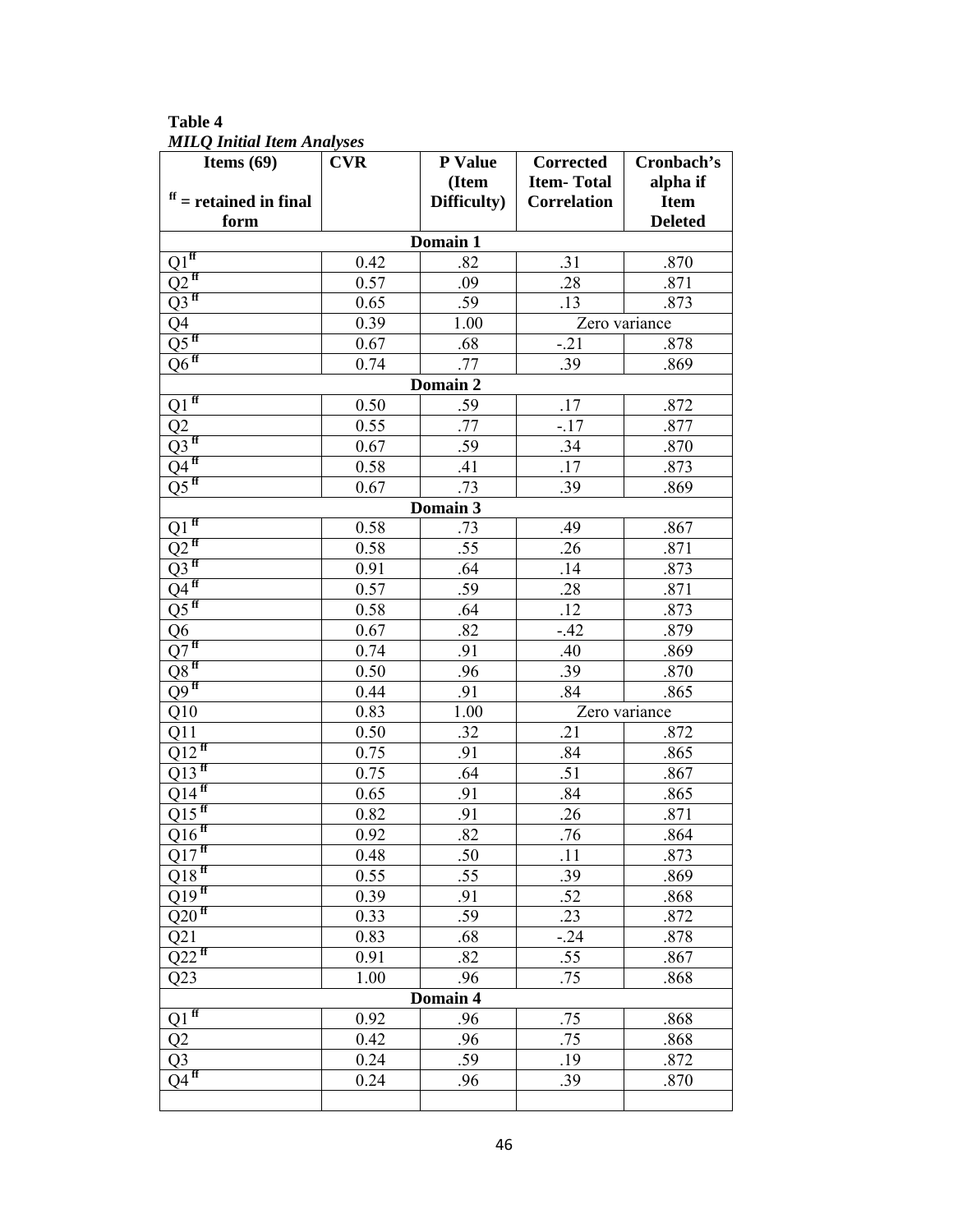| Items $(69)$                         | <b>CVR</b>                            | P Value     | <b>Corrected</b>   | Cronbach's     |  |  |  |  |
|--------------------------------------|---------------------------------------|-------------|--------------------|----------------|--|--|--|--|
|                                      |                                       | (Item       | <b>Item-Total</b>  | alpha if       |  |  |  |  |
| $f f =$ retained in final            |                                       | Difficulty) | <b>Correlation</b> | <b>Item</b>    |  |  |  |  |
| form                                 |                                       |             |                    | <b>Deleted</b> |  |  |  |  |
| Domain 5                             |                                       |             |                    |                |  |  |  |  |
| Q1                                   | 0.76                                  | .86         | .75                | .865           |  |  |  |  |
| $Q2^{ff}$                            | 0.76                                  | .59         | .28                | .871           |  |  |  |  |
| Q <sub>3</sub>                       | 0.84                                  | 1.00        |                    | Zero variance  |  |  |  |  |
| Q4                                   | 0.75                                  | .86         | .15                | .872           |  |  |  |  |
| Q5                                   | 0.75                                  | .91         | .15                | .872           |  |  |  |  |
| Q <sub>6</sub>                       | 0.67                                  | .68         | .45                | .868           |  |  |  |  |
| Q7                                   | 0.76                                  | .77         | .41                | .869           |  |  |  |  |
| $\overline{\mathrm{Q8}}^{\text{ff}}$ | 0.67                                  | .45         | .52                | .867           |  |  |  |  |
| Q <sub>9</sub>                       | 0.58                                  | .27         | .28                | .871           |  |  |  |  |
| $Q\overline{10^{ff}}$                | 0.74                                  | .73         | .41                | .869           |  |  |  |  |
| $Q1\bar{1}$                          | 0.67                                  | .82         | .08                | .873           |  |  |  |  |
| $Q12$ <sup>ff</sup>                  | 0.75                                  | .50         | .38                | .869           |  |  |  |  |
| $Q13$ <sup>ff</sup>                  | 0.67                                  | .59         | .46                | .868           |  |  |  |  |
| $Q14^{\text{ff}}$                    | 0.50                                  | .64         | .33                | .870           |  |  |  |  |
| Q15                                  | 0.83                                  | .91         | .84                | .865           |  |  |  |  |
| Q16                                  | 0.71                                  | .73         | .18                | .872           |  |  |  |  |
| Q17                                  | 0.43                                  | 1.00        |                    | Zero variance  |  |  |  |  |
| $Q18^{ff}$                           | 0.48                                  | .96         | .75                | .868           |  |  |  |  |
| Q19                                  | 0.45                                  | .27         | .22                | .871           |  |  |  |  |
| Q20                                  | 0.36                                  | .32         | .21                | .872           |  |  |  |  |
| Q21                                  | 0.45                                  | .86         | .33                | .870           |  |  |  |  |
| Q22                                  | 0.67                                  | .68         | .49                | .867           |  |  |  |  |
| Q23                                  | 0.92                                  | .50         | $-.29$             | .880           |  |  |  |  |
| Q24                                  | 0.83                                  | .96         | $-.22$             | .874           |  |  |  |  |
| Q25                                  | 0.67                                  | .82         | .45                | .868           |  |  |  |  |
| $Q26$ <sup>ff</sup>                  | 0.74                                  | .82         | .39                | .869           |  |  |  |  |
| Q27                                  | 0.83                                  | .91         | .67                | .867           |  |  |  |  |
| Q28                                  | 0.65                                  | .96         | .75                | .868           |  |  |  |  |
| Q29                                  | 0.64                                  | .96         | $-.22$             | .874           |  |  |  |  |
| Q30                                  | 0.55                                  | .59         | $-.02$             | .876           |  |  |  |  |
| Q <sub>31</sub>                      | 0.89                                  | .73         | .15                | .872           |  |  |  |  |
| Means and SD's                       | .60(1.8)                              | .64(2.2)    | .28(2.6)           | .872           |  |  |  |  |
|                                      | <b>Frequency Categories (f and %)</b> |             |                    |                |  |  |  |  |
| <b>Negative</b>                      |                                       |             | $8(11.6\%)$        |                |  |  |  |  |
| $0 - .99$                            |                                       | $2(2.9\%)$  | $5(7.2\%)$         |                |  |  |  |  |
| $1 - 1.99$                           |                                       |             | 11 (15.9%)         |                |  |  |  |  |
| 2-2.99                               | $2(2.9\%)$                            | $2(2.9\%)$  | $10(14.5\%)$       |                |  |  |  |  |
| 3-3.99                               | $4(5.8\%)$                            | $2(2.9\%)$  | $(15.9\%)$<br>11   | ۰              |  |  |  |  |
| 4-4.99                               | $8(11.6\%)$                           | $7(10.1\%)$ | $8(11.6\%)$        | -              |  |  |  |  |
| 5-5.99                               | 14 (20.3%)                            | $7(10.1\%)$ | $4(5.8\%)$         |                |  |  |  |  |
| $6 - 6.99$                           | 14 (20.3%)                            | 11 (15.9%)  | $1(1.4\%)$         |                |  |  |  |  |
| 7-7.99                               | 13 (18.8%)                            | 13 (18.8%)  | $7(10.1\%)$        |                |  |  |  |  |
| 8-8.99                               | $8(11.6\%)$                           | 14 (20.3%)  | $4(5.8\%)$         | ۰              |  |  |  |  |
| 9-9.99                               | $6(8.7\%)$                            | 11 (15.9%)  |                    | -              |  |  |  |  |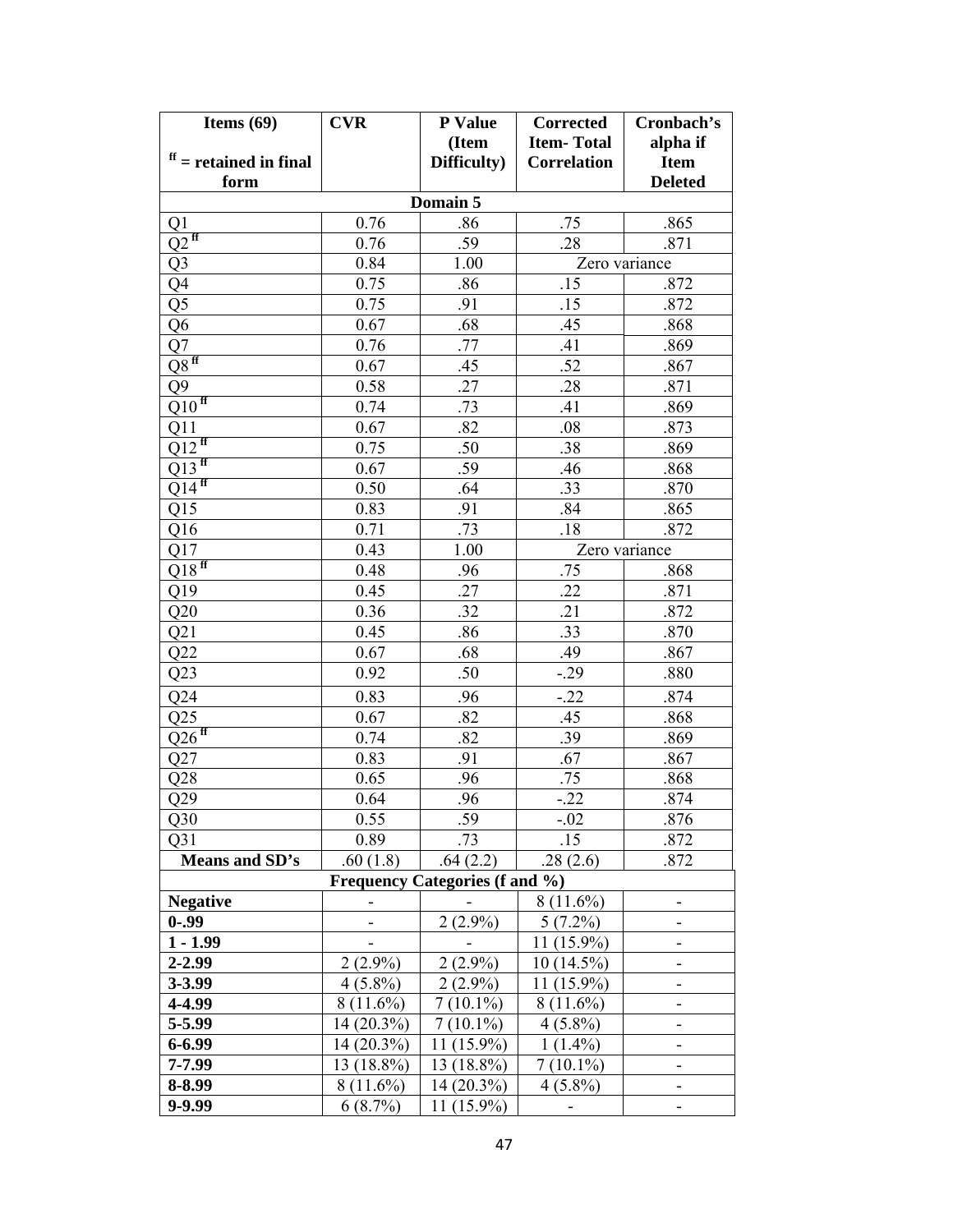## **Item Selection**

 In an attempt to comprehensively cover all relevant aspects of the IL construct, at the same time expecting item attrition, the initial pool of items was purposively large (Nunnally & Bernstein, 1994) . The ultimate goal of this project was to develop a streamlined instrument containing items of sufficient quality and breadth while retaining the integrity of the blueprint (described in Chapter 2). The item retention process was based on both statistical and interpretive considerations. Inspecting data from Table 4 above, each item was reviewed for corrected item-total correlation value to gauge level of item discrimination and P-values for item difficulty. Additionally, to help with the decision making, Cronbach's alpha-if-deleted values and CVR scores, established by the Phase 2 validity panel, were noted. The guidelines used for evaluating test items for this process followed general recommendations found in the literature (DeVellis, 2003; Ebel & Frisbie, 1991; Haladyna, 2004).

Taking a holistic approach to selecting items for the final form, decisions were based on the following criteria. Threshold scores for consideration consisted of P-values between .30 to .70 and values >.20 for the corrected item-total correlation. The stem and answer options for those questions slated for possible elimination were evaluated. A global assessment of the blueprint was also an important component of the review. Consideration was given to how item removal might affect the match of the proportion of items in each domain on the final form to the test blueprint proportions.

 Using the above considerations, a total of 32 items (46%) were eliminated from the original pool of 69 items tested. First to be eliminated were items reporting zero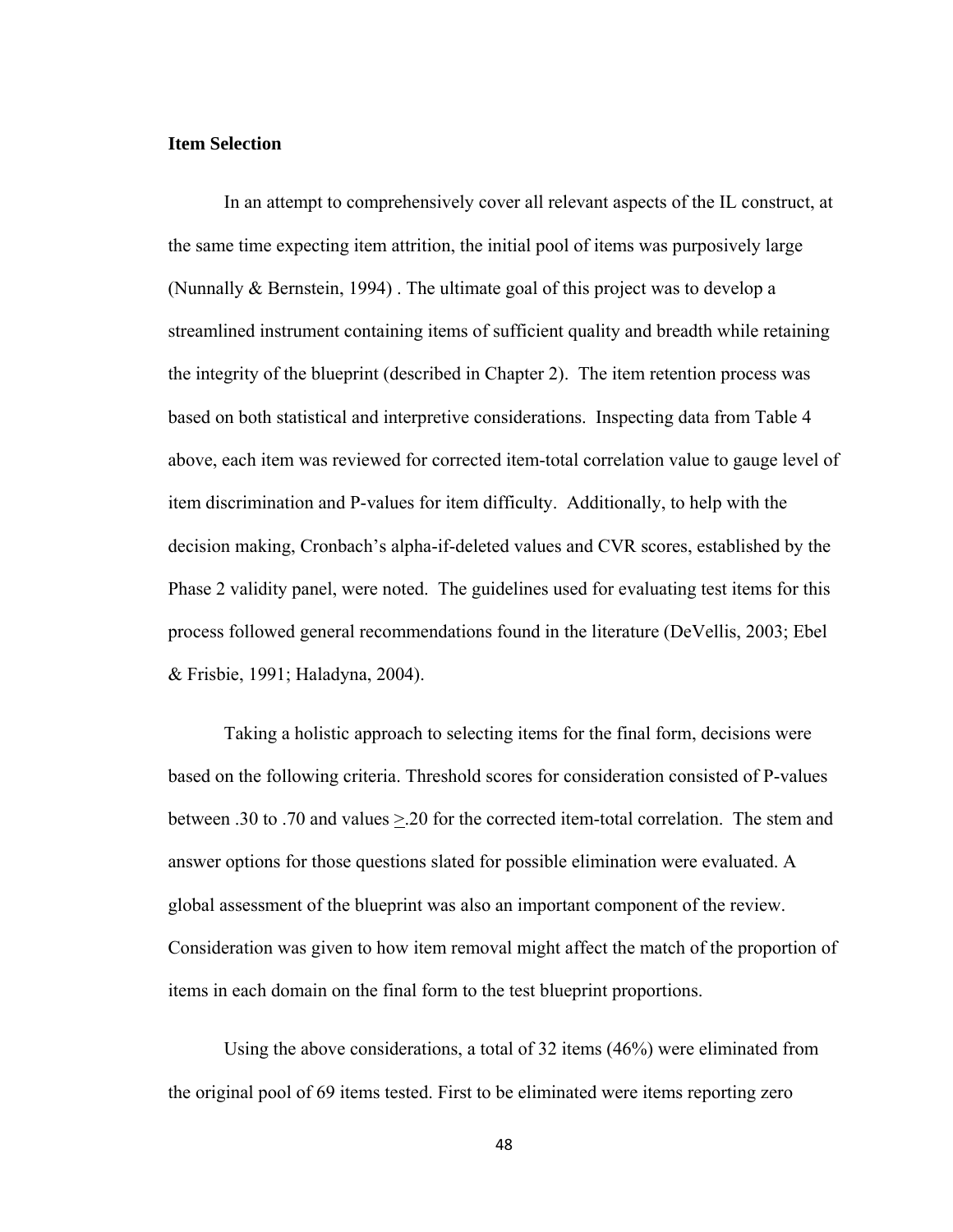variance  $(N=4)$  which indicates that all respondents gave the same answer (P-value  $=$ 1.0). Items with negative corrected item-total correlation values (N=8) were scrutinized next as these indicated possible flaws in the item stem or the answer options. Seven items in this group were removed due to issues related to an internal flaw while also exhibiting either a low end CVR score or a P-value >.70 indicating an easy item. One such item made a statement about use of a genetics table in a presentation then asked whether or not a citation was needed. The stem was not in the form of a question and the answer options were actually true/false in nature. An additional fifteen items were removed based on Pvalue  $\le$  .30 (N=2) or  $\ge$  82 (N=8) or DI $\le$  22 (N=5). A set of four items was removed because they duplicated similar items elsewhere in the questionnaire. In this case, two sets of questions regarding the legal use of an image were asked. The stem and answer options were the same but the images and the source from which they originated differed (i.e., government web site and electronic textbook). An additional two items were dropped because values for both corrected item-total correlation and P-value were low indicating a difficult question without the benefit of discriminating between groups of test takers. In order to preserve appropriate percentages in the blueprint, several items were retained despite less than optimal item characteristics.

 After removing 32 flawed items from the pool, the remaining 37 items now constitute a revised instrument. The scale-dependent item analyses (corrected item-total correlation and alpha-if-item-deleted) and the reliability coefficient were recalculated as seen in Table 5.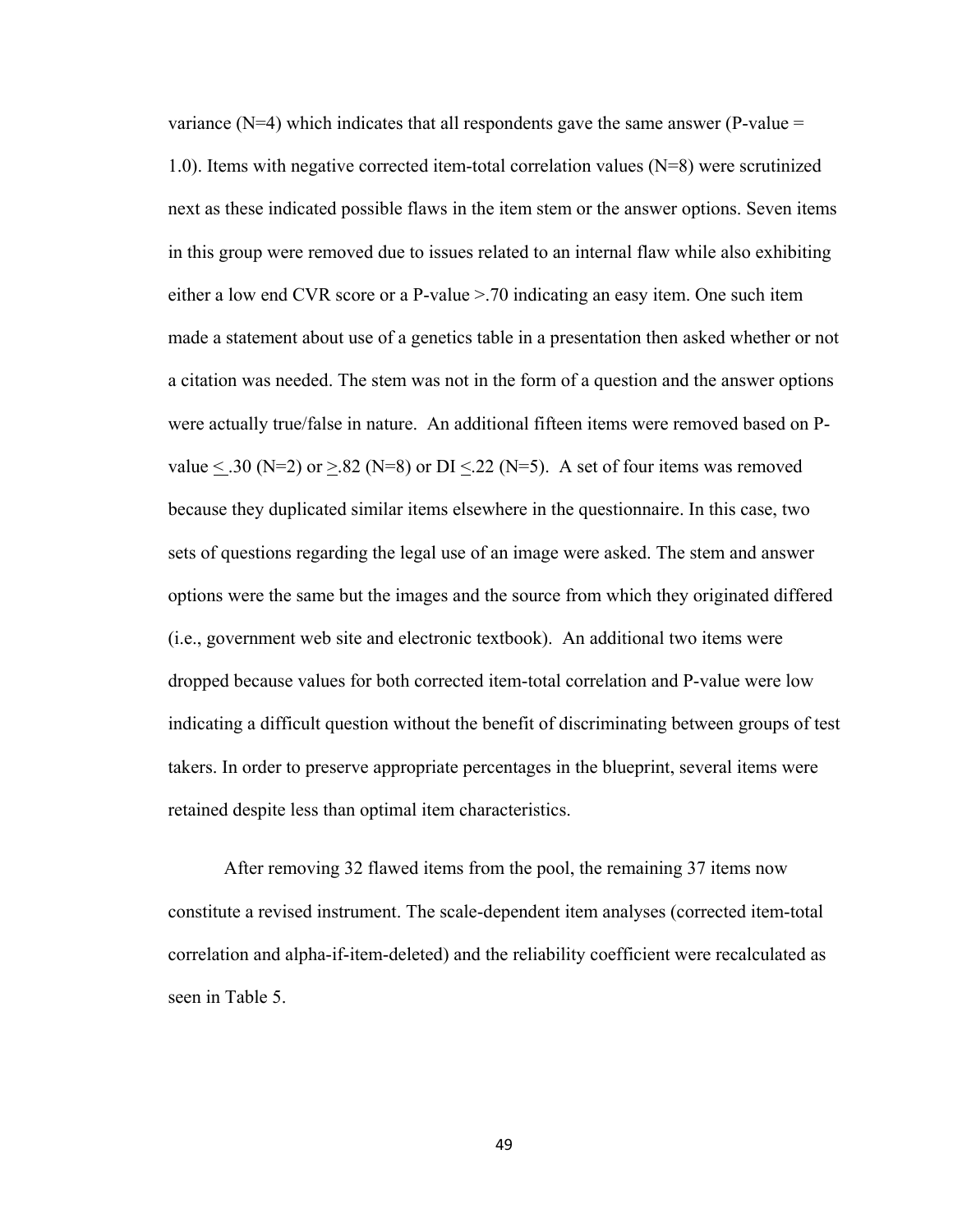| Items $(37)$                     | <b>CVR</b>   | P Value      | Corrected          | Cronbach's     | Component    |                  |              |                         |  |  |
|----------------------------------|--------------|--------------|--------------------|----------------|--------------|------------------|--------------|-------------------------|--|--|
|                                  |              | (Item        | <b>Item-Total</b>  | alpha if Item  |              |                  |              |                         |  |  |
|                                  |              | Difficulty)  | <b>Correlation</b> | <b>Deleted</b> | $\mathbf{1}$ | $\boldsymbol{2}$ | 3            | $\overline{\mathbf{4}}$ |  |  |
|                                  |              |              | Domain 1           |                |              |                  |              |                         |  |  |
| Q1                               | 0.42         | .82          | .24                | .857           | $-0.018$     | .492             | .117         | .083                    |  |  |
| Q2                               | 0.57         | .09          | .29                | .856           | .037         | .057             | .065         | .488                    |  |  |
| Q <sub>3</sub>                   | 0.65         | .59          | .07                | .863           | .091         | .502             | $-122$       | .427                    |  |  |
| Q <sub>5</sub>                   | 0.67         | .68          | $-.18$             | .868           | $-.163$      | $-.001$          | $-.456$      | .151                    |  |  |
| Q <sub>6</sub>                   | 0.74         | .77          | .33                | .858           | $-0.052$     | .604             | .273         | .047                    |  |  |
|                                  |              |              | Domain 2           |                |              |                  |              |                         |  |  |
| Q1                               | 0.50         | .59          | .27                | .857           | .483         | .009             | $-.155$      | .099                    |  |  |
| Q <sub>3</sub>                   | 0.67         | .59          | .29                | .857           | .484         | .158             | $-.158$      | $-.074$                 |  |  |
| Q4                               | 0.58         | .41          | .14                | .861           | .446         | .151             | $-.033$      | $-.398$                 |  |  |
| Q <sub>5</sub>                   | 0.67         | .73          | .42                | .853           | .491         | .226             | .251         | $-.198$                 |  |  |
|                                  |              |              | Domain 3           |                |              |                  |              |                         |  |  |
| Q1                               | 0.58         | .73          | .42                | .853           | .526         | .110             | .147         | .169                    |  |  |
| Q2                               | 0.58         | .55          | .36                | .855           | .156         | $-.008$          | .221         | .577                    |  |  |
| Q <sub>3</sub>                   | 0.91         | .64          | .25                | .858           | .252         | $-.272$          | $-.254$      | .676                    |  |  |
| Q4                               | 0.57         | .59          | .22                | .859           | .076         | .115             | .577         | .116                    |  |  |
| Q <sub>5</sub>                   | 0.58         | .64          | .14                | .861           | $-.094$      | .436             | .061         | .046                    |  |  |
| Q7                               | 0.74         | .91          | .39                | .855           | .700         | $-.304$          | .010         | .216                    |  |  |
| Q <sub>8</sub><br>Q <sub>9</sub> | 0.50         | .96<br>.91   | .46<br>.84         | .855           | .823         | $-.382$          | .307         | .087                    |  |  |
| Q12                              | 0.44<br>0.75 | .91          | .84                | .847<br>.847   | .833<br>.833 | .339             | .349<br>.349 | .152<br>.152            |  |  |
| Q13                              | 0.75         | .64          | .54                | .850           | .283         | .339<br>.138     | .015         | .663                    |  |  |
| Q14                              | 0.65         | .91          | .84                | .847           | .833         | .339             | .349         | .152                    |  |  |
| Q15                              | 0.82         | .91          | .33                | .856           | .655         | $-.106$          | $-.077$      | $-.042$                 |  |  |
| Q16                              | 0.92         | .82          | .68                | .848           | .606         | .253             | .183         | .348                    |  |  |
| Q17                              | 0.48         | .50          | .19                | .860           | $-.007$      | .224             | $-.420$      | .540                    |  |  |
| Q18                              | 0.55         | .55          | .47                | .852           | .444         | .096             | $-.287$      | .589                    |  |  |
| Q19                              | 0.39         | .91          | .49                | .853           | .297         | .787             | $-.172$      | $-0.015$                |  |  |
| Q20                              | 0.33         | .59          | .30                | .856           | .349         | .241             | $-.197$      | .173                    |  |  |
| Q22                              | 0.91         | .82          | .55                | .851           | .554         | .095             | .355         | .296                    |  |  |
|                                  |              |              | Domain 4           |                |              |                  |              |                         |  |  |
| Q1                               | 0.92         | .92          | .68                | .852           | .327         | .850             | .176         | .123                    |  |  |
| Q4                               | 0.42         | .96          | .46                | .855           | .823         | $-.382$          | .307         | .087                    |  |  |
|                                  |              |              | Domain 5           |                |              |                  |              |                         |  |  |
| Q <sub>2</sub>                   | 0.76         | .59          | .21                | .859           | .164         | .143             | .619         | $-.163$                 |  |  |
| Q <sub>8</sub>                   | 0.67         | .45          | .48                | .852           | .018         | .082             | .523         | .703                    |  |  |
| Q10                              | 0.74         | .73          | .30                | .856           | $-0.016$     | .364             | $-.007$      | .478                    |  |  |
| Q12                              | 0.75         | .50          | .43                | .853           | .000         | .161             | .714         | .355                    |  |  |
| Q13                              | 0.67         | .59          | .41                | .853           | .083         | .159             | .804         | .211                    |  |  |
| Q14                              | 0.50         | .64          | .28                | .857           | .071         | .514             | $-.389$      | .293                    |  |  |
| Q <sub>18</sub>                  | 0.48         | .96          | .68                | .852           | .327         | .850             | .176         | .123                    |  |  |
| Q26                              | 0.74         | .82          | .37                | .855           | $-.007$      | .577             | .391         | $-.110$                 |  |  |
| <b>Means</b><br>and SD's         | .63<br>(1.6) | .69<br>(2.2) | .39<br>(2.2)       | .858           |              |                  |              |                         |  |  |
|                                  |              |              |                    |                |              |                  |              |                         |  |  |

**Table 5.**   *MILQ Final Form Item Analyses and Principal Component Analysis*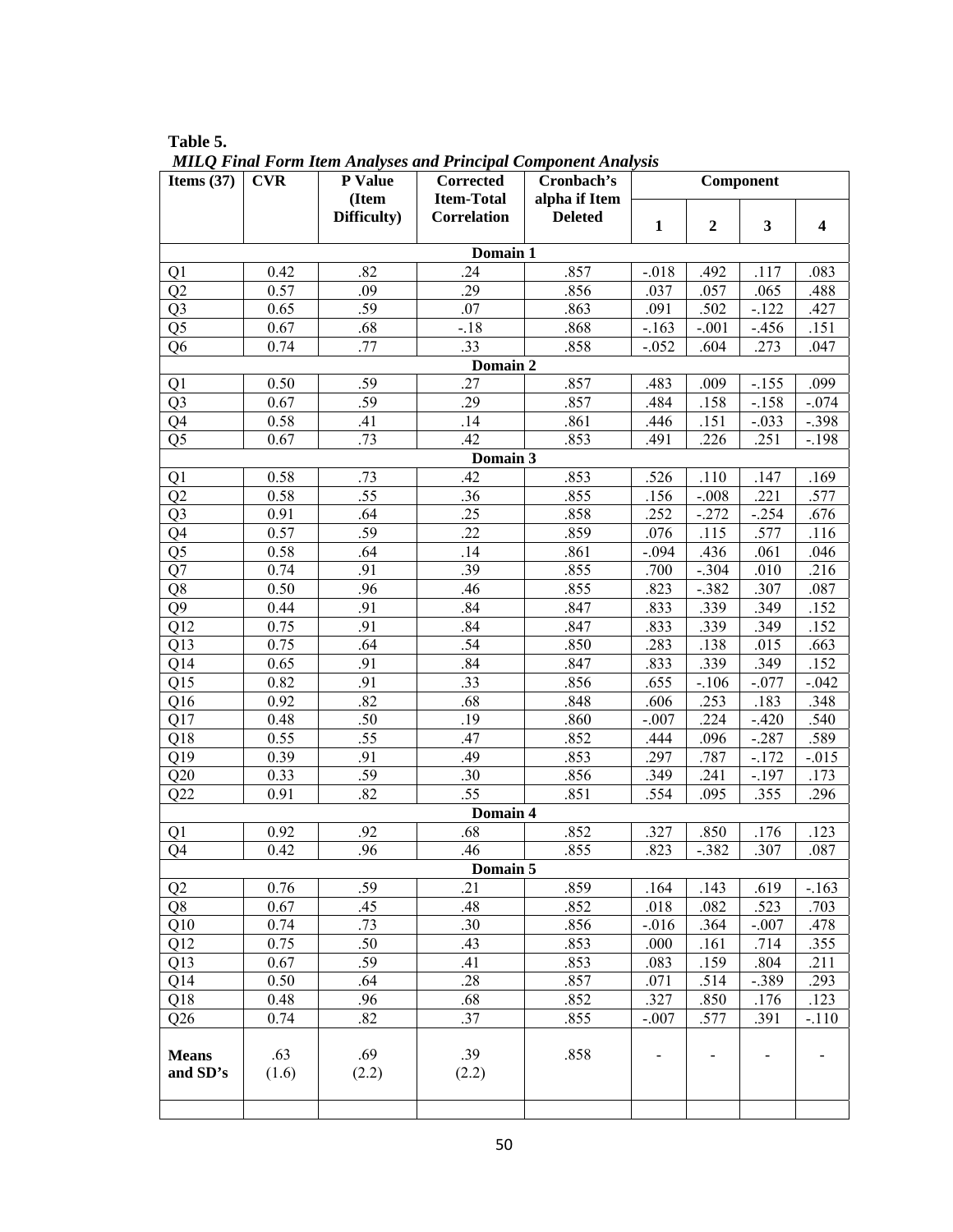| Frequency Categories (f and %) |              |                                        |                                                             |                                                          |  |  |  |  |
|--------------------------------|--------------|----------------------------------------|-------------------------------------------------------------|----------------------------------------------------------|--|--|--|--|
| Items $(37)$                   | <b>CVR</b>   | <b>P</b> Value<br>(Item<br>Difficulty) | <b>Corrected</b><br><b>Item-Total</b><br><b>Correlation</b> | Cronbach'<br>s alpha if<br><b>Item</b><br><b>Deleted</b> |  |  |  |  |
| <b>Negative</b>                |              |                                        | 1(2.7%)                                                     |                                                          |  |  |  |  |
| $0 - .99$                      |              | $1(2.7\%)$                             | $1(2.7\%)$                                                  |                                                          |  |  |  |  |
| $1 - 1.99$                     |              |                                        | $3(8.1\%)$                                                  |                                                          |  |  |  |  |
| $2 - 2.99$                     | $1(2.7\%)$   |                                        | $9(23.3\%)$                                                 |                                                          |  |  |  |  |
| 3-3.99                         | $2(5.4\%)$   |                                        | $7(18.9\%)$                                                 |                                                          |  |  |  |  |
| 4-4.99                         | $4(10.8\%)$  | $7(18.9\%)$                            | $7(18.9\%)$                                                 |                                                          |  |  |  |  |
| 5-5.99                         | $10(27.8\%)$ | $5(13.5\%)$                            | $3(8.1\%)$                                                  |                                                          |  |  |  |  |
| 6-6.99                         | $7(18.9\%)$  | $9(24.3\%)$                            | $1(2.7\%)$                                                  |                                                          |  |  |  |  |
| 7-7.99                         | $8(21.6\%)$  | $5(13.5\%)$                            | $2(5.4\%)$                                                  |                                                          |  |  |  |  |
| 8-8.99                         | 1(2.7%)      | $7(18.9\%)$                            | $3(8.1\%)$                                                  |                                                          |  |  |  |  |
| 9-9.99                         | $4(10.8\%)$  | $3(8.1\%)$                             |                                                             |                                                          |  |  |  |  |

Analysis of the initial study data showed internal consistency was good for the initial 69 items tested ( $α=0.872$ ) and remained good ( $α=0.858$ ) when the instrument was reduced to 37 items. The P-value mean increased slightly from .64 to .69, at 2.2 the SD remained the same. Once less than optimal items were removed, the corrected item-total correlation mean improved markedly. Previously .28, the revised mean of .39 denotes good discrimination for the overall score set which is precisely what was desired. In the revised instrument, the percentage of items below the CVR value threshold dropped from 8.6% to 4.3% further evidence of test content validity for this set of items.

# **Initial Evidence of the Internal Structure of the Instrument**

Once the pool of items was reduced to maximize both item characteristics and match to the blueprint (Table 6), principal component analyses were used to examine the structure of the latest version of the instrument.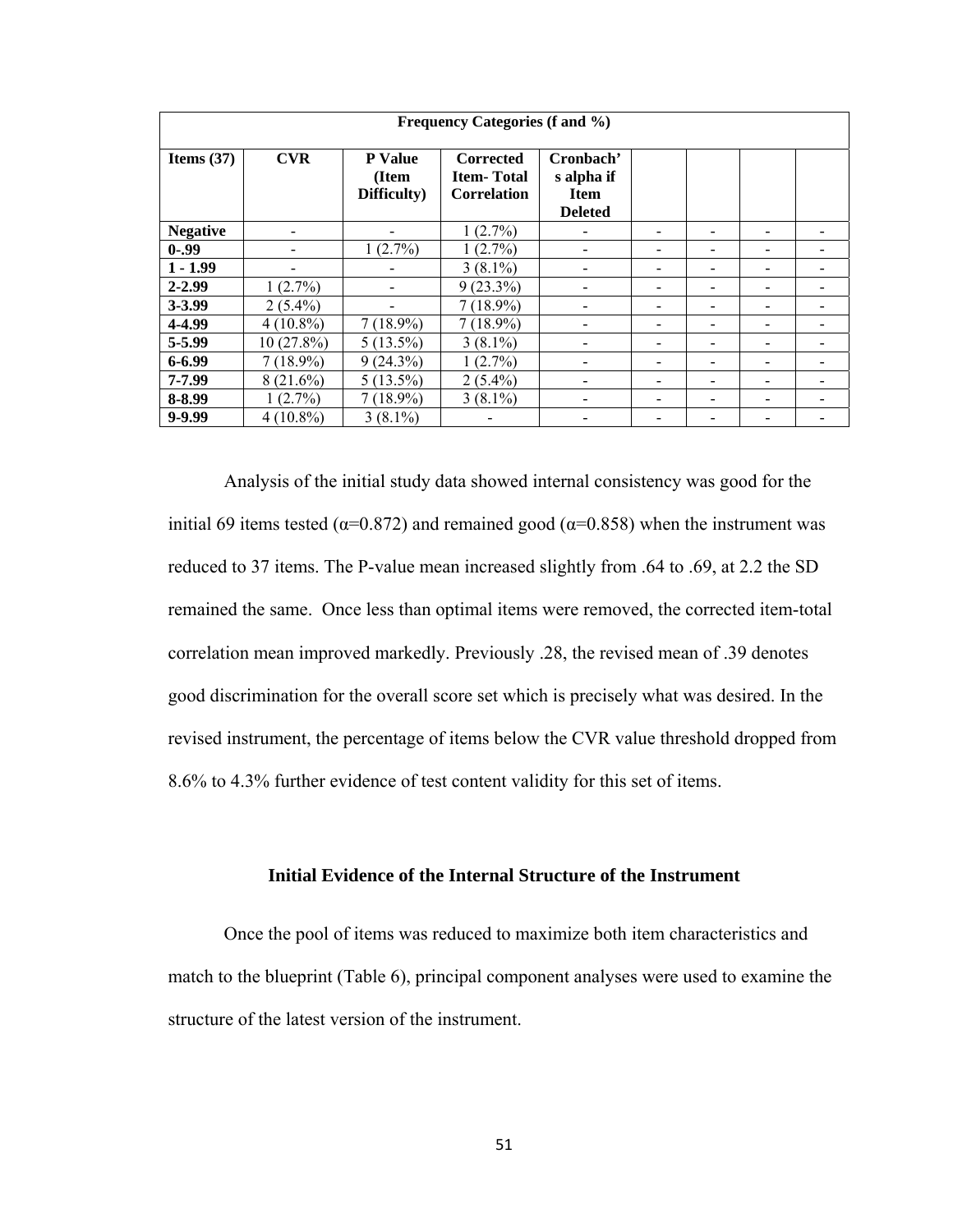# **Table 6.**  *Test Blueprint for the MILQ Final Form*

| <b>Content Areas</b>                  | <b>Blueprint</b><br>$\frac{6}{10}$ | No. of Items in<br><b>Final Form</b> | Final Form % |
|---------------------------------------|------------------------------------|--------------------------------------|--------------|
| Determine nature and extent of        |                                    |                                      |              |
| information needed                    | 21%                                | 5                                    | 13%          |
| Access needed information effectively |                                    |                                      |              |
| and efficiently                       | $11\%$                             | 4                                    | $11\%$       |
| Evaluate information and sources      |                                    |                                      |              |
| critically                            | 48%                                | 18                                   | 49%          |
| Uses information effectively to       |                                    |                                      |              |
| accomplish a specific purpose         | 3%                                 | 2                                    | $5\%$        |
| Understands ethical, legal and socio- |                                    |                                      |              |
| economic issues surrounding           | 17%                                | 8                                    | $22\%$       |
| information and information           |                                    |                                      |              |
| technology                            |                                    |                                      |              |
| Total                                 | 100%                               | 37                                   | 100%         |

Factor analytic techniques, used in instrument development, determines whether or not the items adequately reflect the structure indicated by the blueprint. The question to be answered in this section is whether the analysis suggests evidence of validity based on the internal structure of the revised instrument.

An exploratory factor analysis using principal axis factoring with an oblique rotation returned no results because the correlation matrix was defined as "not positive definite" indicating zero or negative eigenvalues. This outcome most likely was due to the extremely low respondent-to-item ratio (22 respondents for 37 items).

A principal components analysis with oblique rotation was next attempted, which returned eleven components. Given low inter-component correlations, PCA with varimax rotation was used. It also produced 11 components with eigenvalues greater than 1. A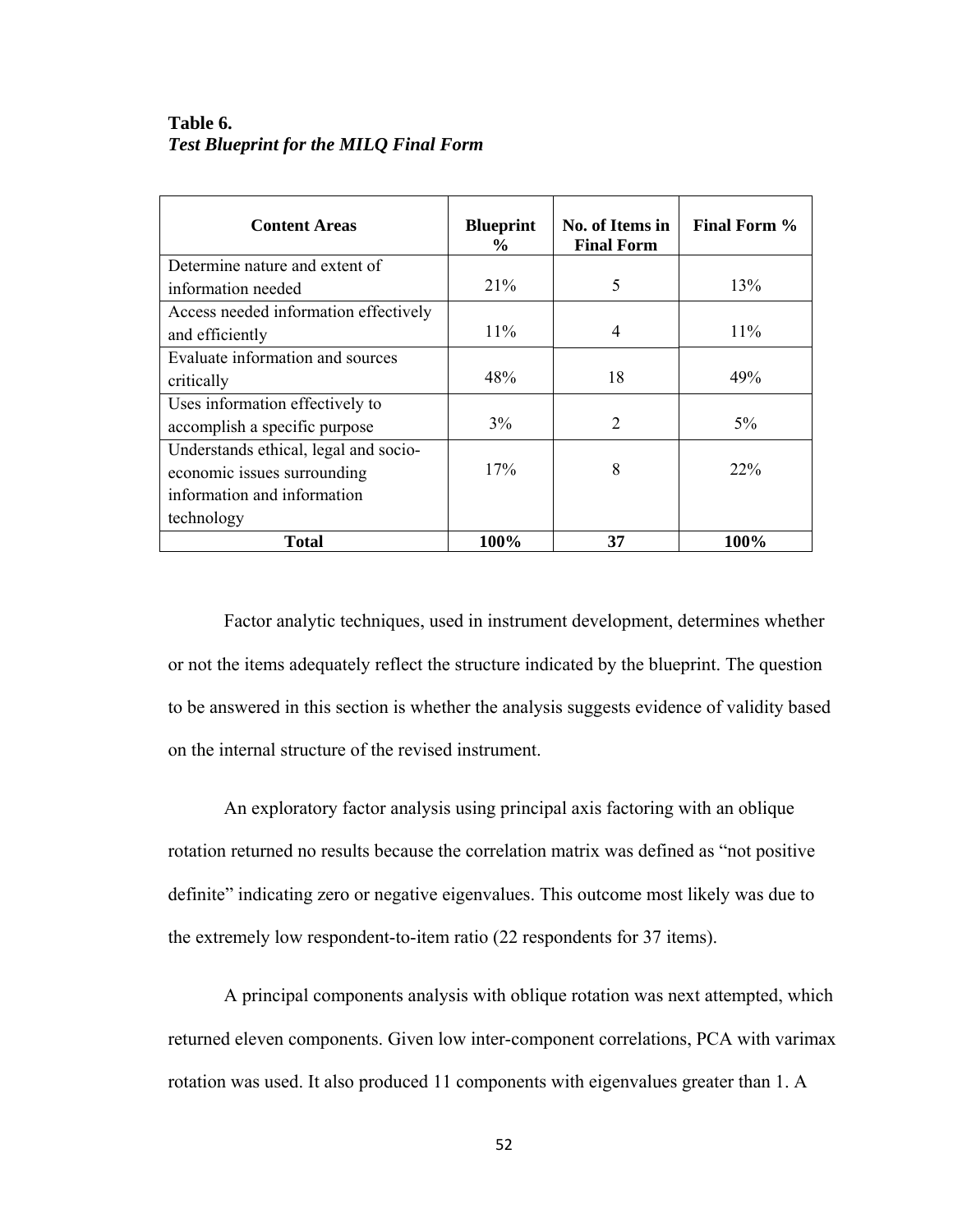visual inspection of the scree plot (Figure 1) displayed a break after the fourth component.



*Scree Plot* 



The analysis was run once more, this time constraining the criteria to four components. The four-component solution (Table 5) explained a total of 54.8% of the variance, with Component 1 contributing 19.18%, Component 2 contributing 13.71%, Component 3 contributing 11.15%, and Component 4 contributing 10.80%. Component loadings are shown in Table 5.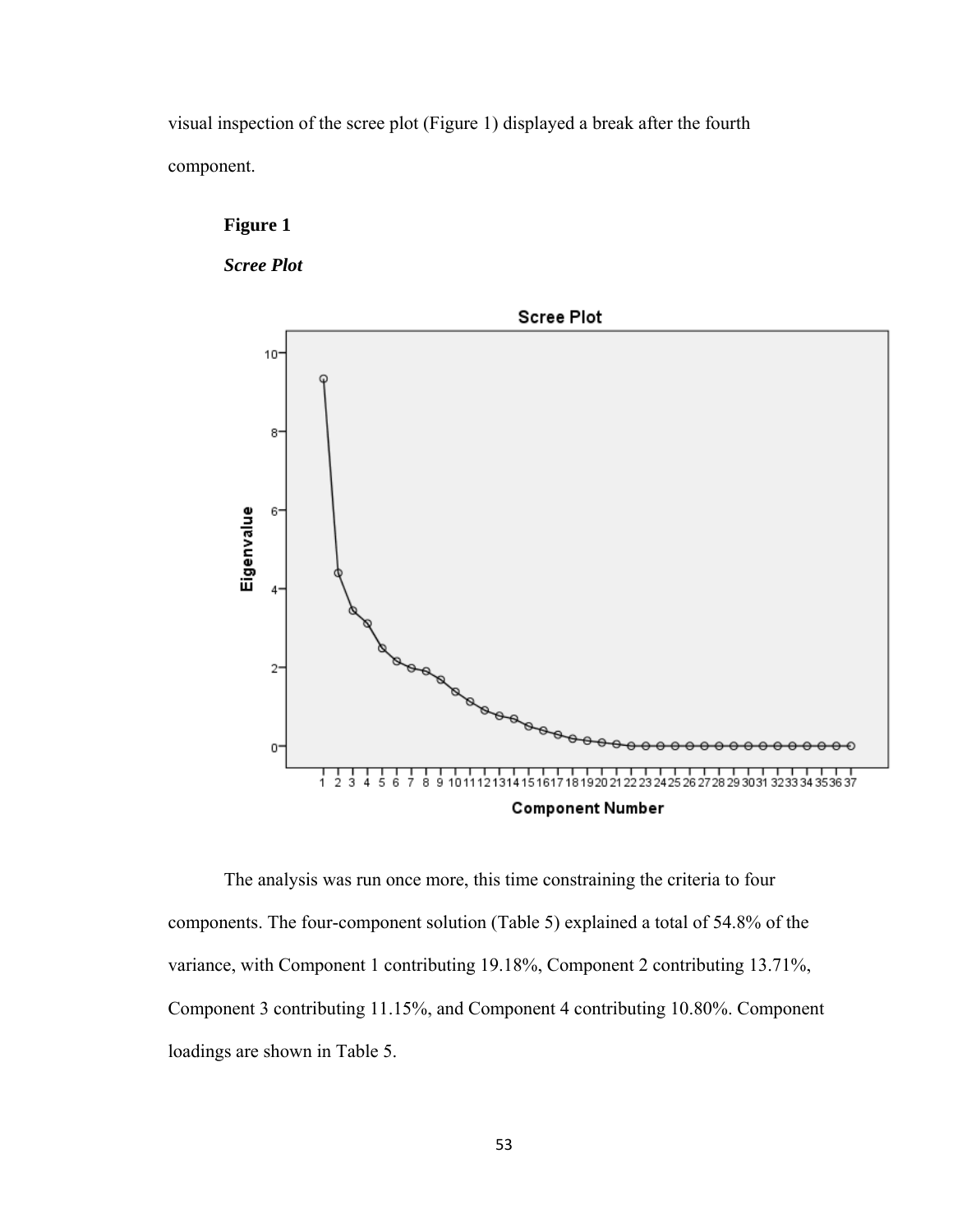These results indicate evidence to suggest some items represent elements of the IL construct however the large amount of variance unaccounted for (45%) makes it impractical to interpret or label the extracted components.

## **Summary**

The purpose of the analyses conducted on scores from the initial test was to explore psychometric properties of the initial instrument. After computing and examining item score P-values, the corrected item-total correlation matrix, CVR values, and Cronbach's alpha, individual items were reviewed with consideration to preserving the test blueprint proportions between domains in order to revise the instrument. A final pool of 37 items was developed. This revised instrument underwent further evaluation utilizing factor analytic techniques to see if any components could be identified. These analyses confirm the need for more empirical investigation.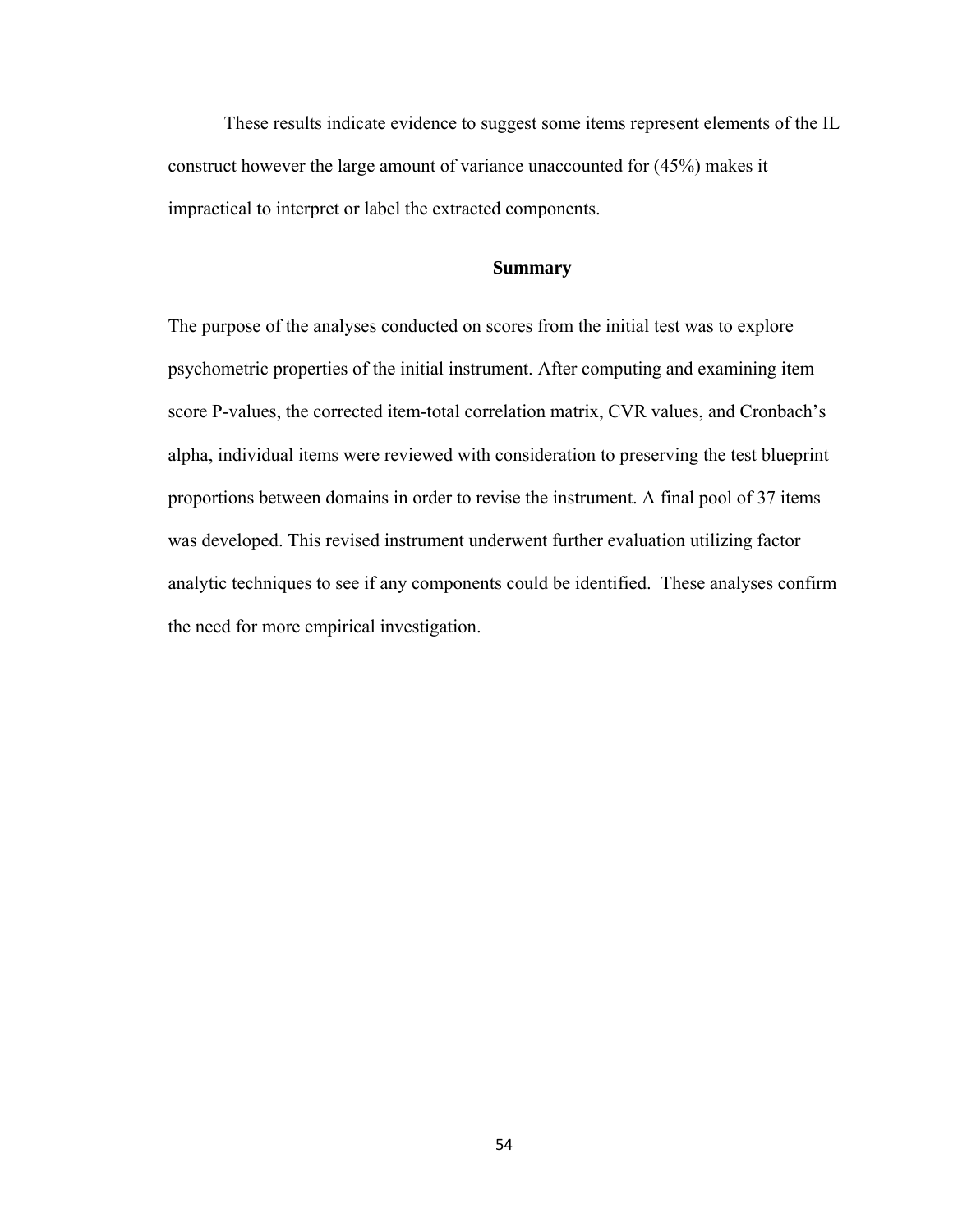#### **Chapter 4**

## **DISCUSSION**

The purpose of this research study was to develop, test, and refine an information literacy measurement tool designed for postgraduate medical education trainees. This chapter provides an overview of the project with results and outcomes discussed in relation to the specific aims outlined in Chapter 1 and in context of the research literature. Also found in this chapter are concluding remarks regarding implications of the study and recommendations for future research.

The following research aims guided this study:

- Aim 1. Generate an initial pool of information literacy items;
- Aim 2. Establish validity evidence for the draft items;
- **Aim 3.** Design and pilot test the draft instrument; and
- Aim 4. Evaluate psychometric properties of the tested items.
- All Aims of the study were met.

 The creation of items for this study was one of the more difficult and time consuming aspects of this project. Item writing is a special skill requiring knowledge and practice and one not regularly taught in higher education. Best practice guidelines for item writing are available (Case & Swanson, 2001; Haladyna et al., 2002; Moss, 2001; Nitko & Brookhart, 2007; Norcini, Swanson, Grosso, & Webster, 1985) however one cannot fully appreciate the challenge until writing that first (good) question. Item writing for professional exams is most often conducted in a group setting over a period of time. Protected time to concentrate solely on item writing was not available to either this writer or the volunteers who generously assisted in this effort and, except in one instance, the item writers never met face to face. This is not to say the items produced for the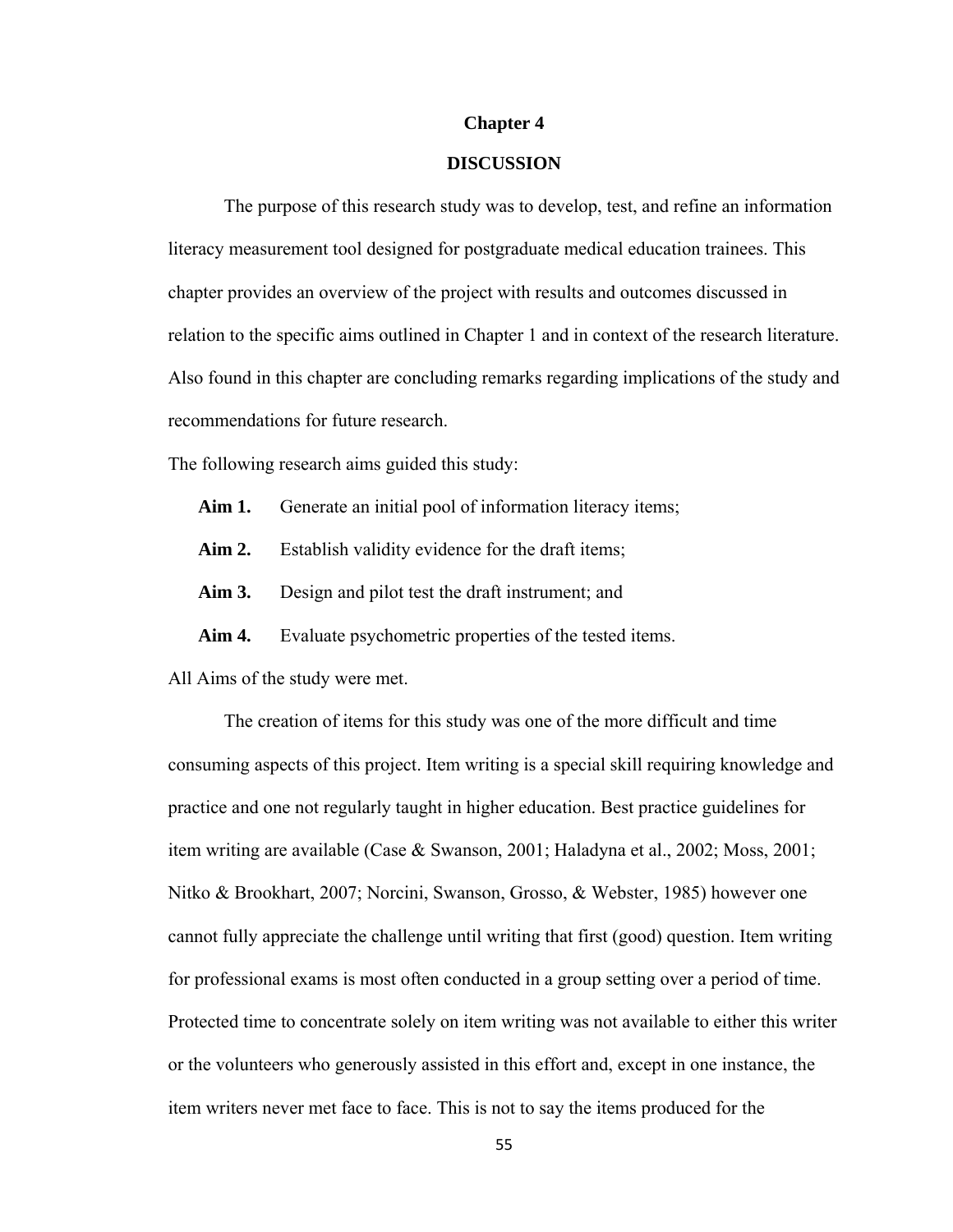instrument were not good; they are. One of the strengths of this instrument lies in the diversity of the item writers. Another is the incorporation of context-dependent sets in which higher thinking skills are tested. Rather the point to be made here is that a panel brought together for the sole purpose of generating items would have expedited the process and might have produced a more cohesive, targeted, and larger pool of items. This should be a consideration for anyone attempting this type of project.

As recommended, various sources of validity evidence (i.e., subject matter experts, test format, test administration, and proposed use of the test scores) were examined (American Educational Research Association et al., 1999). The IL construct as described in the literature (Association of College and Research Libraries & American Library Association, 2000) was used as the conceptual framework for developing the test blueprint. Utilization of subject matter expert judgment in the development of the blueprint and for reviewing the draft items lends credence to the importance and appropriateness of the test content and the relationship to the blueprint. Developing a test blueprint utilizing a small pool of subject matter experts  $(N=16)$  from one institution could affect generalizability. However ACGME accredited programs have standardized requirements throughout the United States, making it unlikely that these experts' knowledge and experience differs in important ways from others in the U.S. Likewise, the "expert" eligibility criteria and selection process used for the item development and validity panels may be called into question by others. While there is some controversy surrounding what constitutes an "expert" (Hasson, Keeney, & McKenna, 2000) expert panels are commonly used to develop, review, and evaluate test specifications and content (American Educational Research Association et al., 1999; Rubio, Berg-Weger,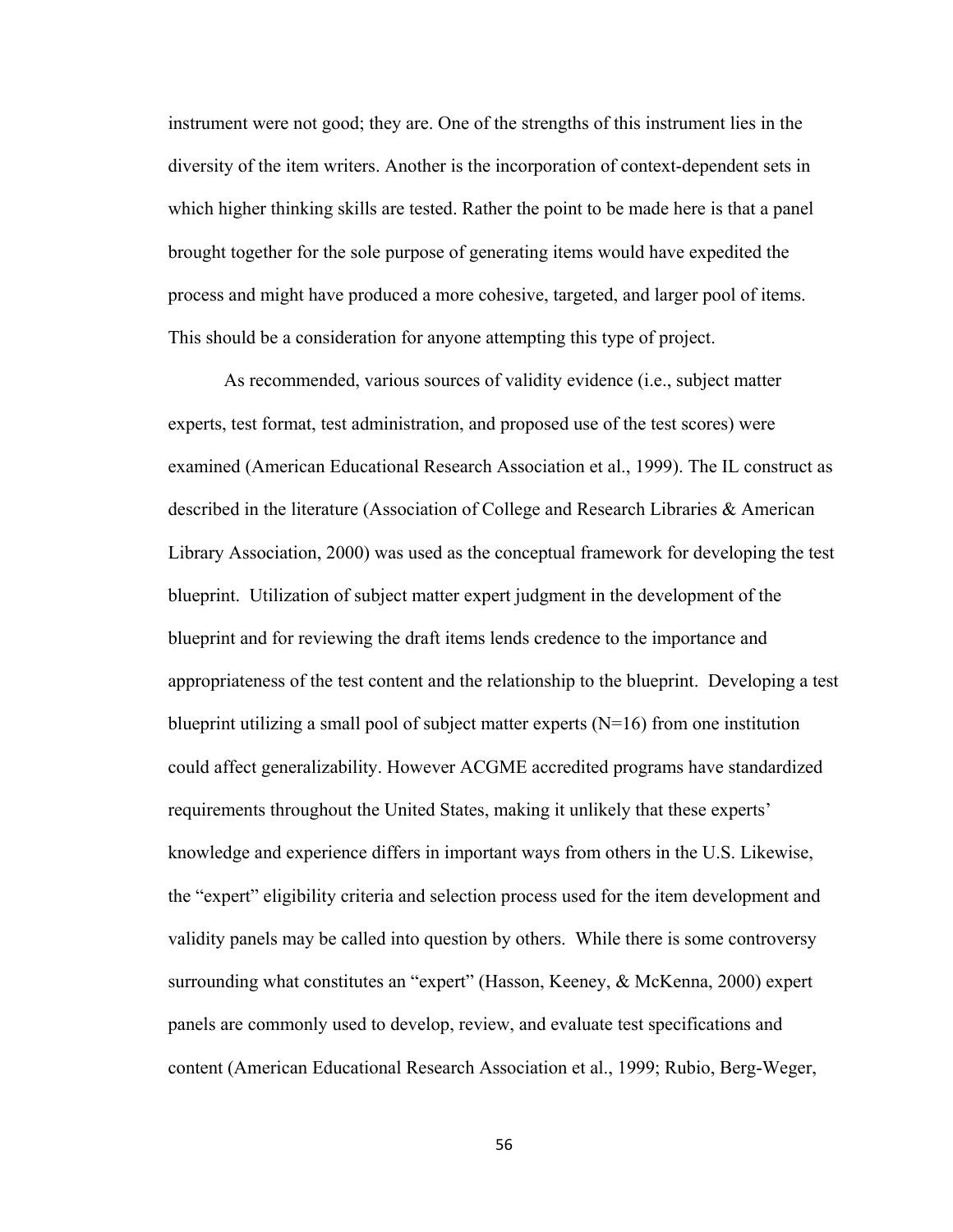Tebb, Lee, & Rauch, 2003; Sireci, 1998b; Sumsion, 1998; Wallace et al., 2003). The pool of physician educators and health sciences librarians was judged sufficient to find the "competent, diverse, and representative sample" necessary for this project. The role of these experts in conjunction with the CVR statistical methodology was important to the development of the initial instrument. Items with acceptable CVR values included in the instrument reflect SME consensus about the ability of the items to capture the IL construct.

Although it could be argued the multiple-choice format is not the only, or perhaps even the most effective, method to measure competence, the proposed instrument is meant to provide a snapshot of information literacy that can be used as a formative assessment by health sciences librarians and GME Program Directors. The MILQ is not intended as a performance-based assessment, which is more costly and time intensive than the MC format. Instead the MILQ is a competency-based measure that could be used as a surrogate for actual performance and one ideally to be used in conjunction with other assessment methods.

Utilizing an online survey tool was expected to provide easy access to the questionnaire for both study participants and the test creator. Certainly the researcher found the tool trouble free when sending out the initial survey and subsequent reminders and for importing response data into SPSS. What is not known is how study participants accessed the survey (i.e., mobile device or desktop computer) or how the survey behaved on a personal device such as a table or smart phone. Although REDCap is said to be compatible with a variety of devices, many items contained images or were text heavy which may have affected participant willingness to take or complete the questionnaire.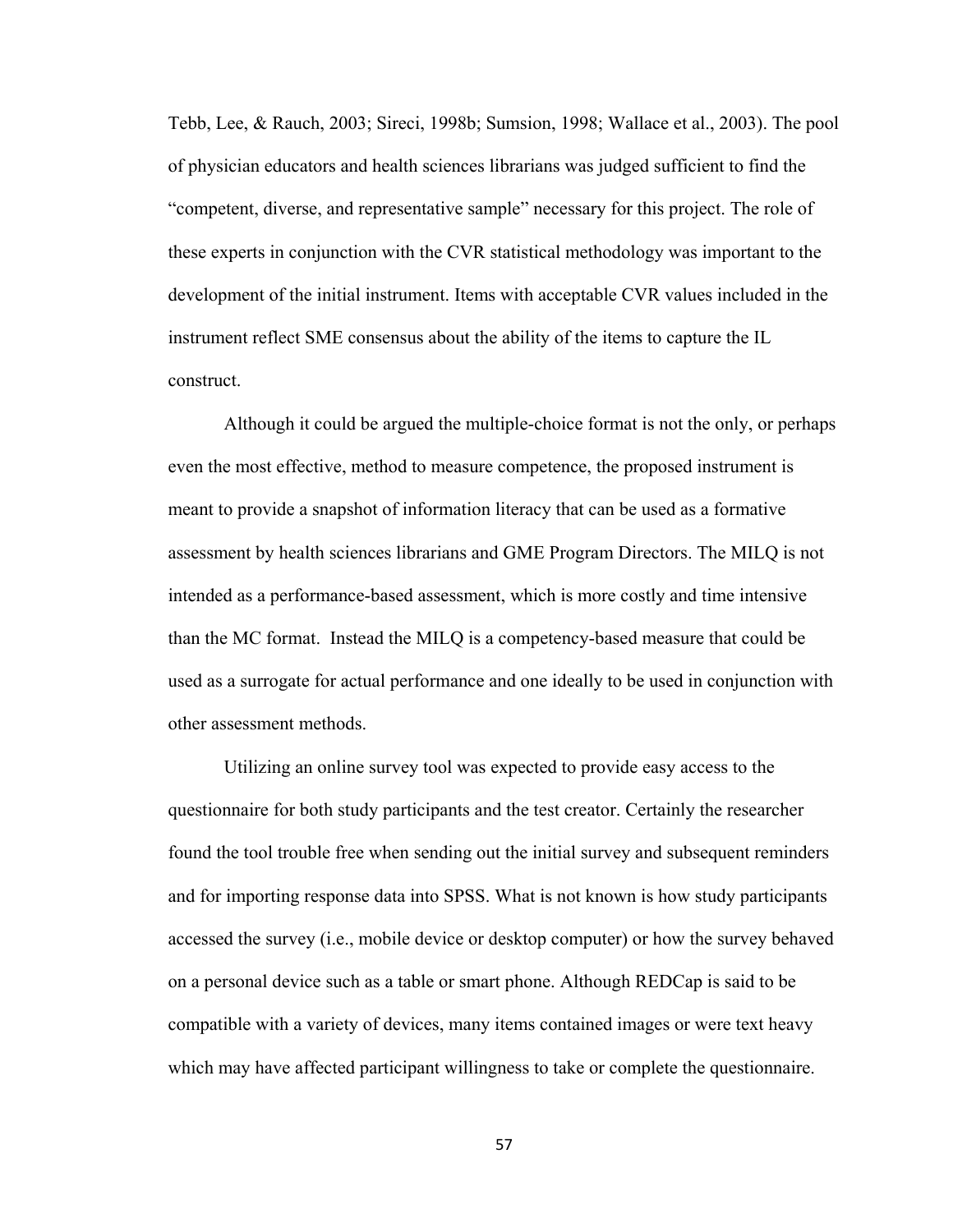Cognitive testing prior to launching the survey did not take place and would have been prudent.

The sample for the pilot test was made up solely of resident physicians from one university therefore the findings may not be generalizable to another institution. However, resident physician experiential learning and competencies are governed by the ACGME making it unlikely there would be significant differences between UNM residents and those elsewhere in the United States. Similarly, although the use of convenience samples can be problematic, the UNM resident physician population shows evidence of diversity in gender, ethnicity, and prior education thus demonstrating a mixed population similar to other graduate medical education programs in the United States (Accreditation Council for Graduate Medical Education, 2013). For 2013-2014, the UNM Graduate Medical Education Office reported a total of 562 resident physicians and fellows in 50 programs. Of the total number 29% were educated at the UNM School of Medicine, 50% graduated from other US medical schools and 21% were foreign graduates; male (54%), female (46%), Asian (18%), Hispanic (12%), Native American (2%), African American (2%), and Caucasian (66%).

While the initial test design, deployment and management were completed successfully, the resulting participant response rate was disappointingly low. While it is impossible to know specifically why residents did not respond to the survey, several possible or likely reasons for the minimal response are considered here. First and foremost, resident physicians are incredibly busy people who have multiple and competing duties including clinical responsibilities, educational requirements, supervision of medical students and other residents, as well as research or quality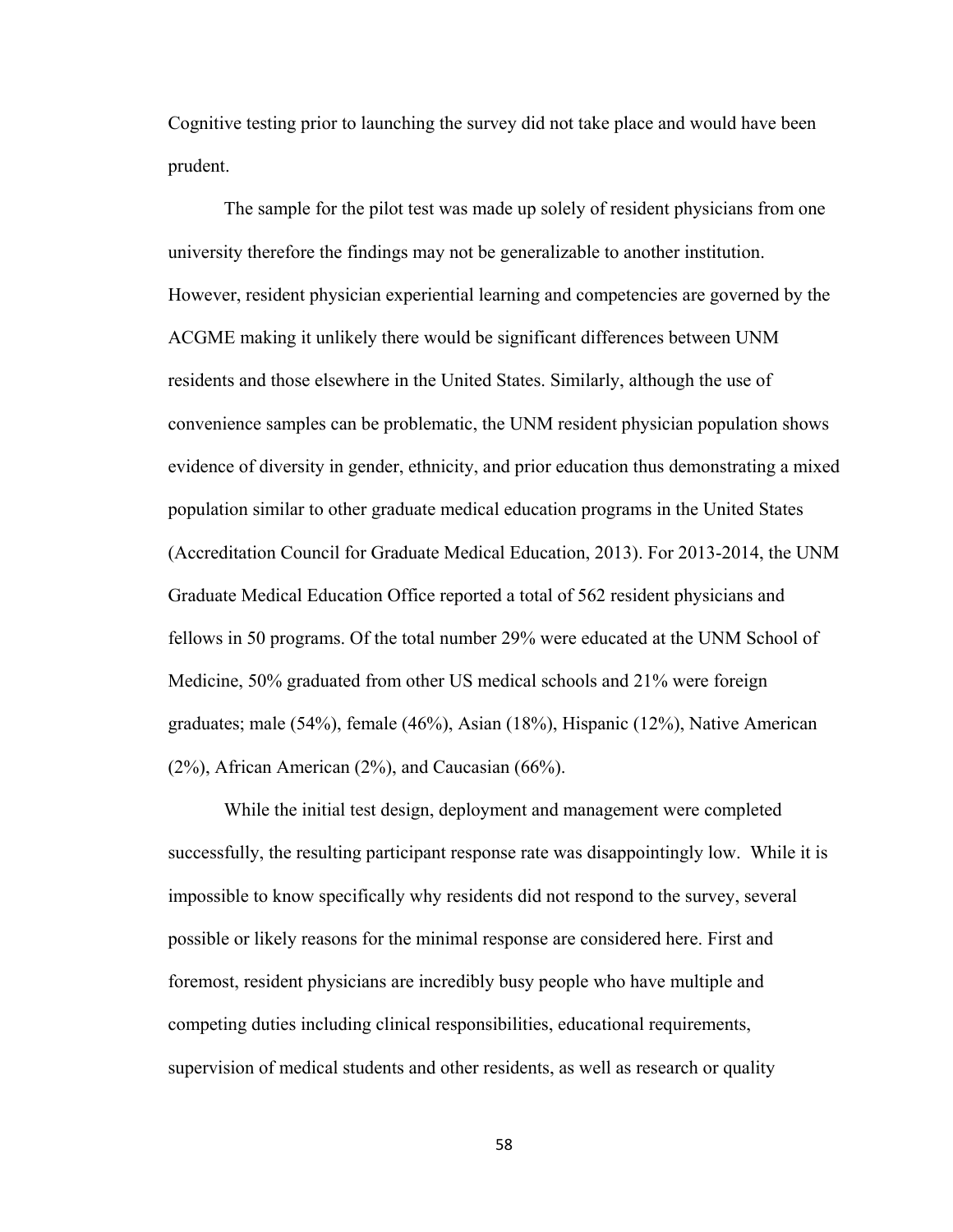improvement projects, among other obligations. Additionally, multiple times throughout the year residents are expected to complete surveys related to: satisfaction with multiple aspects of their residency program, evaluation of program faculty, number and type of procedures achieved, etc. thus leading to survey fatigue. In January and February, around the time of the initial test, trainees from thirteen residency programs completed detailed annual program evaluation surveys and the largest residency program (Internal Medicine) was launching a pilot program with major revisions to their call schedule. Two or three faculty members also suggested the fact there was no compensation for study participation may have had an adverse effect on responses.

Finally, the instrument was unavoidably lengthy. In the overall scheme of instrument development, the number of items was appropriate. Without a large pool of items to test, the researcher may not retrieve the data necessary to review the properties of the instrument and upon which decisions are made. The purpose of instrument development is to examine which items measure the construct being studied, eliminate flawed items, and produce the smallest set of items that will measure the construct. Having said that, the number of items participants were expected to complete for this study appears to have been too many and may provide an explanation for the number of "non-completers" in the overall sample. While it was expected demographic characteristics (Table 2) could be used to compare scores across different groups (e.g., postgraduate year) due to the extremely small sample size, no conclusions can or should be inferred.

Realistically the sample of participants was not large enough to perform factor analysis on the scores gathered however collecting pilot data from this small number of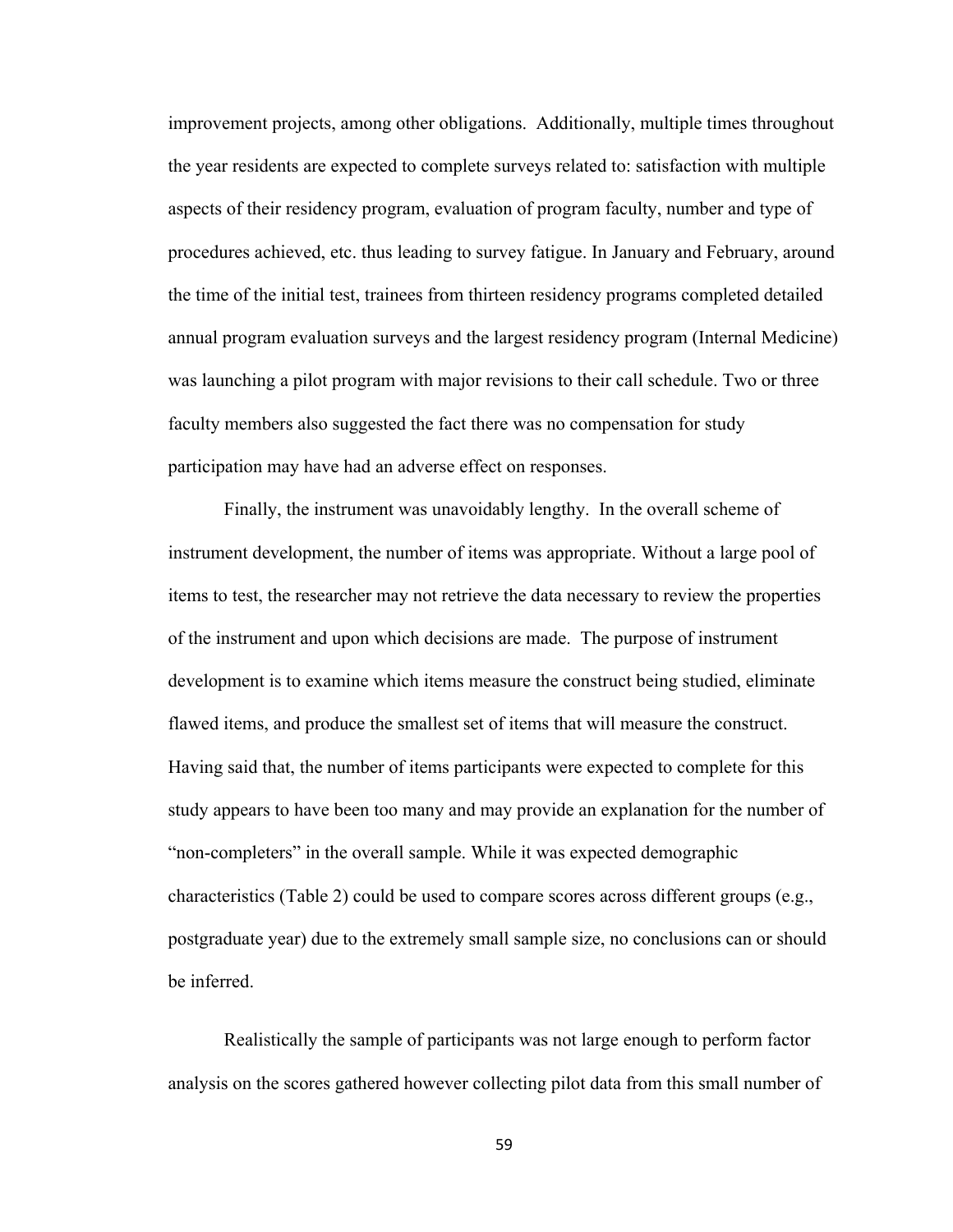participants did allow for examination of internal consistency among items. It is important to note that reducing the number of items by half from the initial test did not affect the quality of the newly revised instrument. While the CVR data and the test blueprint display compelling evidence of test content validity for this set of items.

Based on the item analyses conducted on 69 items, it was possible to identify those items contributing most to the homogeneity of the measurement tool. Inspection of frequencies, item difficulty, and corrected item-total correlation provided information needed to consider which items did not enhance reliability and could be eliminated. Reduced to 37 items, the corrected item-total correlation for the final form was improved over the initial form of the instrument. This improvement, at .39, denotes good discrimination for the overall score set, and is well within conventional standards. The final form exhibits an appropriate level of difficulty (P=.69) has an acceptable alpha  $(\alpha = 0.858)$  and maps relatively well to the blueprint (Table 6).

#### **Implications for Future Research**

Instrument development is an iterative process. Certainly working on this study has proven this to be true. The analyses performed on scores from the initial study confirm the need for more empirical investigation. Additional work needs to be performed before the MILQ can be called ready for use as an assessment tool with resident physicians. This section discusses next steps to move the project forward toward that goal.

Conducting distractor analysis is the first activity to undertake. Although the Pvalue and corrected item-total correlation provided useful information neither addressed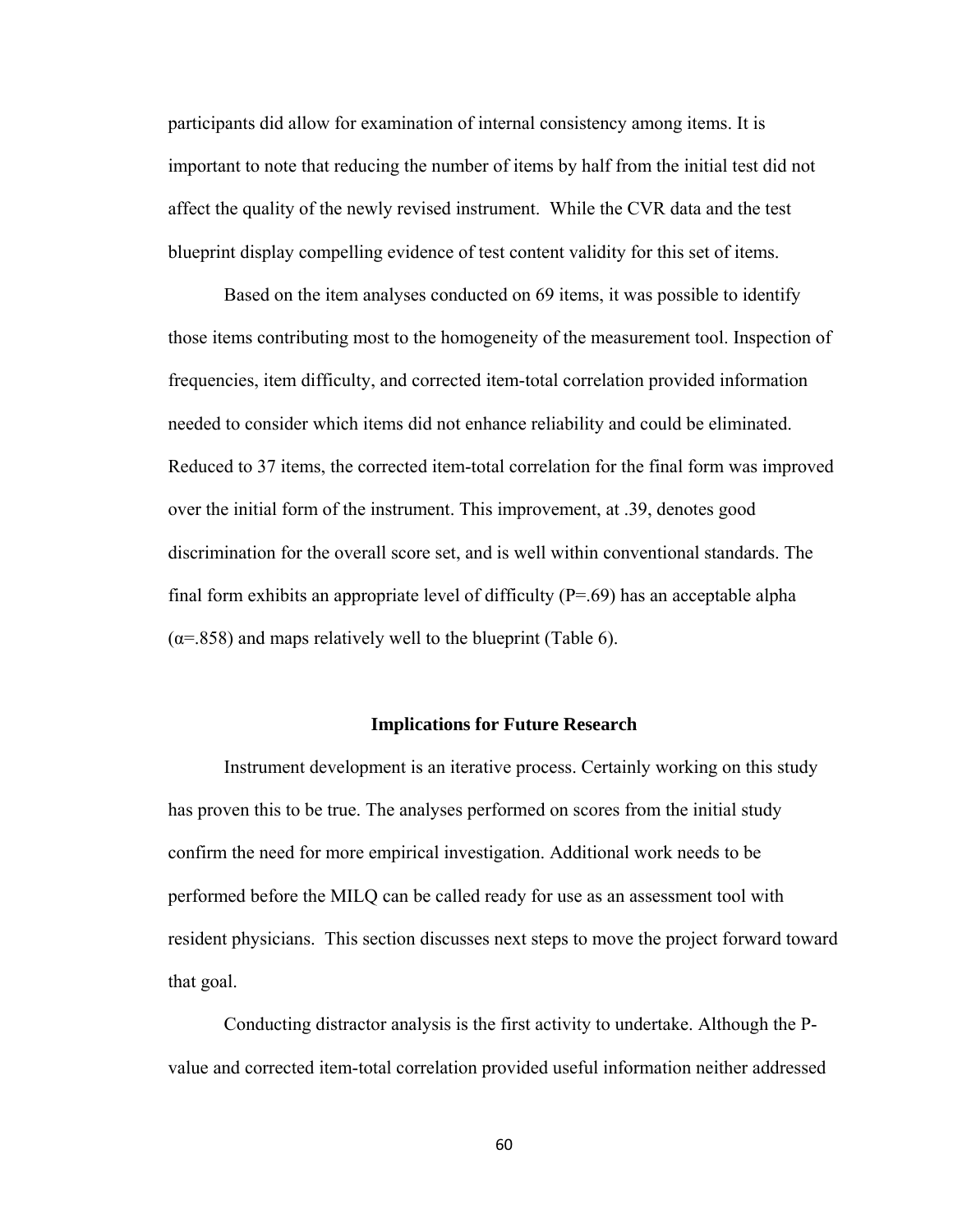how distractors (incorrect response options) contribute to item performance. Looking at all answer options, not just the correct answer option, will contribute to an additional level of item review. The data from this analysis would allow the researcher to see the percentage of respondents per option, leading to a better understanding of whether the distractor is worded clearly, without multiple interpretations, and is plausible. The analysis also would offer insight into which respondents (high or low knowledge) are choosing which option choices.

Once the analysis is finalized, distractors may be immediately rewritten or it may be further indication the item should be removed entirely. This may mean the current 37 item instrument needs to be revised. If this is the case, some items previously removed may be placed back into the instrument after consideration to CVR value, corrected totalitem correlation, and Cronbach's alpha. Item analyses will be re-run for the newly revised instrument and checked against the blueprint.

Although the item to blueprint ratio is appropriate for most of the domains (see Table 6) there are areas needing improvement. Additional items should be written to better cover Domain 1which currently has only five items. These five items represent 13% of content but should be 21%.

 Because it is difficult to draw any conclusions based on such a small sample of responses, larger samples are needed to investigate the reliability of the measure. Given the open nature of the IRB approval, a revised instrument could be tested in summer 2014 with the incoming resident group  $(N=-125)$ . Hopefully an instrument with a reduced number of items will be more palatable to respondents thus increasing the response rate.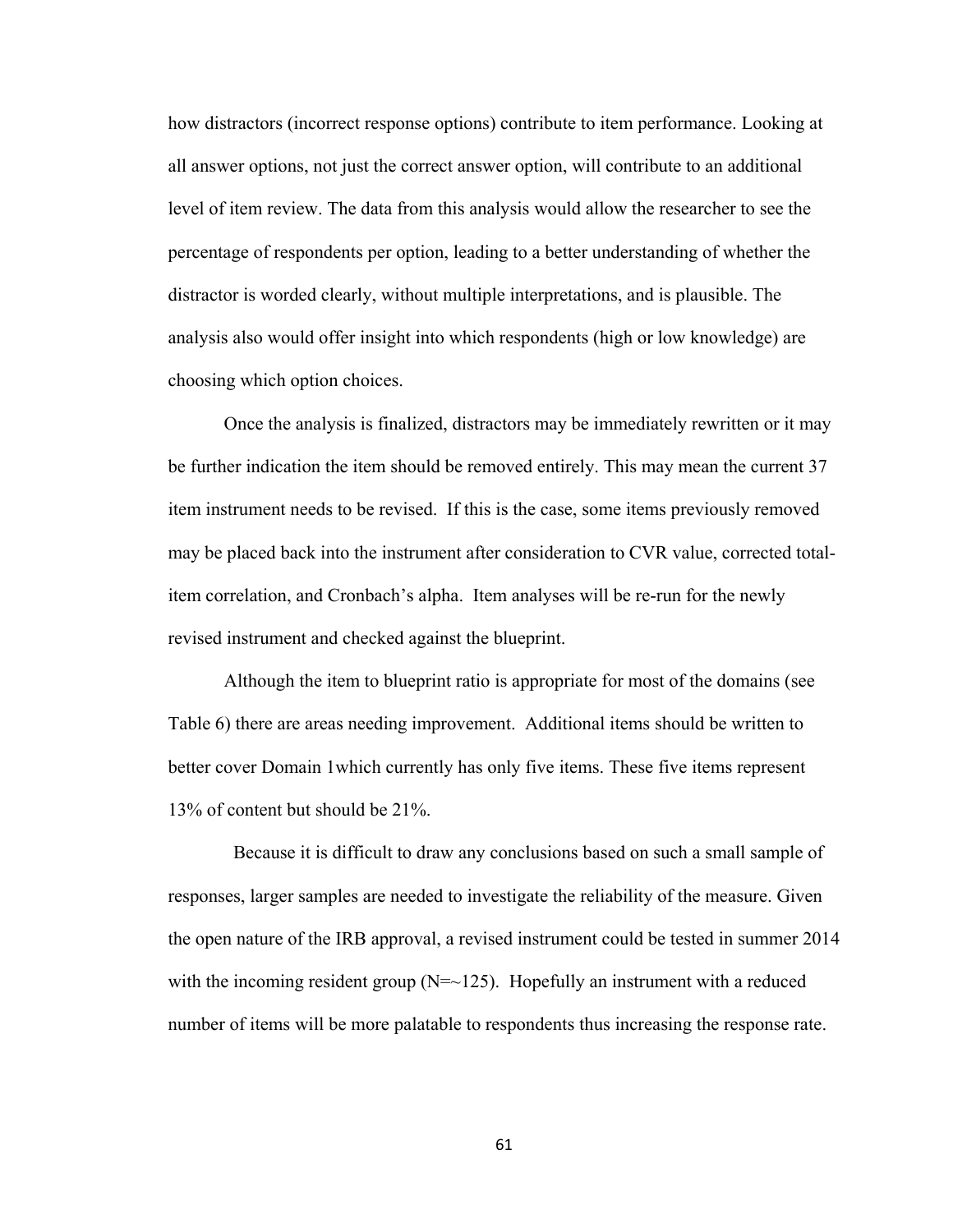A health sciences librarian has expressed interest in testing the instrument with residents at her institution. This would entail new IRB approvals but will be explored further.

# **Conclusion**

 The purpose of this study was the initial development of an instrument capable of measuring information literacy competence in the postgraduate medical setting. The intent was to add to the knowledge base of information literacy and graduate medical education assessment. The aims of this study have been met. The current version of the instrument needs testing before being finalized. The steps taken throughout this project have continued the effort toward more effective measurement in both the library science and graduate medical education. Physician educators working with postgraduate trainees provided positive feedback and enthusiastically supported this project making it imperative work in this area continues.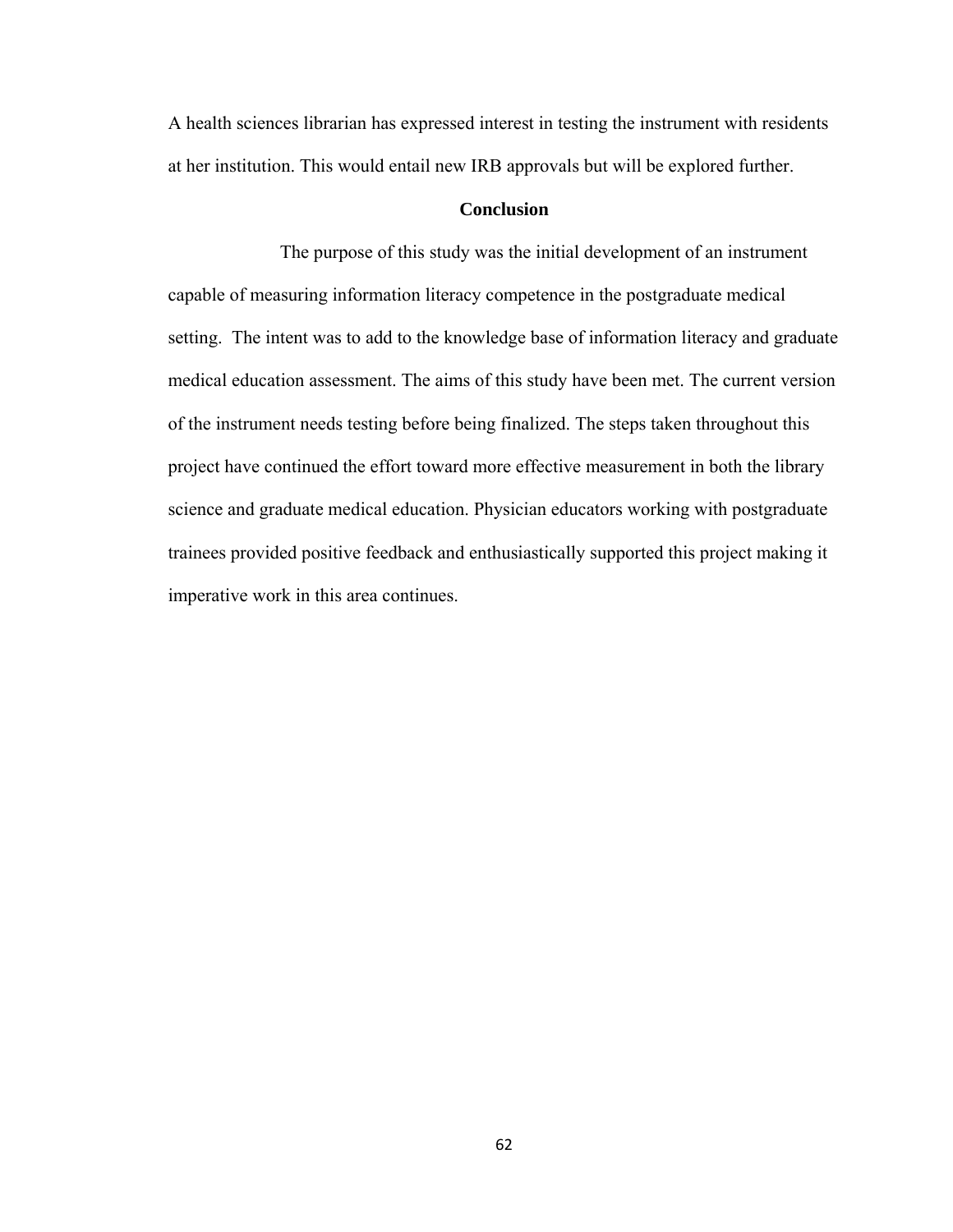### **REFERENCES**

Accreditation Council for Graduate Medical Education. (2011a). Residency review committees. Retrieved November 1, 2011, from

http://www.acgme.org/acWebsite/navPages/nav\_comRRC.asp

Accreditation Council for Graduate Medical Education. (2011b). Toolbox of assessment methods. Retrieved March 10, 2011, from

http://www.acgme.org/outcome/assess/toolbox.asp

Accreditation Council for Graduate Medical Education. (2013). Data resource book academic year 2012-2013. Retrieved March 9, 2014, from https://www.acgme.org/acgmeweb/Portals/0/PFAssets/PublicationsBooks/2012- 2013\_ACGME\_DATABOOK\_DOCUMENT\_Final.pdf

Accreditation Council of Graduate Medical Education. (2009). Program director guide to the common program requirements. Retrieved March 5, 2009, from http://www.acgme.org/acwebsite/navpages/nav\_commonpr.asp

Alotaibi, G., & Youssef, A. (2013). Development of an assessment tool to measure students' perceptions of respiratory care education programs: Item generation, item reduction, and preliminary validation. *Journal of Family & Community Medicine, 20*(2), 116-122. doi:10.4103/2230-8229.114770; 10.4103/2230-8229.114770

American Educational Research Association, American Psychological Association, & National Council on Measurement in Education. (1999). *Standards for educational*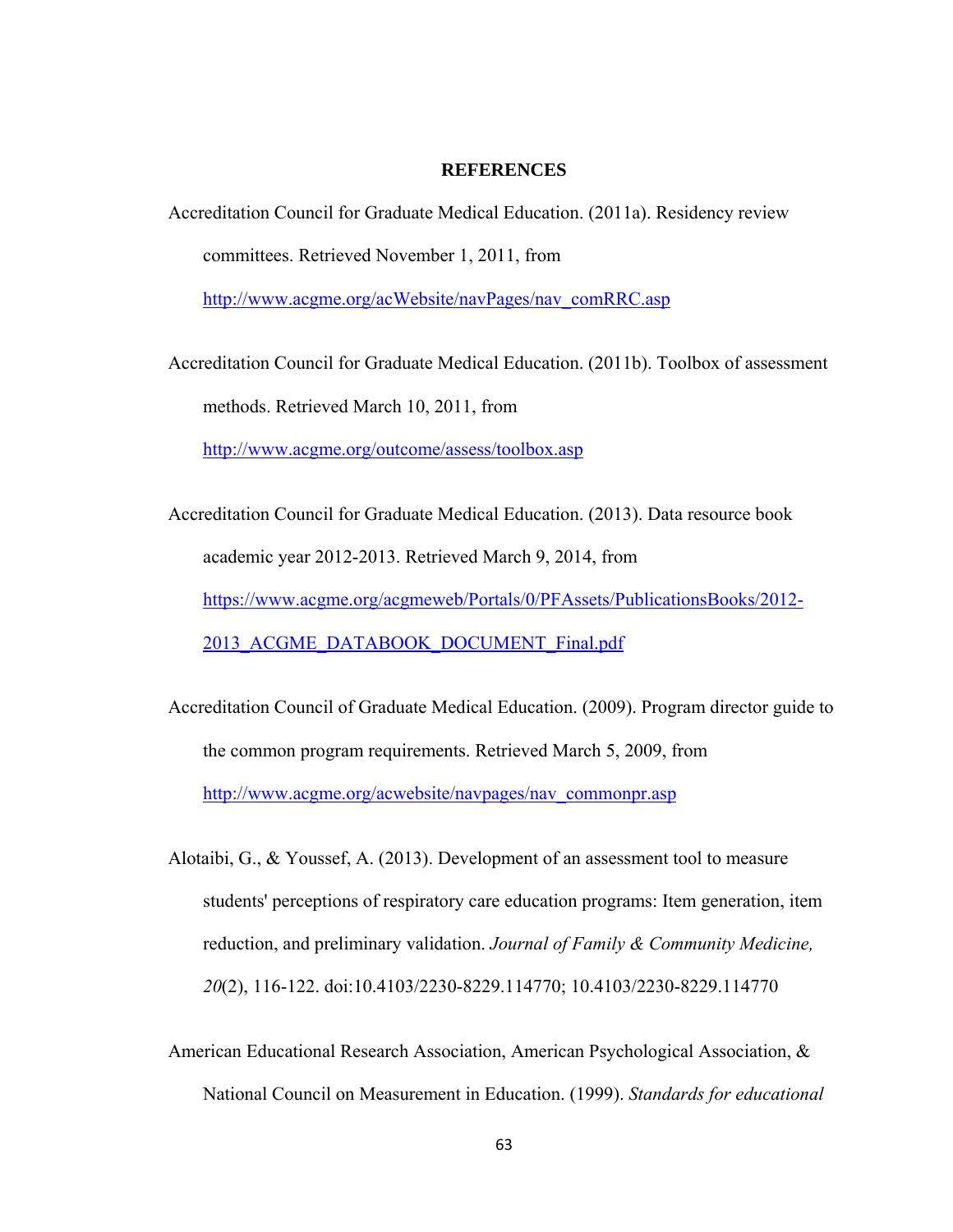*and psychological testing*. Washington, D.C.: American Educational Research Association, American Psychological Association, & National Council on Measurement in Education.

- Anderson, P., & Morgan, G. (2008). *Developing tests and questionnaires for a national assessment of educational achievement*. Washington DC: The World Bank.
- Anderson, M. B., & Kanter, S. L. (2010). Medical education in the united states and canada, 2010. *Academic Medicine : Journal of the Association of American Medical Colleges, 85*(9 Suppl), S2-18. doi:10.1097/ACM.0b013e3181f16f52
- Anthropology and Sociology Section Instruction and Information Literacy Committee Task Force on IL Standards, Association of College and Research Libraries & American Library Association. (2008). Information literacy standards for anthropology and sociology students. Retrieved October 10, 2011, from http://www.ala.org/ala/mgrps/divs/acrl/standards/anthro\_soc\_standards.cfm
- Arp, L. (1987). Model statement of objectives for academic bibliographic instruction: Draft revision. *College & Research Libraries News,* (May), 256-261.
- Association of American Medical Colleges. (1998). Contemporary issues in medicine: Medical informatics and population health. Retrieved February 9, 2009, from https://members.aamc.org/eweb/DynamicPage.aspx?Action=Add&ObjectKeyFrom= 1A83491A-9853-4C87-86A4- F7D95601C2E2&WebCode=PubDetailAdd&DoNotSave=yes&ParentObject=Centr alizedOrderEntry&ParentDataObject=Invoice%20Detail&ivd\_formkey=69202792-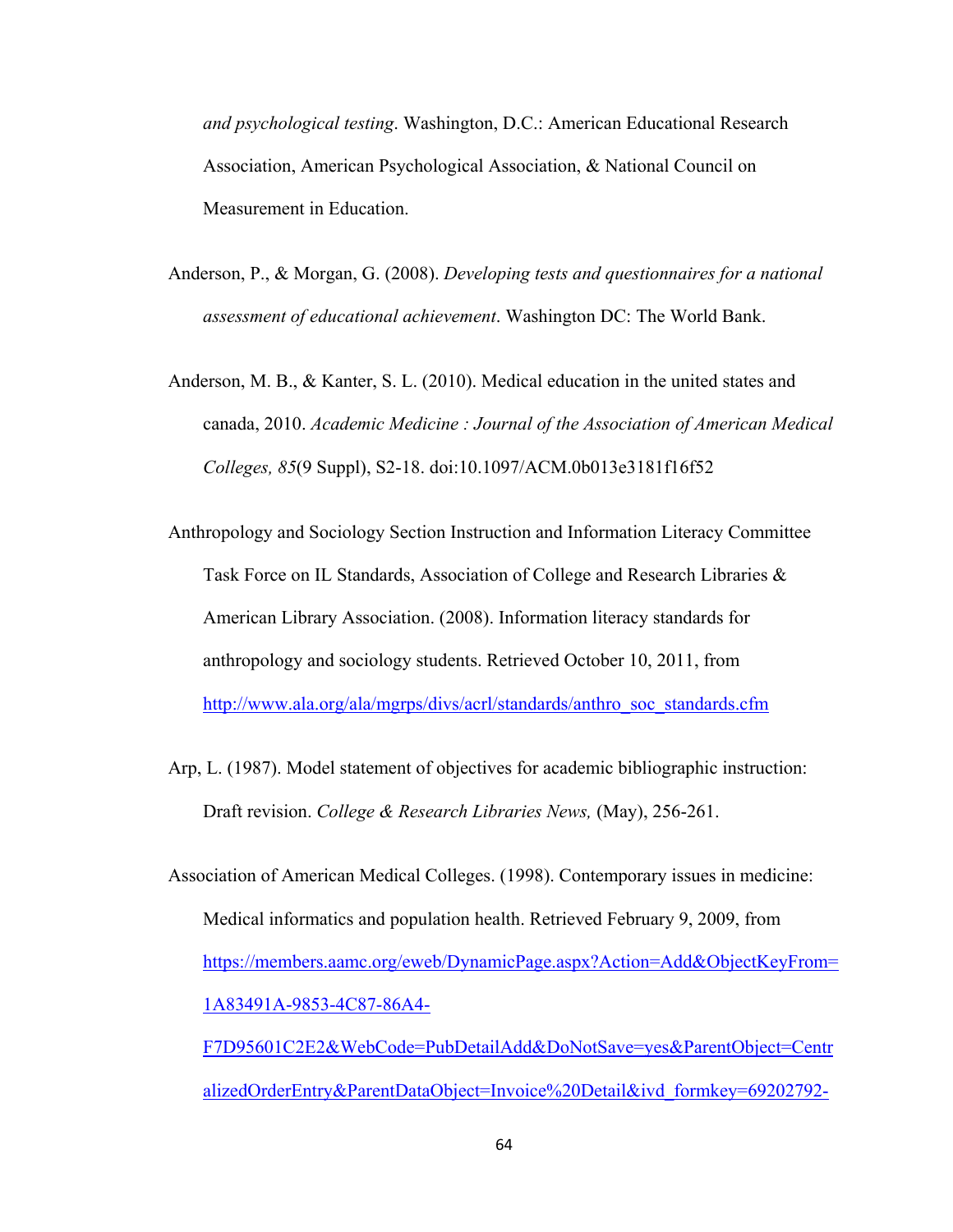# 63d7-4ba2-bf4e-a0da41270555&ivd\_prc\_prd\_key=4F099E49-F328-4EEC-BB7B-AE073EA04F6B

Association of American Medical Colleges. (2010). 2010 CQ medical school graduation questionnaire: All schools summary report. Retrieved January 18, 2011, from https://www.aamc.org/data/gq/allschoolsreports/

Association of American Medical Colleges. (2012). Curriculum reports. Retrieved March 5, 2012, from https://www.aamc.org/initiatives/medaps/curriculumreports/265940/curriculumdetail

sreports.html

Association of American Medical Colleges. (2013). Medical school graduation questionnaire: 2013 all schools summary report. Retrieved March 8, 2014, from https://www.aamc.org/download/350998/data/2013gqallschoolssummaryreport.pdf

Association of College and Research Libraries, & American Library Association. (2000). The information literacy competency standards for higher education. Retrieved November 15, 2008, from http://www.ala.org/ala/mgrps/divs/acrl/standards/informationliteracycompetency.cf

m

Atton, C. (1994). Using critical thinking as a basis for library user education. *Journal of Academic Librarianship, 20*(5/6), 310-313.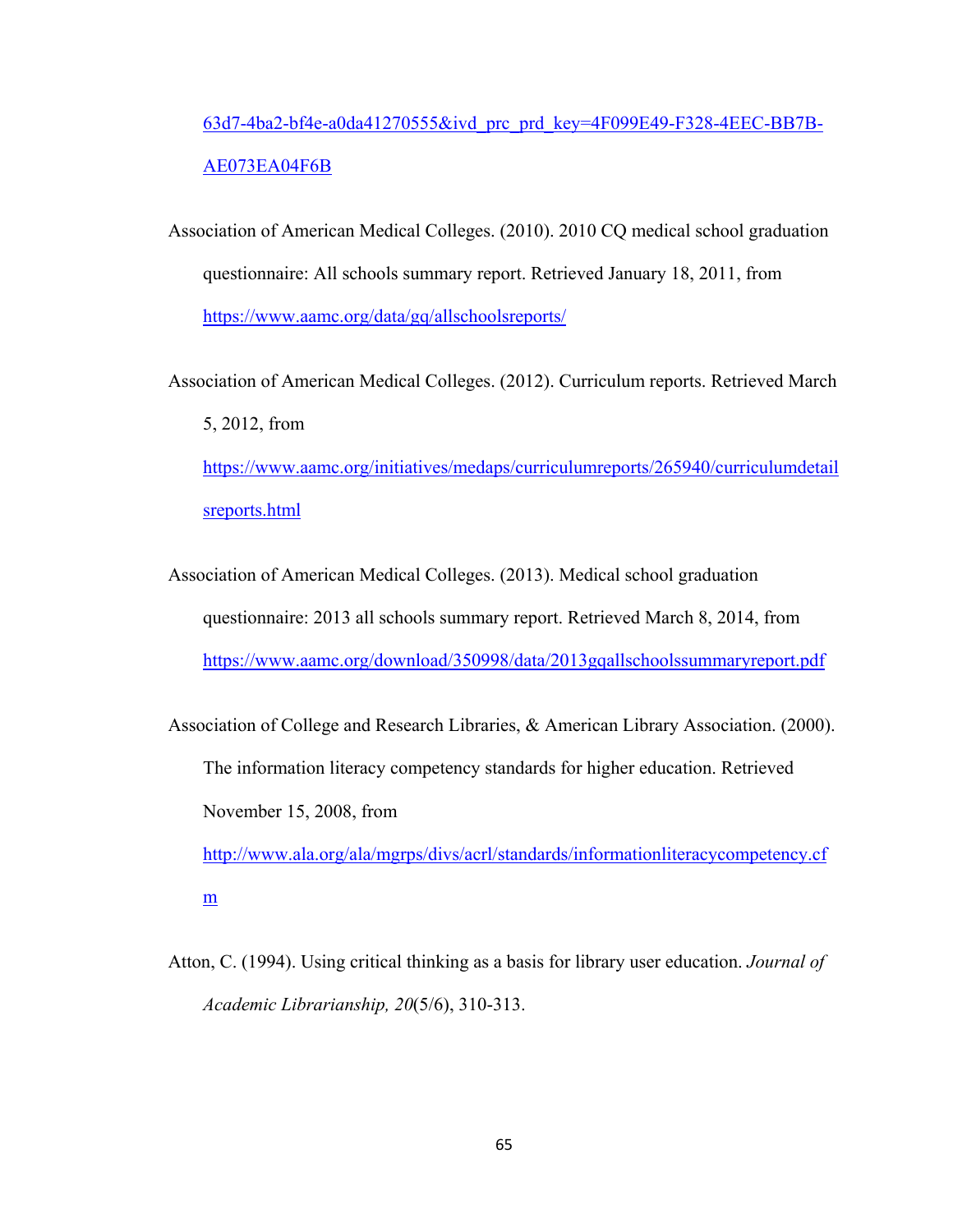- Aydelott, K. (2007). Using the ACRL information literacy competency standards for science and engineering/technology to develop a modular critical-thinking-based information literacy tutorial. *Science & Technology Libraries, 27*(4), 19-42. doi:10.1300/J122v27n04̱03
- Azer, S. A. (2011). Introducing a problem-based learning program: 12 tips for success. *Medical Teacher, 33*(10), 808-813. doi:10.3109/0142159X.2011.558137
- Baker, S. S., & Boruff-Jones, P. D. (2009). Information literacy. *Radiologic Technology, 80*(4), 374-376.
- Barbour, W., Gavin, C., & Canfield, J. (2004). *Integrating information literacy into the academic curriculum.* Boulder, CO: EDUCAUSE Center for Applied Research. Retrieved from www.educause.edu/ecar
- Baum, K. D., & Axtell, S. (2005). Trends in North American medical education. *The Keio Journal of Medicine, 54*(1), 22-28.
- The Bay Area Community Colleges information competency assessment project. (2004). Retrieved September 22, 2010, from http://www.topsy.org/ICAP/ICAProject.html
- Beile, P. (2005). *Development and validation of the information literacy assessment scale for education (ILAS-ED)* ERIC.
- Beile, P. (2008). Beile test of information literacy for education. Retrieved November 2, 2011, from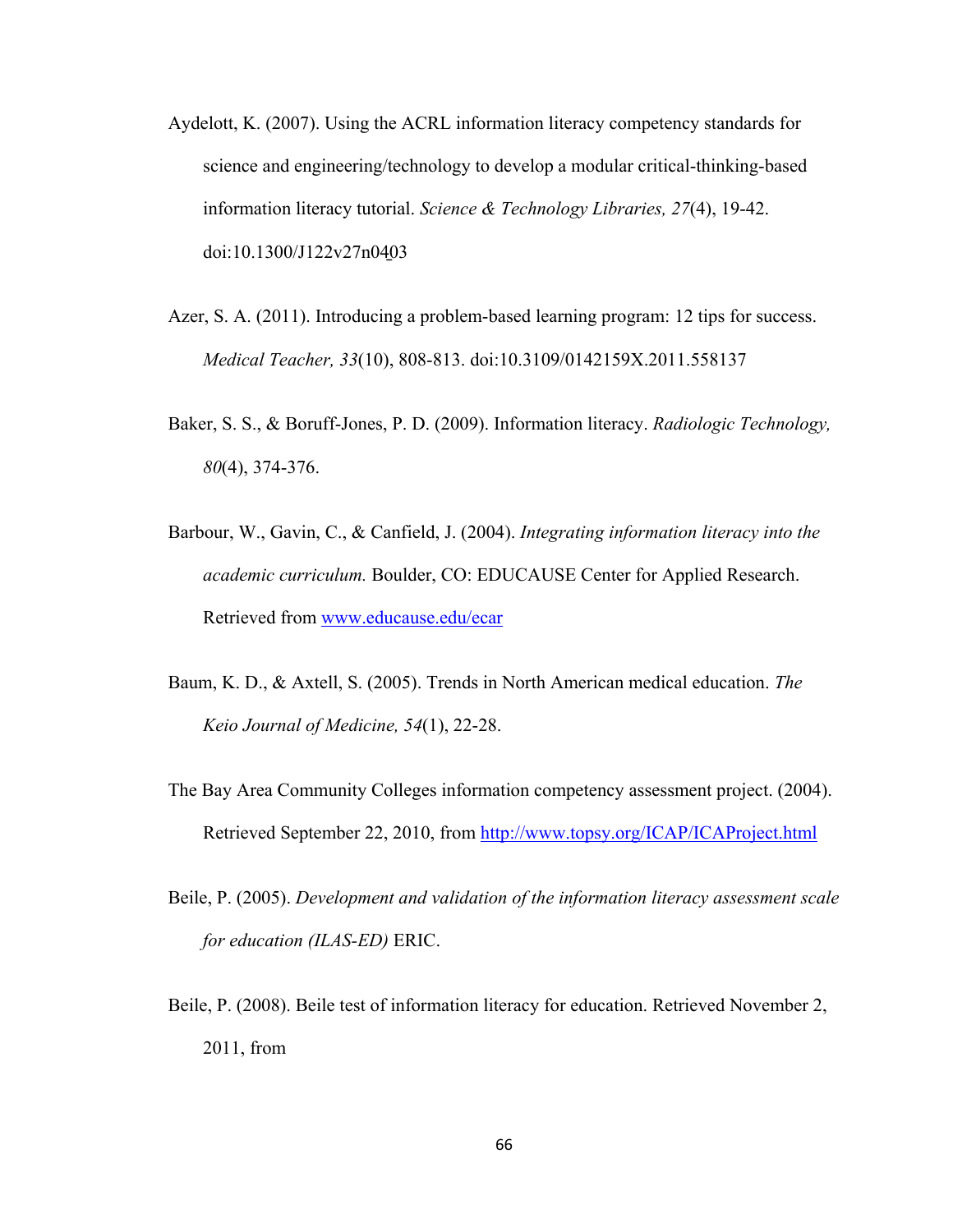http://ilassessments.pbworks.com/w/page/7760872/Beile%20Test%20of%20Informa tion%20Literacy%20for%20Education

- Berk, R. A. (1986). A consumer's guide to setting performance standards on criterionreferenced tests. *Review of Educational Research, 56*(1), 137-172.
- Bhola, H. S. (1994). *A sourcebook for literacy work: Perspectives from the grassroots*. London: UNESCO.
- Bloom, B., Englehart, M., Furst, E., Hill, W., & Krathwohl, D. (1956). *Taxonomy of educational objectives: The classification of educational goals. handbook I: Cognitive domain.*. New York: Longmans.
- Brown, C., & Krumholz, L. R. (March 2002). Integrating information literacy into the science curriculum. *College & Research Libraries, 63*(2), 111-123.
- Bruce, C. S. (1997). *The seven faces of information literacy*. Adelaide, Australia: Auslib Press.
- Bruce, B. (1998). New literacies. *Journal of Adolescent & Adult Literacy, 42*(1), 46-49.
- Burrows, S., Moore, K., Arriaga, J., Paulaitis, G., & Lemkau, H. L.,Jr. (2003). Developing an "evidence-based medicine and use of the biomedical literature" component as a longitudinal theme of an outcomes-based medical school curriculum: Year 1. *Journal of the Medical Library Association : JMLA, 91*(1), 34- 41.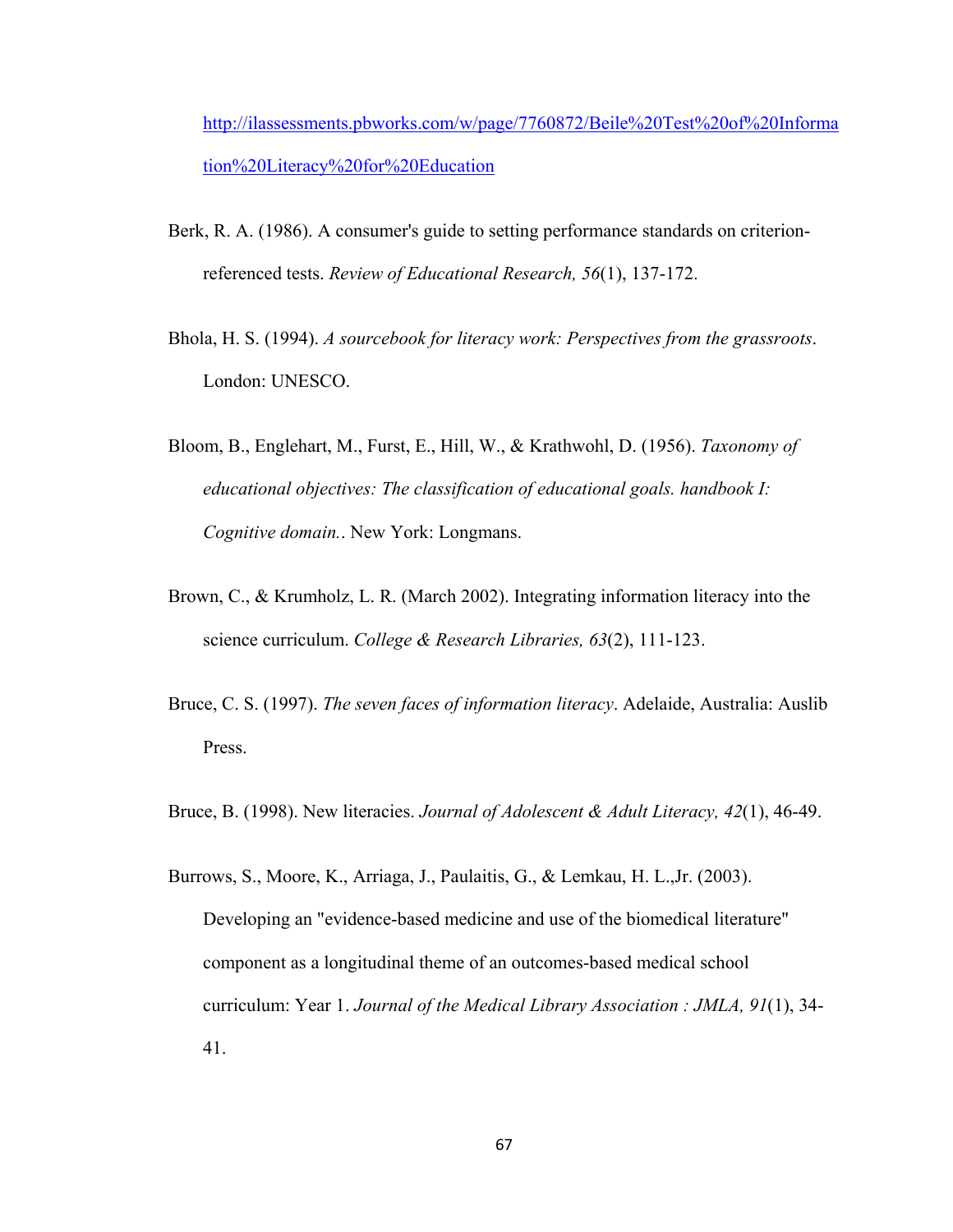- Cameron, L., Wise, S. L., & Lottridge, S. M. (2007). The development and validation of the information literacy test. *College & Research Libraries, 68*(3), 229-236.
- Candy, P. (2002). *Lifelong learning and information literacy.* (White paper). Prague: UNESCO. Retrieved from

http://www.nclis.gov/libinter/infolitconf&meet/papers/candy-paper.pdf

- Carraccio, C., Wolfsthal, S. D., Englander, R., Ferentz, K., & Martin, C. (2002). Shifting paradigms: From flexner to competencies. *Academic Medicine : Journal of the Association of American Medical Colleges, 77*(5), 361-367.
- Case, S. M., & Swanson, D. B. (2001). *Constructing written test questions for the basic and clinical sciences*. Philadelphia, PA: National Board of Medical Examiners.
- Cheek, J., & Doskatsch, I. (1998). Information literacy: A resource for nurses as lifelong learners. *Nurse Education Today, 18*(3), 243-250.
- Citrome, L., & Ketter, T. A. (2009). Teaching the philosophy and tools of evidence-based medicine: Misunderstandings and solutions. *International Journal of Clinical Practice, 63*(3), 353-359. doi:10.1111/j.1742-1241.2009.02014.x
- Cobban, S. J., & Seale, L. N. (2003). A collaborative approach for improving information literacy skills of dental hygiene students. *International Journal of Dental Hygiene, 1*(1), 49-56. doi:10.1034/j.1601-5037.2003.00005.x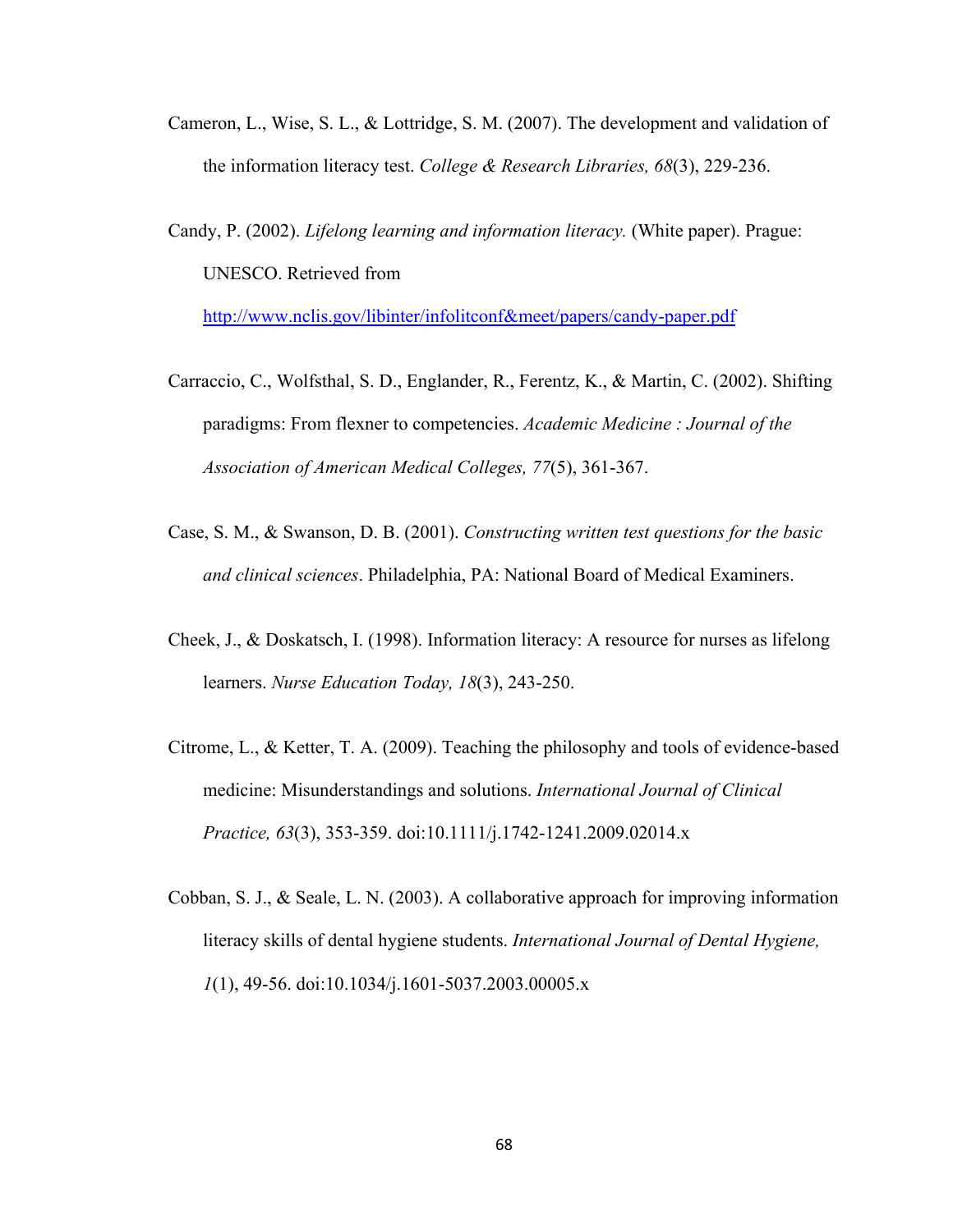- Cobus, L. (2008). Integrating information literacy into the education of public health professionals: Roles for librarians and the library. *Journal of the Medical Library Association : JMLA, 96*(1), 28-33. doi:10.3163/1536-5050.96.1.28
- Committee on Performance Levels for Adult Literacy. (2005). In Hauser R. M., Edley C. F. J., Koeniz J. A., Elliott S. W. and National Research Council (Eds.), *Measuring literacy: Performance levels for adults*. Washington, DC: National Academy of Sciences.
- Cooney, M. (2005). Business information literacy instruction: A survey and progress report. *Journal of Business & Finance Librarianship, 11*(1), 3-25. doi:10.1300/J109v11n01-02
- Courey, T., Benson-Soros, J., Deemer, K., & Zeller, R. A. (2006). The missing link: Information literacy and evidence-based practice as a new challenge for nurse educators. *Nursing Education Perspectives, 27*(6), 320-323.
- Das, K., Malick, S., & Khan, K. S. (2008). Tips for teaching evidence-based medicine in a clinical setting: Lessons from adult learning theory. part one. *Journal of the Royal Society of Medicine, 101*(10), 493-500. doi:10.1258/jrsm.2008.080712
- DeVellis, R. F. (2003). *Scale development: Theory and application* (2nd ed.). Thousand Oaks, CA: Sage Publications.
- Dillman, D. A. (2007). *Mail and internet surveys : The tailored design method*. Hoboken N.J.: Wiley.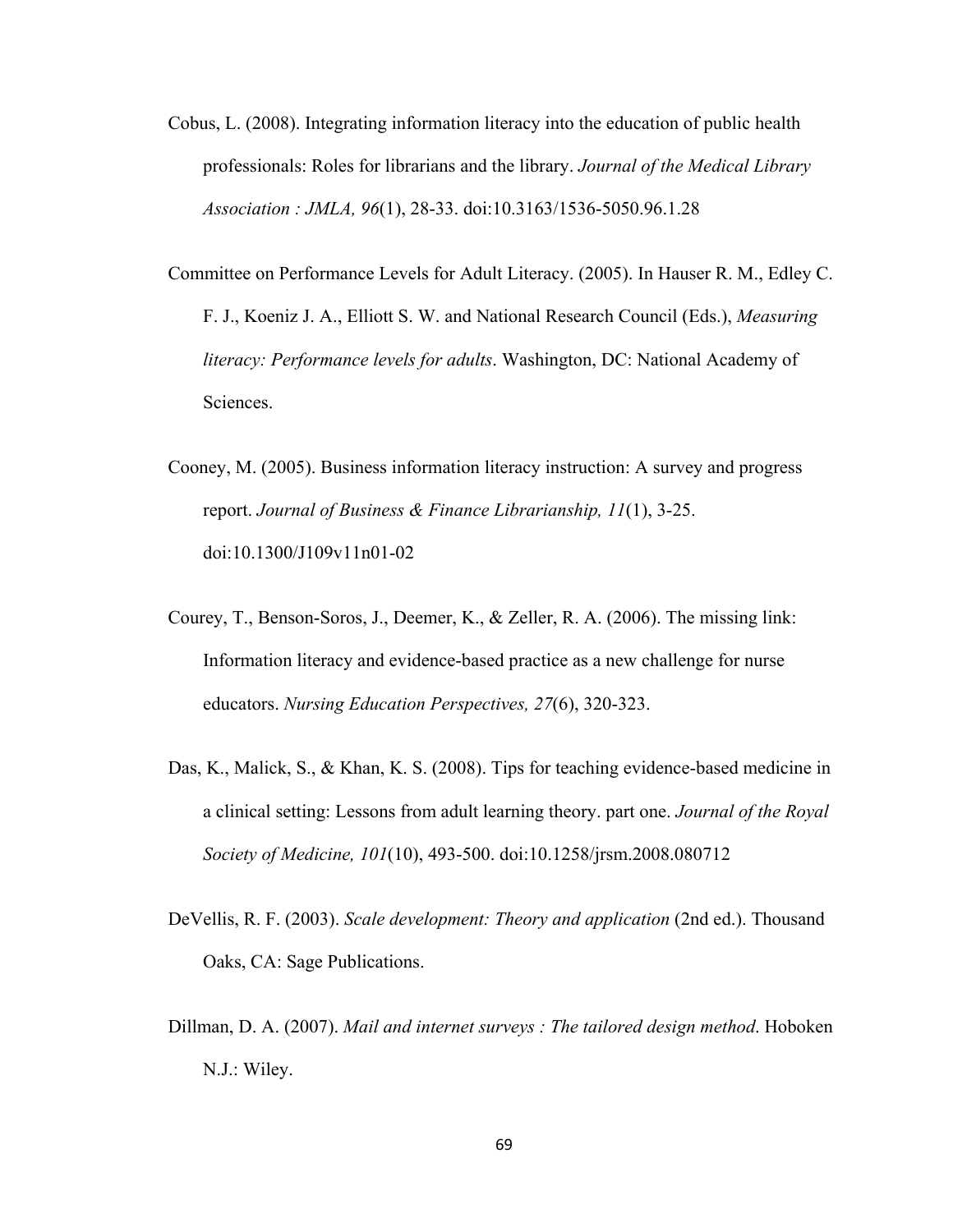Dorner, J. L., Taylor, S. E., & Hodson-Carlton, K. (2001). Faculty-librarian collaboration for nursing information literacy: A tiered approach. *RSR: Reference Services Review, 29*(2), 132-140.

Ebel, R. L., & Frisbie, D. A. (1991).

*Essentials of educational measurement.* (5th ed.). Engelwood Cliffs, NJ: Prentice Hall.

- Educational Testing Service. (2006). 2006 ICT literacy assessment preliminary findings. Retrieved August 5, 2011, from http://www.ets.org/Media/Products/ICT\_Literacy/pdf/2006\_Preliminary\_Findings.p df
- Eldredge, J. D., Morley, S. K., Hendrix, I. C., Carr, R. D., & Bengtson, J. (2012). Library and informatics skills competencies statements from major health professional associations. *Medical Reference Services Quarterly, 31*(1), 34-44. doi:10.1080/02763869.2012.641839
- Fiegen, A. M., Cherry, B., & Watson, K. (2002). Reflections on collaboration: Learning outcomes and information literacy assessment in the business curriculum. *Reference Services Review, 30*(4), 307-318.
- Flexner, A. (1910). *Medical education in the United States and Canada*. Washington, DC: Science and Health Publications, Inc.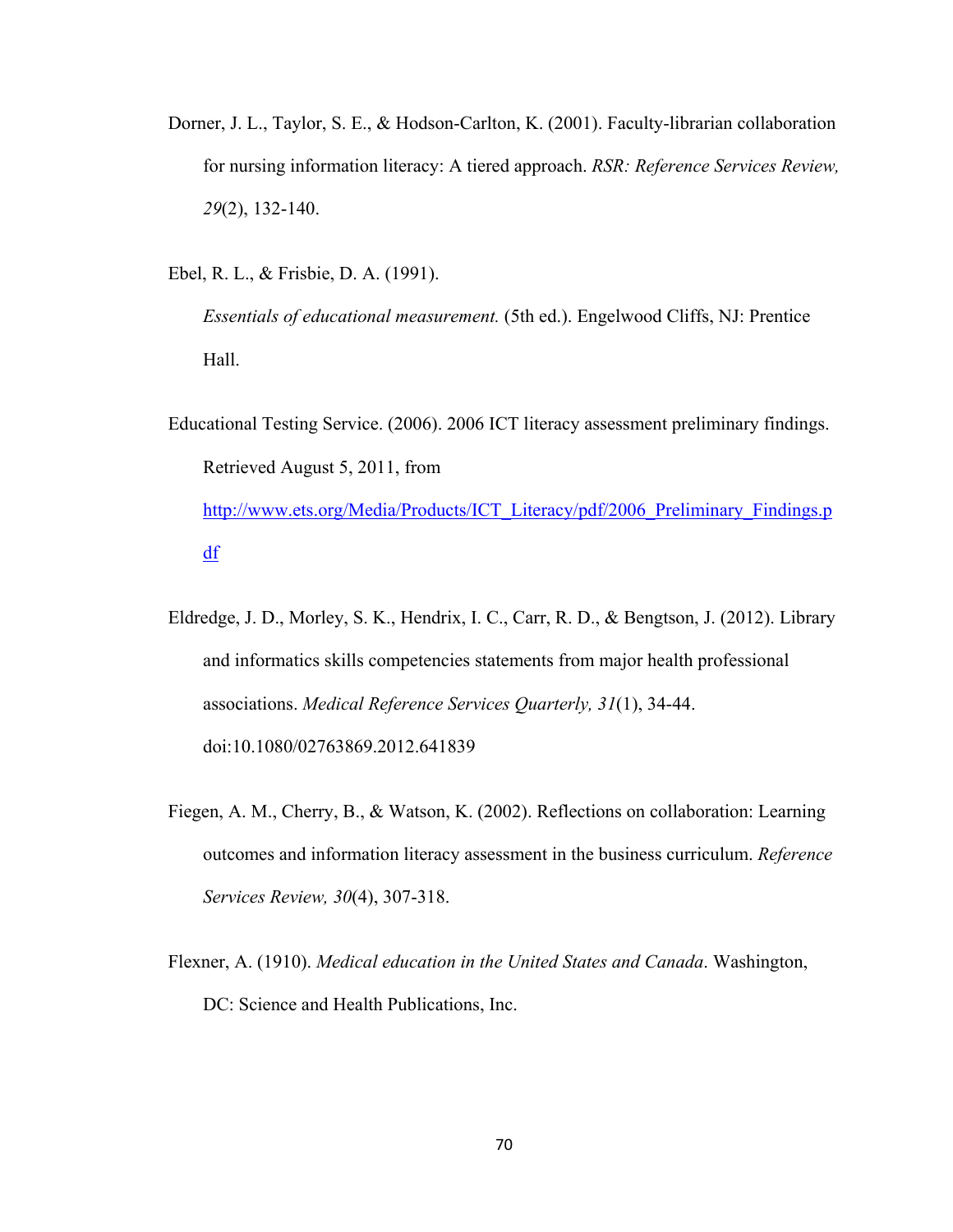- Flood, L. S., Gasiewicz, N., & Delpier, T. (2010). Integrating information literacy across a BSN curriculum. *The Journal of Nursing Education, 49*(2), 101-104. doi:10.3928/01484834-20091023-01; 10.3928/01484834-20091023-01
- Ford, J. K., & Wroten, S. P. (1982). A content validity ratio approach to determining training needs. *90th Annual Convention of the American Psychological Association,*  Washington, DC. *, ED 223 937*
- Ford, J. K., & Wroten, S. P. (1984). Introducing new methods for conducting training evaluation and for linking training evaluation to program redesign. *Personnel Psychology, 37*(4), 651-665. doi:10.1111/j.1744-6570.1984.tb00531.x
- Ford, P. J., Foxlee, N., & Green, W. (2009). Developing information literacy with first year oral health students. *European Journal of Dental Education : Official Journal of the Association for Dental Education in Europe, 13*(1), 46-51. doi:10.1111/j.1600- 0579.2008.00536.x
- Fox, L. M., Richter, J. M., & White, N. (1989). Pathways to information literacy. *The Journal of Nursing Education, 28*(9), 422-425.
- Fox, L. M., Richter, J. M., & White, N. E. (1996). A multidimensional evaluation of a nursing information-literacy program. *Bulletin of the Medical Library Association, 84*(2), 182-190.
- Francis, B. W., & Fisher, C. C. (1995). Multilevel library instruction for emerging nursing roles. *Bulletin of the Medical Library Association, 83*(4), 492-498.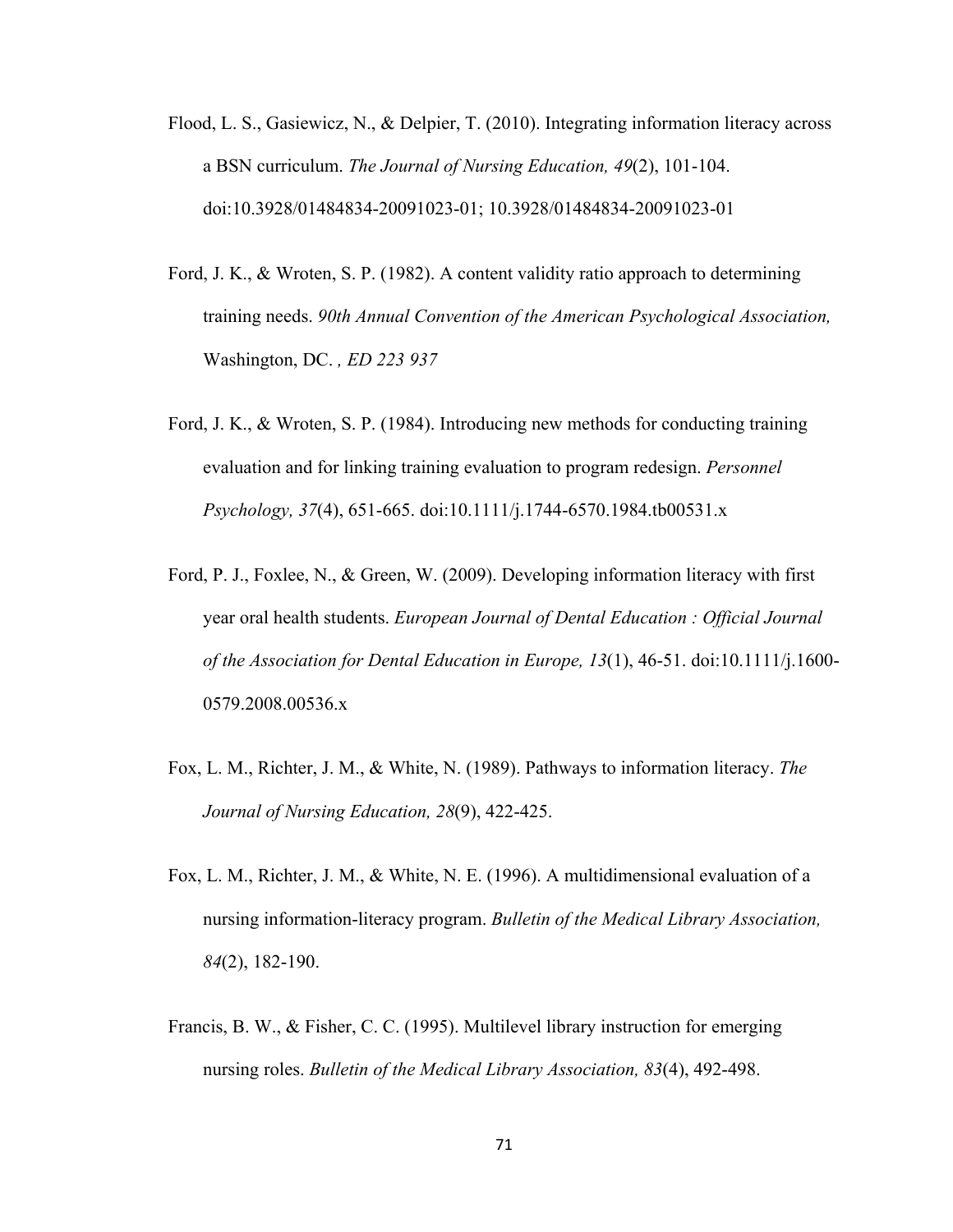- Freire, P. (1983). The importance of the act of reading. *Journal of Education, 165*(1), 5- 11.
- Fritsche, L., Greenhalgh, T., Falck-Ytter, Y., Neumayer, H. H., & Kunz, R. (2002). Do short courses in evidence based medicine improve knowledge and skills? validation of berlin questionnaire and before and after study of courses in evidence based medicine. *BMJ (Clinical Research Ed.), 325*(7376), 1338-1341.
- Garritano, J. R. (2010). Trends in chemical information literacy and collection development. *Science & Technology Libraries, 29*(3), 235-257.
- Glaser, R. (1963). Instructional technology and the measurement of learing outcomes: Some questions. *American Psychologist, 18*(8), 519-521. doi:10.1037/h0049294
- Goroll, A. H., Sirio, C., Duffy, F. D., LeBlond, R. F., Alguire, P., Blackwell, T. A., . . . Residency Review Committee for Internal Medicine. (2004). A new model for accreditation of residency programs in internal medicine. *Annals of Internal Medicine, 140*(11), 902-909.
- Gotterer, G. S., O'Day, D., & Miller, B. M. (2010). The emphasis program: A scholarly concentrations program at Vanderbilt University School of Medicine. *Academic Medicine : Journal of the Association of American Medical Colleges, 85*(11), 1717- 1724. doi:10.1097/ACM.0b013e3181e7771b
- Grafstein, A. (2002). A discipline-based approach to information literacy. *Journal of Academic Librarianship, 28*(4), 197-204.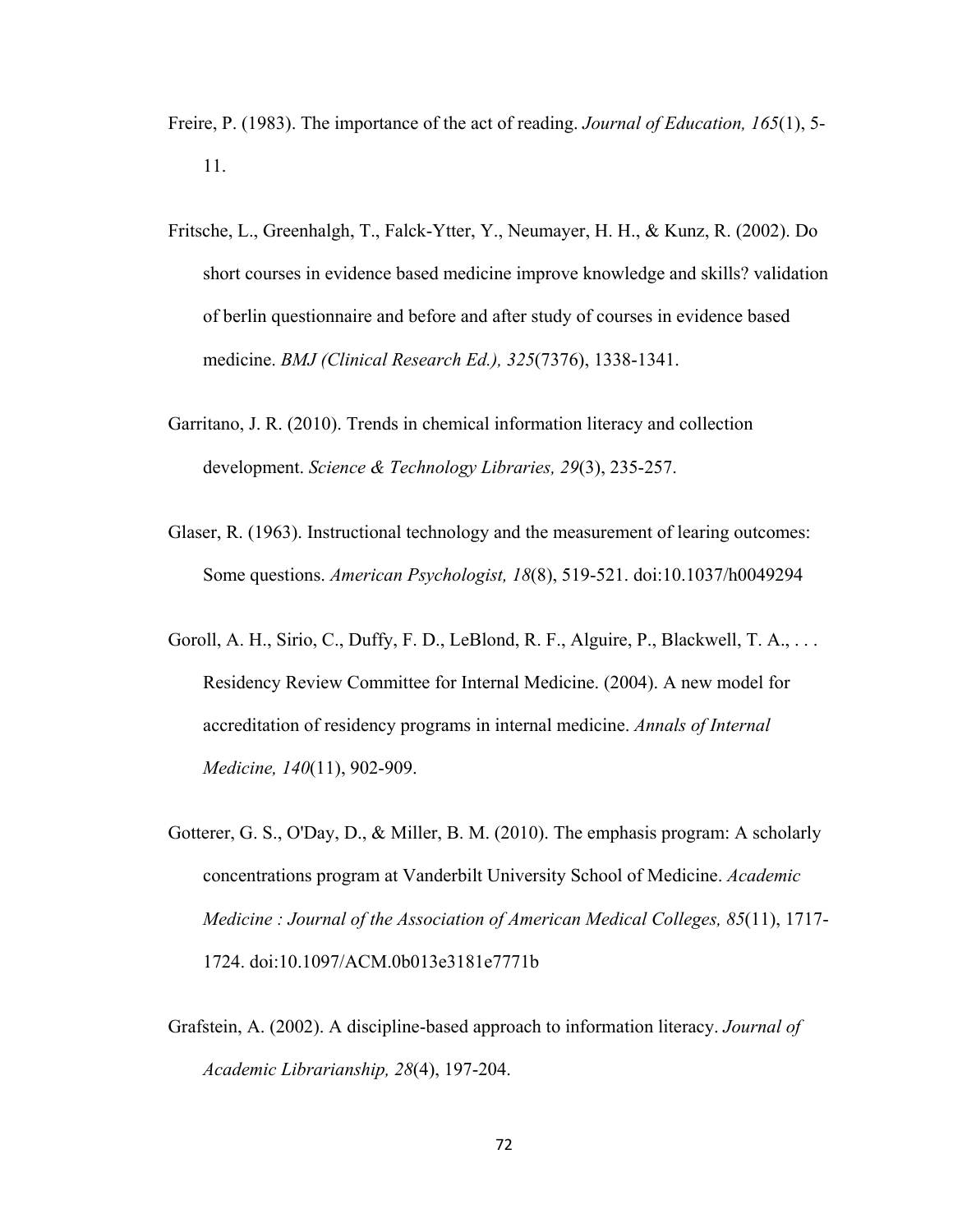- Grafstein, A. (2007). Information literacy and technology: An examination of some issues. *Portal: Libraries and the Academy, 7*(1), 51-64.
- Grassion, E. S., & Kaplowitz, J. R. (2011). *Information literacy instruction: Theory and practice*. New York: Neal-Schuman.
- Green, E. P., Borkan, J. M., Pross, S. H., Adler, S. R., Nothnagle, M., Parsonnet, J., & Gruppuso, P. A. (2010). Encouraging scholarship: Medical school programs to promote student inquiry beyond the traditional medical curriculum. *Academic Medicine : Journal of the Association of American Medical Colleges, 85*(3), 409- 418. doi:10.1097/ACM.0b013e3181cd3e00
- Gross, M. (2005). The impact of low-level skills on information-seeking behavior implications of competency theory for research and practice. *Reference & User Services Quarterly, 45*(2), 155-162.
- Haladyna, T. M. (2004). *Developing and validating multiple-choice test items* (3rd ed.). Mahwah, N.J.: Lawrence Erlbaum Associates.
- Haladyna, T. M., Downing, S. M., & Rodriguez, M. C. (2002). A review of multiplechoice item-writing guidelines for classroom assessment. *Applied Measurement in Education, 15*(3), 309-334.
- Harris, P. A., Taylor, R., Thielke, R., Payne, J., Gonzalez, N., & Conde, J. G. (2009). Research electronic data capture (REDCap)—A metadata-driven methodology and workflow process for providing translational research informatics support. *Journal*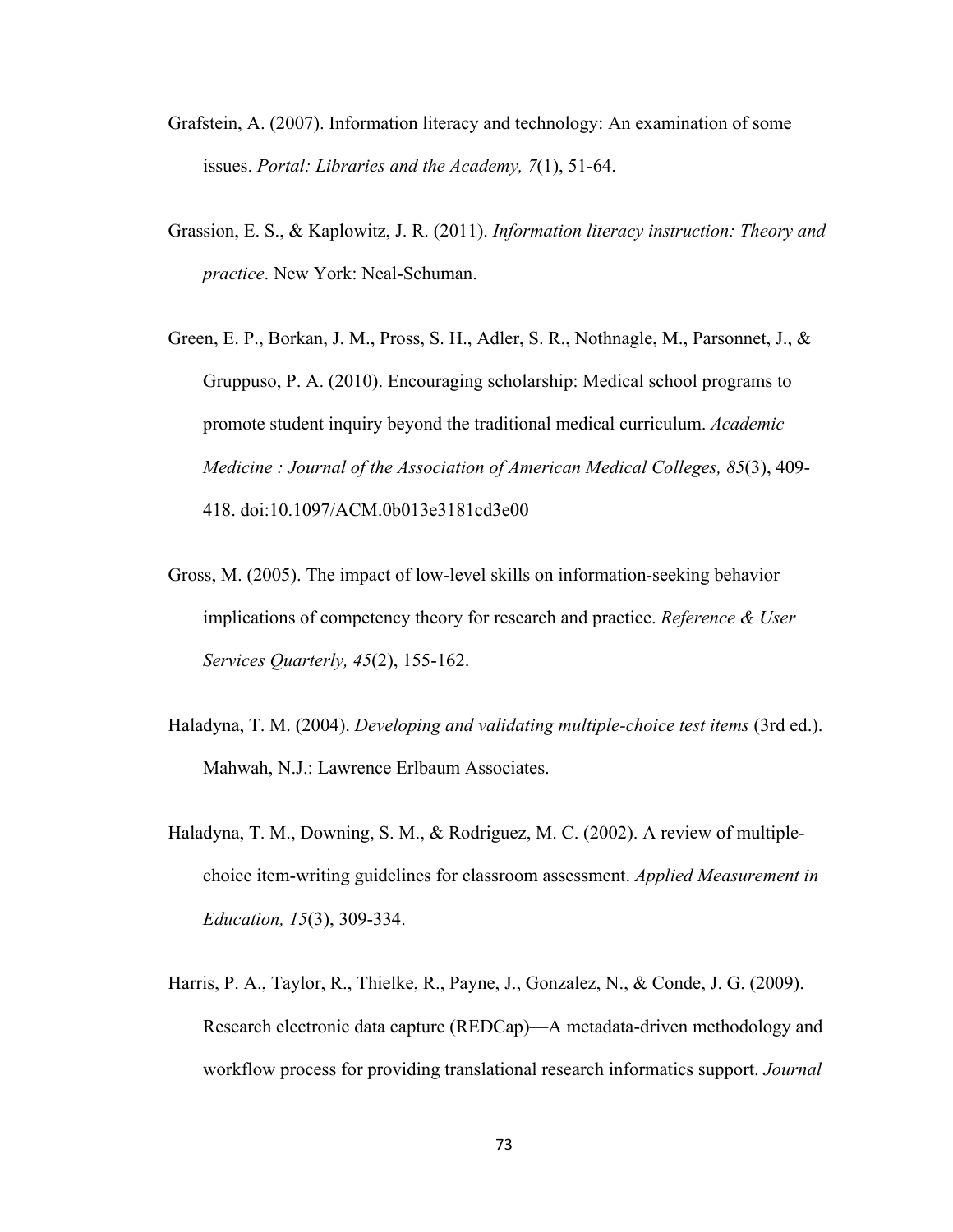*of Biomedical Informatics, 42*(2), 377-381.

doi:http://dx.doi.org/10.1016/j.jbi.2008.08.010

- Hasson, F., Keeney, S., & McKenna, H. (2000). Research guidelines for the delphi survey technique. *Journal of Advanced Nursing, 32*(4), 1008-1015.
- Henson, R. K., & Roberts, J. K. (2006). Use of exploratory factor analysis in published research: Common errors and some comment on improved practice. *Educational and Psychological Measurement, 66*(3), 393-416. doi:10.1177/0013164405282485
- Hersh, W. (2009). A stimulus to define informatics and health information technology. *BMC Medical Informatics and Decision Making, 9*, 24. doi:10.1186/1472-6947-9-24
- Holmboe, E. S., Ward, D. S., Reznick, R. K., Katsufrakis, P. J., Leslie, K. M., Patel, V. L., . . . Nelson, E. A. (2011). Faculty development in assessment: The missing link in competency-based medical education. *Academic Medicine : Journal of the Association of American Medical Colleges, 86*(4), 460-467. doi:10.1097/ACM.0b013e31820cb2a7
- Jacobs, S. K., Rosenfeld, P., & Haber, J. (2003). Information literacy as the foundation for evidence-based practice in graduate nursing education: A curriculum-integrated approach. *Journal of Professional Nursing : Official Journal of the American Association of Colleges of Nursing, 19*(5), 320-328.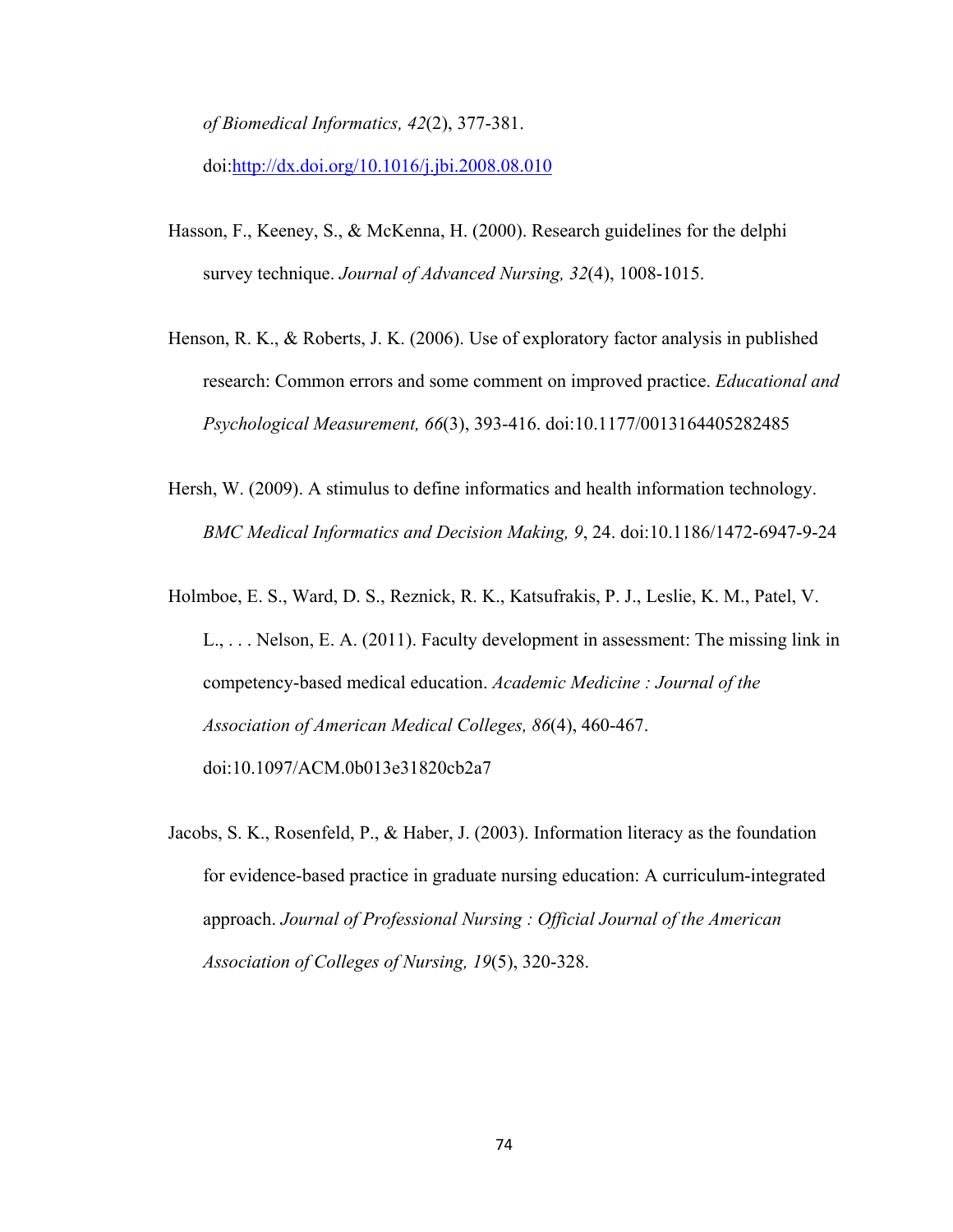- Joyner, B. D. (2004). An historical review of graduate medical education and a protocol of Accreditation Council for Graduate Medical Education compliance. *The Journal of Urology, 172*(1), 34-39. doi:10.1097/01.ju.0000121804.51403.ef
- Kaplan, R. B., & Whelan, J. S. (2002). Buoyed by a rising tide: Information literacy sails into the curriculum on the currents of evidence-based medicine and professional competency objectives. *Journal of Library Administration, 36*(1), 219-235.
- Kaplowitz, M. D., Hadlock, T. D., & Levine, R. (2004). A comparison of web and mail survey response rates. *Public Opinion Quarterly, 68*(1), 94-101.
- Kasowitz-Scheer, A., & Pasqualoni, M. (2002). *Information literacy instruction in higher education: Trends and issues.* (ERIC Publications No. EDO-IR-2002-01). Washington, DC: Office of Educational Research and Improvement.
- Katz, I. R. (2007). Testing information literacy in digital environments: ETS's iSkills assessment. *Information Technology and Libraries, 26*(3), 3-12.
- Kerfoot, K. M. (2002). Out with computer literacy, in with information literacy: The nurse manager's challenge for the 21st century. *Seminars for Nurse Managers, 10*(2), 114-116.
- Kieffer, K. M. (1999). An introductory primer on the appropriate use of exploratory and confirmatory factor analysis. *Research in the Schools, 6*(2), 75-92.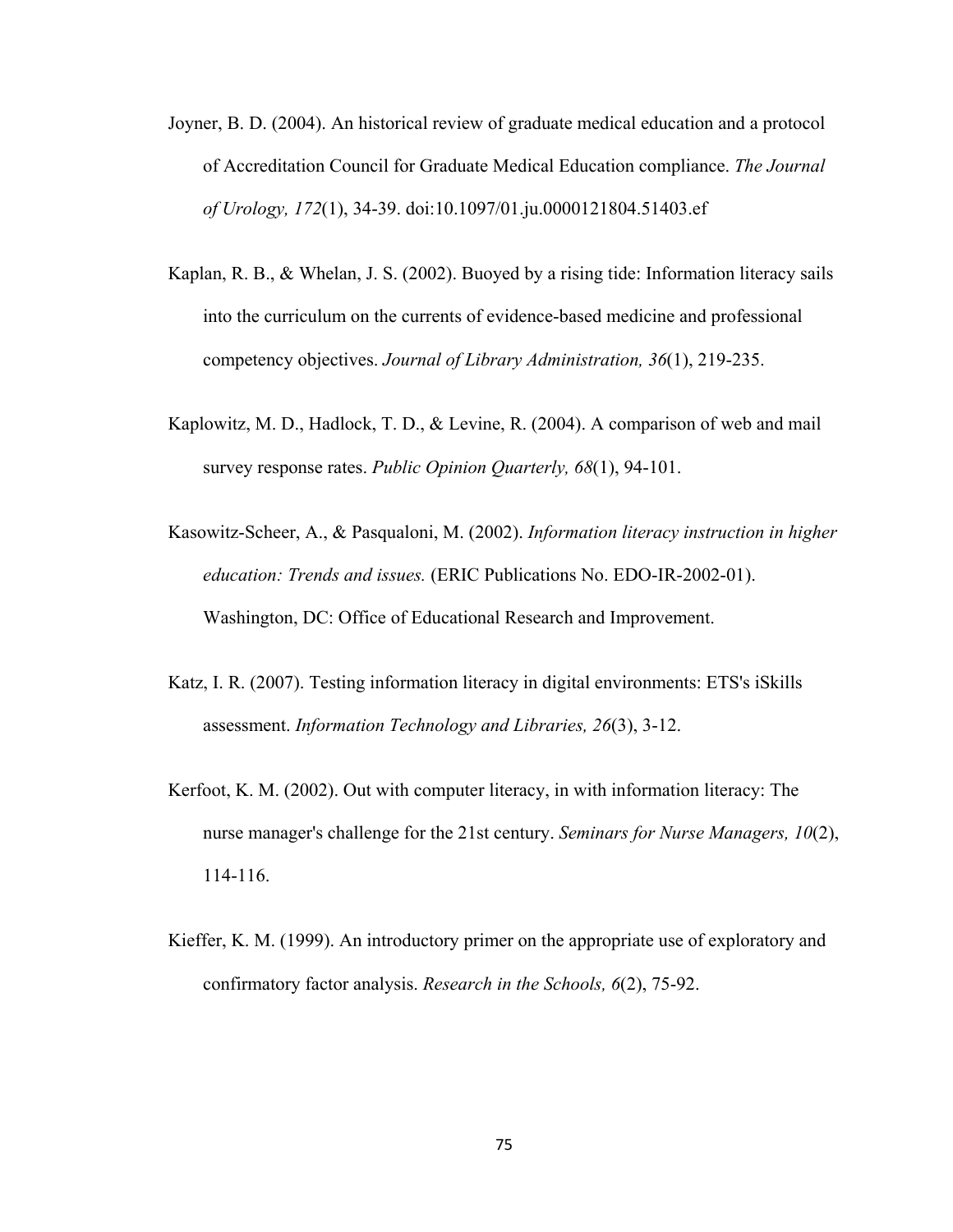- Kies, S., & Shultz, M. (2010). Proposed changes to the United States Medical Licensing Examination: Impact on curricula and libraries. *Journal of the Medical Library Association : JMLA, 98*(1), 12-16. doi:10.3163/1536-5050.98.1.007
- Kingsley, K., Galbraith, G. M., Herring, M., Stowers, E., Stewart, T., & Kingsley, K. V. (2011). Why not just google it? an assessment of information literacy skills in a biomedical science curriculum. *BMC Medical Education, 11*, 17. doi:10.1186/1472- 6920-11-17
- Kingsley, K. V., & Kingsley, K. (2009). A case study for teaching information literacy skills. *BMC Medical Education, 9*, 7. doi:10.1186/1472-6920-9-7
- Kipnis, D. G., & Frisby, A. J. (2006). Information literacy and library attitudes of occupational therapy students. *Medical Reference Services Quarterly, 25*(4), 11-20. doi:10.1300/J115v25n04\_02
- Kirsch, I. (2001). *The international adult literacy survey (IALS): Understanding what was measured.* (Research No. RR-01-25). Princeton, N.J.: Educational Testing Service. . (ETS RR-01-25)
- Kittleson, M. J. (1997). Determining effective follow-up of e-mail surveys. *American Journal of Health Behavior, 21*(3), 193-196.
- Klem, M. L., & Weiss, P. M. (2005). Evidence-based resources and the role of librarians in developing evidence-based practice curricula. *Journal of Professional Nursing :*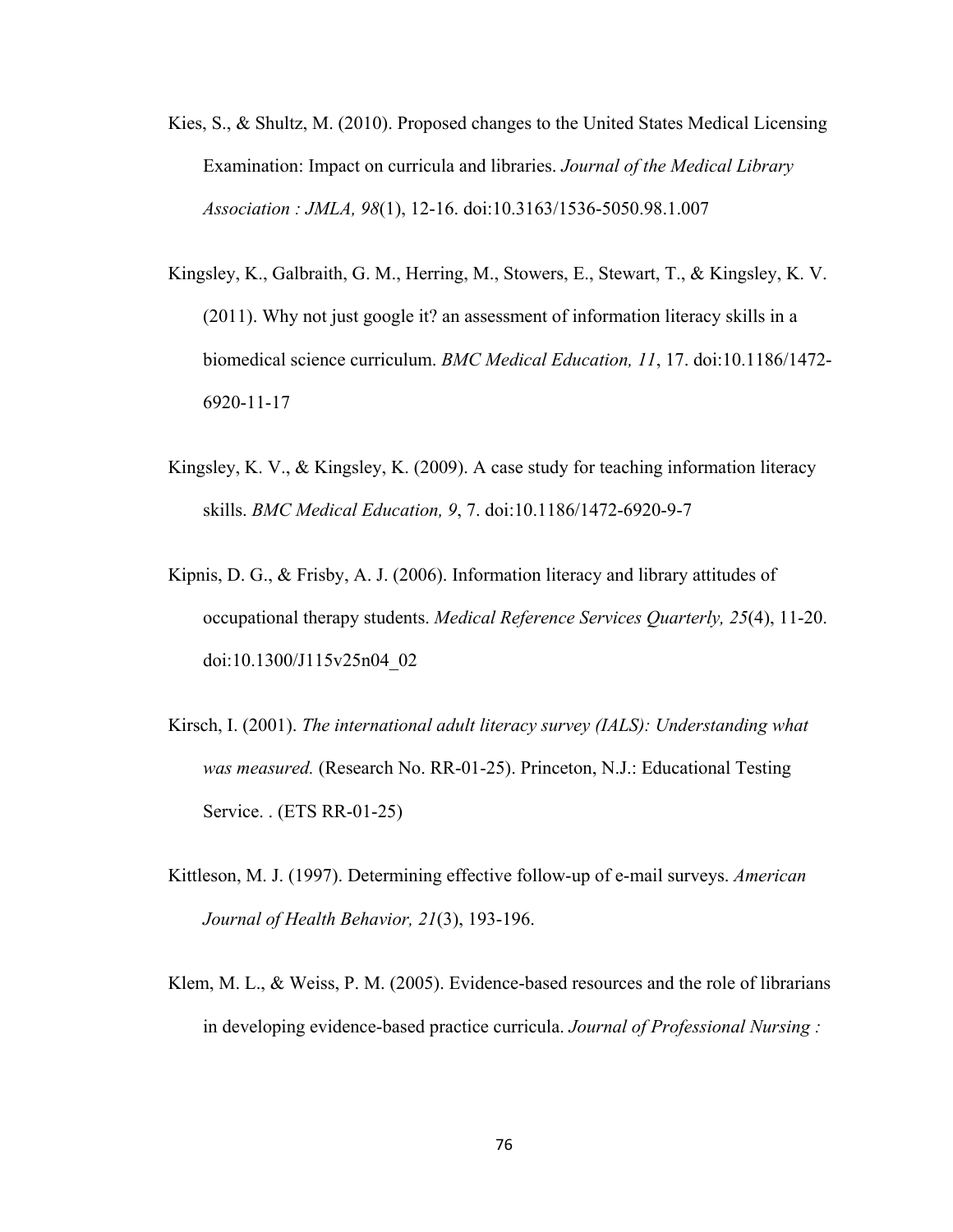*Official Journal of the American Association of Colleges of Nursing, 21*(6), 380-387. doi:10.1016/j.profnurs.2005.10.004

- Kline, R. B. (2009). *Becoming a behavioral science researcher: A guide to producing research that matters*. New York: Guilford Press.
- Krause, N. D., Roulette, G. D., Papp, K. K., & Kaelber, D. (2006). Assessing medical informatics confidence among 1st and 2nd year medical students. *AMIA ...Annual Symposium Proceedings / AMIA Symposium.AMIA Symposium,* , 989.
- Lawshe, C. H. (1975). A quantitative approach to content validity. *Personnel Psychology, 28*(4), 563-575. doi:10.1111/j.1744-6570.1975.tb01393.x
- Leach, D. C. (2002). Building and assessing competence: The potential for evidencebased graduate medical education. *Quality Management in Health Care, 11*(1), 39- 44.
- Li, S., & Sireci, S. G. (2005). *Evaluating the fit between test content, instruction, and curriculum frameworks: A review of methods for evaluating test alignment.* ( No. Center for Educational Assessment MCAS Validity Report No. 9 (CEA-558)). Amherst, MA: University of Massachusetts.
- Lih-Juan ChanLin, & Chwen-Chwen Chang, B. (2003). Web-based library instruction for promoting information skills. *Journal of Instructional Psychology, 30*(4), 265-275.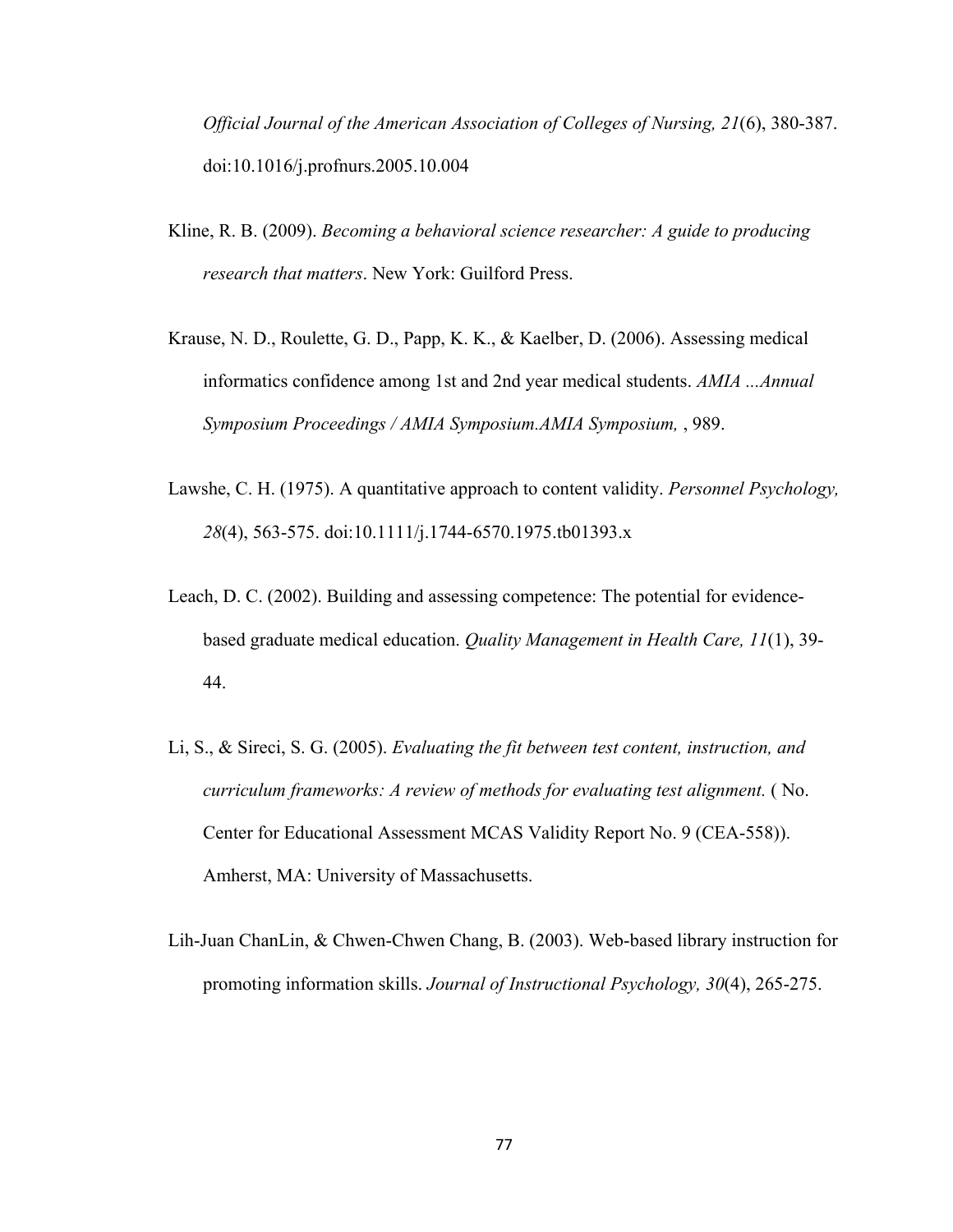- Long, D. M. (2000). Competency-based residency training: The next advance in graduate medical education. *Academic Medicine : Journal of the Association of American Medical Colleges, 75*(12), 1178-1183.
- Lord, F. M. (1952). The relationship of the reliability of multiple-choice test to the distribution of item difficulties. *Psychometrika, 18*, 181.
- Lurie, S. J., Mooney, C. J., & Lyness, J. M. (2009). Measurement of the general competencies of the Accreditation Council for Graduate Medical Education: A systematic review. *Academic Medicine : Journal of the Association of American Medical Colleges, 84*(3), 301-309. doi:10.1097/ACM.0b013e3181971f08
- Mackey, M. (2002). *Literacies across the media: Playing the text*. New York: Routledge Falmer.
- Maggio, L. A., & Posley, K. A. (2011). Training the trainers: Teaching clinician educators to provide information literacy skills feedback. *Journal of the Medical Library Association : JMLA, 99*(3), 258-261. doi:10.3163/1536-5050.99.3.014
- Manuel, K. (2004). Generic and discipline-specific information literacy competencies: The case of the sciences. *Science & Technology Libraries, 24*(3), 279-308.
- Marple, B. F. (2007). Competency-based resident education. *Otolaryngologic Clinics of North America, 40*(6), 1215-25, vi-vii. doi:10.1016/j.otc.2007.07.003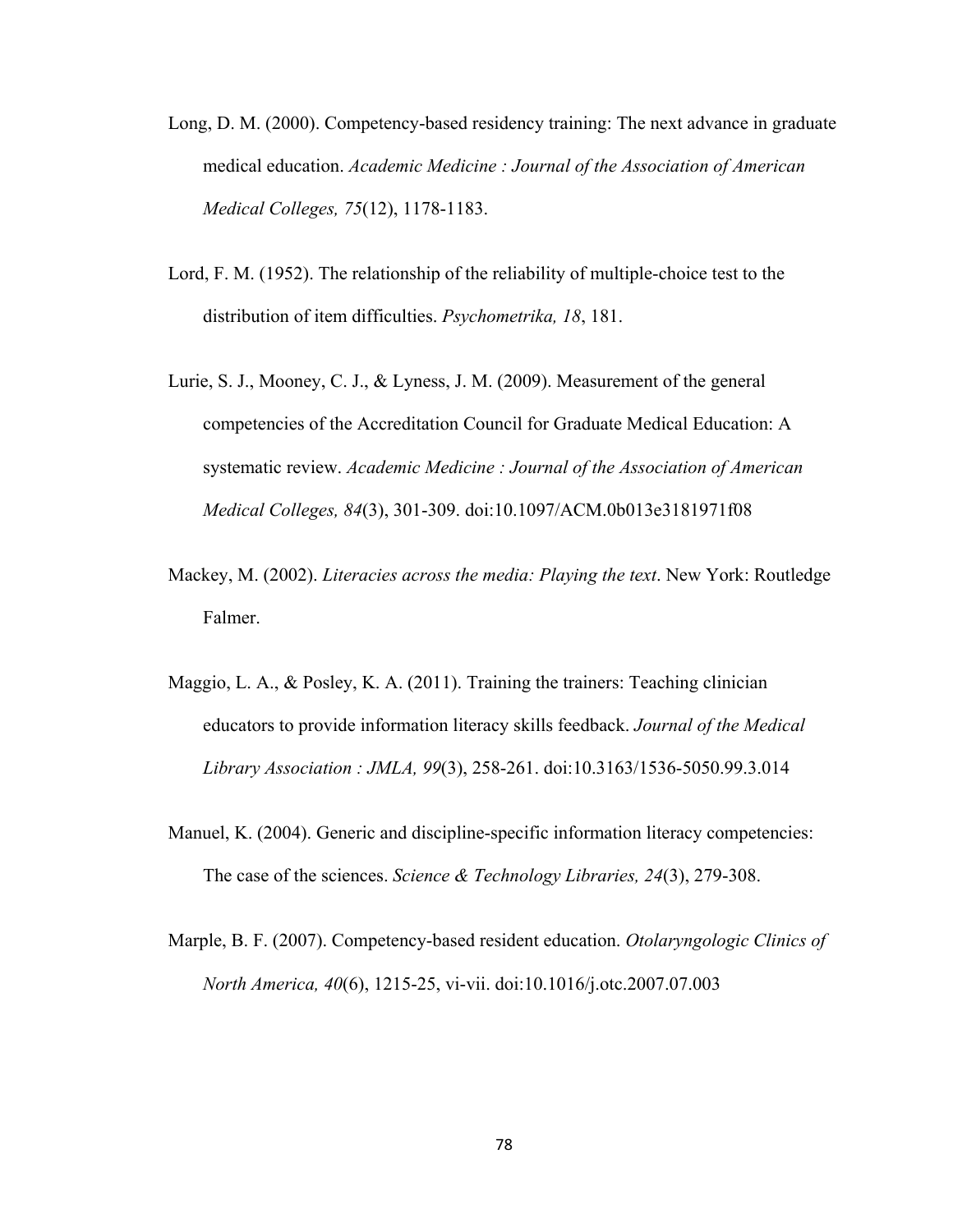- Maughan, P. (2001). Assessing information literacy among undergraduates: A discussion of the literature and the University of California-Berkeley assessment experience. *College and Research Libraries, 62*(1), 71-85.
- McCarthy, M., & Pusateri, T. P. (2006). Teaching students to use electronic databases. In S. F. Davis (Ed.), *Handbook of the teaching of psychology.* (pp. 107-111). Malden: Blackwell Publishing. doi:10.1002/9780470754924.ch18
- McGowan, J. J., Passiment, M., & Hoffman, H. M. (2007). Educating medical students as competent users of health information technologies: The MSOP data. *Studies in Health Technology and Informatics, 129*(Pt 2), 1414-1418.
- Meyers, F. J., Weinberger, S. E., Fitzgibbons, J. P., Glassroth, J., Duffy, F. D., Clayton, C. P., & Alliance for Academic Internal Medicine Education Redesign Task Force. (2007). Redesigning residency training in internal medicine: The consensus report of the alliance for academic internal medicine education redesign task force. *Academic Medicine : Journal of the Association of American Medical Colleges, 82*(12), 1211- 1219. doi:10.1097/ACM.0b013e318159d010
- Middle States Commission on Higher Education. (2006). *Characteristics of excellence in higher education: Eligibility requirements and standards for accreditation* (12th ed.). Philadelphia, PA:
- Moch, S. D., Cronje, R. J., & Branson, J. (2010). Part I. Undergraduate nursing evidencebased practice education: Envisioning the role of students. *Journal of Professional Nursing, 26*(1), 5-13. doi:10.1016/j.profnurs.2009.01.015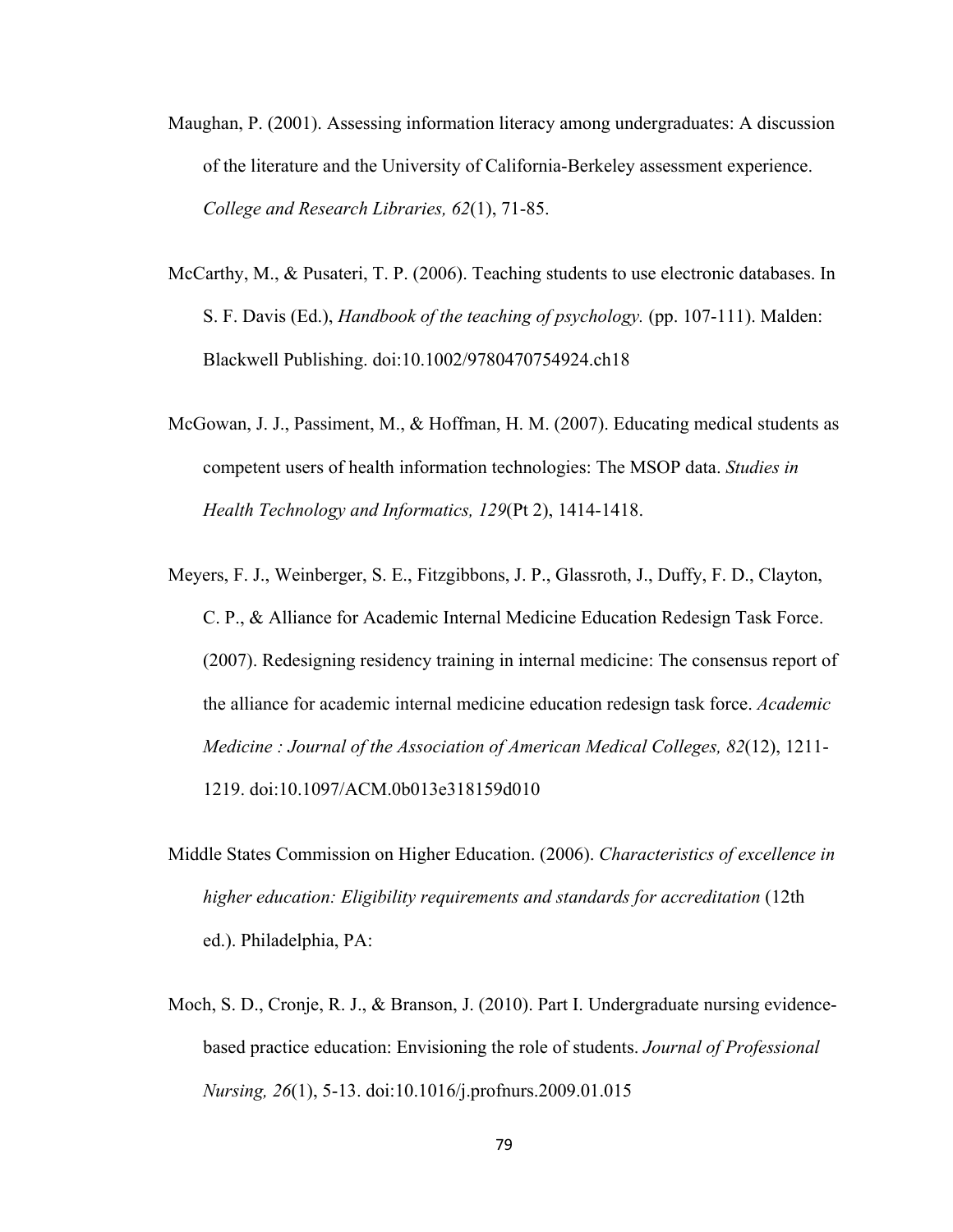- Morley, S. K. (2009). *Information literacy in medicine: A card sort activity (UNM HRRC 09-100)*
- Morris, D. (2005). E-learning in the common learning curriculum for health and social care professionals: Information literacy and the library. *Health Information and Libraries Journal, 22 Suppl 2*, 74-80. doi:10.1111/j.1470-3327.2005.00613.x
- Morse, J. M., & Field, P. A. (1995). *Qualitative research methods for health professionals* (2nd ed.). Thousand Oaks, CA: Sage Publications.
- Moskowitz, E. J., & Nash, D. B. (2007). Accreditation council for graduate medical education competencies: Practice-based learning and systems-based practice. *American Journal of Medical Quality : The Official Journal of the American College of Medical Quality, 22*(5), 351-382. doi:10.1177/1062860607305381
- Moss, E. (2001). Multiple choice questions: Their value as an assessment tool. *Current Opinion in Anaesthesiology, 14*(6), 661-666.
- Nail-Chiwetalu, B., & Ratner, N. B. (2006). Information literacy for speech-language pathologists: A key to evidence-based practice. *Language, Speech, and Hearing Services in Schools, 37*(3), 157-167. doi:10.1044/0161-1461(2006/018)
- Neely, T. Y. (2006). *Information literacy assessment: Standards-based tools and assignments*. Chicago, IL: American Library Association.
- Nitko, A. J., & Brookhart, S. M. (2007). *Educational assessment of students* (5th ed.). Upper Saddle, NJ: Pearson Merrill Prentice Hall.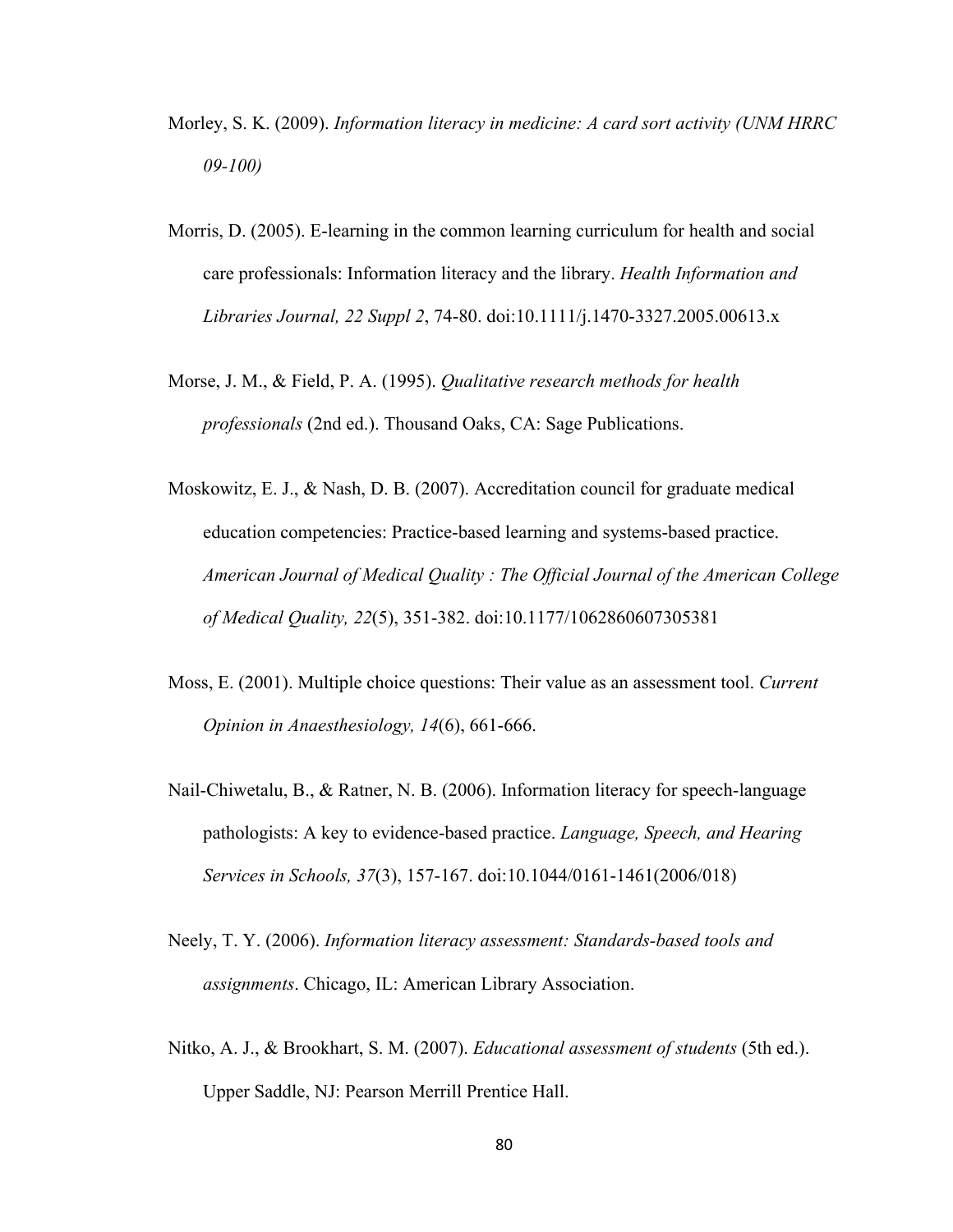- Norcini, J. J., Swanson, D. B., Grosso, L. J., & Webster, G. D. (1985). Reliability, validity and efficiency of multiple choice question and patient management problem item formats in assessment of clinical competence. *Medical Education, 19*(3), 238- 247.
- Nunnally, J. C., & Bernstein, I. H. (1994). *Psychometric theory* (3rd ed.). New York: McGraw-Hill.
- Ogrinc, G., Headrick, L. A., Mutha, S., Coleman, M. T., O'Donnell, J., & Miles, P. V. (2003). A framework for teaching medical students and residents about practicebased learning and improvement, synthesized from a literature review. *Academic Medicine : Journal of the Association of American Medical Colleges, 78*(7), 748- 756.
- Owusu-Ansah, E. (2003). Information literacy and the academic library: A critical look at a concept and the controversies surrounding it. *Journal of Academic Librarianship, 29*(4), 219-230.
- Owusu-Ansah, E. (2004). Information literacy and higher education: Placing the academic library in the center of a comprehensive solution. *Journal of Academic Librarianship, 30*(1), 3-16.
- Parmelee, D. X., & Michaelsen, L. K. (2010). Twelve tips for doing effective team-based learning (TBL). *Medical Teacher, 32*(2), 118-122. doi:10.3109/01421590903548562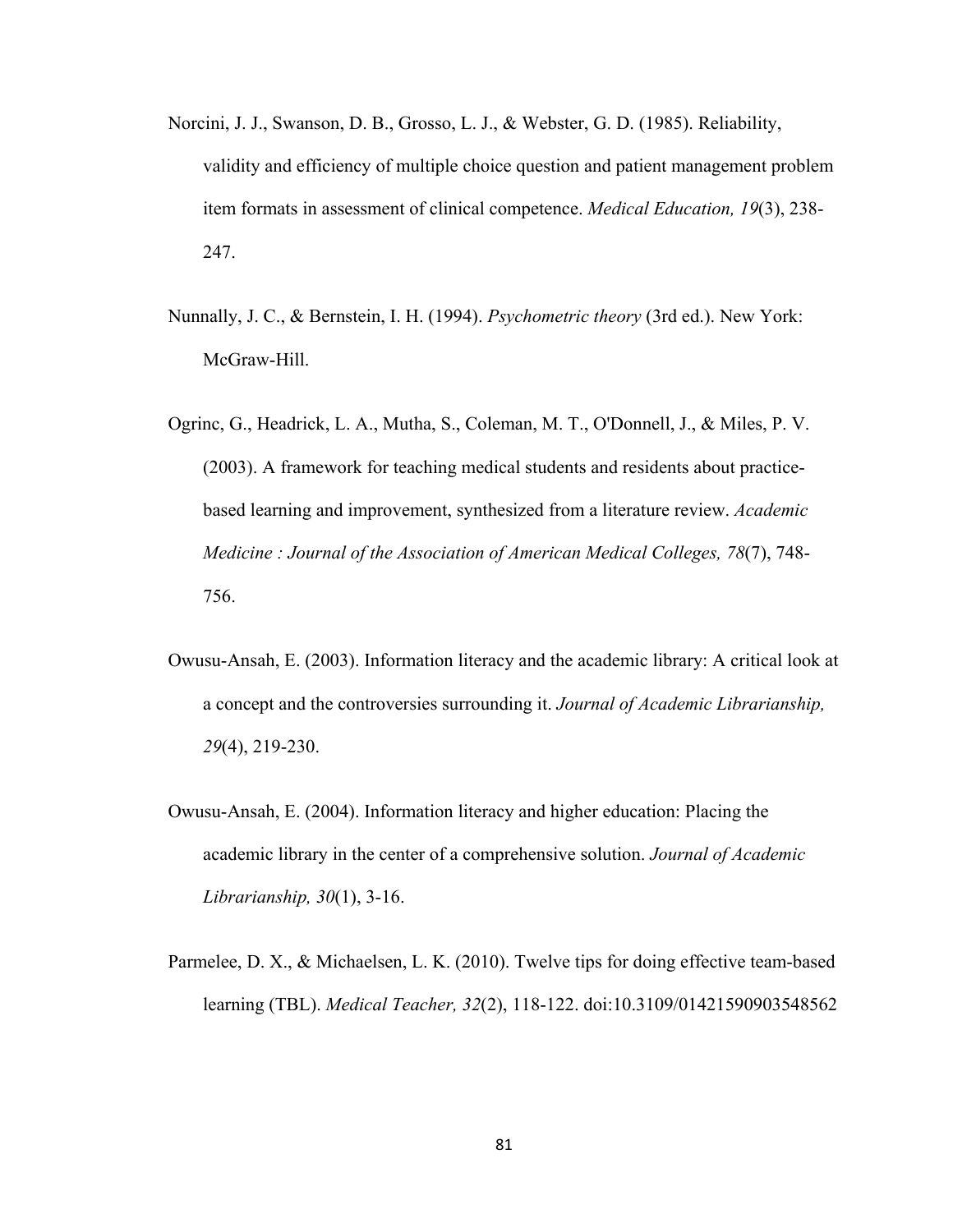- Peterson-Clark, G., Aslani, P., & Williams, K. A. (2010). Pharmacists' online information literacy: An assessment of their use of internet-based medicines information. *Health Information and Libraries Journal, 27*(3), 208-216. doi:10.1111/j.1471- 1842.2010.00891.x
- Pett, M. A., Lackey, N. R., & Sullivan, J. J. (2003). *Making sense of factor analysis: The use of factor analysis for instrument development in health care research*. Thousand Oaks, CA: Sage Publications.
- Porter, J. A., Wolbach, K. C., Purzycki, C. B., Bowman, L. A., Agbada, E., & Mostrom, A. M. (2010). Integration of information and scientific literacy: Promoting literacy in undergraduates. *CBE Life Sciences Education, 9*(4), 536-542. doi:10.1187/cbe.10- 01-0006
- Porter, J. R. (2005). Information literacy in biology education: An example from an advanced cell biology course. *Cell Biology Education, 4*(4), 335-343. doi:10.1187/cbe.04-12-0060
- Powell, C. A., & Case-Smith, J. (2010). Information literacy skills of occupational therapy graduates: Promoting evidence-based practice in the MOT curriculum. *Medical Reference Services Quarterly, 29*(4), 363-380. doi:10.1080/02763869.2010.518923
- Pravikoff, D. S. (2006). Mission critical: A culture of evidence-based practice and information literacy. *Nursing Outlook, 54*(4), 254-255.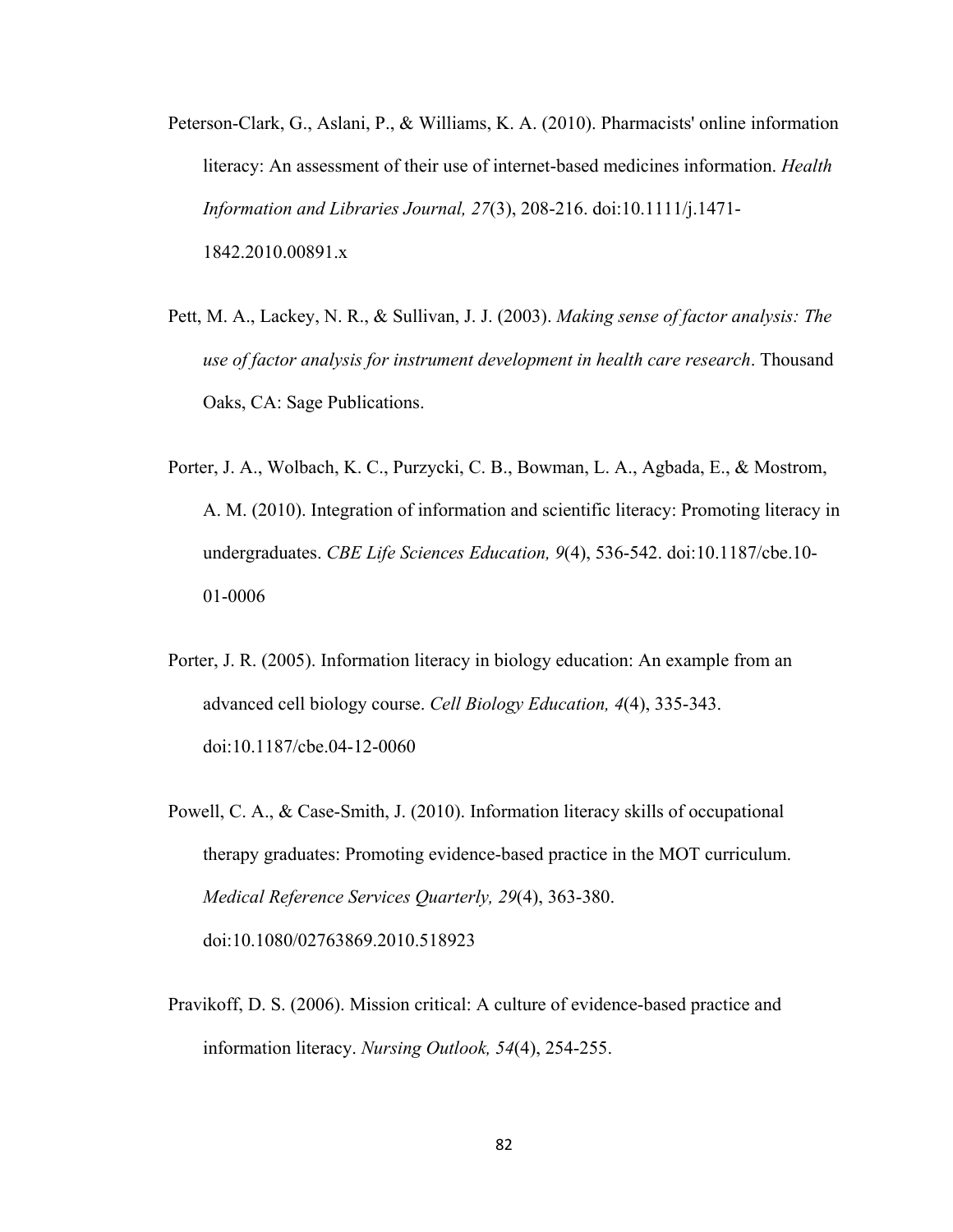- Pray, W. S., & Popovich, N. G. (1985). The development of a standardized competency examination for doctor of pharmacy students. *American Journal of Pharmaceutical Education, 49*, 1-9.
- Presidential Committee on Information Literacy, & American Library Association. (1989). *Final report.* Chicago, IL: American Library Association.
- Psychology Information Literacy Working Group, Education and Behavioral Sciences Section & Association of College and Research Libraries. (2010). Psychology information literacy standards. Retrieved March 20, 2012, from http://www.ala.org/acrl/standards/psych\_info\_lit
- Rader, H. B. (2002). Information literacy 1973-2002: A selected literature review. *Library Trends, 51*(2), 242-259.
- Ramos, K. D., Schafer, S., & Tracz, S. M. (2003). Validation of the Fresno test of competence in evidence based medicine. *BMJ: British Medical Journal, 326*(7384), 319.
- Reise, S. P., Waller, N. G., & Comrey, A. L. (2000). Factor analysis and scale revision. *Psychological Assessment, 12*(3), 287-297. doi:10.1037/1040-3590.12.3.287
- Ritter, L. A., & Sue, V. M. (2007). Conducting the survey. *New Directions for Evaluation,* (115), 47-50. doi:10.1002/ev.235
- Roldan, M., & Yuhfen Diana Wu. (2004). Building context-based library instruction. *Journal of Education for Business, 79*(6), 323-327.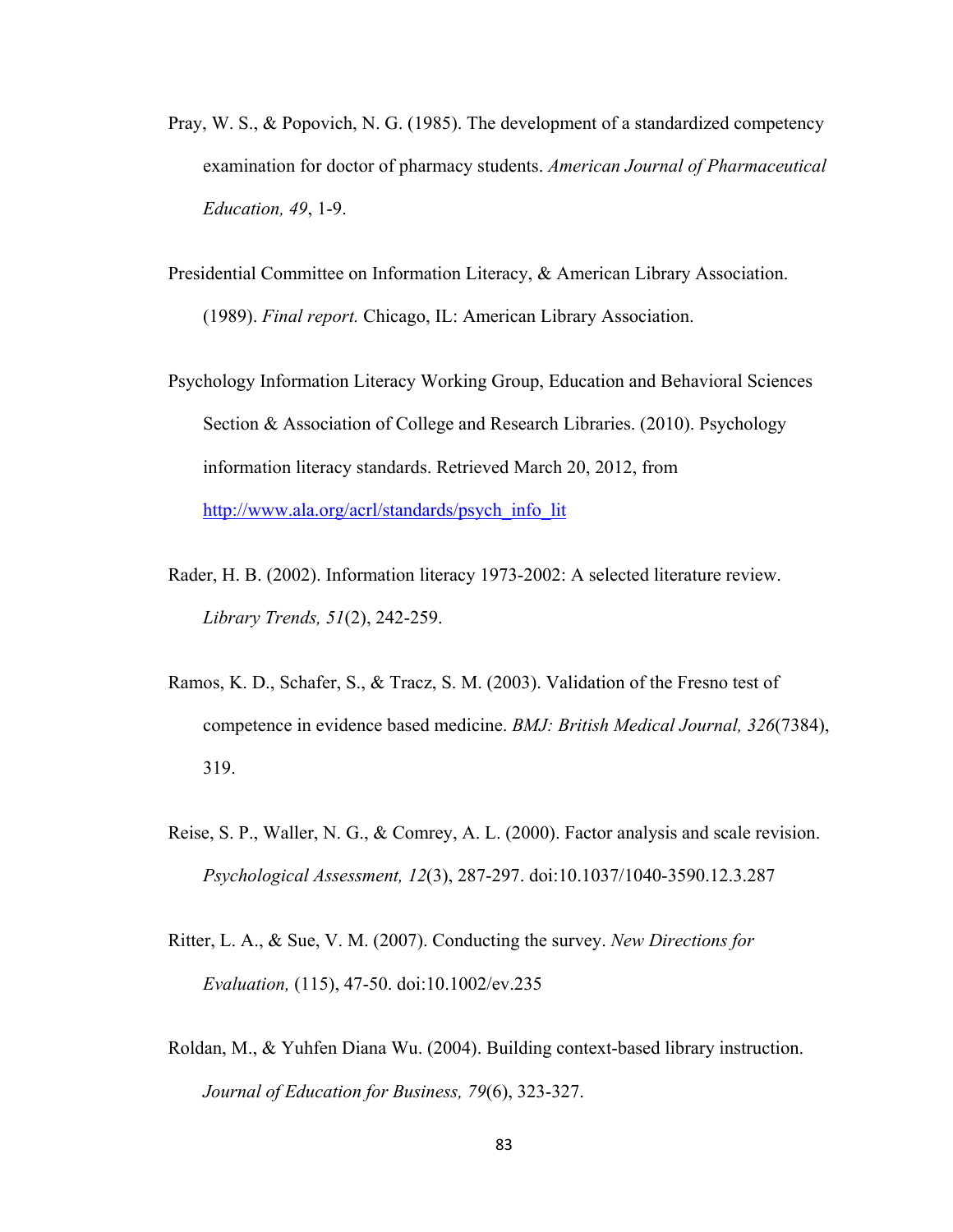- Rosenfeld, P., Salazar-Riera, N., & Vieira, D. (2002). Piloting an information literacy program for staff nurses: Lessons learned. *Computers, Informatics, Nursing : CIN, 20*(6), 236-41; quiz 242-3.
- Ross, J. (2010). Information literacy for evidence-based practice in perianesthesia nurses: Readiness for evidence-based practice. *Journal of Perianesthesia Nursing : Official Journal of the American Society of PeriAnesthesia Nurses / American Society of PeriAnesthesia Nurses, 25*(2), 64-70. doi:10.1016/j.jopan.2010.01.007
- Rothman, R., Slattery, J. B., Vranek, J. L., & Resnick, L. B. (2002). *Benchmarking and alignment of standards and testing.* ( No. CSE Technical Report 566). Los Angeles, CA: University of California.
- Rousseau, A., Saucier, D., & Cote, L. (2007). Introduction to core competencies in residency: A description of an intensive, integrated, multispecialty teaching program. *Academic Medicine : Journal of the Association of American Medical Colleges, 82*(6), 563-568. doi:10.1097/ACM.0b013e3180555b29
- Rubio, D. M., Berg-Weger, M., Tebb, S. S., Lee, E. S., & Rauch, S. (2003). Objectifying content validity: Conducting a content validity study in social work research. *Social Work Research, 27*(2), 94-104.
- Rugg, G., & McGeorge, P. (2005). The sorting techniques: A tutorial paper on card sorts, picture sorts and item sorts. *Expert Systems: International Journal of Knowledge Engineering and Neural Networks, 22*(3), 94-107. doi:10.1111/j.1468- 0394.2005.00300.x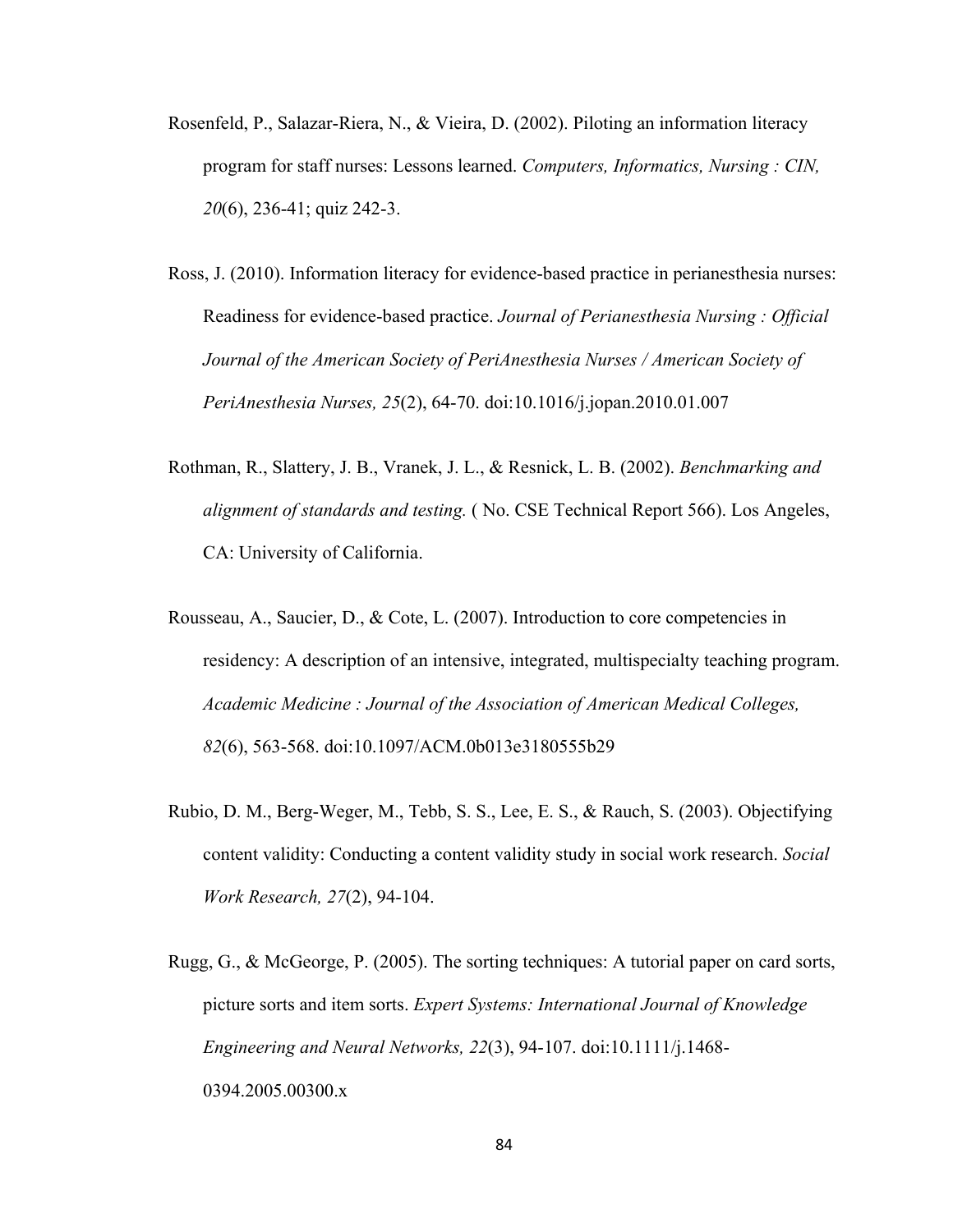- Rutledge, D. P., & Maehler, A. (2003). An assessment of library education contributions to business student learning: A case study. *Journal of Business & Finance Librarianship, 9*(1), 3-19.
- Sackett, D. L. (2000). *Evidence-based medicine : How to practice and teach EBM* (2nd ed.). Edinburgh ; New York: Churchill Livingstone.
- Schmidt, H. G., Rotgans, J. I., & Yew, E. H. (2011). The process of problem-based learning: What works and why. *Medical Education, 45*(8), 792-806. doi:10.1111/j.1365-2923.2011.04035.x; 10.1111/j.1365-2923.2011.04035.x
- Scott, C. S., Shaad, D. C., Mandel, L. S., Brock, D. M., & Kim, S. (2000). Information and informatics literacy: Skill, timing, and estimates of competence. *Teaching and Learning in Medicine, 12*(2), 85-90. doi:10.1207/S15328015TLM1202\_5
- Searle, N. S., Haidet, P., Kelly, P. A., Schneider, V. F., Seidel, C. L., & Richards, B. F. (2003). Team learning in medical education: Initial experiences at ten institutions. *Academic Medicine : Journal of the Association of American Medical Colleges, 78*(10 Suppl), S55-8.
- Shanahan, M. C. (2006). Information literacy skills of undergraduate medical radiation students. *Radiography, 13*, 187-196.
- Shanbhag, S. (2006). Alternative methods of knowledge production: A step forward in information literacy as a liberal art. *Library Philosophy and Practice, 8*(2) Retrieved from http://webpages.uidaho.edu/~mbolin/shanbhag.htm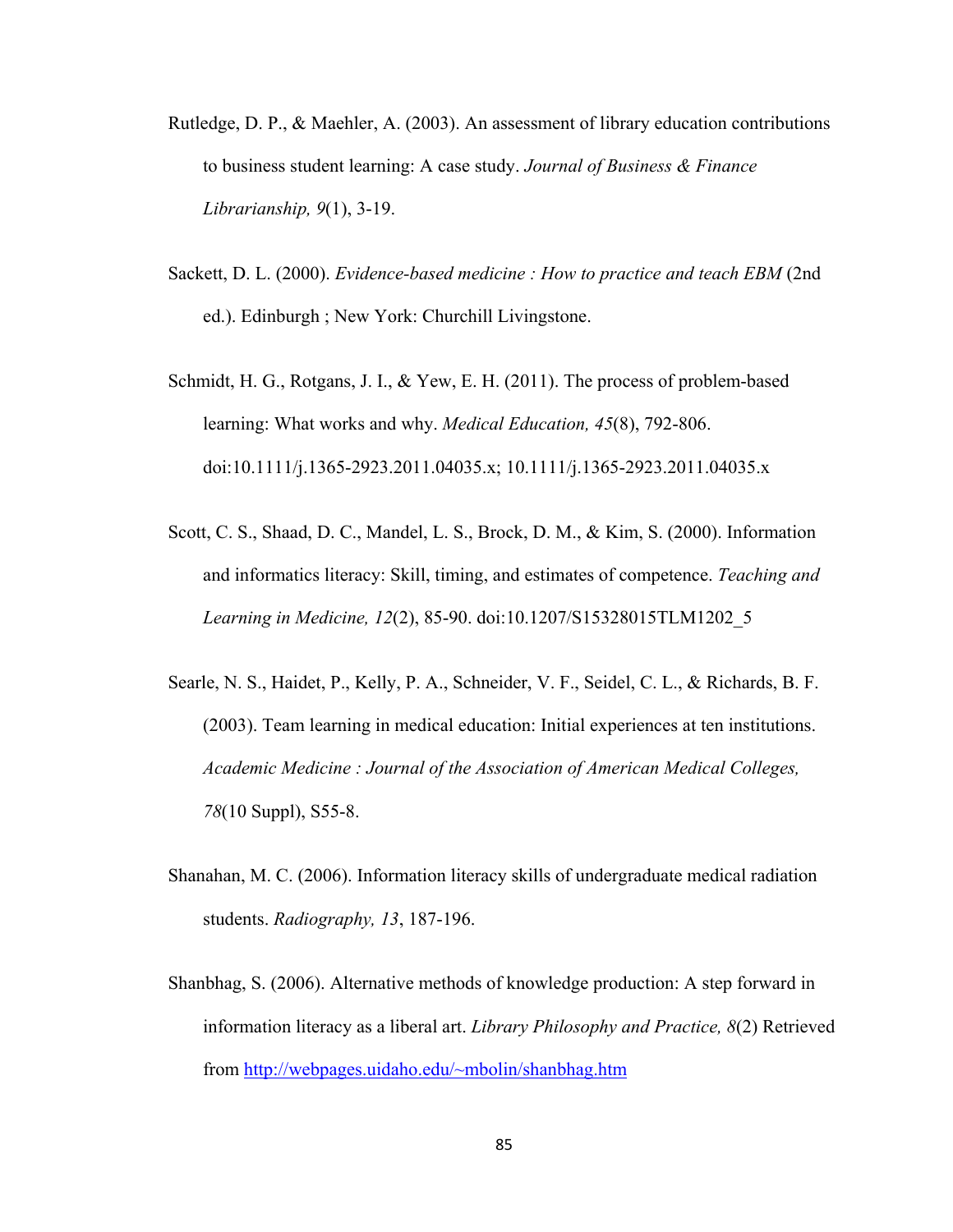- Shorten, A., Wallace, M. C., & Crookes, P. A. (2001). Developing information literacy: A key to evidence-based nursing. *International Nursing Review, 48*(2), 86-92. doi:10.1046/j.1466-7657.2001.00045.x
- Sireci, S. G. (1998a). Gathering and analyzing content validity data. *Eduational Assessment, 54*(4), 299-321.
- Sireci, S. G. (1998b). The construct of content validity. *Social Indicators Research, 45*(1- 3), 83-117.
- Sjoberg, L. M., & Ahlfeldt, S. L. (2010). Bridging the gap: Integrating information literacy into communication courses. *Communication Teacher, 24*(3), 131-135. doi:10.1080/17404622.2010.489193
- Spang, L., Marks, E., & Adams, N. (1998). Health sciences information tools 2000: A cooperative health sciences library/public school information literacy program for medical assistant students. *Bulletin of the Medical Library Association, 86*(4), 534- 540.
- Studstill, R., & Cabrera, P. (2010). Online primary sources in religious studies: Active learning exercises for information literacy instruction. *Journal of Religious & Theological Information, 9*(3), 84-112. doi:10.1080/10477845.2010.527252
- Sumsion, T. (1998). The delphi technique: An adaptive research tool. *British Journal of Occupational Therapy, 61*(4), 153-156.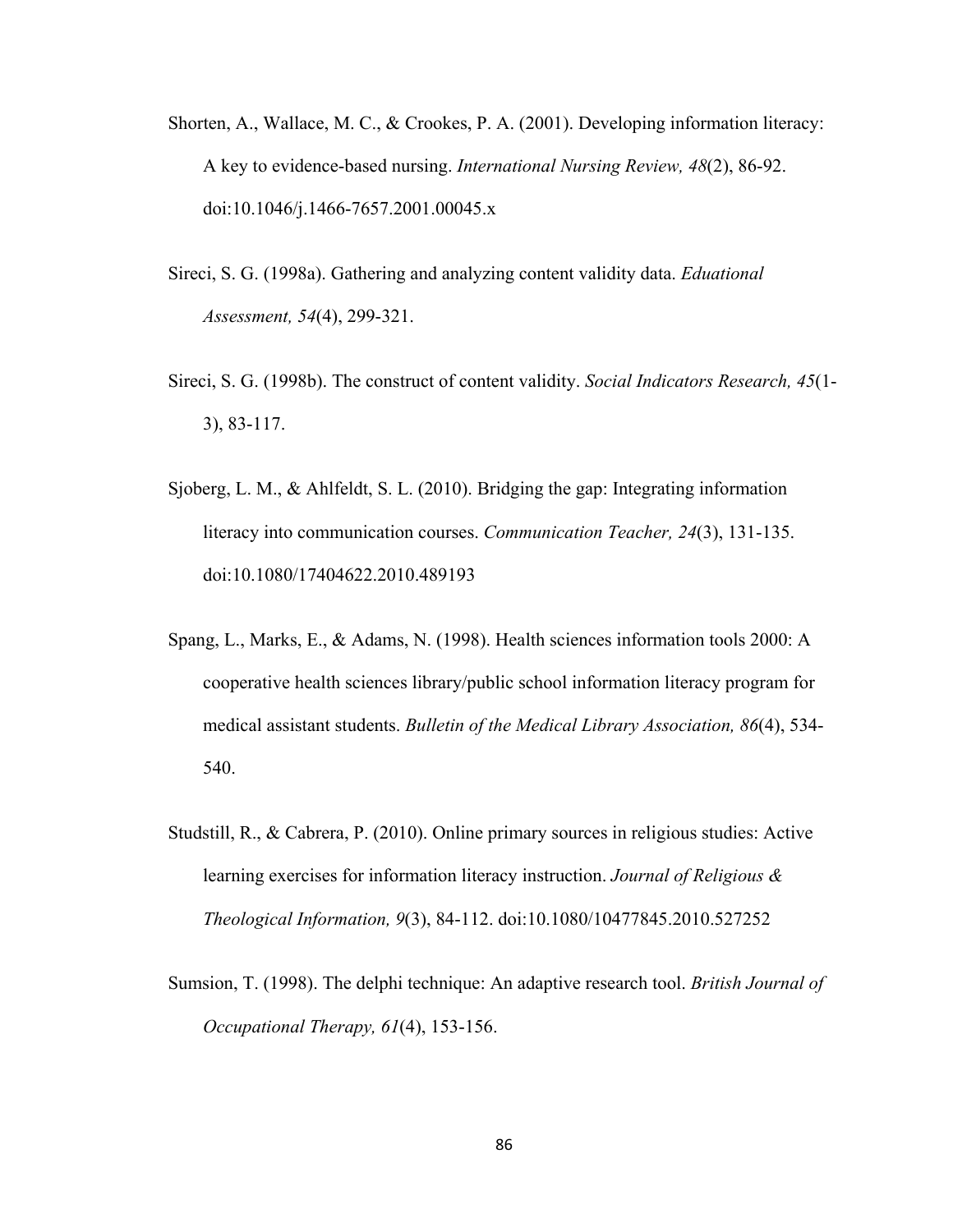- Swiatek-Kelley, J. (2010). *Physician information seeking behaviors: Are physicians successful searchers?* ProQuest Information & Learning). *Dissertation Abstracts International Section A: Humanities and Social Sciences, 71*(4-). (2010-99190-076).
- Tabachnick, B. G., & Fidell, L. S. (2007). *Using multivariate statistics (5th ed.)*. Boston, MA: Allyn & Bacon/Pearson Education.
- Tanner, A., Pierce, S., & Pravikoff, D. (2004). Readiness for evidence-based practice: Information literacy needs of nurses in the United States. *Studies in Health Technology and Informatics, 107*(Pt 2), 936-940.

Task Force on Information Literacy for Science and Engineering Technology, Association of College and Research Libraries & American Library Association. (2008). Information literacy standards for science and engineering technology. Retrieved October 10, 2011, from

http://www.ala.org/ala/mgrps/divs/acrl/standards/infolitscitech.cfm

- Thompson, G. B. (2002). Information literacy accreditation mandates: What they mean for faculty and librarians. *Library Trends, 51*(2), 218-241.
- Thompson, N., Lewis, S., Brennan, P., & Robinson, J. (2010). Information literacy: Are final-year medical radiation science students on the pathway to success? *Journal of Allied Health, 39*(3), e83-9.
- Thorndike, R. M. (1997). *Measurement and evaluation in psychology and education* (6th ed.). Saddle River, NJ: Prentice-Hall, Inc.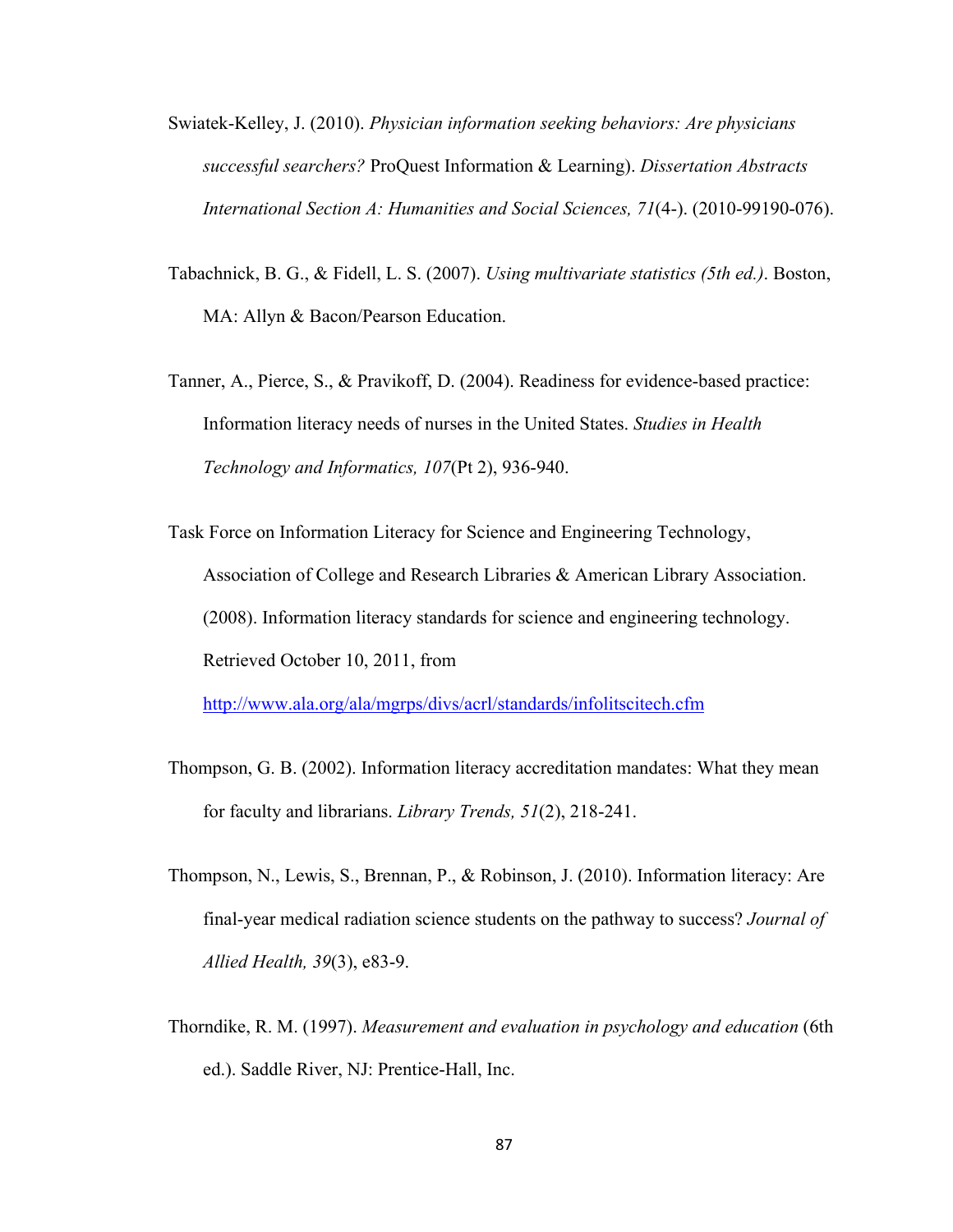- USMLE. (2013). Announcement. Retrieved January 29, 2014, from http://www.usmle.org/announcements/?ContentId=121
- van Dijk, N., Hooft, L., & Wieringa-de Waard, M. (2010). What are the barriers to residents' practicing evidence-based medicine? A systematic review. *Academic Medicine : Journal of the Association of American Medical Colleges, 85*(7), 1163- 1170. doi:10.1097/ACM.0b013e3181d4152f
- Verhey, M. P. (1999). Information literacy in an undergraduate nursing curriculum: Development, implementation, and evaluation. *The Journal of Nursing Education, 38*(6), 252-259.
- Virkus, S. (2003). Information literacy in Europe: A literature review. *Information Research, 8*(4, paper no. 159) Retrieved from http://informationr.net/ir/8- 4/paper159.html
- Wallace, L. S., Blake, G. H., Parham, J. S., & Baldridge, R. E. (2003). Development and content validation of family practice residency recruitment questionnaires. *Family Medicine, 35*(7), 496-498.
- Walsh, A. (2009). Information literacy assessment: Where do we start? *Journal of Librarianship and Information Science, 41*(1), 19-28.
- Walton, M., & Archen, A. (2004). The web and information literacy: Scaffolding the use of web sources in a project-based curriculum. *British Journal of Educational Technology, 35*(2), 173-186. doi:10.1111/j.0007-1013.2004.00379.x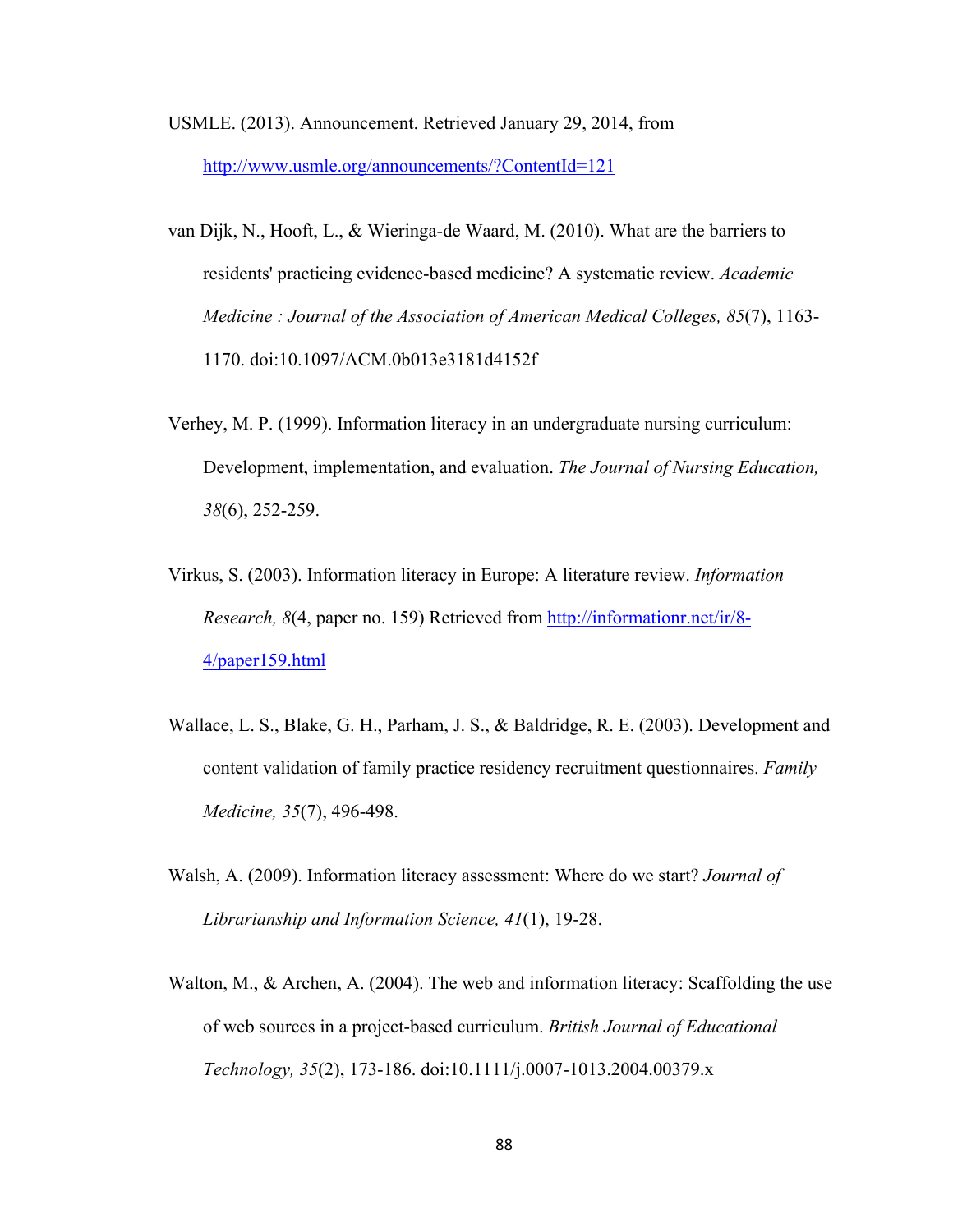- Ward, H., & Hockey, J. (2007). Engaging the learner: Embedding information literacy skills into a biotechnology degree. *Biochemistry and Molecular Biology Education : A Bimonthly Publication of the International Union of Biochemistry and Molecular Biology, 35*(5), 374-380. doi:10.1002/bmb.79; 10.1002/bmb.79
- *Webster's third new international dictionary of the english language* (1993). (unabridged ed.). Springfield, MA: Merriam-Webster, Inc.
- Wise, S. L., Cameron, L., Yang, S., & Davis, S. L. (2010). *The information literacy test (ILT): Test manual*. Harrisonburg, VA: The Center for Assessment & Research Studies.
- Wood, E., Kronick, J. B., & Association of Medical School Pediatric Department Chairs, Inc. (2008). A pediatric residency research curriculum. *The Journal of Pediatrics, 153*(2), 153-4, 154.e1-4. doi:10.1016/j.jpeds.2008.02.026
- Zurkowsky, P. G. (1974). *The information services environment: Relationships and priorities.* ( No. ED 100391). Washington, DC: National Commission on Libraries and Information Science.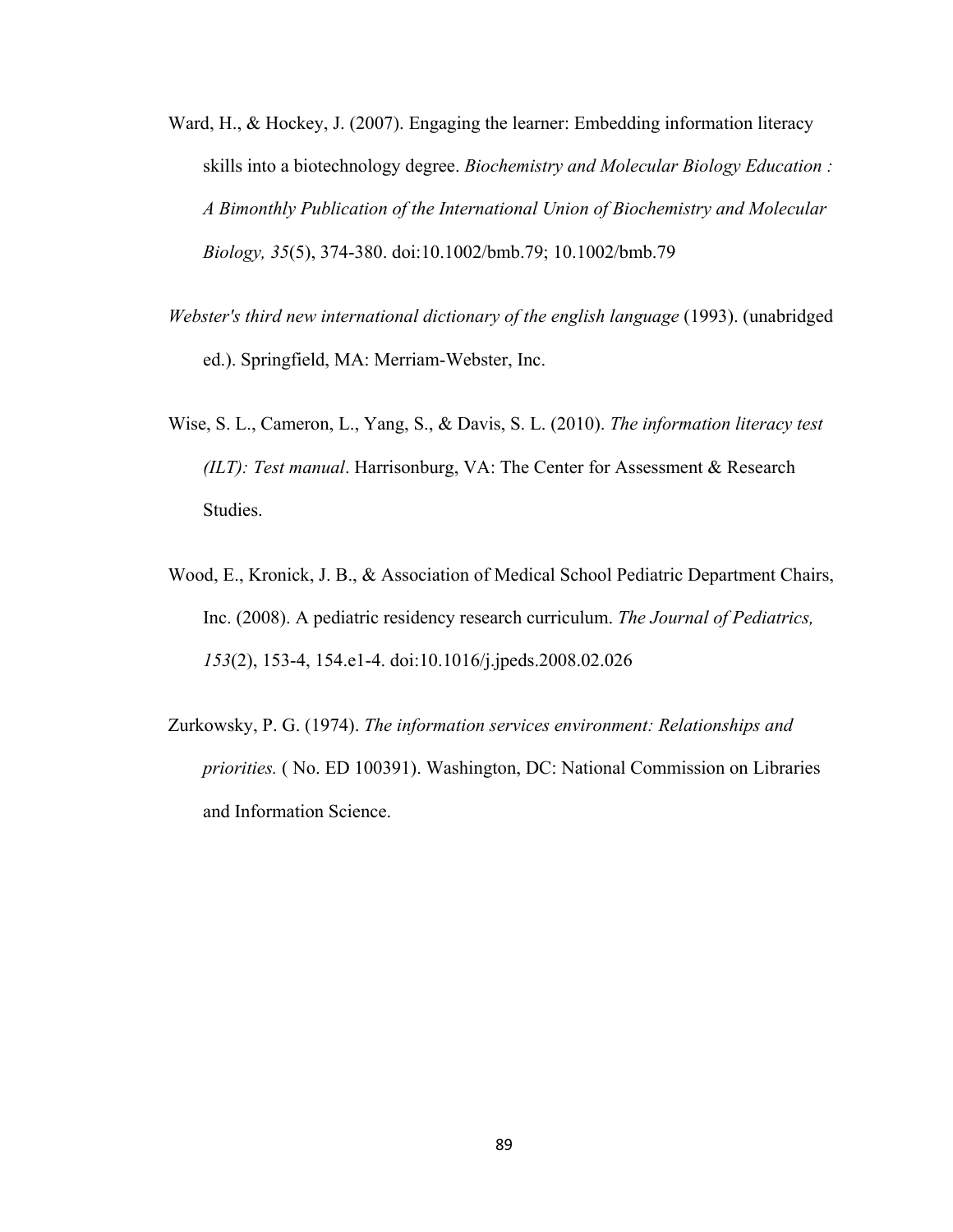## **APPENDIX A**

## MILQ Test Blueprint: Detailed Listing of Specific Topics in the IL Domain

### **I. Determine nature and extent of information needed (21%)**

- a. Explores general information sources to increase familiarity with the topic
- b. Defines or modifies the information need to achieve a manageable focus
- c. Identifies key concepts and terms that describe the information need
- d. Identifies the value and differences of potential resources in a variety of formats (e.g. multimedia, database, website, data set, audio/visual, book)
- e. Identifies the purpose and audience of potential resources (e.g. popular vs. scholarly, current vs. historical)
- f. Reviews the information need to clarify, revise, or refine the question

### II. **Access needed information effectively and efficiently (11%)**

- a. Selects efficient and effective approaches for accessing the information needed from the investigative method or information retrieval system
- b. Identifies keywords, synonyms and related terms for the information needed
- c. Identifies gaps in the information retrieved and determines if the search strategy should be revised

## III. **Evaluate information and sources critically (48%)**

- a. Reads the text and selects the main ideas
- b. Restates textual concepts in his/her own words and selects data accurately
- c. Identifies verbatim material that can be then appropriately quoted
- d. Examines and compares information from various sources in order to evaluate reliability, validity, accuracy, authority, timeliness, and point of view or bias
- e. Analyzes the structure and logic of supporting arguments or methods
- f. Recognizes prejudice, deception, or manipulation
- g. Determines whether information satisfies the research or other information need
- h. Uses consciously selected criteria to determine whether the information contradicts or verifies information from other sources
- i. Draws conclusions based upon information gathered
- j. Determines probable accuracy by questioning the source of the data, the limitations of the information gathering tools or strategies, and the reasonableness of the conclusions
- k. Integrates new information with previous information or knowledge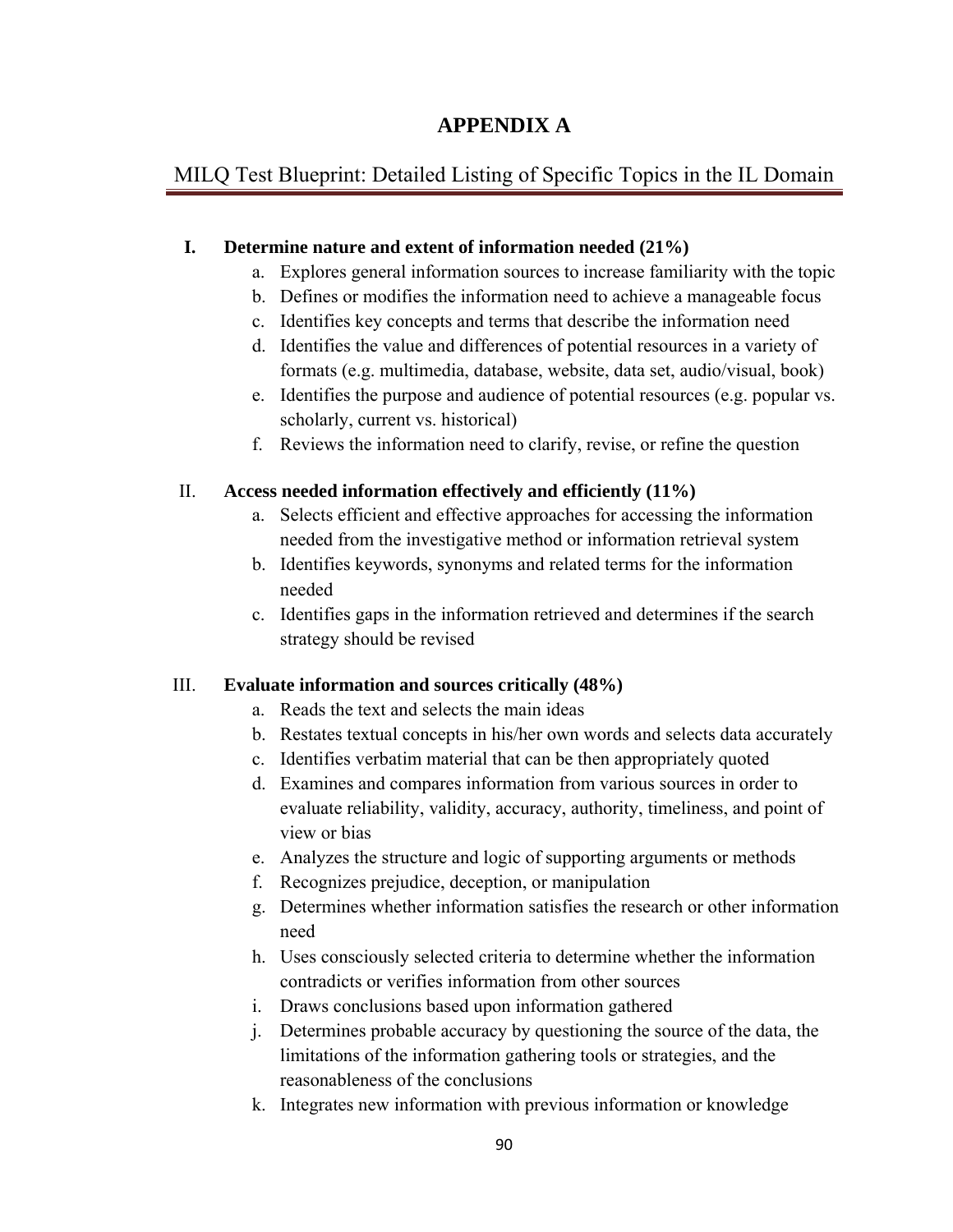- l. Selects information that provides evidence for the topic
- m. Investigates differing viewpoints encountered in literature
- n. Determines whether to incorporate or reject viewpoints encountered
- o. Determines if original information needs has been satisfied or if additional information is needed
- IV. **Uses information effectively to accomplish a specific purpose (3%)**
	- a. Communicates clearly and with a style that supports the purposes of the intended audience
- V. **Understands ethical, legal and socio-economic issues surrounding information and information technology (17%)**
	- a. Uses approved passwords and other forms of ID for access to information resources
	- b. Preserves the integrity of information resources, equipment, systems, and facilities
	- c. Legally obtains, stores, and disseminates text, data, images, or sounds
	- d. Demonstrates an understanding of what constitutes plagiarism and does not represent work attributable to others as his/her own

<sup>\*</sup>Based upon Association of College and Research Libraries, American Library Association. The information literacy competency standards for higher education. http://www.ala.org/ala/mgrps/divs/acrl/standards/informationliteracycompetency.cfm. Updated 2000. Accessed November 15, 2008.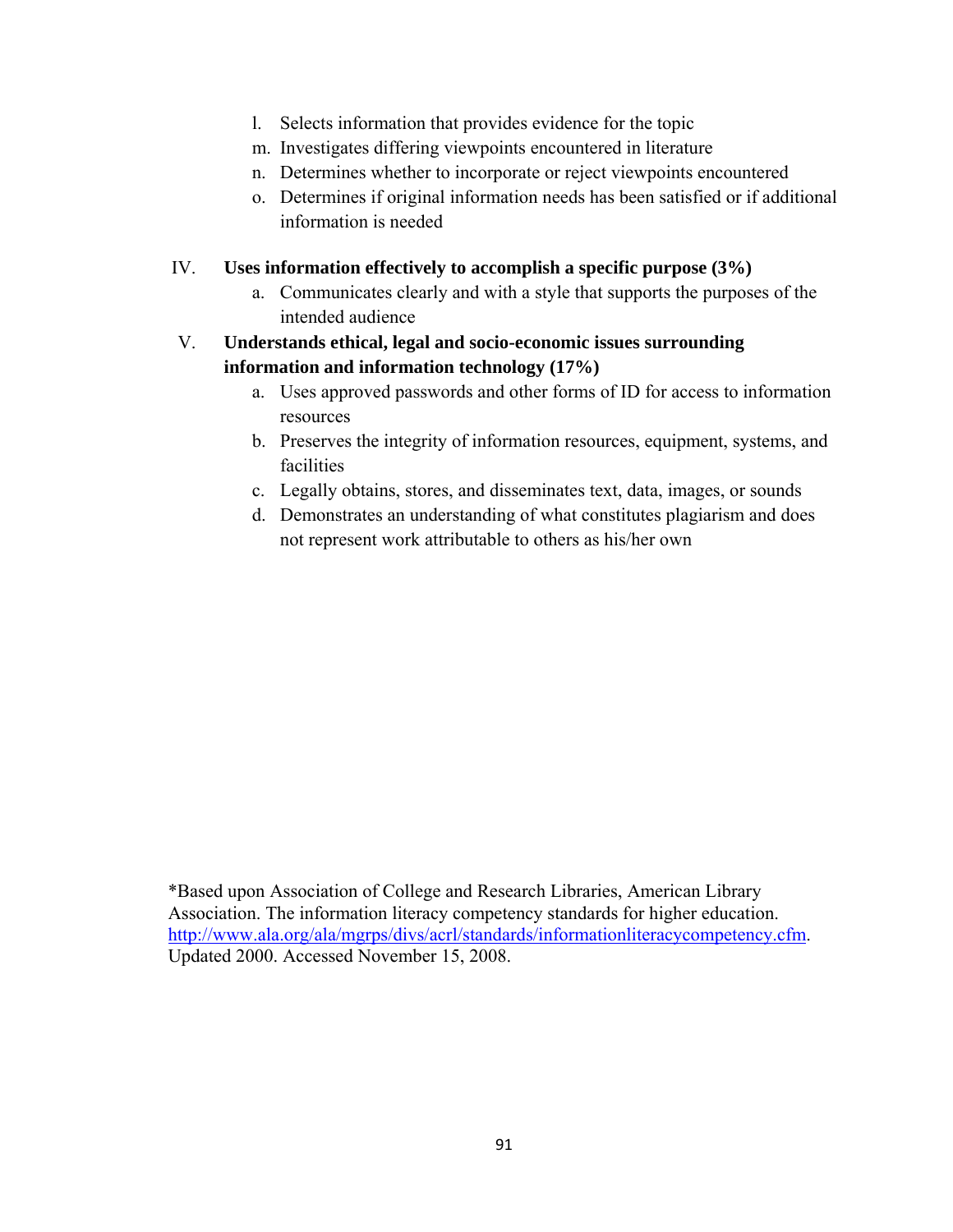| Specifications for the Medical Information Literacy Questionnaire<br>Domain of Knowledge |                    |                                                                            |  |  |  |
|------------------------------------------------------------------------------------------|--------------------|----------------------------------------------------------------------------|--|--|--|
| Domain Content Area                                                                      | Percent<br>of Test | Specific content to be tested                                              |  |  |  |
| <b>Information Need</b>                                                                  | 21%                | Identify and assess resource value and purpose                             |  |  |  |
| <b>Information Access</b>                                                                | $11\%$             | Design and appraise search strategies                                      |  |  |  |
| Information<br>Evaluation                                                                | 48%                | Synthesize and evaluate information                                        |  |  |  |
| Information Use                                                                          | 3%                 | Communicate appropriately                                                  |  |  |  |
| <b>Information Ethics</b>                                                                | 17%                | Appropriate use of resources; understanding of<br>copyright and plagiarism |  |  |  |

## **APPENDIX B**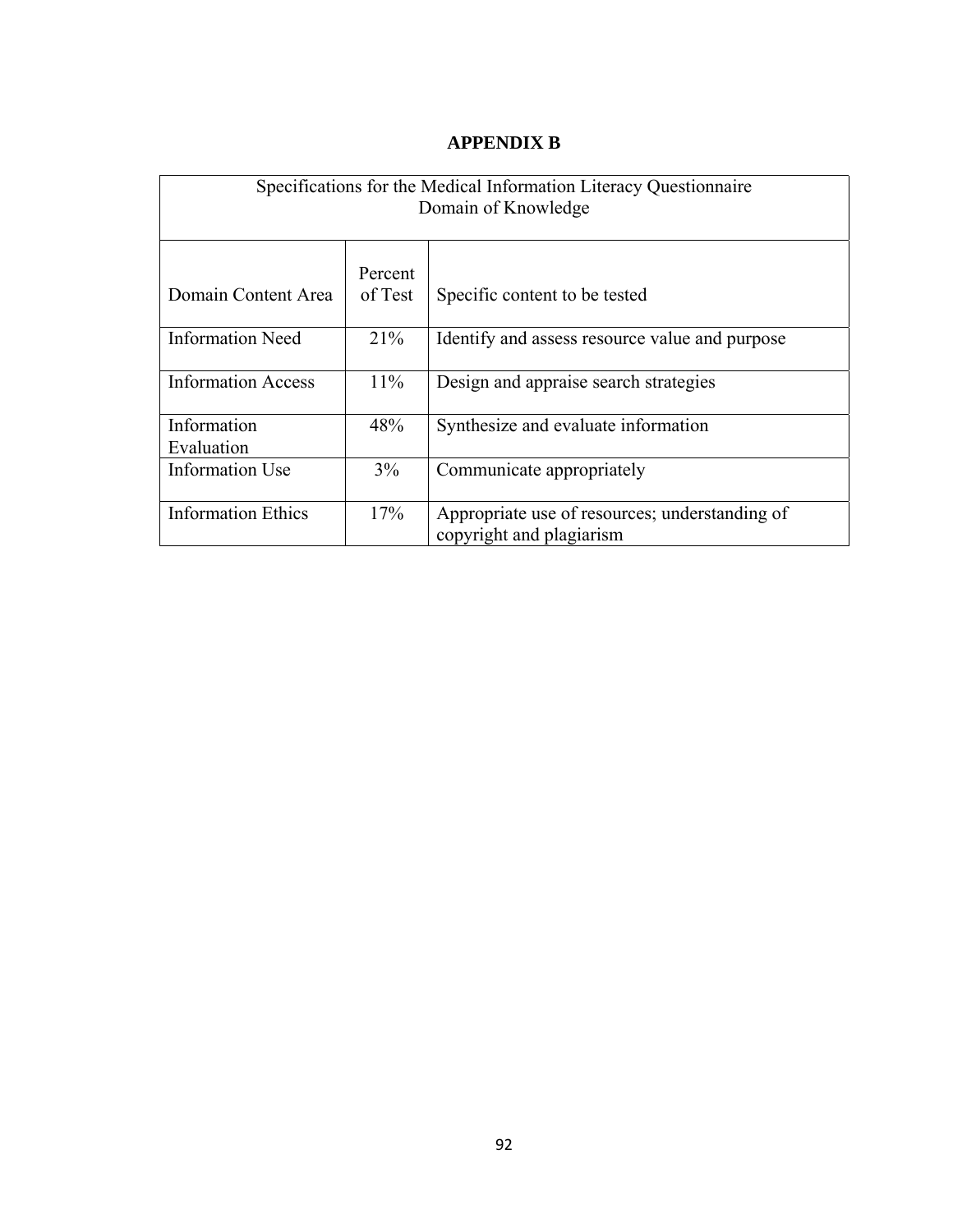|          | Validation Panel Demographic Form                                                                                                                             |
|----------|---------------------------------------------------------------------------------------------------------------------------------------------------------------|
| 1.       | Gender:<br>Male                                                                                                                                               |
|          | Female                                                                                                                                                        |
| 2.       | Ethnicity:<br>American Indian, Alaskan Native                                                                                                                 |
|          | Asian/Pacific Islander                                                                                                                                        |
|          | <b>Black</b>                                                                                                                                                  |
|          | Hispanic                                                                                                                                                      |
|          | Non-Hispanic White                                                                                                                                            |
| 3.<br>4. | Age: $\qquad \qquad$<br>Please indicate your academic background: (check all that apply)<br>Ed.D.                                                             |
|          | MD                                                                                                                                                            |
|          | MLS/MLIS/MILS                                                                                                                                                 |
|          | Ph.D.                                                                                                                                                         |
|          | RN/BSN                                                                                                                                                        |
|          |                                                                                                                                                               |
| 5.       |                                                                                                                                                               |
| 6.       | What is your job title?                                                                                                                                       |
| 7.       | Are you currently a Program Director for a Graduate Medical Education residency program?<br>Yes                                                               |
|          | No                                                                                                                                                            |
| 8.       | Are you currently an Assistant Program Director for a Graduate Medical Education residency<br>program?<br>Yes                                                 |
|          | N <sub>0</sub>                                                                                                                                                |
| 9.       | If not currently a director or assistant director, have you been a Program Director for a Graduate<br>Medical Education residency program in the past?<br>Yes |
|          | N <sub>0</sub>                                                                                                                                                |
|          | 10. Who do you primarily teach or supervise?<br><b>Resident Physicians</b>                                                                                    |
|          | <b>Medical Students</b>                                                                                                                                       |
|          | Other healthcare professional students (please indicate)                                                                                                      |

### *APPENDIX C Validation Panel Demographic Form*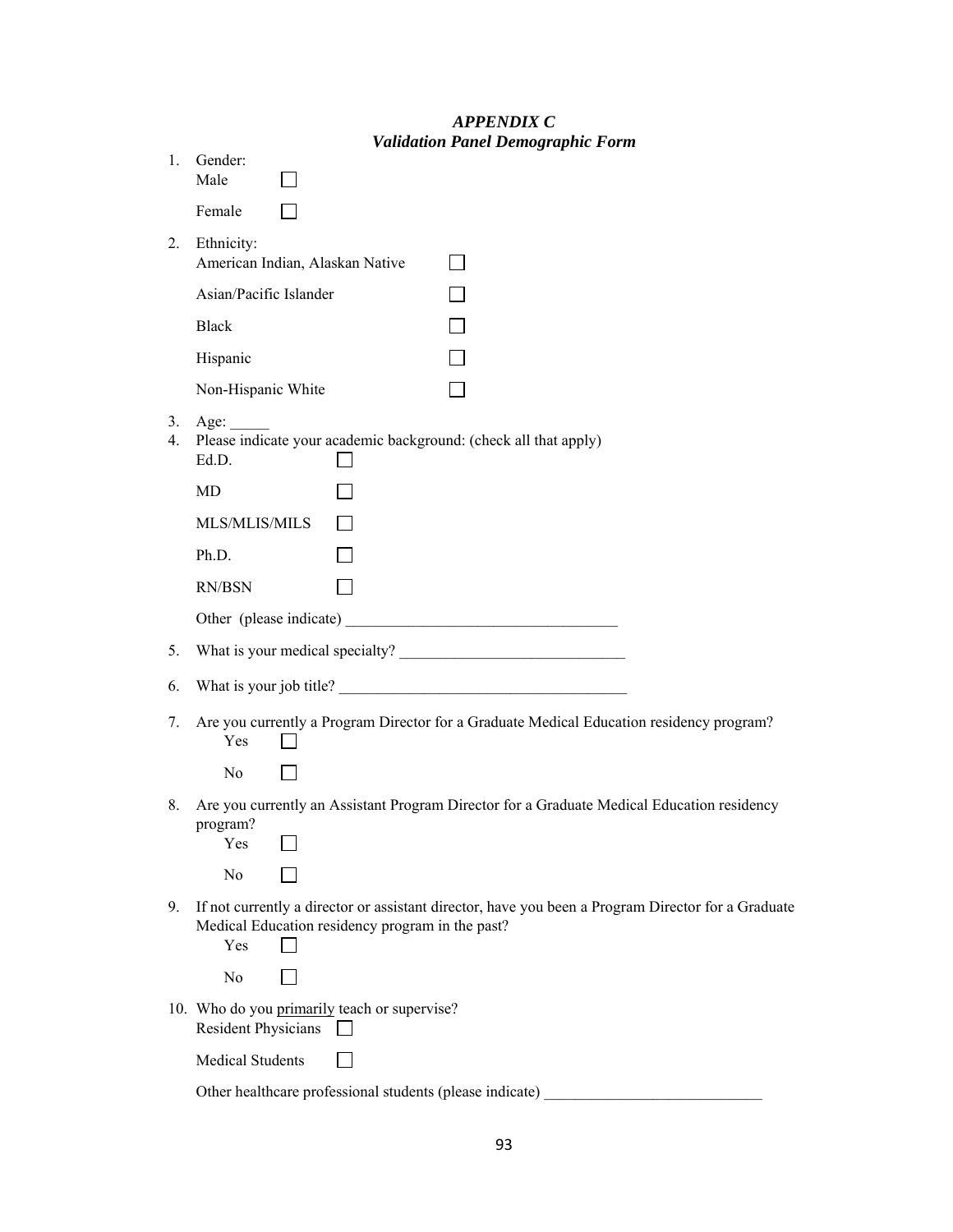11. On average, what percentage of time do you spend with the following groups? Resident Physicians \_\_\_\_\_

Medical Students \_\_\_\_\_

Other healthcare professional students

12. How many years have you been teaching? Resident Physicians \_\_\_\_\_

Medical Students \_\_\_\_\_

Other healthcare students \_\_\_\_\_

13. Employment: Institution  $\qquad \qquad$ 

City & State

#### *Questions regarding information skills self-assessment*

| Please describe your skill level in the following areas: | Some<br><b>Skills</b> | Good<br><b>Skills</b> | <b>Expert</b><br><b>Skills</b> |  |
|----------------------------------------------------------|-----------------------|-----------------------|--------------------------------|--|
| 14. Defining the topic                                   |                       |                       |                                |  |
| 15. Identifying keywords or subject headings             |                       |                       |                                |  |
| 16. Teaching evidence-based medicine (EBM)               |                       |                       |                                |  |
| 17. Incorporating EBM into daily practice                |                       |                       |                                |  |
| 18. Using a database to identify articles                |                       |                       |                                |  |
| 19. Searching PubMed                                     |                       |                       |                                |  |
| 20. Assessing resident information skills                |                       |                       |                                |  |
| 21. Assessing medical student information skills         |                       |                       |                                |  |
| 22. Use information under US copyright law               |                       |                       |                                |  |
| 23. Knowledge about plagiarism                           |                       |                       |                                |  |

Thank you for your assistance with this project. Please return this demographic sheet and your CVR rating sheets to:

Sarah Morley smorley@salud.unm.edu

### **OR**

Sarah Knox Morley Clinical Services Librarian UNM Health Sciences Library and Informatics Center MSC 09 5100 1 University of New Mexico Albuquerque, NM 87131-0001